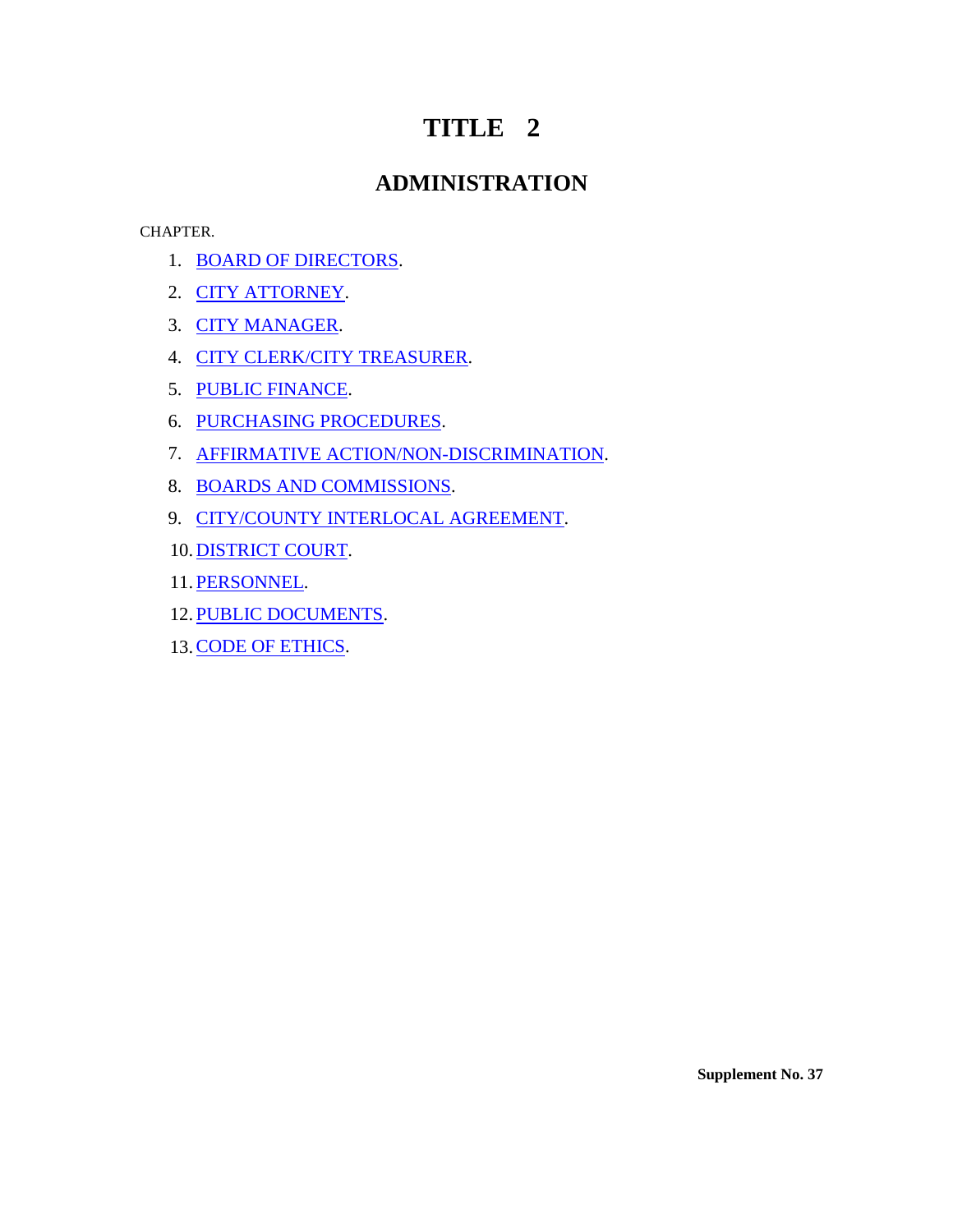### **CHAPTER 1**

### **[BOARD OF DIRECTORS](#page-1-0)**

### <span id="page-1-0"></span>**2-1-1. Board meetings.**

### **2-1-1.1. When held.**

Hereafter all regular meetings of the board of directors of the city of Hot Springs, Arkansas, shall be held on the first and third Tuesdays of each month; except when such date falls on a holiday, the meeting may be held on the day following such holiday or at such other time and date as fixed by the board of directors. Provided, further, that when deemed necessary by the board of directors, the regular meeting time and date may be temporarily altered by motion of the board at a regular meeting.

### **2-1-1.2. Time and place.**

Such meetings shall be held in the board chambers of the city of Hot Springs, at 7:00 p.m.

### **2-1-1.3. Effective date.**

This ordinance shall be effective beginning with the regular meetings in July 2008.

 $(Ord. No. 5635, §1-3, 2-4-08)$ 

### **2-1-2. Reserved.**

### **2-1-3. Board - Procedure consideration of legislation.**

(a) All legislation of a general or permanent nature shall be fully and distinctly read on three different days unless two-thirds  $(2/3)$  of the members composing the municipal council shall dispense with the rule (A.C.A. 14-55-202).

Suspending of the rule shall mean that the legislation of a general or permanent nature shall be read fully and distinctly by title only.

(c) All bylaws or resolutions shall be read by title only unless requested to be read in its entirety by any member of the board.

\_\_\_\_\_\_\_\_\_\_\_

**Editor's note-Any** reference to the city council or to committees of the city council in the ordinances, rules, regulations, policies and handbooks of the city shall be deemed to refer to the board of directors. All functions delegated or assigned to committees of the city council shall be assigned by the city manager to such municipal departments, employees boards, commissions or other municipal agencies as he may determine, for the purpose of making recommendations to the board of directors for final action. (Ord. No.  $3855$ ,  $$1, 2, 7-7-86$ )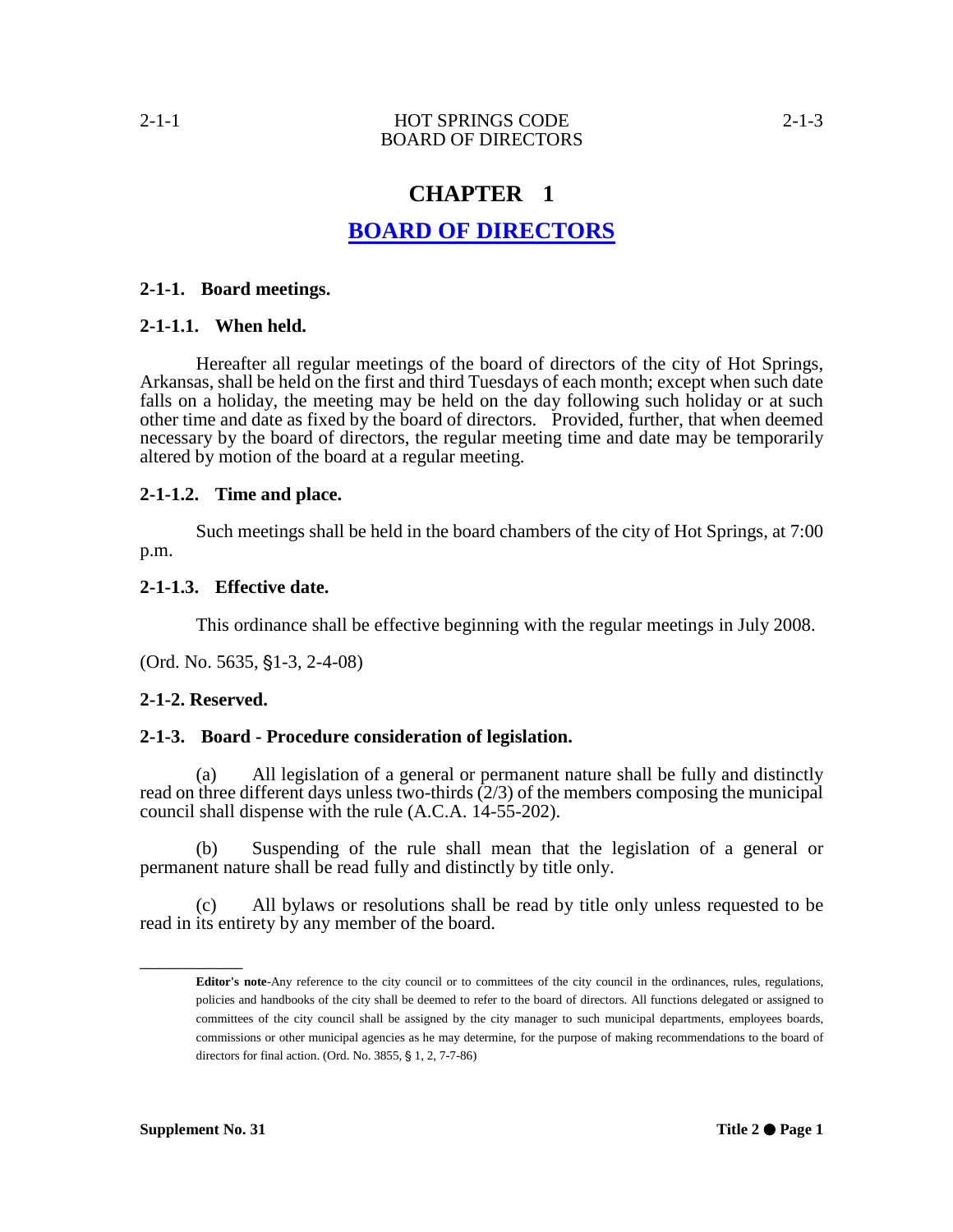(d) Such other procedures for the board of directors, as may be deemed necessary, may be established by resolution.

(Ord. No. 4289, §§ 1--4, 2-22-93)

### *2-1-4. Board - Preparation of agenda; requirements for certain items.*

*(a) It shall be the duty of the city manager or such department or office as he/she shall designate to prepare the agenda and supporting materials for all meetings of the Hot Springs board of directors. The city manager with the advice and consent of the mayor, as president of the board, shall control the arrangement of matters on said agenda. (Res. No. 2777,*  ' *1, 2-22-93)*

*(b) All matters to come before the board of directors, including proposed ordinances, resolutions, leases, petitions, claims, contracts, reports, bid awards, administrative matters, and citizens requests, shall be filed in the office of the city clerk no later than 12:00 noon one week in advance of the regular board meetings. Board agenda packets shall be distributed to board members and available to the news media and public on the Thursday evening prior to the board meeting. Whenever either of these dates falls on a holiday, the filing deadline and distribution shall be the next prior work day. These deadlines shall not apply to special meetings, which must be called for a specific purpose in accordance with the Freedom of Information Act. (Res. No. 3113, §1, 1-9-95)* 

*(c) All ordinances, resolutions and other materials to be presented to the board of directors shall be in such form as prescribed by the city manager and approved by the city attorney. (Res. No. 2777, § 3, 2-22-93)* 

*(d) Any item not contained in the prepared agenda will only be accepted for consideration and added to the prepared agenda upon two-thirds (2/3) vote of the elected membership of the board of directors. Said two-thirds (2/3) shall be five of seven total members.* (*Res. No. 2777, §4, 2-22-93*)

*(e) Any ordinance, resolution or other matter tabled by the board of directors without a date for future consideration shall expire as a matter of procedure and shall be deleted from the agenda unless such item is requested to be removed from the table by a director for consideration by the board within two regular meeting dates from the date tabled. (Res. No. 3113,* ' *2, 1-9-95)*

*Editor's note-§2-1-4 was adopted by Resolution, but included in the Code of Ordinances due to its permanent nature.* 

### *2-1-5. Board-Travel policy.*

*The following policies shall apply to travel related to city affairs by the board of directors for which the costs will be paid by the appropriate city fund:*

*(a) Out-of-state travel shall be as approved by the board of directors on a case-by-case basis. All out-of-state travel shall be subject to available funding in the Board of Directors' travel budget line items(s). Whenever possible, the attendance at the out-of-state events on behalf of the City of Hot Springs should be rotated among the individual Members of the Board of Directors.*

**Title 2 Page 2 Supplement No. 36**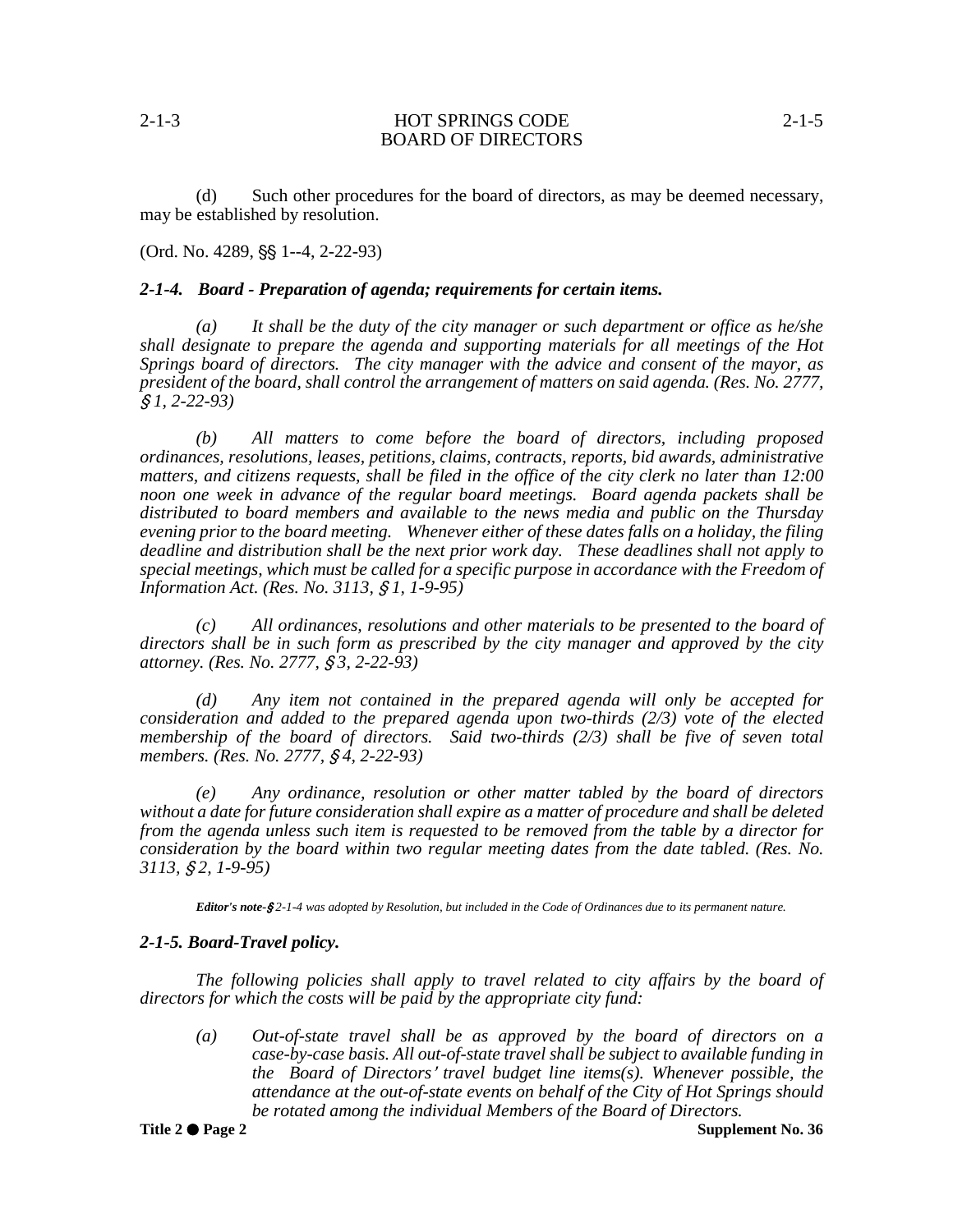### 2-1-5 HOT SPRINGS CODE 2-1-6.1 BOARD OF DIRECTORS

- *(b) In-state travel, including lodging, shall be at the discretion of the individual Director(s)* subject to available funding in the Board of Directors' travel *budget line items; and*
- *(c) Local travel costs and expenses (e.g., mileage for investigation of citizen complaints) shall be paid upon request of any individual director and presentation to the finance director of documentation of the expenses or mileage incurred.*

*Travel costs shall be paid at the rates and in accordance with the procedures established in the administrative policy entitled "Travel Procedures for City Employees and City Officials,*@ *as may now or hereafter be in effect. (Res. No. 7618, 02-15-2011)*

*Editor's note-§2-1-5 was adopted by Resolution, but included in the Code of Ordinances due to its permanent nature.* 

### *2-1-6. Procedural guidelines for city board meetings.*

### *2-1-6.1. Motions.*

*When a question is under debate, motions are entertainable in the following order:*

- *(a) To fix the time at which the board will adjourn (nondebatable) (majority of a quorum).*
- *(b) To adjourn (nondebatable) (majority of quorum).*
- *(c) To take a recess (nondebatable) (majority of quorum). Must specify time.*
- *(d) To table or postpone temporarily until the next meeting (nondebatable) (majority of a quorum). To take from the table (nondebatable) (majority of a quorum).*
- *(e) Previous question or immediate consideration (nondebatable) (2/3 of a quorum). When a board member desires to call for the question, he or she shall motion for a call for the question. Such motion shall require a second. If a second is made and the original motion is voted on (either approved or disapproved), then the discussion on this item is concluded, and there shall be no further discussion on the motion.*
- *(f) Limit or extend debate (nondebatable) (majority of a quorum). Must specify time limitations.*
- *(g) Amend (debatable) (majority of a quorum). When an ordinance or resolution is under consideration, amendments are in order. Upon adoption, amendments are to become a part of the ordinance or resolution. Amendments to amendments may not be offered. Every amendment proposed must relate to the subject matter of the ordinance or resolution. Any amendment approved after the ordinance has received its second reading will have the effect of placing the ordinance back on its second reading.*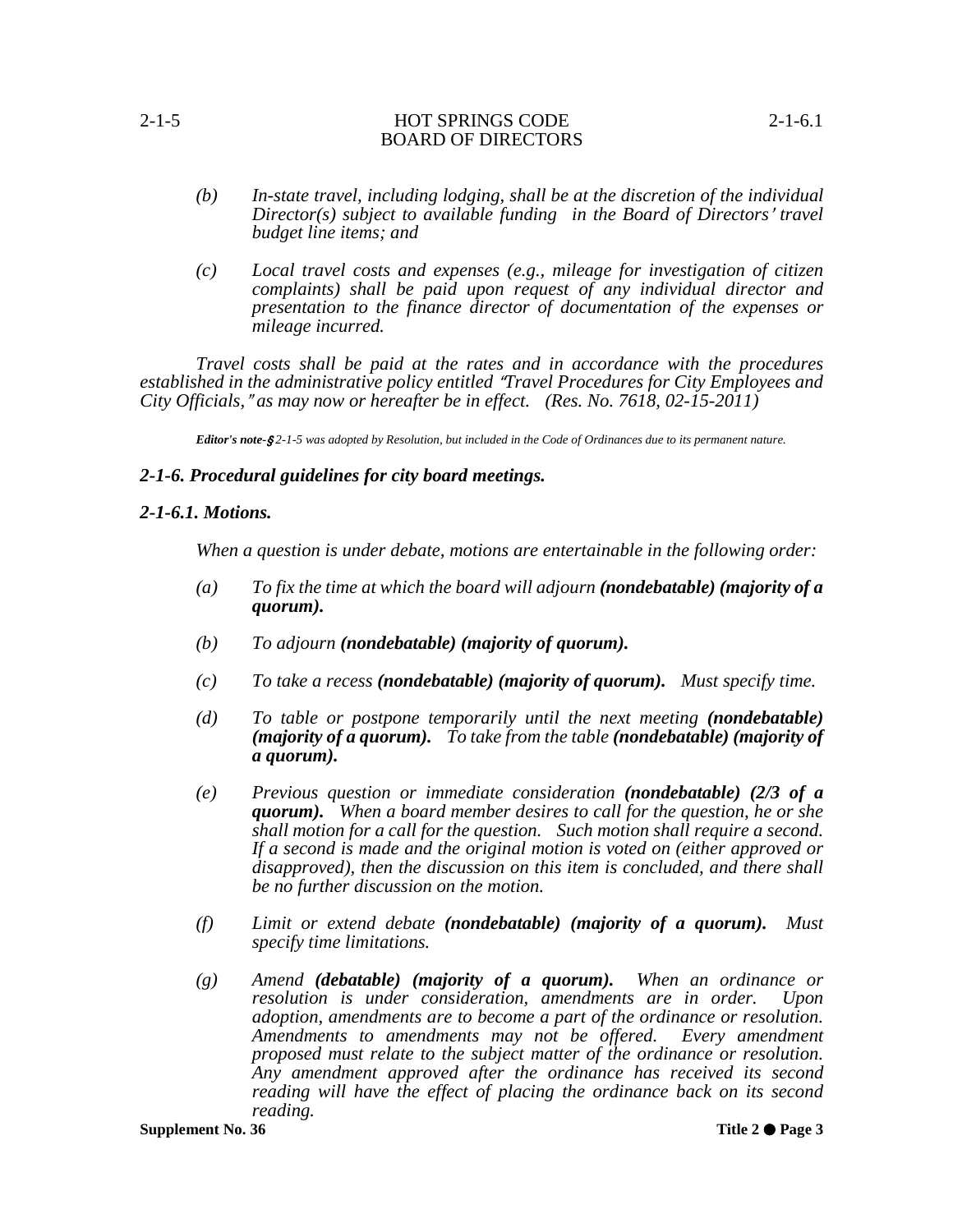- *(h) Motion to suspend rules (nondebatable) (2/3 of entire membership).*
- *(I) Motion to adopt ordinance or resolution (debatable) (majority of entire membership).*
- *(j) Motion for emergency clause (debatable) (2/3 of entire membership).*
- *(k) When a proposition has been won or lost, any member of the prevailing side may, on the same day, move for a reconsideration thereof. If the motion to reconsider is again defeated, a second motion to reconsider may not be made (debatable) (2/3 of quorum). Once adopted or defeated a proposition may not again be considered at a subsequent Board meeting, as new business or otherwise, for a least 180 days from the date of adoption or defeat unless a motion to place the proposition on the agenda is approved (debatable) (2/3 of quorum).*
- *(l). Citizens/Guests. All guests and/or citizens signed up to speak regarding an agenda item will be limited to three (3) minutes for their presentation or comments regarding the subject agenda item. Should a guest or citizen arrive after the sign-up sheet has been retrieved but prior to an agenda item being called, such citizen of guest shall be afforded the opportunity to address the agenda item. Questions or comments from a member of the Board directed to the guest or citizen shall not be counted against the three (3) minute time limitation. (Res No. 7669, 1, 6-07-2011)*
- *(m) Effect of Table-Lack of Motion or Second. If an agenda item is tabled or fails for lack of a motion or second, no discussion will be permitted by the Board or members or the audience and the Board immediately proceeds to the next item on agenda.(Res No. 7669, 1, 6-07-2011)*
- *(n) Audience Conduct. At the beginning of the regular meetings, the presiding officer (Mayor) will caution the audience to not make verbal outbursts or any other disturbances to the order of the meeting. (Res No. 7669, 1, 6-07-2011)*
- *(o) Cell Phones. Cell phones are to be silenced during Board meetings.(Res No. 7669, 1, 6-07-2011)*
- *(p) Agenda Meeting - No Debate. Citizen or audience comments will not be allowed at Board agenda meetings. Furthermore, the purpose of an agenda meeting is not for debate, but rather to provide the Board with sufficient information from City staff to determine whether or not an item will be placed on the agenda for an upcoming Board business meeting. Should the Board request additional information from City staff, it shall be included in the packet compiled for the purpose of the business meeting. (Res No. 7669, 1, 6-07-2011)*
- *(q) Point Of Order. If a Board member calls for point of order, all discussion will cease until order is restored.(Res No. 7669, 1, 6-07-2011)*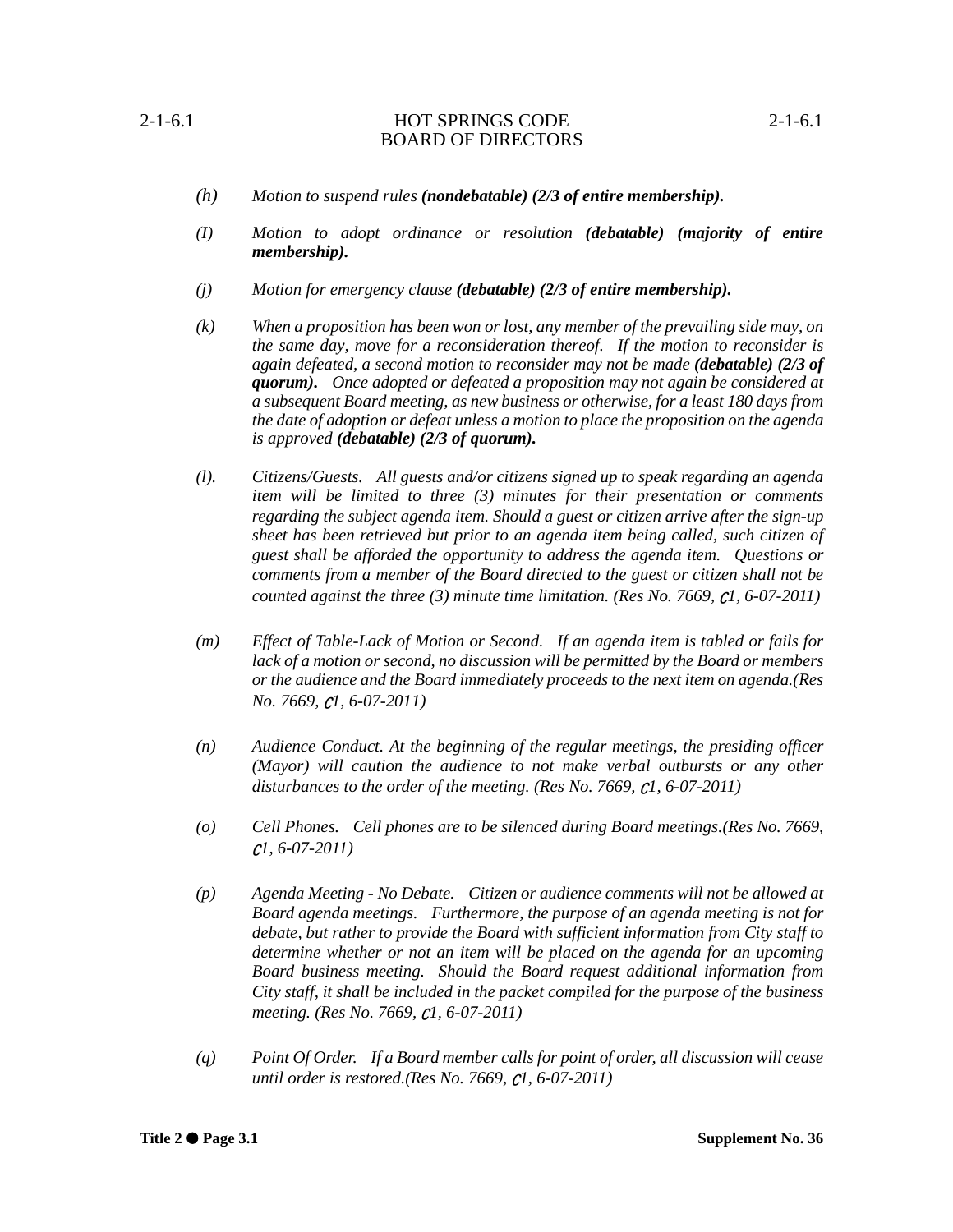### 2-1-6.1 HOT SPRINGS CODE 2-1-6.1 BOARD OF DIRECTORS

- *(r) Public Commentary (Non-Agenda Items). After adjournment of the business meeting, the Board will allow a twenty-one (21) minute period for Public Commentary in which each citizens/guests can speak for a total of three (3) minutes on any subject pertaining to city business including items for which they could not speak due to a failure of a motion. Persons will speak in the order in which they are recognized by the presiding officer (Mayor).(Res No. 7669, 1, 6-07-2011)*
- *(s) Reference Material. In addition to the forgoing procedural guidelines, the Board may refer to the "Procedural Rules for Municipal Officials" published by the Arkansas Municipal League (Res No. 7669, 1, 6-07-2011)*

### *2-1-6.2. Voting.*

*Any member who is not present and at his or her seat, may not have his or her voted counted. In the event a member or members find it necessary to absent themselves from the board chambers for any reason, the quorum will be reduced accordingly. However, no business may be transacted by less than four (4) members of the board. In the event a member is absent from the board chambers, the mayor may call three distinct times for the member to return, after which the vote is to be immediately called. All ordinances are required to have a motion, second, and majority vote of the quorum to be placed on the floor for their appropriate reading.*

### *2-1-6.3. Changing of a vote.*

*Any director may, immediately after a vote and before the next order of business, ask that his or her vote be changed; but only so long as the change does not affect the outcome of the vote. In the event the requested change would affect the outcome of the vote, a motion of reconsideration by a prevailing member would be appropriate. A plurality shall never constitute a majority.*

### *2-1-6.4. Consent agenda.*

*Noncontroversial items are to be placed on the consent agenda. If two (2) members object to an item on the consent agenda, the mayor shall remove same from the consent agenda and place it on the regular calendar.*

### *2-1-6.5. Debate.*

*When a board member desires to speak, the member shall respectfully address himself or herself to the mayor and, upon recognition, he or she may address the board. No board member can proceed until recognized by the mayor, and the board member must confine himself or herself to the question on the floor. A five-minute time limit will be established for each board member to speak on each agenda item. However, such time limit will not include responses to questions posed by other board members and citizens.*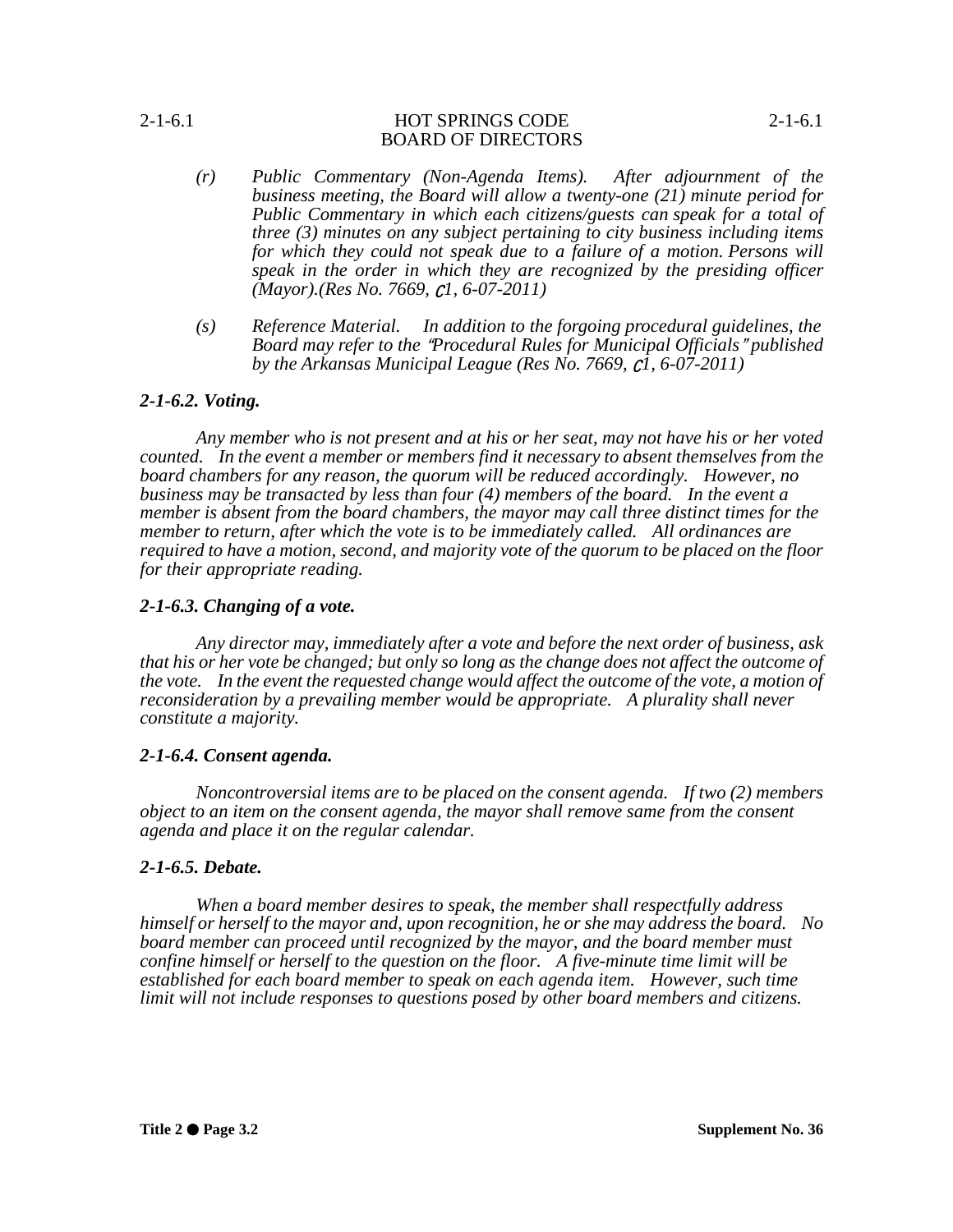### *2-1-6.6. Floor.*

*Where a board member desires to interrupt a member having the floor, he or she must first obtain recognition of the mayor and permission of the person having the floor; and where so recognized and such permission is granted, he or she may ask questions of the member occupying the floor but shall not interrogate or otherwise badger the member having the floor; a board member having the floor may not yield it to another for any purpose.*

### *2-1-6.7. Decorum.*

*Normal conformity to good manners and taste is to be expected of each board member. Members are to avoid references to individual personalities and name calling. Members should extend to one another courtesies which they wish for themselves.*

### *2-1-6.8. Seating.*

*All board of directors*<sup>=</sup> *regular meeting will include a seating arrangement in district order starting with district 1 and ending with district 6. The mayor shall sit in the middle of the seating arrangement with the city attorney and city manager seated on each side of the mayor and the city clerk adjacent to the city manager.*

### *2-1-6.9. Agenda meetings***.**

*The Mayor is responsible for establishing the agenda for each regular meeting of the Board of Directors. However, he/she shall solicit input from each Board Member at bi-monthly agenda meetings before finalizing the agenda. Board Members are not required to attend the agenda meetings. These meetings will be held on the Tuesday prior to each regular Board Meeting at 4 p.m. to discuss the draft agenda, which will be distributed at this meeting. To avoid confusion and misunderstanding, drafts of the agenda will not be distributed prior to the agenda meeting. The agenda meetings shall be video/audio recorded and broadcasted via tape-delayed on the following Thursday at 7:00 p.m., on Channel 15, Government Access Channel. (Res. No. 6655 (I), 8-6-07)(Res. No. 8114, §1,12-18-2012)*

### *2-1-6.10. Work sessions.*

*The Board shall hold work sessions on an as-needed basis to discuss items that may come before the Board in the future. These work sessions shall be informal meetings, and no vote shall be taken at these meetings. The dates for these meetings shall be determined by the Mayor after polling each Board Member to determine their availability. (Res. No. 6655 (J), 8-6-07)*

*(Res. No. 5909, 6-6-05, Res. No. 6655 (I), 8-6-07, Res No. 7669, 1, 6-07-2011)*

*Editor's note:* '*2-1-6 was adopted by Resolution, but included in the Code of Ordinances due to its permanent nature.*

### **2-1-7--2-1-8. Reserved.**

**Supplement No. 37 Title 2 Page 3.3**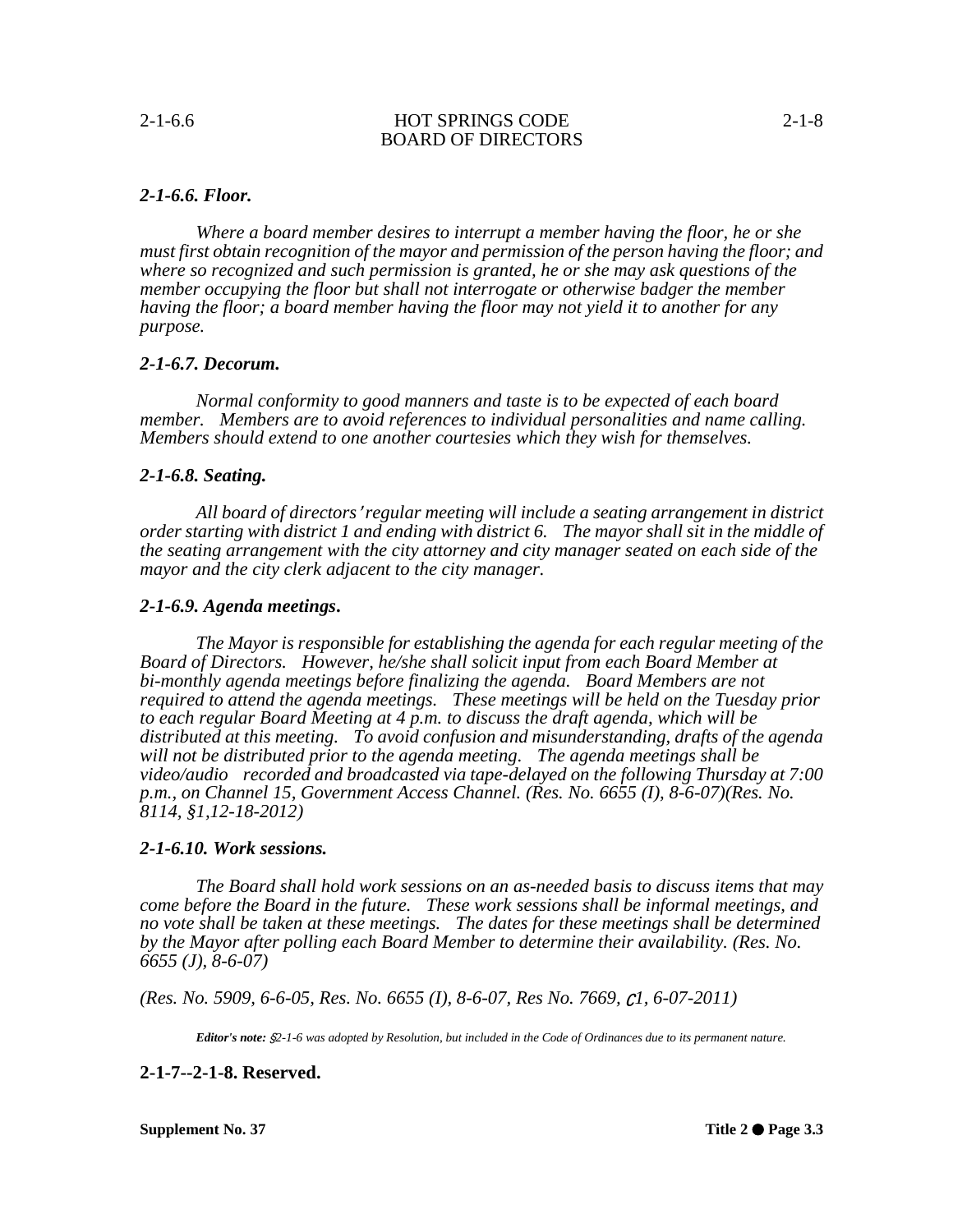*That whenever a vacancy shall occur, by any reason, in the office of director or mayor, the remaining directors (and mayor, as the case may be) shall consider applicants and elect a person to fill said vacancy in the following manner:*

- *(a) All persons wishing to be considered for said vacancy shall be qualified electors of the jurisdiction being sought to represent (district in case of a director or citywide in the case of the mayor) and shall submit the following to the office of the city clerk within a time frame to be prescribed by the remaining board members at the time of the vacancy:*
	- *(1) An application in substantially the same form as that required for city boards, commissions, and advisory committees;*
	- *(2) A statement of financial interests and any other ethics forms required of elected candidates for the office of director or mayor, as the case may be;*
	- *(3) A petition, in substantially the same form as that required by A.C.A.* '  $14-47-110(a)(3)(B)$ , signed by not less than fifty (50) qualified *electors of the jurisdiction within which the vacancy exists; and*
	- *(4) A personal resume and any other information the applicant wishes to submit in support of his/her application.*
- *(b) Upon expiration of the established application deadline, the board shall meet in executive session to review the applications and determine one or more applicants to consider for personal interviews.*
- *(c) At a time set by the board of directors, the board shall meet and conduct personal interviews with those selected for such interviews.*
- *(d) Upon the conclusion of the personal interviews and at a time set by the board, the board shall vote by secret ballot(s) for a person to fill the vacancy, a majority of the remaining board members being necessary for appointment.*
- *(e) Upon conclusion of the balloting process, the city attorney shall prepare a resolution confirming the appointment of the person so selected and the board shall consider said resolution at the earliest possible board meeting being duly announced for such purpose. Once confirmed, the person so named shall take the oath of office required by the Arkansas Constitution, Article 19, 20, and thereafter take office immediately.*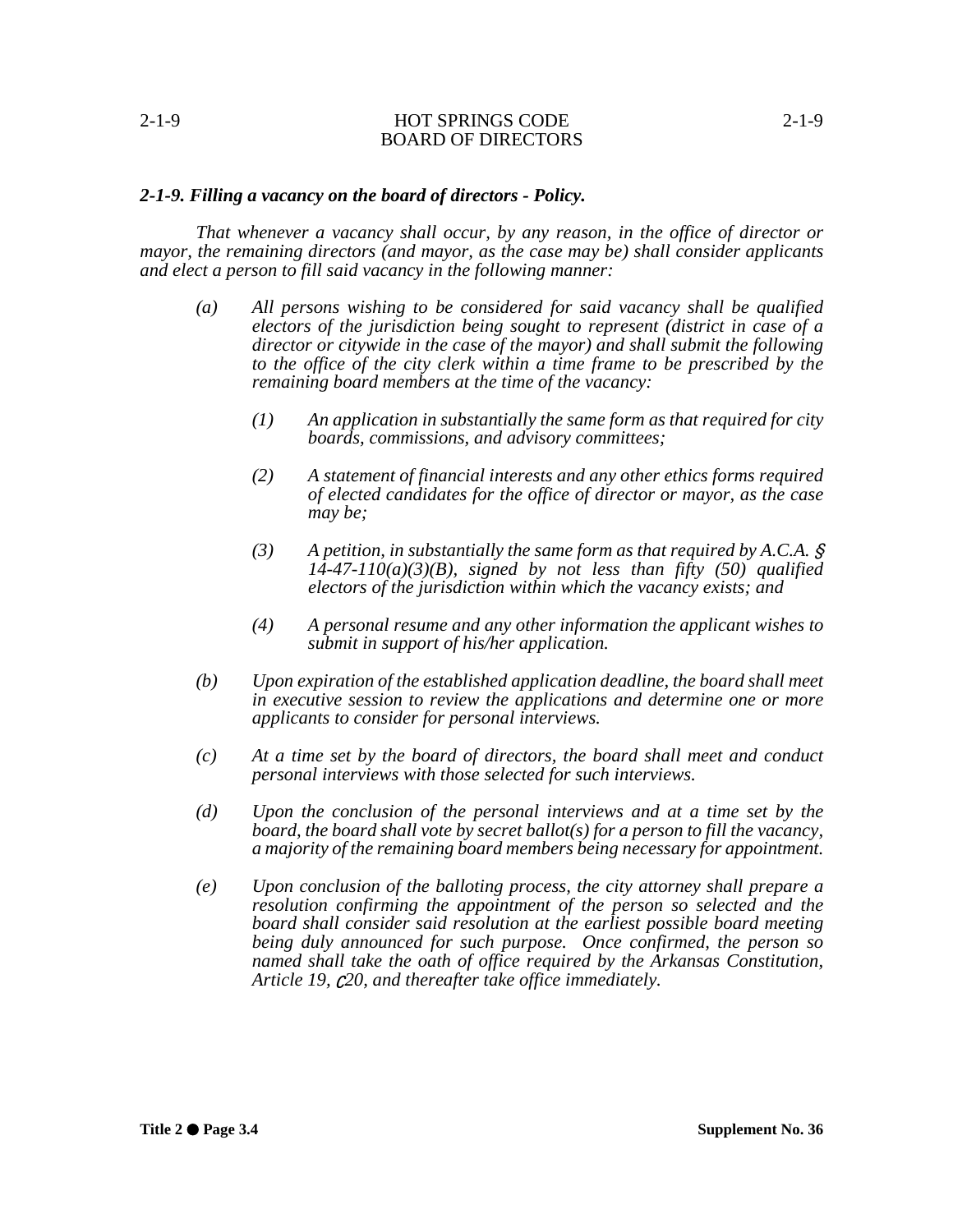### 2-1-9 HOT SPRINGS CODE 2-1-12 BOARD OF DIRECTORS

*It is the intention of the board to establish policies that are consistent with state law. To that end, any appointment confirmed under this resolution shall entitle the confirmed appointee to serve the remaining unexpired term of the previously vacated office. Furthermore, such appointee shall be at liberty to run to succeed himself/herself at the next regular election for said position.*

*(Res. No. 7236, §§1,2, 8-18-09)* 

*Editor's note:* '*2-1-9 was adopted by Resolution, but included in the Code of Ordinances due to its permanent nature.*

### **2-1-10. Authority of mayor-Imposing curfew in emergency; penalty.**

(a) The mayor, any time a condition which in his judgment a civil disturbance, riot, insurrection or time of local disaster has arisen or is imminent, said mayor may declare a state of emergency and impose a curfew for such time and for such areas as he deems necessary to meet such emergency. Provided, however, such curfew shall not extend for over a period of forty-eight (48) hours unless extended by a majority vote of the members of the governing body.

(b) No person or persons shall congregate, operate any businesses or be upon the streets or other public ways, unless on official business for the city or state, in any area or areas designated by the mayor as curfew areas in the city during the time of any declared emergency. (Ord. No. 2922,  $\S$ § 1, 2, 9-11-67)

(c) The penalty for violation of this ordinance shall, upon conviction in the Hot Springs Municipal Court, or any other court of competent jurisdiction, be such fines and penalties as established by the general penalty clause for the Hot Springs Code of Ordinances as may now or hereafter be enacted by the Hot Springs Board of Directors. (Ord. No.  $4932, \S 1, 12-18-00$ 

### *2-1-11. Mayor authorized to file a petition for annexation of city-owned property.*

*The mayor and city clerk are hereby authorized to execute and file a petition with the county court of Garland County, Arkansas, requesting annexation of any city-owned property, which may now or hereinafter be acquired, which is contiguous to the corporate limits of Hot Springs; provided, further, that the city manager or his/her designee is hereby appointed to act on behalf of the city of Hot Springs in presenting the petition to the county court. (Res. No. 2815, 5-24-93)*

*Editor's note-§2-1-11 was adopted by Resolution, but included in the Code of Ordinances due to its permanent nature.* 

### **2-1-12. Rotation of assistant mayor position.**

(a) The position of assistant mayor shall be rotated among the membership of the board of directors as follows: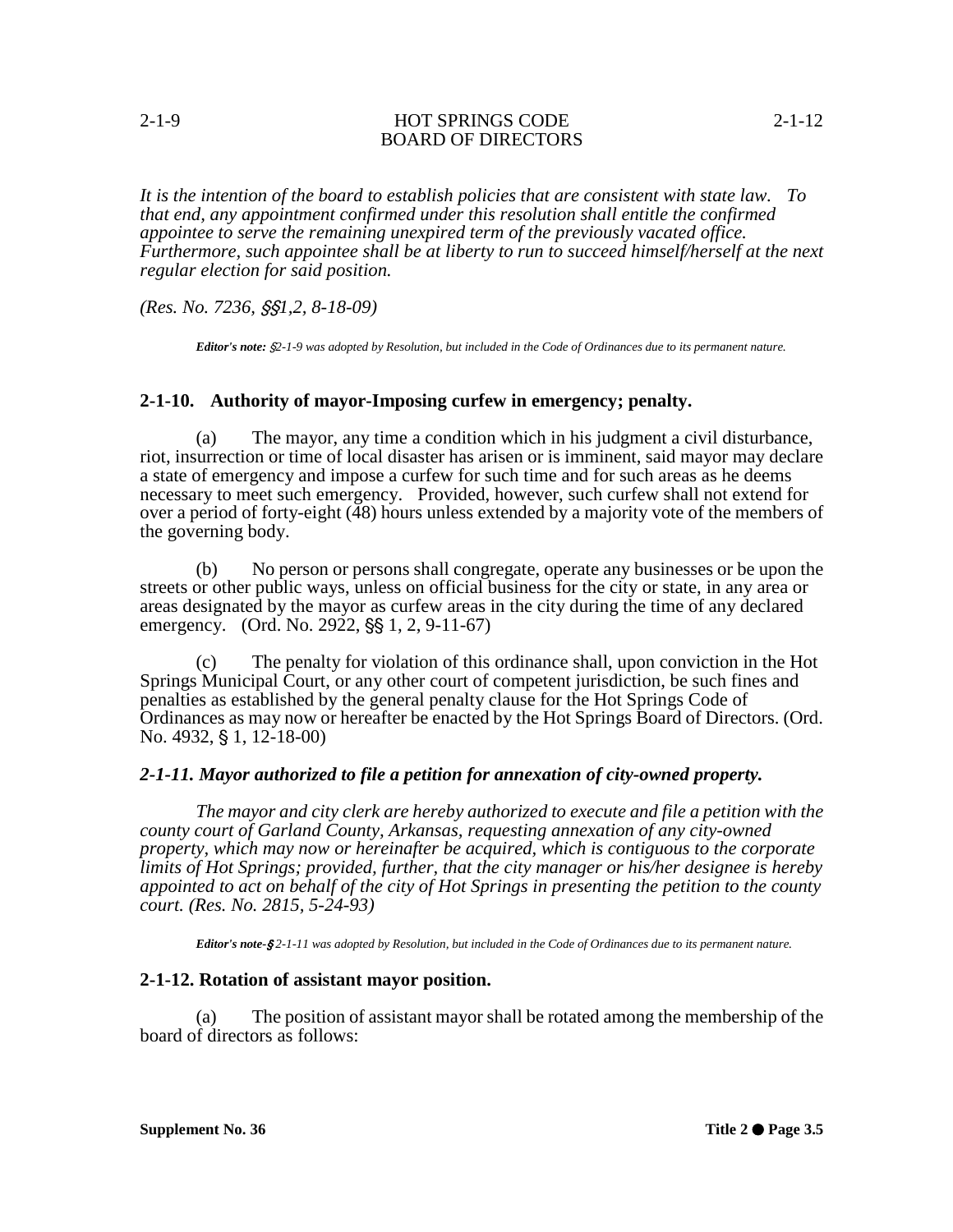### 2-1-12 HOT SPRINGS CODE 2-1-14 BOARD OF DIRECTORS

- (1) *Term.* The assistant mayor's term shall be for six months commencing on either the first day of January or the first day of July each year.
- (2) *Rotation order.* The assistant mayor's position shall be rotated among the directors in the following order: Ward 4, Ward 5, Ward 2, Ward 1, Ward 3, Ward 6. At the first regular board meeting in January and July of each year the mayor shall announce the director who will be serving as assistant mayor for that term.
- (3) *Succession.* Should a director not desire or otherwise be unable to serve a term as assistant mayor, the next willing director in the rotation order shall serve. A director shall not serve two consecutive terms unless there is no other director willing to serve.

(b) This ordinance shall be effective from and after August 1, 1997, and the first term (Ward 4) shall be from August 1, 1997, until December 31, 1997. (Ord. No.  $4638$ ,  $\S$  $\S$  1, 2, 6-2-97)

### *2-1-13. Correspondence and communiques - Mayor authorized to sign.*

*That the mayor of the city of Hot Springs, as the chief elected official, is hereby authorized to sign certain correspondence and communiques on behalf of the city of Hot Springs upon request by the city manager. Such authority shall extend only to those matters as may be under the authority of the city manager or as not in conflict with the overall polices, procedures and directives of the board of directors. (Res. No. 4579, 1-22-01)*

*Editor's note-§2-1-13 was adopted by Resolution but included in the Code of Ordinances due to its permanent nature.* 

### *2-1-14. Key to the city - Policy.*

*(a) Each board member, including the mayor, shall have the opportunity to select up to six individuals each year (maximum of 42 per year) for award and presentation of a "Key to the City."* 

 $(h)$  Any individual selected for such a "Key to the City" shall not be related to the *board member.*

*(c) Any individual shall be selected at least one week prior to presentation of the Key to the City* " *and that all key presentations are open to the general public.* 

*(d)* The "Key to the City" program shall be evaluated on an annual basis as part *of the City*=*s budgetary process.* 

*(Res. No. 4851,* ''*1-4, 3-18-02)*

*Editor's note-* $\S 2$ -1-14 was adopted by Resolution but included in the Code of Ordinances due to its permanent nature.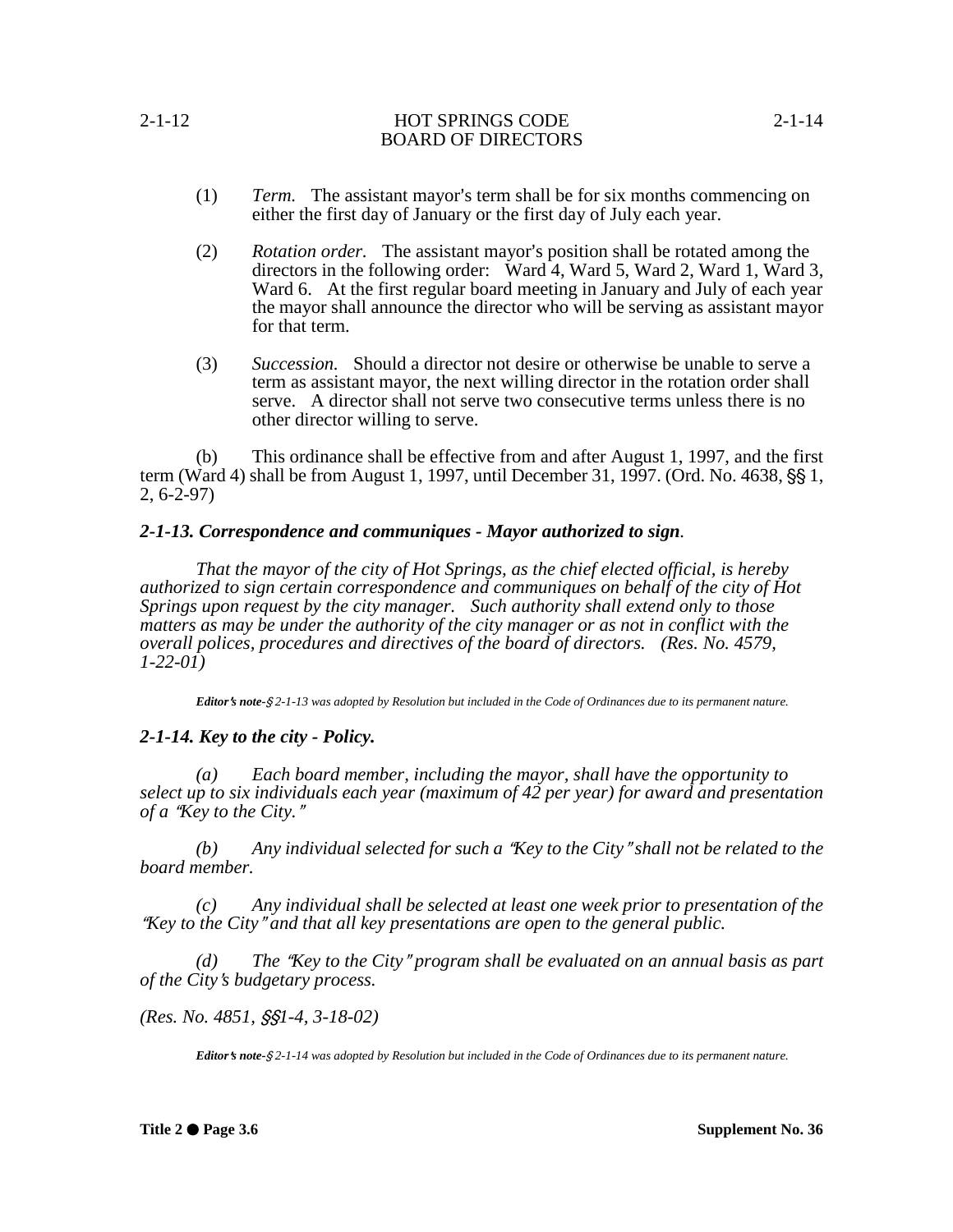### **CHAPTER 2**

### **[CITY ATTORNEY](#page-10-0)**

### <span id="page-10-0"></span>**2-2-1. Duty to represent city in court.**

It shall be the duty of the city attorney to prosecute all cases before the municipal court; also to prosecute or defend all appeals from the municipal court to the circuit court, in behalf of the city, and to take charge of and represent the city in the civil suits in which it is a party at interest. (Code 1907,  $\S$  1)

### **2-2-2. Furnish legal advice to city and its officers upon request.**

It shall be the duty of the city attorney to give such advice to the mayor, council, chief of police and aldermen as they may desire concerning the city ordinances and laws of the state influencing such matters and to perform all legal and professional services as he may be called upon to perform for the city. (Code 1907,  $\S 2$ )

### **2-2-3. Ordinances and legal documents, drafting.**

It shall also be his duty to draft all ordinances, bonds, contracts, leases, conveyances and other such instruments of writing as may be required by the business of the city, and to furnish written opinions upon subjects of a legal nature submitted to him by the council, and to conduct all law business in which the city may be interested, whenever called upon by the municipal judge in cases of special importance and represent the city in its municipal court.  $(Code\ 1907, \S 4)$ 

 $\overline{\phantom{a}}$  , where  $\overline{\phantom{a}}$ 

**State law reference**-A.C.A. 14-43-313, 407, 408.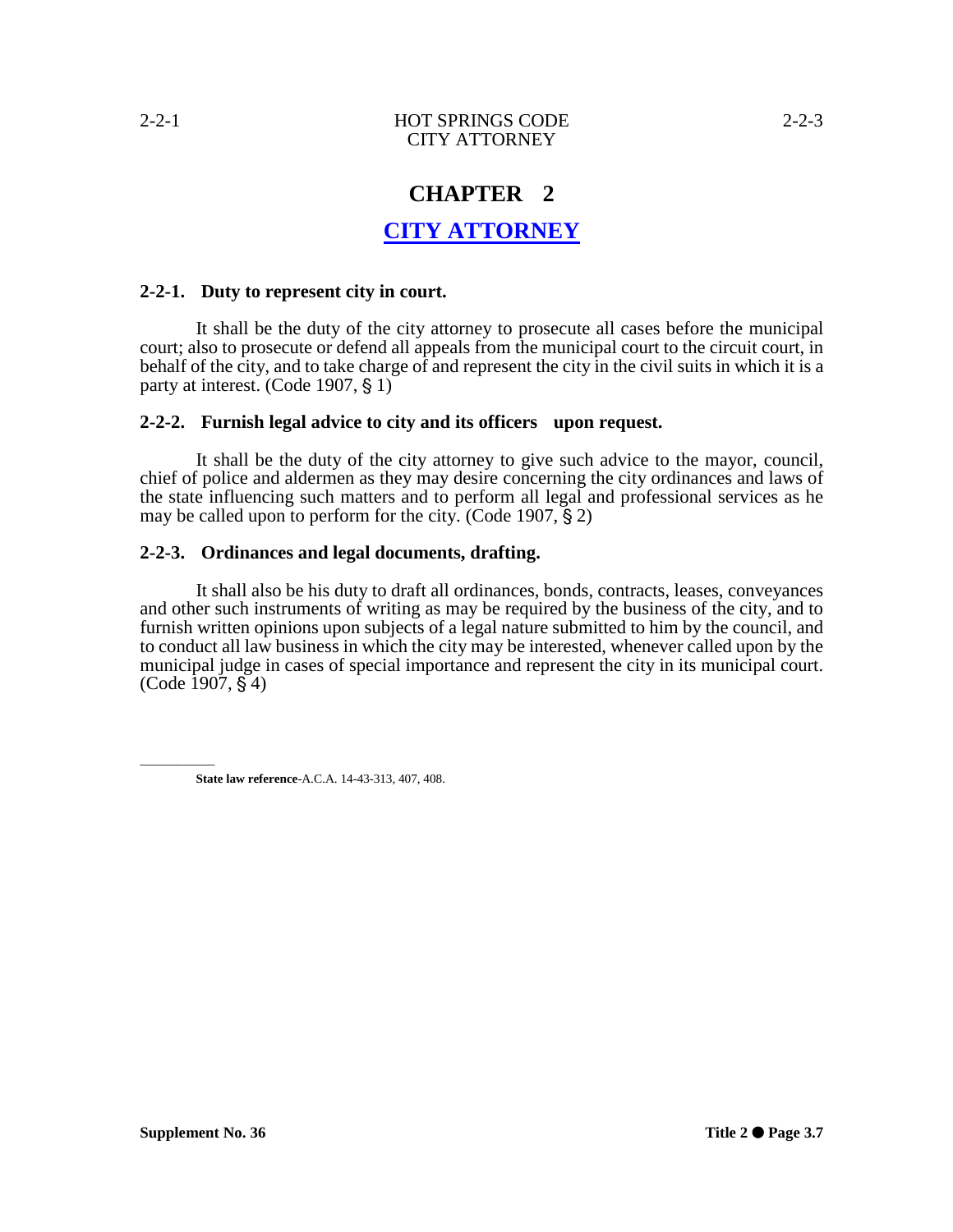### THIS PAGE LEFT BLANK INTENTIONALLY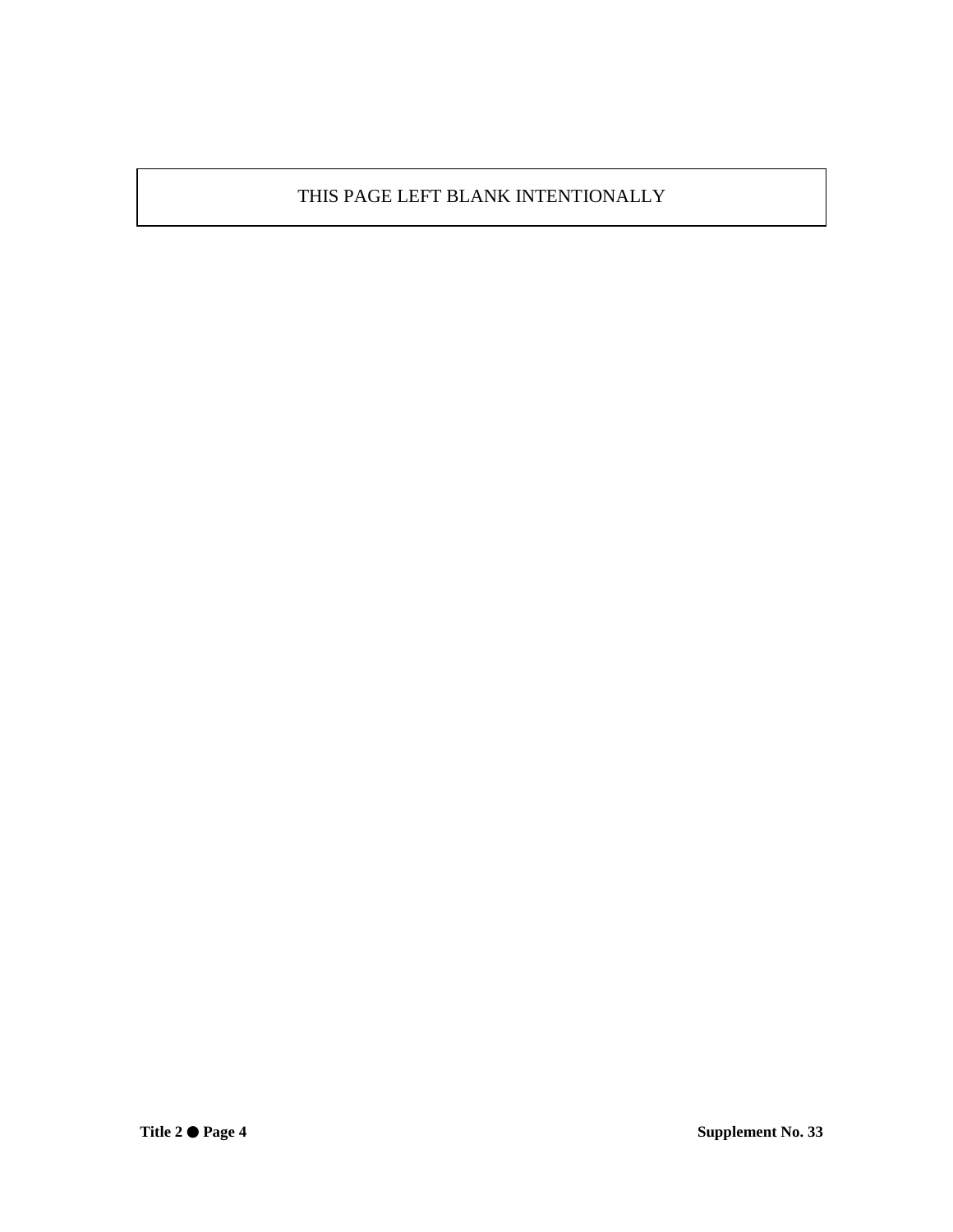## **CHAPTER 3**

### **[CITY MANAGER](#page-12-0)**

### <span id="page-12-0"></span>**2-3-1. Creation of position.**

The creation of the position of city manager is hereby confirmed. (Ord. No. 4047, § 1, 1-22-90)

### **2-3-2. Appointment.**

The city manager shall be appointed by a majority vote of the board of directors for an indefinite term. The city manager shall be chosen by the board solely on the basis of executive and administrative qualifications with special reference to actual experience in or knowledge of accepted practice in respect to the duties of the office hereinafter set forth. At the time of this appointment, the appointee need not be a resident of the city or state but, during the manager's tenure of office, shall reside within the city. No member of the board of directors shall receive such appointment during the term for which the director shall have been elected or appointed nor within three (3) years after the expiration of the member's term of office as director. (Ord. No.  $4047, \frac{6}{5}$  2, 1-22-90)

### **2-3-3. Removal.**

The board of directors may remove the city manager at any time by a majority vote of its members. Removal shall be in accordance with the terms and conditions of the city manager's employment agreement, if any, which may now or hereinafter be in effect at the time of said removal. (Ord. No.  $4047, \, \xi \, 3, \, 1-22-90$ )

### **2-3-4. City manager-Powers and duties.**

The city manager shall be chief administrative officer of the city, may head one (1) or more departments and shall be responsible to the board of directors for the proper administration of all affairs of the city. To that end, the city manager shall have power and shall be required as follows:

- (a) *Residence.* During his/her employment, the city manager shall reside in the city.
- (b) *Full-time employment.* During his/her employment, the city manager shall devote his/her full time to the business of the city.
- (c) *Fidelity bond.* The city manager shall furnish such fidelity bond or bonds as may be required by law, and the city shall pay all premiums therefor.

**State law reference**-A.C.A. 14-47-101 et seq; 14-61-101 et seq.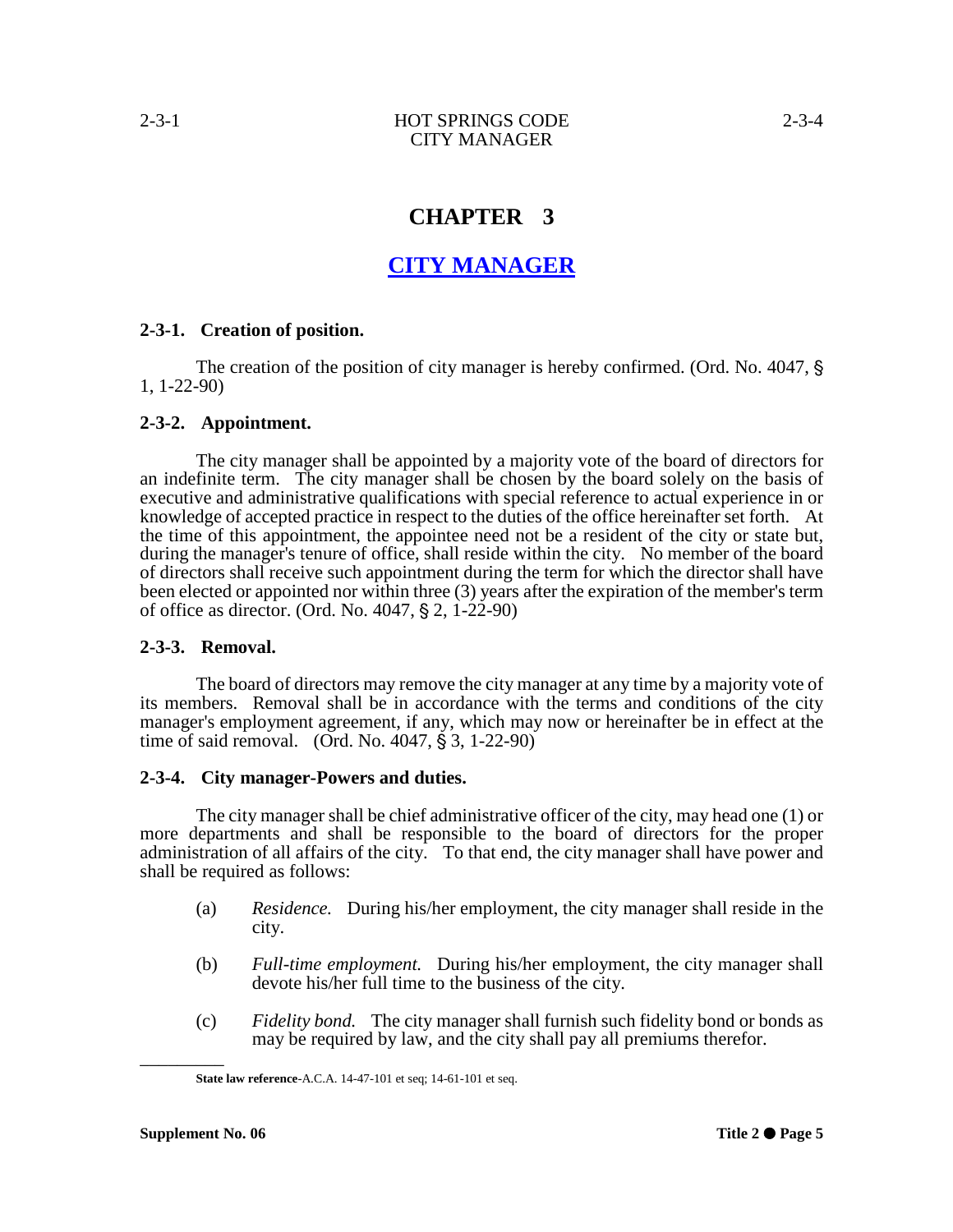### 2-3-4 HOT SPRINGS CODE 2-3-4 CITY MANAGER

(d) *Supervision of employees and organizational structure.* The city manager shall supervise and control all administrative departments, agencies, offices and employees of the city subject to such conditions and exceptions, if any, as may be determined from time to time by the board of directors. Said supervision and control shall include but is not limited to appointment and, when necessary for the good of the city, suspension and removal of all officers and employees of the city except as otherwise provided by any existing or future laws of the State of Arkansas and except authorizing the head of a department or officer to appoint, suspend or remove subordinates in such department or office. The city manager may also delete, reclassify, consolidate or combine positions, offices, units, sections, departments or divisions under his/her jurisdiction provided such action is within the budgeted funds available at the time of such action. The authorized number of employment positions shall be as established by the annual budget as approved by the board of directors or as otherwise established or amended by resolution of the board of directors.

**State law reference-**A.C.A. 14-42-110(b)

(e) *Nomination and removal of appointed/elected officials.* The city manager shall nominate, subject to confirmation by the board of directors, persons to fill all vacancies at any time occurring in any office, employment, board, authority or commission to which the board of directors' appointed power extends by state law. The city manager may remove from office all officials and employees (including, without limiting the foregoing, members of any board, authority or commission) who, under existing or future laws of the State of Arkansas whether applicable to cities under the aldermanic or management form of government, may be removed by the city's legislative body provided such removal by the city manager is approved by the board of directors; but where, under the statute applicable to any specific employment or office, the incumbent may be removed only upon the vote of a specified majority of the city's legislative body, the removal of such person by the city manager may be confirmed only upon the vote of such specified majority of the members of the board of directors. However, the provisions of this section shall have no application to offices and employment controlled by any civil service lawfully in effect in the city; and the municipal judge of the city shall be elected and appointed in the manner now or hereafter prescribed by law.

**Editor's note-Resolution 3112 adopted 1/9/95 directs the city manager to establish a procedure for the selection of nominees** for various boards, committees and commissions.

(f) *Inquiry into conduct of municipal offices.* The city manager shall inquire into the conduct of municipal offices, departments and agencies which are subject to the control of the board of directors, in which connection he/she shall be given unrestricted access to the records and files of any such office, department or agency and may require written reports, statements, audits and other information from the executive head of such office, department or agency.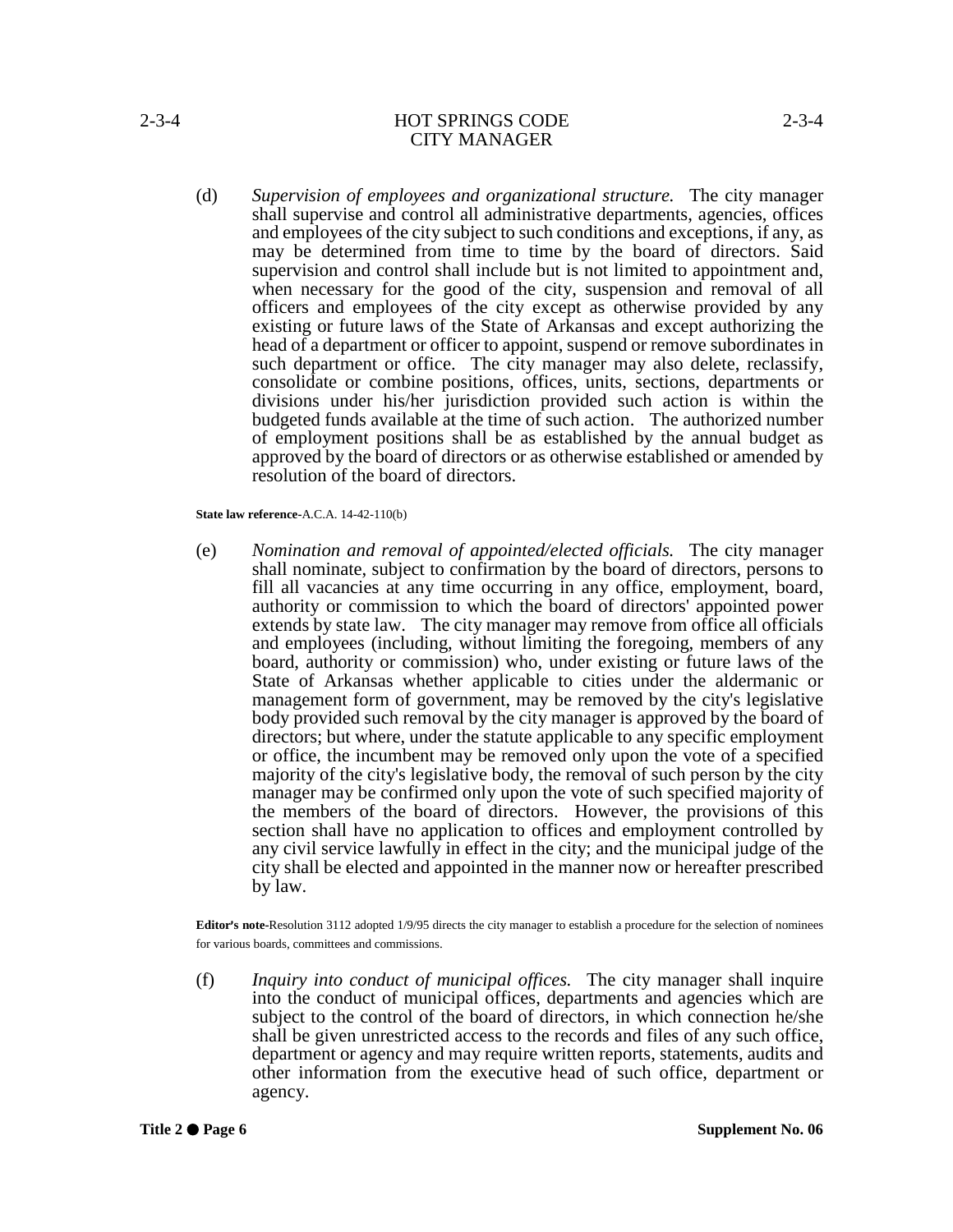### 2-3-4 HOT SPRINGS CODE 2-3-4 CITY MANAGER

- (g) *Enforcement of obligations.* The city manager shall represent the board of directors in the enforcement of all obligations in favor of the city or its inhabitants, which are imposed by law or under the terms of any public utility franchise upon any public utility.
- (h) *Purchases, payments, sales, exchanges and transfers.*
	- (1) *Purchases.* He/she shall contract for and purchase or issue purchase authorizations for supplies, materials and equipment for the various offices, departments and agencies of the city government; and he/she may contract for (or authorize contracts for) services to be rendered to the city or for the construction of municipal improvements. Provided that, before making any purchase of or contract for any supplies, materials, or equipment, and before obligating the city under any contract for the performance of services or for the construction of municipal improvements, where the cost to the city of the transaction, excluding taxes and freight, exceeds twenty thousand dollars (\$20,000.00), opportunity for competitive bidding shall be given under such rules and regulations as the board of directors may, by ordinance, prescribe; and the contract shall be consummated only on a bid approved by the city manager and the board of directors. The board of directors, by ordinance, may waive the requirement of competitive bidding in exceptional situations where this procedure is not feasible. All purchases, regardless of dollar value, shall be accomplished in accordance with the city's purchasing ordinance, purchasing manual and applicable state statutes which may now or hereinafter be in effect, including the provision for waiving of competitive bidding by the board of directors in exceptional circumstances. (Ord. No. 5932,  $\S 1$ , 3-19-2013)
	- (2) *Claims.* He/she may approve for payment out of funds previously appropriated for that purpose or disapprove any bills, debts or liabilities asserted as claims against the city up to a maximum amount of five thousand dollars (\$5,000.00); and the payment or disapproval of each bill, debt or liability exceeding five thousand dollars (\$5,000.00) shall require the confirmation of the board or of a committee of directors created by the board for such purposes. (Ord. No. 4443, § 1, 12-19-94)

Cross reference-§ 9-3-4, sewer backwater damage claims policy.

(3) *Sales and exchanges.* He/she may sell or exchange any municipal supplies, materials or equipment provided that no item or lot (to be disposed of as one [1] unit) of supplies, materials or equipment shall be sold without competitive bidding unless the city manager shall certify in writing that in his/her opinion the fair market value of such item or lot is less than one thousand dollars (\$1,000.00).

Cross reference-§ 2-6-9, disposal of real property.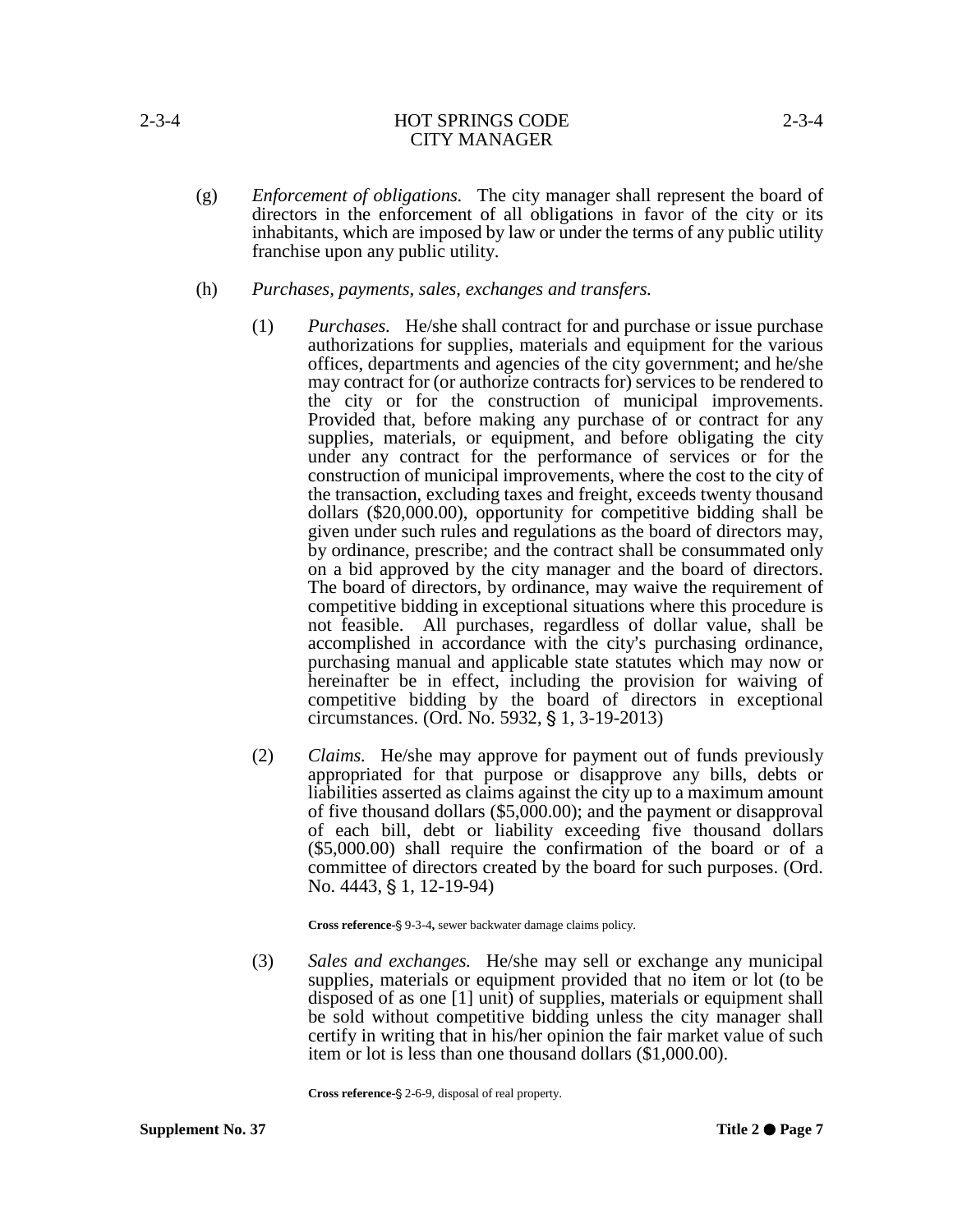### 2-3-4 HOT SPRINGS CODE 2-3-4 CITY MANAGER

- (4) *Transfer of material/equipment.* He/she may transfer to any office, department or agency or he/she may transfer from any office, department or agency to another office, department or agency any materials and equipment.
- (5) *Purchasing department.* There is hereby created a purchasing department to be comprised of personnel approved by the city manager to perform the duties outlined in this subsection on behalf of the city manager. Said department may be a subsection of an existing department or as otherwise established by the city manager.
- (i) *Budget.* The city manager shall prepare the municipal budget annually and shall submit it to the board of directors for its approval or disapproval, and he/she shall be responsible for its administration after adoption.
- (j) *Annual report.* The city manager shall prepare and submit to the board of directors within sixty (60) days after the end of each fiscal year a complete report on the finances and administrative activities of the city during such fiscal year.
- (k) *Advice of financial condition.* The city manager shall keep the board of directors advised of the financial condition and future needs of the city and make such recommendations as to him/her may seem desirable.
- (l) *Municipal warrants.* The city manager, together with either the city clerk or city treasurer, shall sign all municipal warrants. Whenever a vacancy shall occur in the office of the city manager, city clerk or city treasurer, municipal warrants may be signed by any two (2) of the following officials: city manager, city clerk, city treasurer, finance director, deputy city manager and acting city manager. (Ord. No.  $5762$ ,  $$1, 1-19-10$ )
- (m) *Other duties and powers*. The city manager shall perform such additional duties and exercise such additional powers as may by ordinance be lawfully delegated to him/her by the board of directors or which may be required of him/her by any applicable law, administrative regulation or judicial decision of the city, the State of Arkansas or the United States of America. Also, he/she shall have all powers (except those involving the exercise of sovereign authority and those specifically delegated by statutes to the mayor under the city manager form of government) which, under statutes applicable under the aldermanic form of government or under ordinances and resolutions of the city in effect at the time of its reorganization, may be vested in the mayor.
- (n) *Recommendations.* The city manager shall recommend to the governing body (from time to time) adoption of such measures as may be deemed necessary or expedient for the health, safety or welfare of the community or for the improvement of administrative services.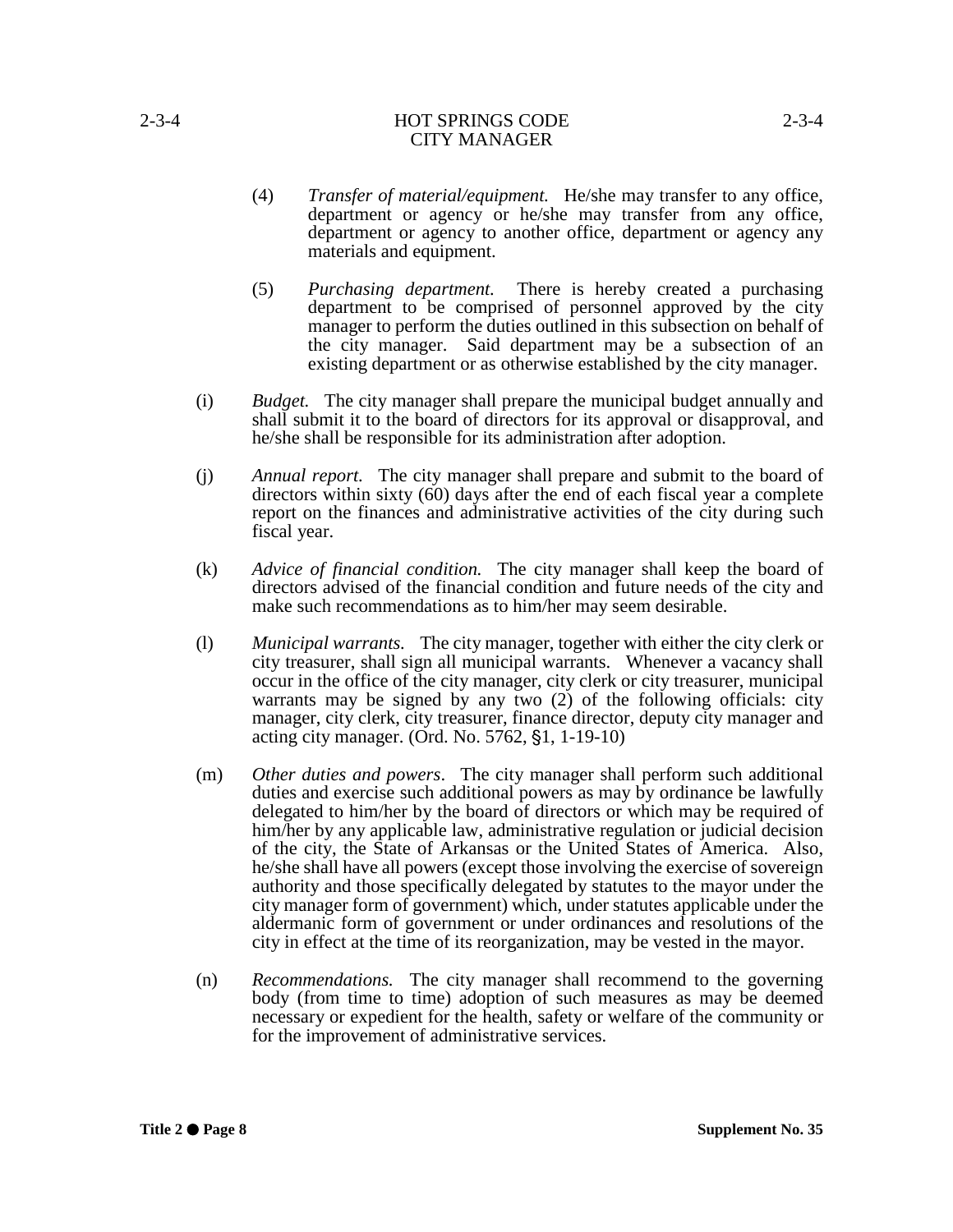### 2-3-4 HOT SPRINGS CODE 2-3-7 CITY MANAGER

- (o) *Board meetings.* The city manager shall attend all meetings of the board of directors unless excused therefrom and take part in the discussion of all matters coming before the board. The city manager shall be entitled to notice of all regular and special meetings of the board.
- (p) *Enforcement.* The city manager shall see that all laws and ordinances are duly enforced. (Ord. No.  $4047, \S 4, 1-22-90$ )
- (q) *Emergencies.* In case of accident, disaster or other circumstance creating an emergency, the city manager may award contracts and make purchases for the purpose of meeting said emergency. Whenever an emergency purchase or contract is required or made, the city manager shall execute a certificate describing the nature of the emergency and the necessity for such action together with an itemized account of all expenditures. If the amount of the emergency purchase or contract is less than ten thousand dollars (\$10,000.00), the city manager shall distribute a copy of the certificate to the board of directors for informational purposes. If the amount of the emergency purchase or contract is ten thousand dollars (\$10,000.00) or greater, the city manager shall submit the certificate and an ordinance waiving competitive bidding to the board of directors for consideration at a regular board meeting as soon as practical following the emergency. (Ord. No.  $4532, \S 2, 2-20-96$

### **2-3-5. Board inquiries.**

Neither the board of directors nor any member thereof shall give directives to any subordinates of the city manager either publicly or privately; however, the board of directors reserves the right to inquire into the conduct of any city office or department. (Ord. No. 4391, § 1, 5-16-94)

### **2-3-6. Compensation.**

The city manager shall receive such compensation as the board of directors shall fix from time to time and in accordance with any employment agreement which may now or hereinafter exist. (Ord. No.  $4047, \S 6, 1-22-90$ )

### **2-3-7. Acting city manager.**

Should the city manager be temporarily absent from the city, the deputy city manager or such other city employee, as designated by the city manager, shall act as city manager during such temporary absence. If the city manager is otherwise absent or is unable to perform his or her duties, if the board of directors suspends the city manager, or if there is a vacancy in the office of city manager, the board, by resolution, may appoint an acting city manager to serve until the city manager returns, until his or her disability or suspension ceases, or until another city manager is appointed and qualified, as the case may be. (Ord. No.  $5761,$   $\S3, 1-19-10$ )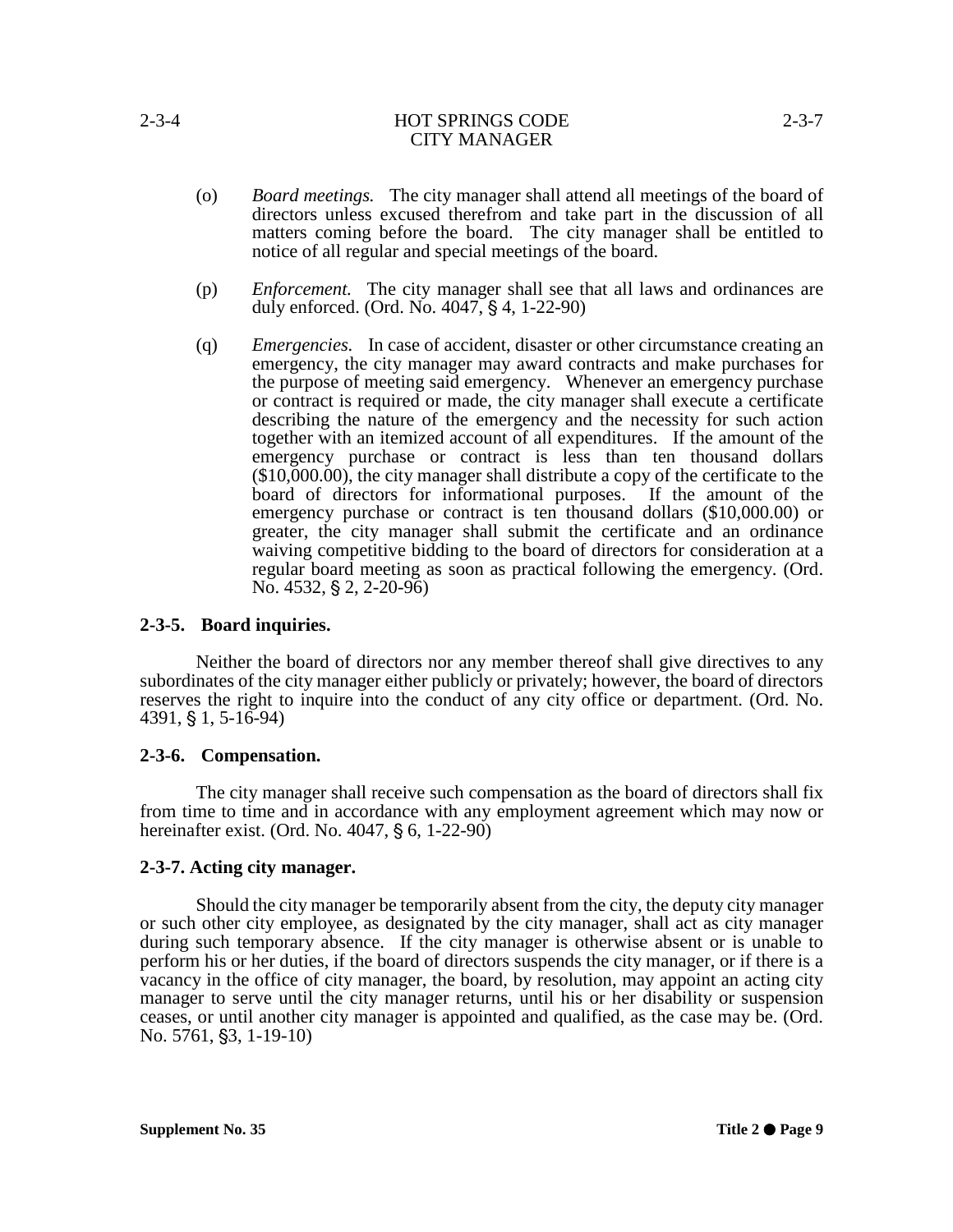### *2-3-8.--2-3-9. Reserved*

### *2-3-10. Negotiation Of The Disposal Of Improvement District Tax Delinquent Properties.*

*(a) The city manager, with the advice and consent of the city attorney, is hereby authorized to negotiate the disposal of certain properties owned or upon which the city has a lien due to the nonpayment of improvement district taxes following the closure of said districts. In this regard, the city manager may accept offers from persons desiring to redeem said improvement district tax-delinquent properties in any amount deemed reasonable by the city manager given the assessed value of the property, the amount of property tax redemption paid by the person(s) making the offer and other factors relevant to the offer or the overall value of the property.*

*(b) The mayor is hereby authorized to execute a quitclaim deed on behalf of the City of Hot Springs upon payment of the delinquent improvement district taxes as negotiated.*

*(c) Any funds received from the settlement of improvement district taxes shall be paid to the water fund in the case of water improvement districts and to the sewer fund in the case of sewer improvement districts.*

*(Res. No. 4604,* ''*1-3, 3-5-01)*

Editor's note-§2-3-10 was adopted by Resolution but included in the Code of Ordinances due to its permanent nature.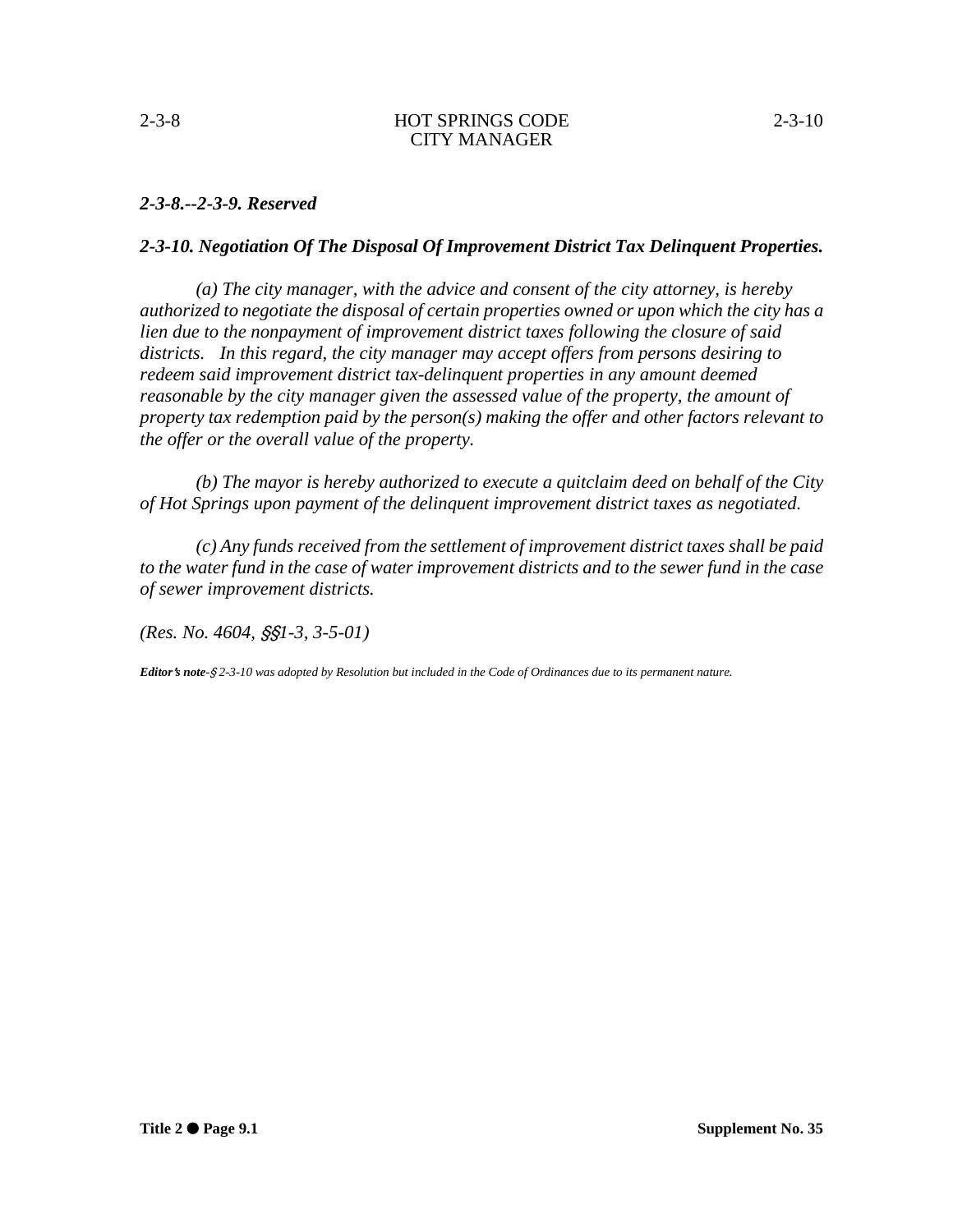### **CHAPTER 4**

## **[CITY CLERK/CITY TREASURER](#page-18-0)**

### <span id="page-18-0"></span>**2-4-1. City Clerk/City Treasurer - Duties.**

### **2-4-1.1. City Clerk - Duties.**

(a) The office of city clerk shall be held by such individual as designated by the city manager. The duties of such position shall include:

- (1) All duties imposed by statute upon the city clerk;
- (2) Such other duties and responsibilities as assigned by the city manager, including, but not limited to, the supervision of such municipal departments or offices and employees as may be determined by the city manager; and
- (3) The position of city clerk may be combined with such other position or office as may be determined by the city manager.

### **2-4-1.2. City Treasurer - Duties.**

The office of city treasurer shall be held by such individual as designated by the city manager. The duties of such position shall include:

- (1) All duties imposed by statute upon the city treasurer;
- (2) Such other duties and responsibilities as assigned by the city manager, including, but not limited to, the supervision of such municipal departments or offices and employees as may be determined by the city manager; and
- (3) The position of city treasurer may be combined with such other position or office as may be determined by the city manager.

 $(Ord. No. 5761, \frac{651}{1}, 2, 1-19-10)$ 

**State law references**-A.C.A. 14-43-313, 14-43-506, 14-43-507, 14-43-508, A.C.A. 14-43-406.

\_\_\_\_\_\_\_\_

**Cross reference**-City clerk's duty in preparation of board meeting agenda, § 2-1-4(b).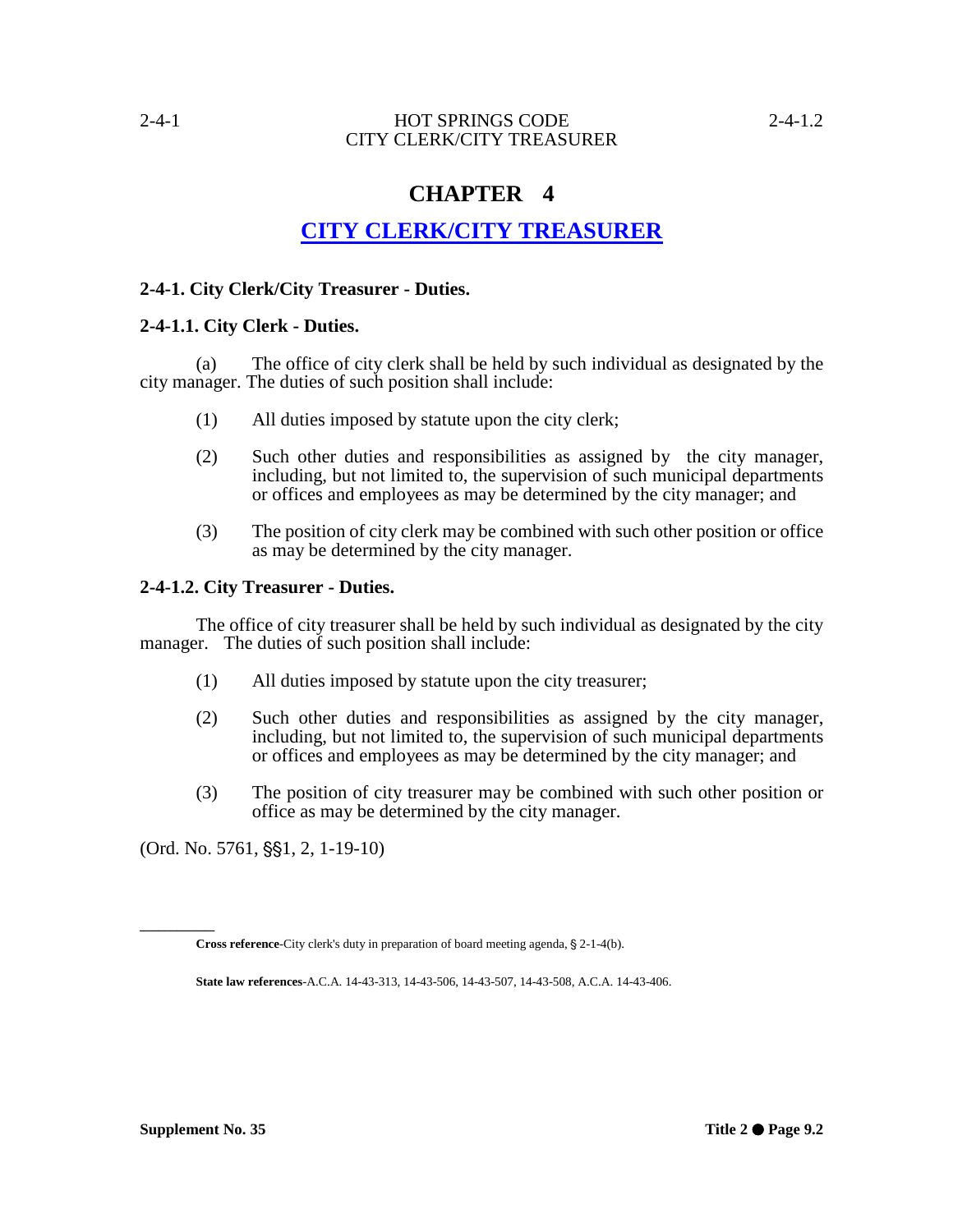### THIS PAGE LEFT BLANK INTENTIONALLY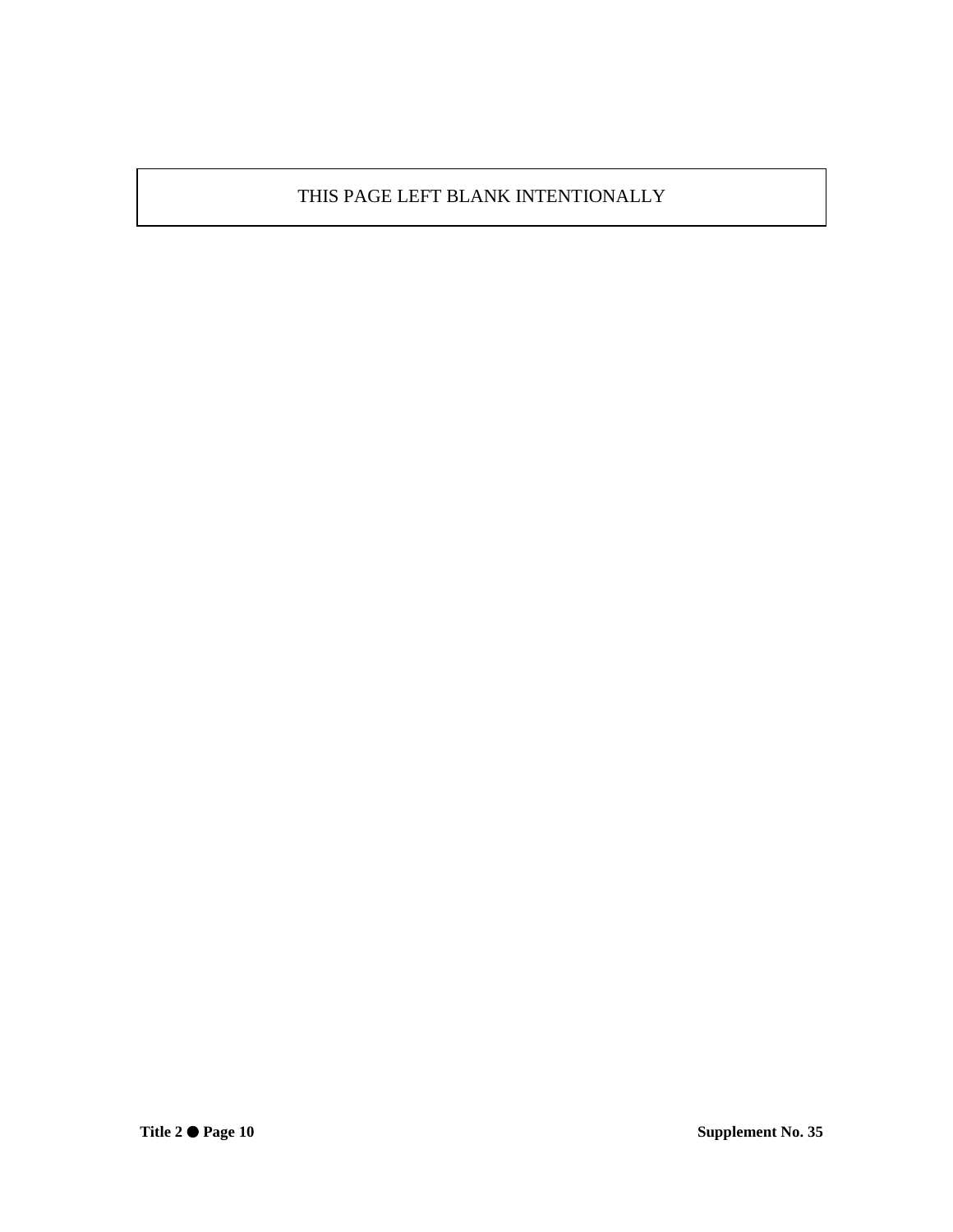### **CHAPTER 5**

### **[PUBLIC FINANCE](#page-20-0)**

### <span id="page-20-0"></span>**2-5-1. Petty cash fund.**

The Finance Department is hereby authorized to establish and maintain a petty cash fund in the amount of eight thousand dollars (\$8,000.00) in accordance with the provision of A.C.A. §14-59-106. (Ord. No. 5177, § 1, 4-7-03)

**Cross reference-Purchasing procedures, § 2-6-2 et seq.** 

### **2-5-2--2-5-5. Reserved.**

Editor's note-"Longevity pay" formerly codified in § 2-5-2 has been moved to § 2-11-3. The public document fee schedule previously codified in  $\S$  2-5-5 has been moved to  $\S$  2-12-1.

### *2-5-6. Investment policy.*

### *2-5-6.1. Investment policy - Purpose.*

*The purpose of this policy is to provide guidelines for investment of city of Hot Springs operating funds to preserve the safety of principal, to maintain adequate cash flow, and to maximize interest earnings.*

### *2-5-6.2. Investment policy - Scope.*

*This policy applies to the investment of city of Hot Springs operating funds not needed for immediate expenditures. This policy does not govern the investment of employee retirement or pension funds or proceeds of bond issues.*

### *2-5-6.3. Investment policy - Standards and objectives.*

*Investments will be made within the constraints of applicable state laws and this policy, taking into consideration liquidity needs of the city. Investment decisions will be made with judgment and care, under circumstances then prevailing, which persons of prudence, discretion and intelligence exercise in the management of their own affairs, not for speculation, but for investment, considering the probable safety of their capital as well as the probable income to be derived. Investment of the funds of the city of Hot Springs shall be directed to the primary objective of safety of principal; the secondary objective shall be maintaining adequate cash flow; and the final objective shall be maximizing investment yield.*

*Except for cash in certain restricted and special funds, the city may consolidate moneys from individual funds to maximize interest earnings. Investment income will be allocated to the various funds based on each fund*=*s participation.*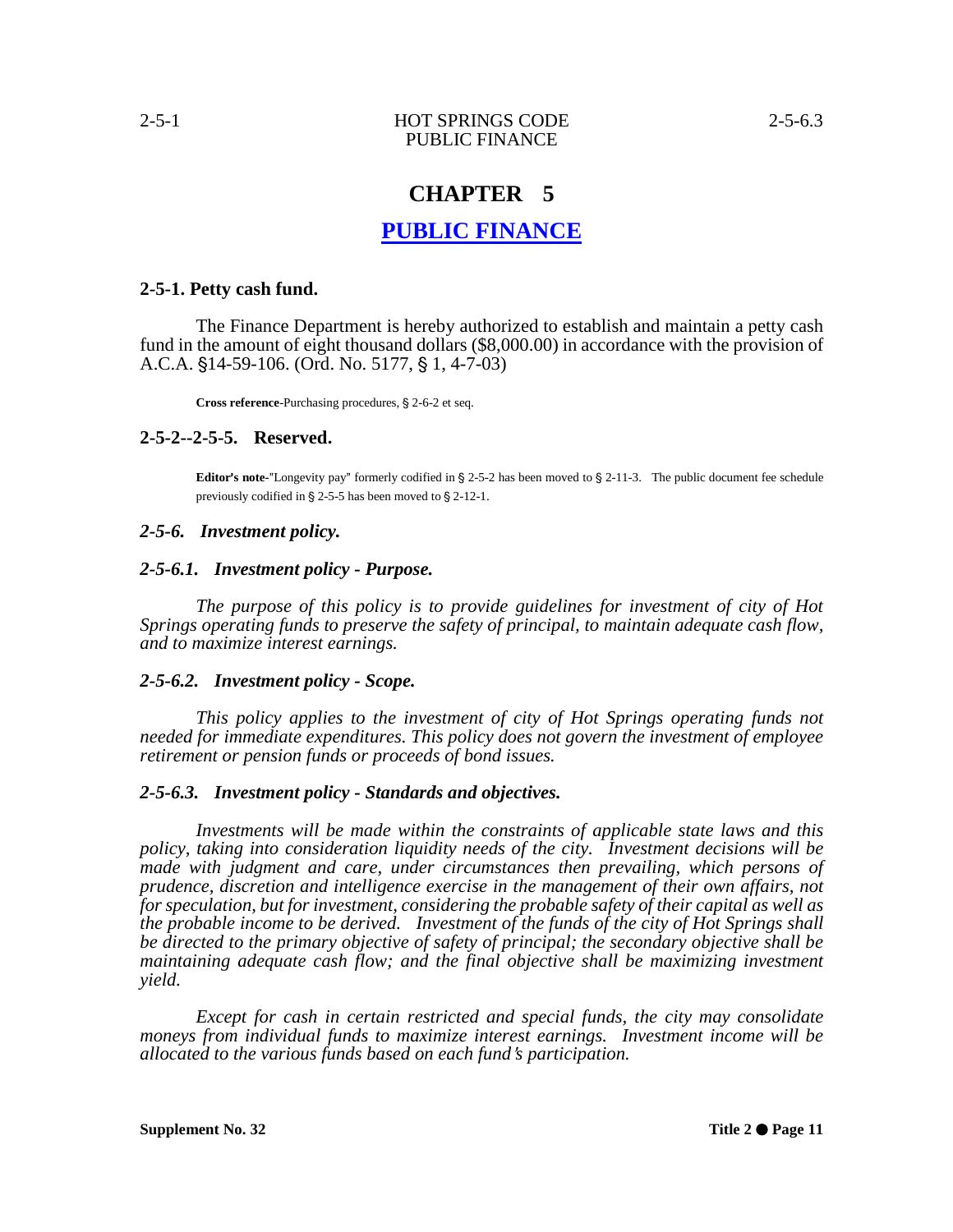#### 2-5-6.4 HOT SPRINGS CODE 2-5-6.5 PUBLIC FINANCE

### *2-5-6.4. Investment policy - Delegation of authority and responsibility.*

*Management of the investment of city funds regulated by this policy shall be the responsibility of the city treasurer as directed by the city manager. In the absence of the city treasurer, the finance director, deputy city manager and/or the city manager are hereby authorized*  to act as the city treasurer. The city may contract for the services of an independent investment *advisor, or other expert advisor(s) to invest all or a portion of city funds regulated by this policy. The independent investment advisor shall be required to have an office within the city of Hot Springs.* 

*The city treasurer is hereby authorized to: open and close accounts with financial institutions in the name of the city; make electronic transfers of funds for the city; make deposits of funds for the city; execute collateral, depository and investment agreements for the city; and take any other such actions needed to carry out their responsibilities for the depositing and investing of the city's funds as authorized by state statutes and this policy.*

*The city treasurer, acting within the intent and scope of this investment policy, shall be relieved of personal responsibility for an individual securities credit risk or market risk. Officers and employees involved in the investment process shall refrain from personal business activities that conflict with proper execution of the investment program or impair their ability to make impartial investment decisions.* 

*The city manager shall establish operating procedures to implement this investment policy.*

#### *2-5-6.5. Investment policy - Authorized investments.*

- *(a) The city will invest only in book entry securities.*
- *(b) The city may, without limitation, invest in the following instruments, provided, however, that at no time shall assets of the city be invested in any instrument or security not authorized for investment by A. C. A.*§ 14-58-309 (Act 1341 of 1999), and further defined in A.C.A. § 23-47-401 (Investment Powers and Limitations), *copy attached or by the Local Government Joint Investment Trust Act, A. C. A.* ' *19-8-301 et seq., (Local Government, Trusts) as they may from time to time be amended:*
	- *(1) Direct obligations of the United States Government;*
	- *(2) Obligations of agencies and instrumentalities created by act of the United States Congress and authorized thereby to issue securities or evidences of indebtedness, regardless of guarantee of repayment by the United States Government;*
	- *(3) Obligations the principal and interest of which are fully guaranteed by the United States Government or an agency or are instrumentality created by an act of the United States Congress and authorized thereby to issue such guarantee;*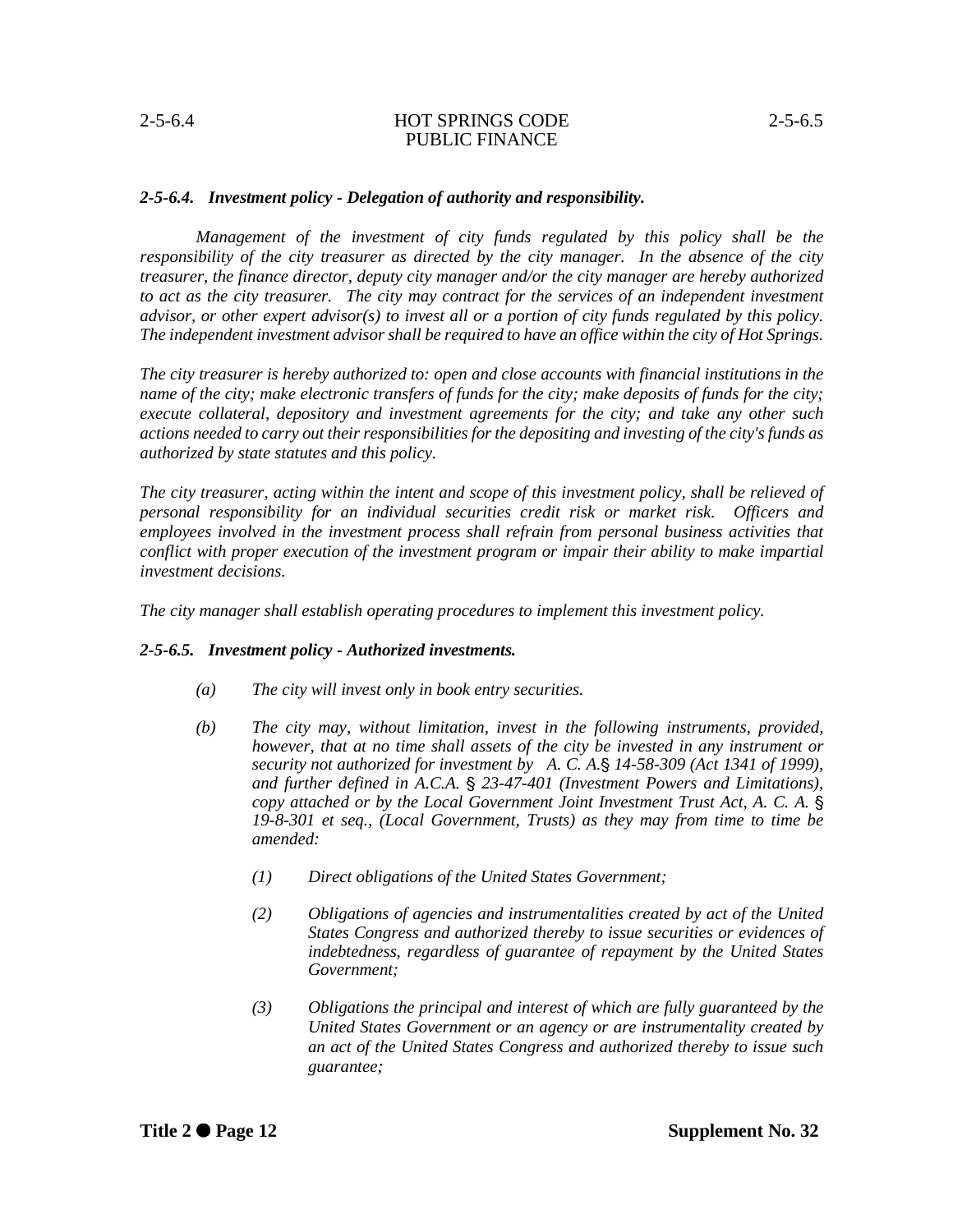### 2-5-6.5 HOT SPRINGS CODE 2-5-6.5 PUBLIC FINANCE

- *(4) Obligations the principal and interest of which are fully secured, insured, or covered by commitments or agreements to purchase by the United States Government or an agency or are instrumentality created by an act of the United States Congress and authorized thereby to issue such commitments or agreements;*
- *(5) General obligations of the states of the United States and of the political subdivisions, municipalities, commonwealths, territories or insular possessions thereof (general obligation bonds);*
- *(6) Obligations issued by the Arkansas State Board of Education under authority of The State Constitution or applicable statutes;*
- *(7) Pre-refunded municipal bonds, the principal and interest of which are fully secured by the principal and interest of a direct obligation of the United States Government;*
- *(8) Certificates of deposit with banks authorized by state law to receive deposits of public funds and with which the city has both a depository agreement and a collateral agreement;*
- *(9) Repurchase agreements that are fully collateralized by direct obligations of the United States Government, provided that any such repurchase agreement shall provide for the taking of delivery of such collateral directly or through an authorized custodian;*
- *(10) Securities of, or other interest in, any open-end type investment company or investment trust registered under the Investment Company Act of 1940, and which is defined as a "money market fund" under 17 CFR* ' *770.2a-7, provided that the portfolio of such investment company or investment trust is limited principally to United States Government obligations and to repurchase agreements fully collateralized by United States Government obligations, and, provided further that any such investment company or investment trust shall take delivery of such collateral either directly or through an authorized custodian; and*
- *(11) Local government trusts.*
- *(c) The city may invest no more than twenty percent (20%) of the pooled investments in the following investment types and in accordance with certain limitations described in Section 2-5-6.7, Investment Parameters:*
	- *(1) Corporate debt obligations (including commercial paper) of any corporation, with the following credit ratings: investment of city funds in corporate bonds will be limited to those rated as Single A minus or better by both Moody's Investor Service and Standard and Poor's; investment of city funds in commercial paper will be rated A-1/P-1;*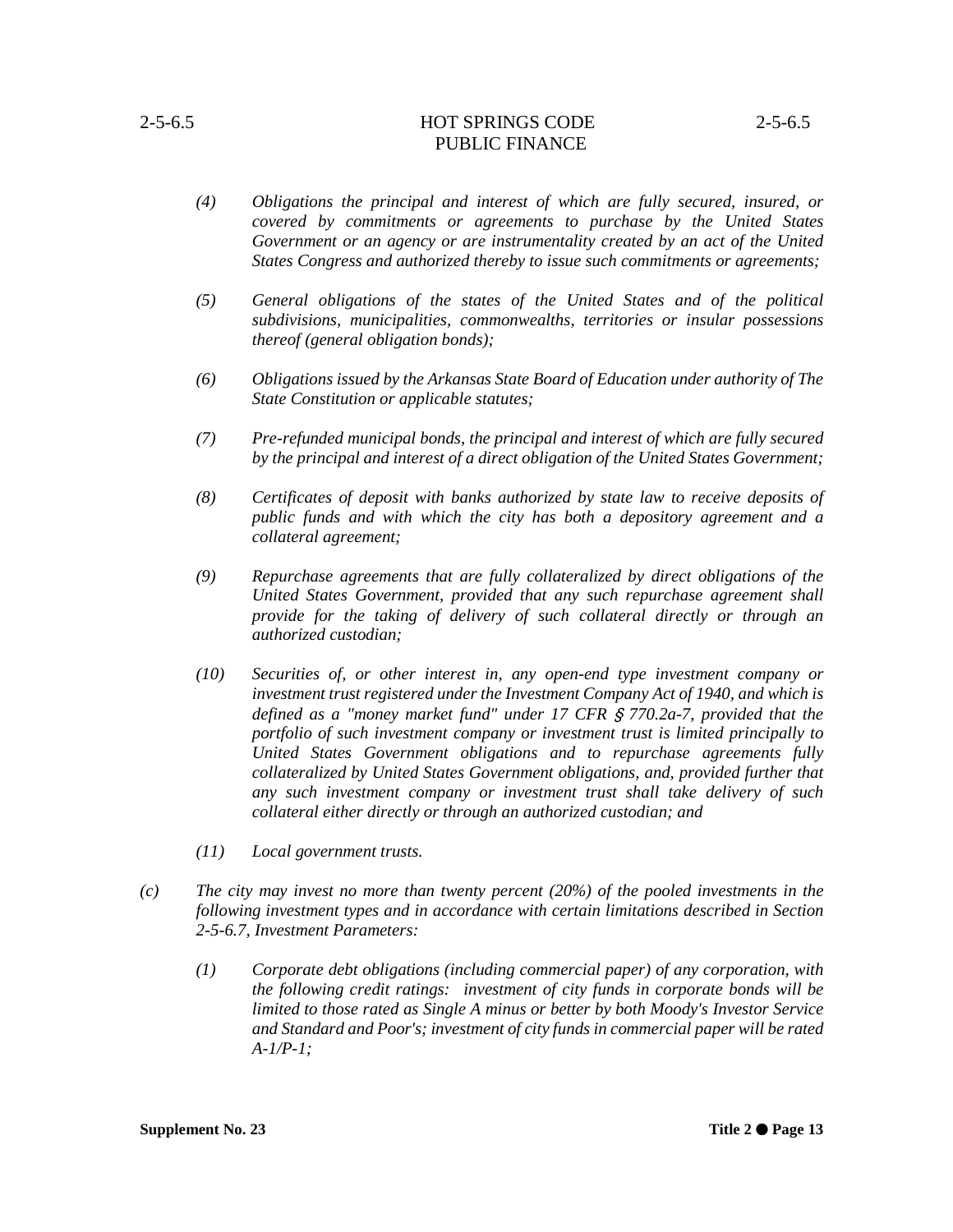### 2-5-6.5 HOT SPRINGS CODE 2-5-6.6 PUBLIC FINANCE

- *(2) Securities of, or other interests in, an open-end or closed-end management type investment company or investment trust registered under the Investment Company Act of 1940, provided that the portfolio of such investment company or investment trust is limited to the United States Government obligations and to repurchase agreements collateralized by the same type of collateral used to collateralize other city deposits, and provided further that any such investment company or investment trust shall take the delivery of such collateral either directly or through an authorized custodian.*
- *(d) Other Provisions.*
	- *(1) The city treasurer may establish an account with the Federal Reserve Bank to purchase U. S. Government Securities directly from the U. S. Treasury.*
	- *(2) Any Arkansas state legislative action that provides for additional investment vehicles or further restricts investment vehicles will be incorporated into the city's investment policy and will supersede any previous language.*
	- *(3) The city will be allowed to hold to maturity any investments existing at the time of enactment of this policy. Reinvestment of such funds will be in accordance with this policy.*
	- *(4) The city manager may set additional limitations on the parameters for various types and concentration of investments. Operating procedures will define requirements to implement this policy.*

### *2-5-6.6. Investment policy - Investments not authorized.*

*The following investment vehicles, authorized by Act 1341 Of 1997 are not considered suitable investments for city of Hot Springs funds:*

- *(a) Warrants of political subdivisions of the State of Arkansas and municipalities thereof having maturities not exceeding one (1) year.*
- *(b) The sale of federal funds with a maturity of not more than one (1) business day.*
- *(c) Industrial development bonds for corporate obligators issued through any state of the United States or any political subdivision thereof.*
- *(d) Revenue bond issues of any state of the United States or any municipality or any political subdivision thereof.*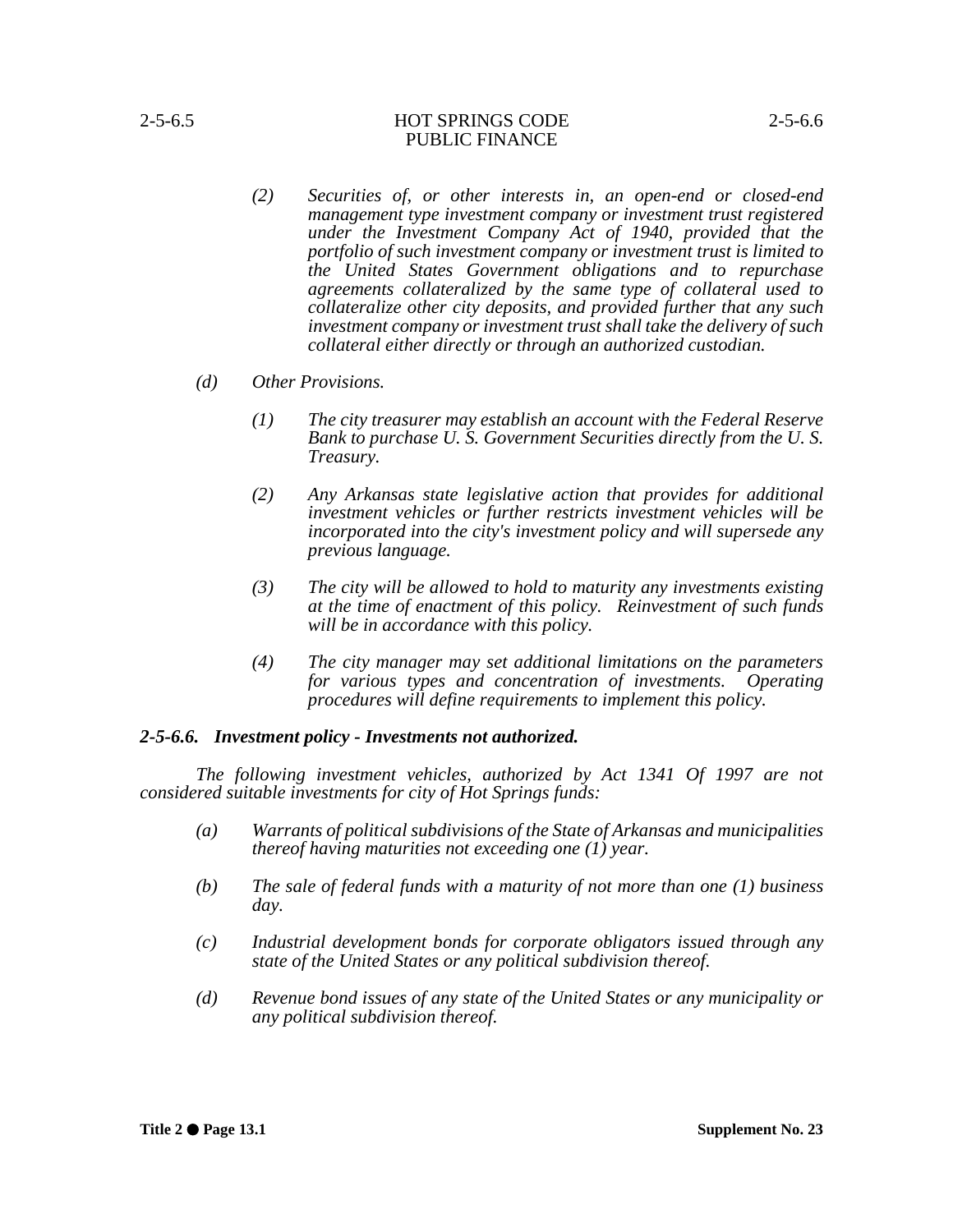### 2-5-6.6 HOT SPRINGS CODE 2-5-6.8 PUBLIC FINANCE

- *(e) Securities or other interests issued, assumed or guaranteed by the International Bank for Reconstruction and Development, the Inter-American Development Bank, the European Bank for Reconstruction and Development, the Asian Development Bank or the African Development Bank.*
- *(f) Uninsured, or otherwise unsecured, demand, savings, or time deposits or accounts of any depository institution chartered by the United States, any state of the United States, or the District of Columbia.*

### *2-5-6.7. Investment policy - Investing parameters.*

- *(a) Diversification. The city investments regulated by this policy shall be diversified by:*
	- *(1) Limiting investments to avoid over concentration in securities from a specific issuer to five percent (5%) of the cost basis of the city's portfolio at the time of purchase, a limit of fifteen percent (15%) of the cost basis of the city's portfolio will apply to each business sector as defined by any recognized rating agency (excluding U.S. Treasury securities and collateralized certificates of deposit);*
	- *(2) Investing in securities with varying maturities, and*
	- *(3) Continuously investing a portion of the portfolio in readily available funds to ensure that appropriate liquidity is maintained.*
- *(b) Maximum Maturities. The city will attempt to match investment maturities with cash flow requirements and will utilize investments in readily available funds, when needed, to meet ongoing obligations. The city anticipates a range of maturities of thirty (30) days to five (5) years. The city will invest in securities maturing more than five (5) years from the date of purchase only when the funds are easily defined to be used after five (5) years.*

### *2-5-6.8. Investment policy - Allowed institutions.*

*Authorized investments and security transactions on behalf of the city by an investment advisor, or the city itself, will be conducted only with financial institutions and broker/dealers who have offices within Garland County unless otherwise authorized in writing by the city manager. A list of authorized financial institutions and broker/dealers to be used by an investment advisor, or the city itself, will be maintained by the city treasurer and provided to such investment advisor on a mutually agreed upon basis. Security broker/dealers on the list will meet or exceed the capital adequacy standards set by the Federal Reserve Bank of New York and may include dealers designated as primary dealers by the Federal Reserve Bank of New York or regional dealers that qualify under Securities and Exchange Commission (SEC) Rule 15C3-1 (Uniform Net Capital Rule).*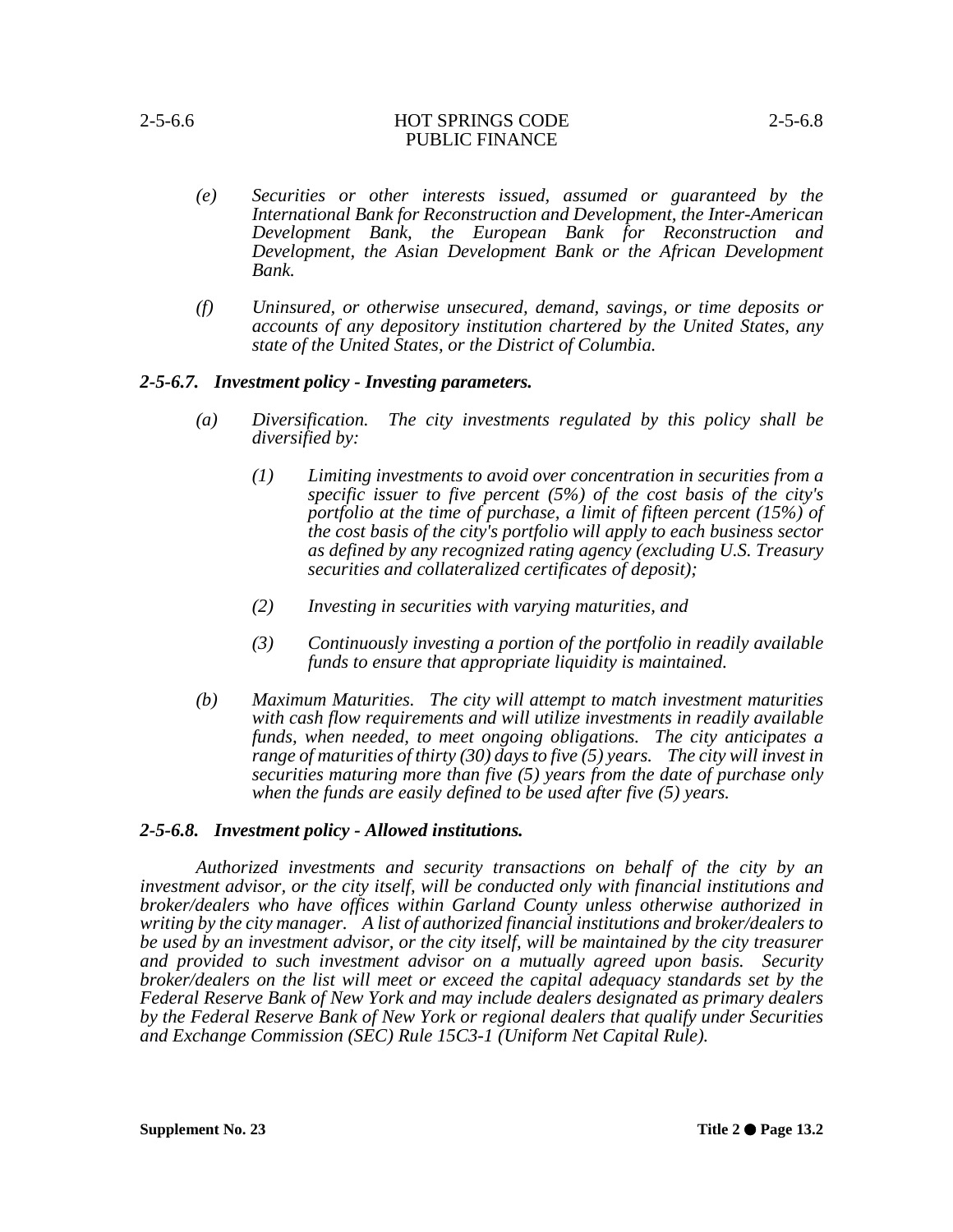### *2-5-6.9. Investment policy - Safekeeping and collateralization.*

- *(a) Investment of city funds, including cash held for investment, managed under contract of services by an investment advisor, or other expert advisor(s), will be placed with a third party custodian approved by the city. All trades, where applicable, will be executed by Delivery vs. Payment (DVP) to ensure that securities are deposited in an eligible financial institution prior to the release of funds.*
- *(b) The custodian will make reports as requested by the city or advisor(s) and will be accountable for the assets held by the custodian for the city's account. The custodian will be required to maintain an office in Garland County, Arkansas.*
- *(c) Collateralization will be maintained as required by state law and procedures established by the city. Demand deposits, time deposits, repurchase agreements, and any other investments requiring collateralization shall be collateralized at a level of 102 percent of the market value of principal and accrued interest, less the amount insured by the FDIC.*

### *2-5-6.10. Investment policy - Reporting.*

*Reports will be prepared monthly, or as may be deemed necessary, by the city manager. Reports shall illustrate the results of the investment activity. Such reports shall be made available for review to the board of directors, any investment advisory or ad hoc committee which may be established and other interested parties upon request.*

*(Res. No. 4691, §1, 6-18-01)* 

**State law reference**-This policy shall be used in conjunction with the following state statutes: A.C.A § 14-58-309, A.C.A § 19-8-101 et. seq., and A.C.A § 23-47-401.

*Editor's note-§2-5-6 was adopted by Resolution, but included in the Code of Ordinances due to its permanent nature.*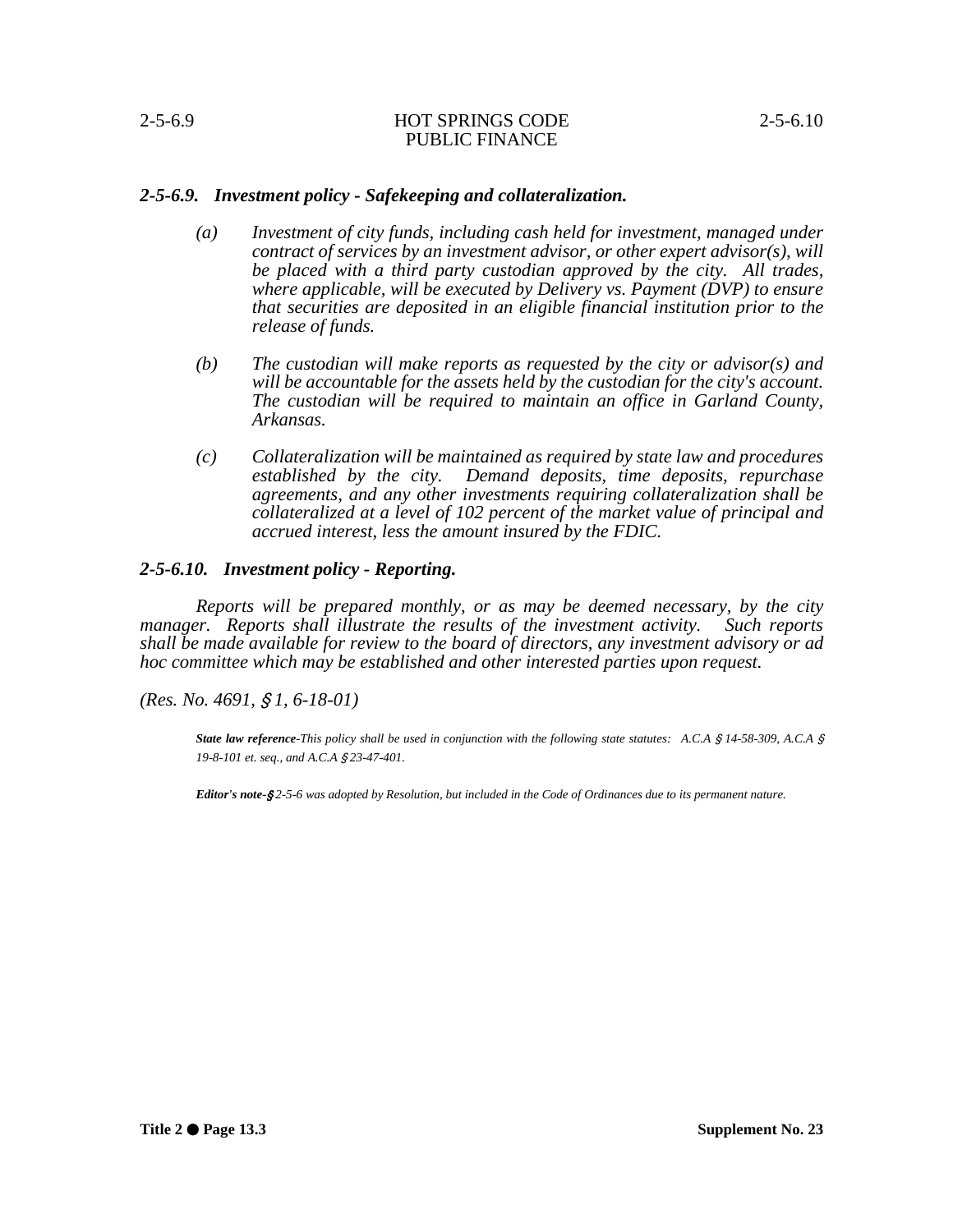### *2-5-7. Financial management policies.*

*The following financial management policies are adopted effective January 1, 1998. Provided, further, that the city manager is hereby authorized to revise said policies as necessary during the course of day-to-day operations. Any such revisions made by the city manager shall be distributed to the board of directors. Revisions which amount to a material change to the overall intent or spirit of the following policies shall be submitted to the board of directors.*

### *2-5-7.1. Financial management policies - Purpose.*

*The following guidelines are hereby established to assist management and the board of directors when making financial decisions about the future of Hot Springs. In this manner, the board of directors will be able to view the present approach to financial management from an overall, long-range vantage point.*

*Many financial policies have been established in various written documents over the years. Consolidating these policies into one document avoids conflicting, inconsistent or incomplete policies.*

### *2-5-7.2. Financial management policies - Operating budget policies.*

*The city will use a decentralized operating budget process. All departments will be given an opportunity to participate in the budget preparation process. Once the budget is adopted, each department is responsible for controlling expenses so that the budget is not exceeded.*

*Annual fixed budgets will be adopted for all operating funds. The budget must be balanced for all budgeted funds. Total anticipated revenues plus that portion of beginning fund balance in excess of the required fund balance reserve must equal total estimated expenditures for all budgeted funds.*

*The city will attempt to maintain an unreserved fund balance in the general fund to pay expenditures caused by unforeseen emergencies and for cash flow purposes. The unreserved fund balance shall be maintained at an amount which represents the approximate equivalent of 16.5% of annual operating expenses.(Res. No. 8009,8-21-2012)*

*All appropriations lapse at year-end. Any encumbered appropriations for major capital projects and capital assets at year-end may be reappropriated by the board of directors in the subsequent year.*

*The city will include an amount in each fund for unforeseen operating expenditures*  to be known as "appropriated reserve." The amount of the appropriated reserve will be no *more than 2% of the operating budget or \$300,000, whichever is less.*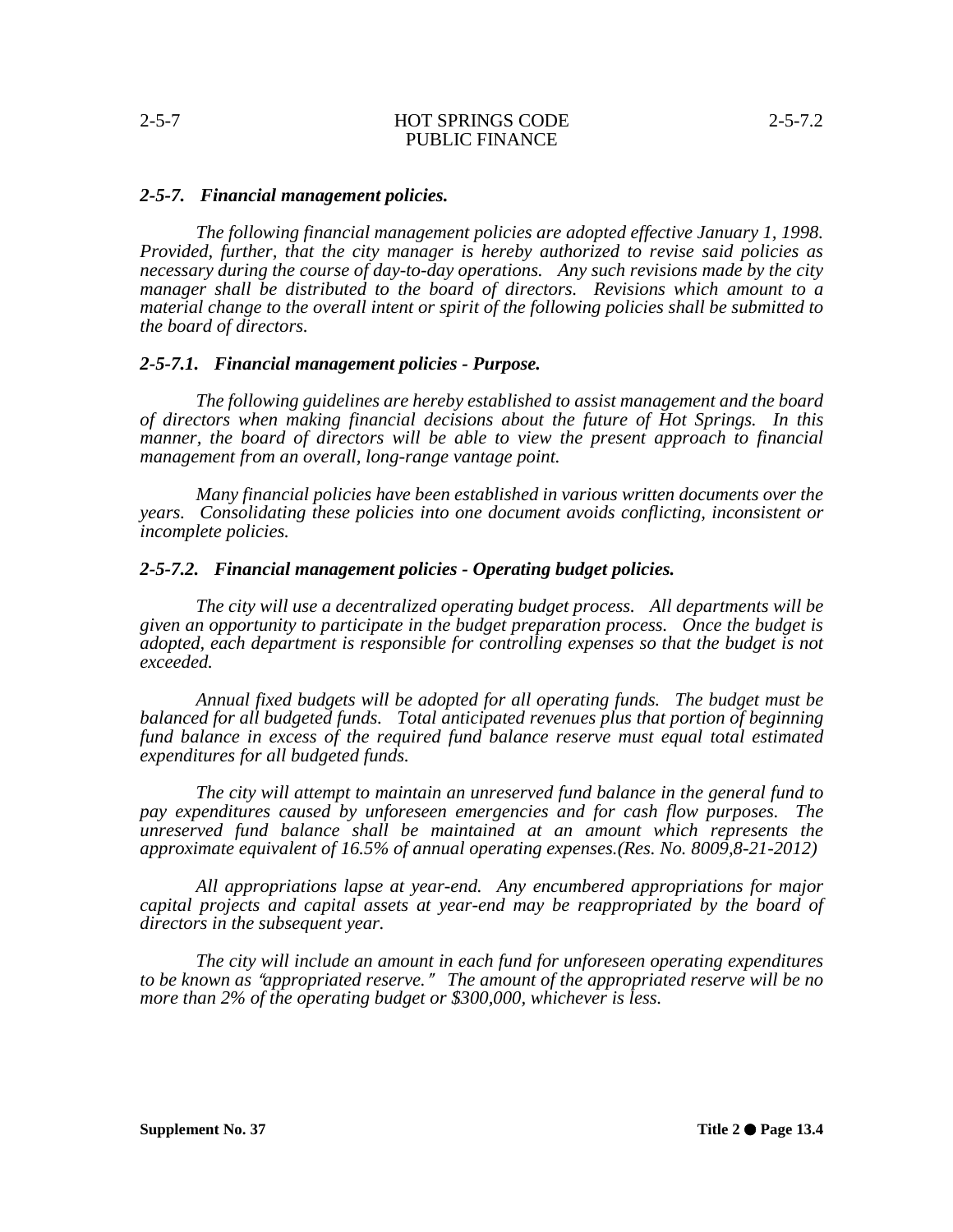#### 2-5-7.2 HOT SPRINGS CODE 2-5-7.2 PUBLIC FINANCE

*All budgets shall be adopted on a basis consistent with generally accepted accounting principles as promulgated by the Governmental Accounting Standards Board. Revenues are budgeted when they become measurable and available and expenditures are charged against the budget when they become measurable, a fund liability has been incurred, and that liability will be liquidated with current resources.*

*The budget shall be adopted at the legal level of control which is major classification by department within each individual fund. However, the finance director shall have the authority to transfer appropriations within a department within the same fund from one line item to other line items within the same major classification. Transfers from one major classification to another major classification (i.e., from personnel to services) must be approved by the city manager. Transfers from one department to another within the same fund must also be approved by the board of directors.*

*The finance department will maintain a budgetary control system to ensure adherence to the budget and will prepare timely expenditures and encumbrances with budgeted amounts.*

*No new or expanded services shall be implemented without implementing trade-offs of expenses or revenues at the same time. This applies to personnel, equipment and any other peripheral expense associated with the service.*

*The enterprise operations of the city are to be self-supporting; i.e., current revenues will cover current expenditures, including debt service and depreciation expense. The amount budgeted for capital improvements and fixed assets will not exceed the amount that current budgeted revenues exceed current budgeted expenditures plus budgeted depreciation expense.*

*The city will maintain its physical assets at a level adequate to protect the city's capital investment and minimize future maintenance and replacement costs. The budget will provide for the adequate maintenance and the orderly replacement of the capital plan and equipment from current revenues where possible.*

*The city will recover indirect costs from all grants, contracts and reimbursements where allowable and appropriate. The plan for cost recovery shall be in accordance with generally accepted accounting principles. (Res. No. 3841, 12-15-97)*

*The city will use a consolidated cash accounting for all operating funds. Banking services for the consolidated cash fund and other banking services will be secured through a formal competitive request for proposals process. Any banking services contract resulting from the RFP selection process shall be approved by the board of directors. The contract term shall be one year with an option for four additional one-year terms, subject to annual approval by the board of directors. (Res. No. 4274, 10-4-99)*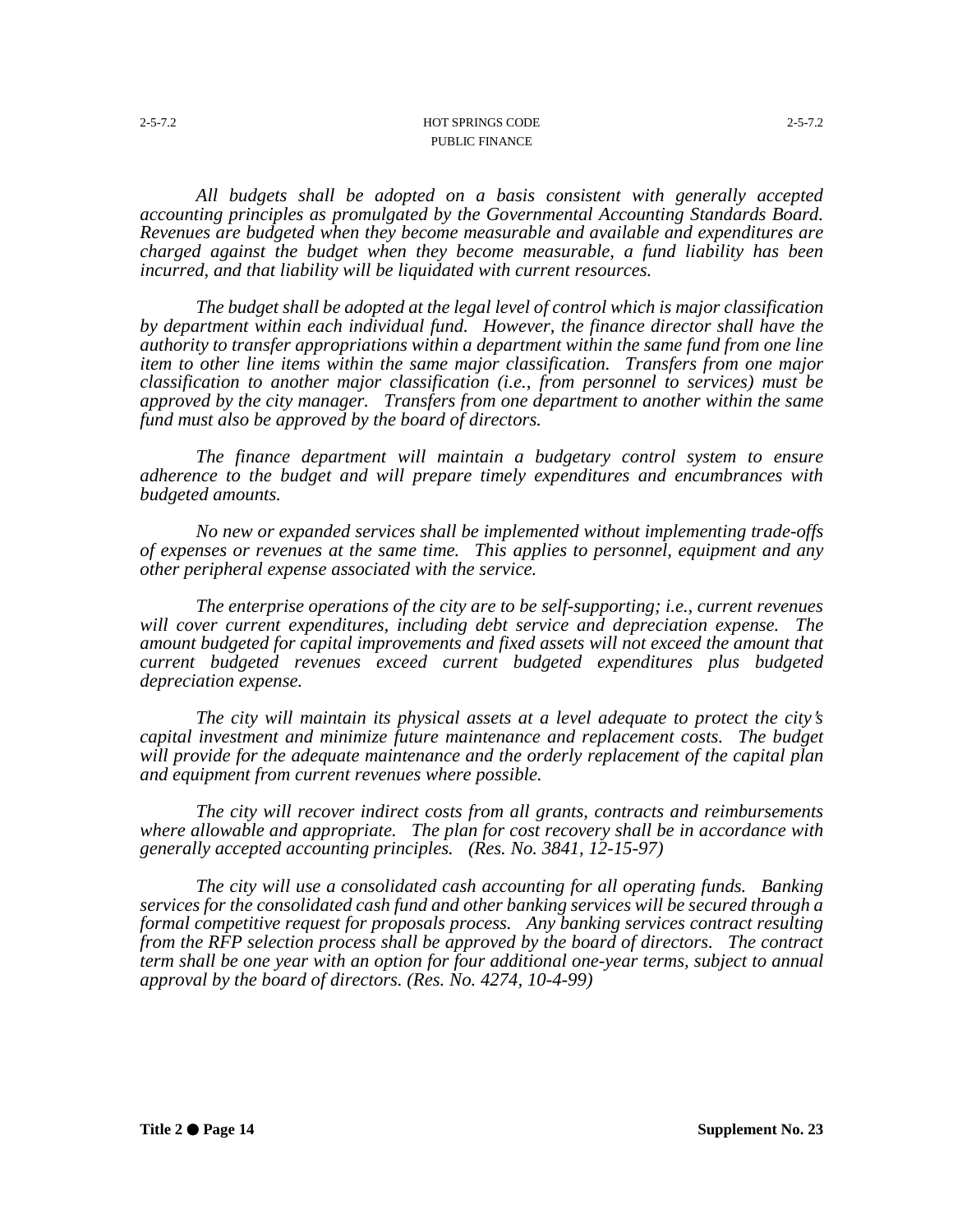### *2-5-7.3. Financial management policies - Policy waiver.*

*The board of directors reserves the right to waive any provisions of this policy in unusual or unique circumstances when strict adherence would not be in the best interest of the public generally. (Res. No. 3841, 12-15-97)*

### *2-5-7.4. Financial management policies - Capital assets.*

*The city will set a threshold of \$5,000 and a minimum life of two years for capitalization of fixed assets in accordance with the recommended practices established by the Governmental Finance Officers Association (GFOA). The financial accounting for fixed assets does not relieve department heads from the responsibility of controlling materials and equipment that are valued under \$5,000. (Res. No. 5678, 11-1-04)*

*Editor's note-§2-5-7 was adopted by Resolution, but included in the Code of Ordinances due to its permanent nature.* 

#### *2-5-8. Funding criteria - Outside agency contracts.*

*The following criteria shall be considered for an award of contract and receipt of funds from the city of Hot Springs.*

- *(a) Requests for the upcoming budget year (January December) shall be received in the office of the city manager each year at such time as established by the city manager as part of the budget preparation process.*
- *(b) The city manager will present funding requests to the board of directors during the annual budget preparation process for the upcoming budget year. Contracts will be awarded to only those agencies or organizations as may be included in each annual city budget as approved by the board of directors.*
- *(c) The request must comply with the Arkansas Constitution (Article 12, Section 5) which states:*

<sup>A</sup>*No county, city, town or other municipal corporation shall become a stockholder in any company, association or corporation; or obtain or appropriate money for, or loan its credit to, any corporation, association, institution or individual.*@

- *(d) The services or activities to be performed must be services or activities of a legitimate governmental nature (services which the city might otherwise choose to perform from its own resources).*
- *(e) Any agency considered for funding must:*
	- *(1) Be of a non-profit nature and controlled by a board of directors, the majority of whom must reside in the Hot Springs/Garland County area. A list of the names and addresses of the board of directors and executive director shall be submitted with the application for funding;*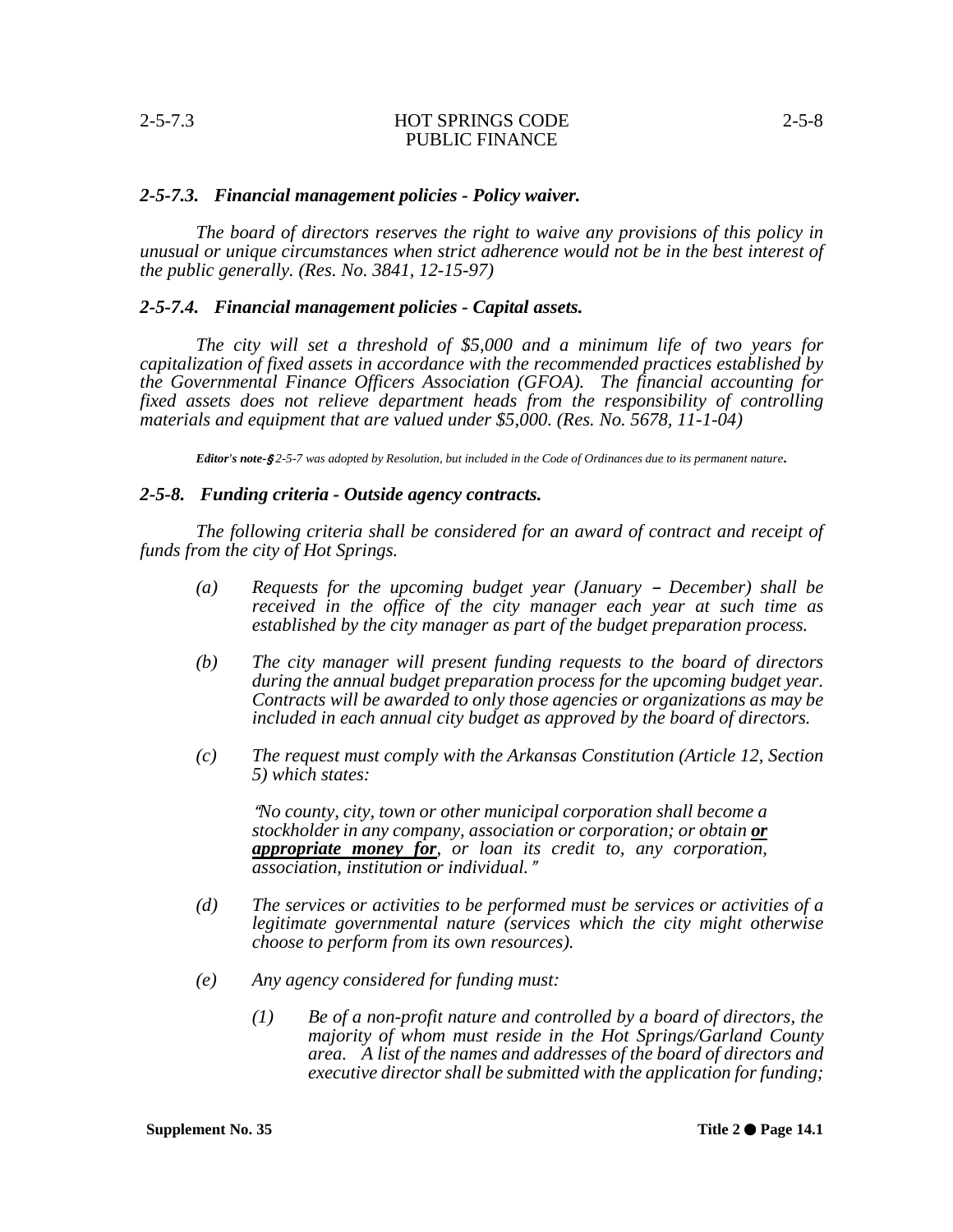### 2-5-8 HOT SPRINGS CODE 2-5-8 PUBLIC FINANCE

- *(2) Provide with their request current audited financial statements, unless such statements are already on file with the city;*
- *(3) Provide the name and address of the agency*=*s external auditor with the request for funding, along with a statement of intent and ability to comply with the audit requirement and to operate in a financially sound manner;*
- *(3) File with the office of the city clerk, an audited financial statement as soon as such statement becomes available following the close of the agency or organization*=*s fiscal year for any year in which city funding is received ; and*
- *(4) The request must clearly state the services or activities to be performed by the requesting agency on behalf of the city with the funding requested.*
- *(f) Funding for outside agencies shall be divided into two budget categories; economic development agencies and other non-profit agencies as follows:*
	- *(1) Economic development agencies shall:*
		- *a. be considered based on an ability to produce new or retain current jobs or offer other economic impact in the Hot Springs/Garland county area;*
		- *b. be funded from year-to-year at a level to be established by the board of directors; and*
		- *c. shall have priority over other agencies in the allocation of budget funds.*
	- *(2) "Other non-profit agencies" shall:* 
		- *a. be considered based on a demonstrated benefit to the community and to the taxpayers of Hot Springs;*
		- *b. use city funds for the provision of direct programs or activities and not for administrative or maintenance costs; and*
		- *c. not be funded in an amount exceeding 25% of the organization*=*s total budget.*
- *(g) All agencies receiving funding from the city of Hot Springs shall be subject to the Freedom of Information Act.*
- *(h) All agencies approved for funding must execute a contract or agreement which:*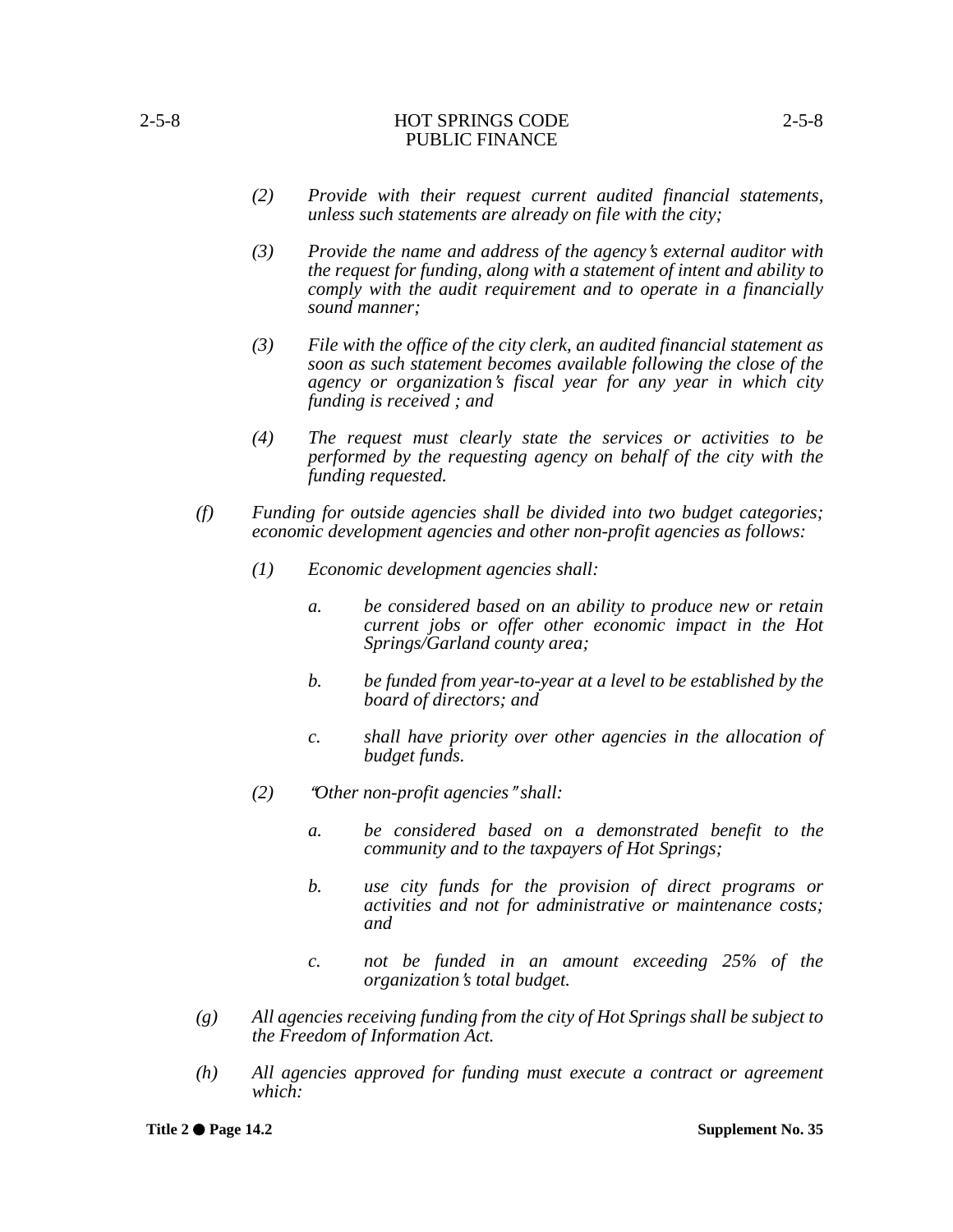### 2-5-8 HOT SPRINGS CODE 2-5-9.3 PUBLIC FINANCE

- *(1) clearly defines the services or activities to be performed by the agency on behalf of the city;*
- *(2) includes the terms and conditions stated herein (audit requirement, FOIA, etc.); and*
- *(3) requires the submission of an annual report indicating the results of the funded program or activities.*
- (x) All awards shall be subject to an annual appropriation of funds by the board of directors.
- (j) These criteria shall not apply to the Hot Springs/Garland County Beautification Commission since this is a city/county entity created by an ordinance passed by the Board of Directors and Quorum Court. However, the Beautification Commission must meet the provisions of Sections (e) and (g) above.

 $(Res. No. 7524, §1, 9-21-10)$ 

**Editor's note-§** 2-5-8 was adopted by Resolution, but included in the Code of Ordinances due to its permanent nature.

#### *2-5-9. Debt policy.*

*The following debt policy for the City of Hot Springs is hereby adopted.*

#### *2-5-9.1. Debt policy - Purpose.*

*To utilize debt financing which will provide needed capital equipment and infrastructure improvements while minimizing the impact of debt payments on current revenues.*

### *2-5-9.2. Debt policy - Use of debt financing.*

*Debt financing, to include general obligation bonds, property tax supported bonds, sales tax supported bonds, revenue bonds, lease purchase agreements, and other obligations permitted to be issued or incurred under Arkansas law, shall only be used to purchase capital assets that cannot be acquired from either current revenues or fund balance/retained earnings and to fund infrastructure improvements and additions. The useful life of the asset or project shall exceed the payout schedule of any debt the city assumes.*

### *2-5-9.3. Debt policy - Assumption of additional debt.*

*The city shall not assume general purpose debt without conducting an objective analysis as to the community's ability to assume and support additional debt service payments. When appropriate, self-supporting revenue bonds shall be issued before general purpose debt.*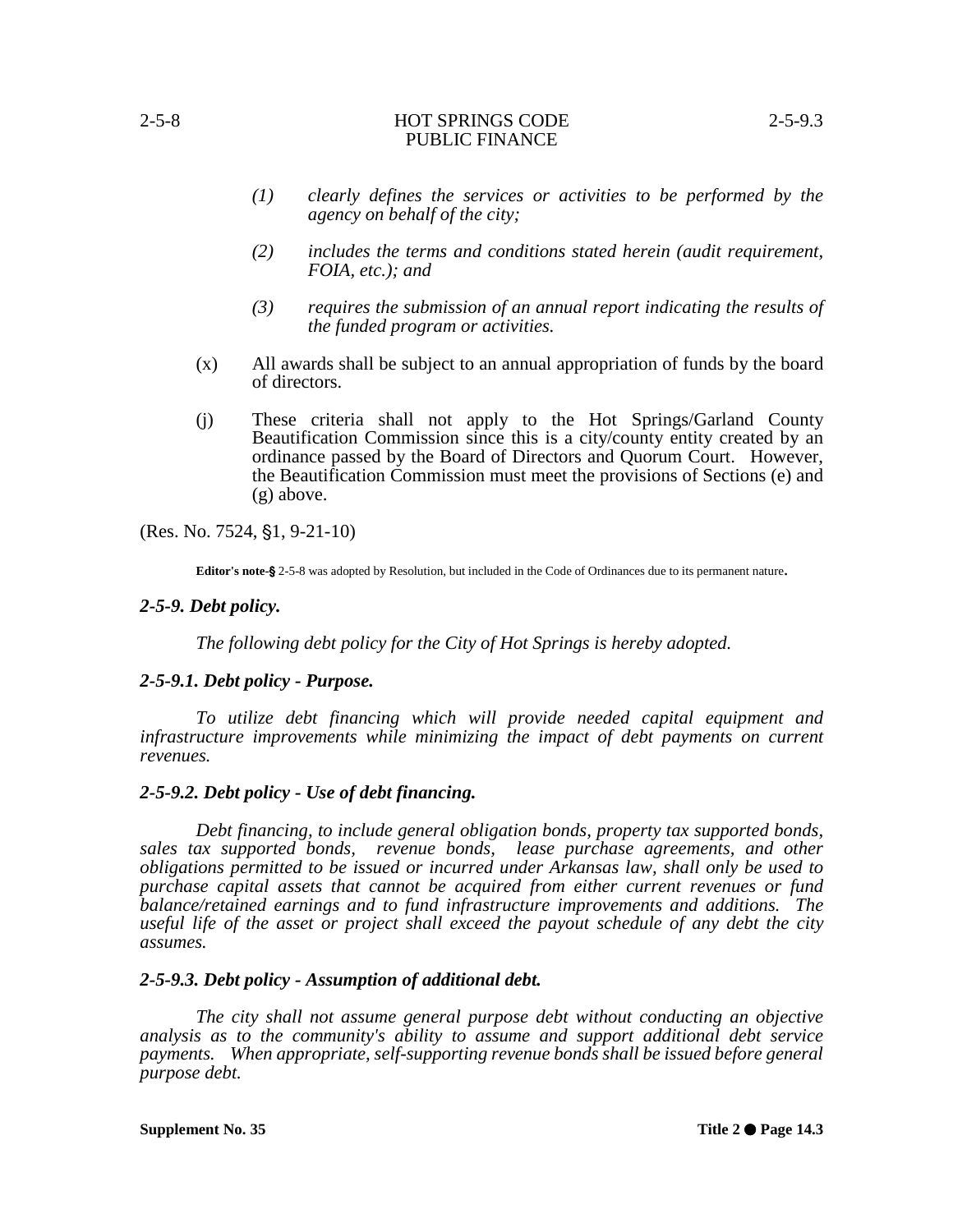#### *2-5-9.4. Debt policy - Affordability targets.*

*(a) General Obligation and Property Tax Bonds. The city shall use an objective analytical approach to determine whether it can afford to assume new general purpose debt. This process shall compare generally accepted standards of affordability to the current*  values for the city. These standards shall include debt per capita, debt as a percent of taxable value, debt service payments as a percent of current revenues and current *expenditures, and the level of overlapping net debt of all local taxing jurisdictions. The process shall also examine the direct costs and benefits of the proposed expenditures. The decision on whether or not to assume new debt shall be based on these costs and benefits, the current conditions of the municipal bond market, and the city's ability to "afford" new debt as determined by the aforementioned standards. The city shall strive to achieve and/or maintain these standards at a low to moderate classification. Under no circumstances will the general obligation and property tax supported debt exceed the amount prescribed by Arkansas Statutes.*

*(b) Revenue and Sales Tax Bonds. For the city to issue new revenue bonds, projected revenues, as defined in the ordinance authorizing the revenue bonds in question, shall be a minimum of 125% of the average annual debt service.*

#### *2-5-9.5. Debt policy - Debt structure.*

*The useful life of an asset acquired with debt financing shall equal or exceed the average principal maturity of the debt amortization schedule. The overall structure of a fund*'s debt should approximate level debt service for revenue bonds. There shall be no *"balloon" bond repayment schedules which consist of low annual payments and one large payment of the balance due at the end of the term. There shall typically be at least interest paid in the first fiscal year after a bond sale and principal starting no later than the second fiscal year after the bond issue.* 

### *2-5-9.6. Debt policy - Call provisions.*

*Call provisions for bond issues shall be made as short as possible consistent with the lowest interest cost to the city. When possible, all bonds shall be callable only at par.*

### *2-5-9.7. Debt policy - Sale process.*

*The city prefers to use a competitive bidding process in the sale of general obligation and property tax supported debt, unless the nature of the issue warrants a negotiated sale. The city shall attempt to award the bonds based on a true interest cost (TIC) basis. For revenue and sales tax bonds, the city has historically used negotiated sale.*

### *2-5-9.8. Debt policy - Rating agencies presentations.*

*Full disclosure of operations and open lines of communication shall be made to the rating agencies. City staff, with assistance of financial advisors, shall prepare the necessary materials and presentation to the rating agencies. Credit rating will be sought from Moody's or Standard & Poor's as recommended by the city's investment banker and/or financial advisor.*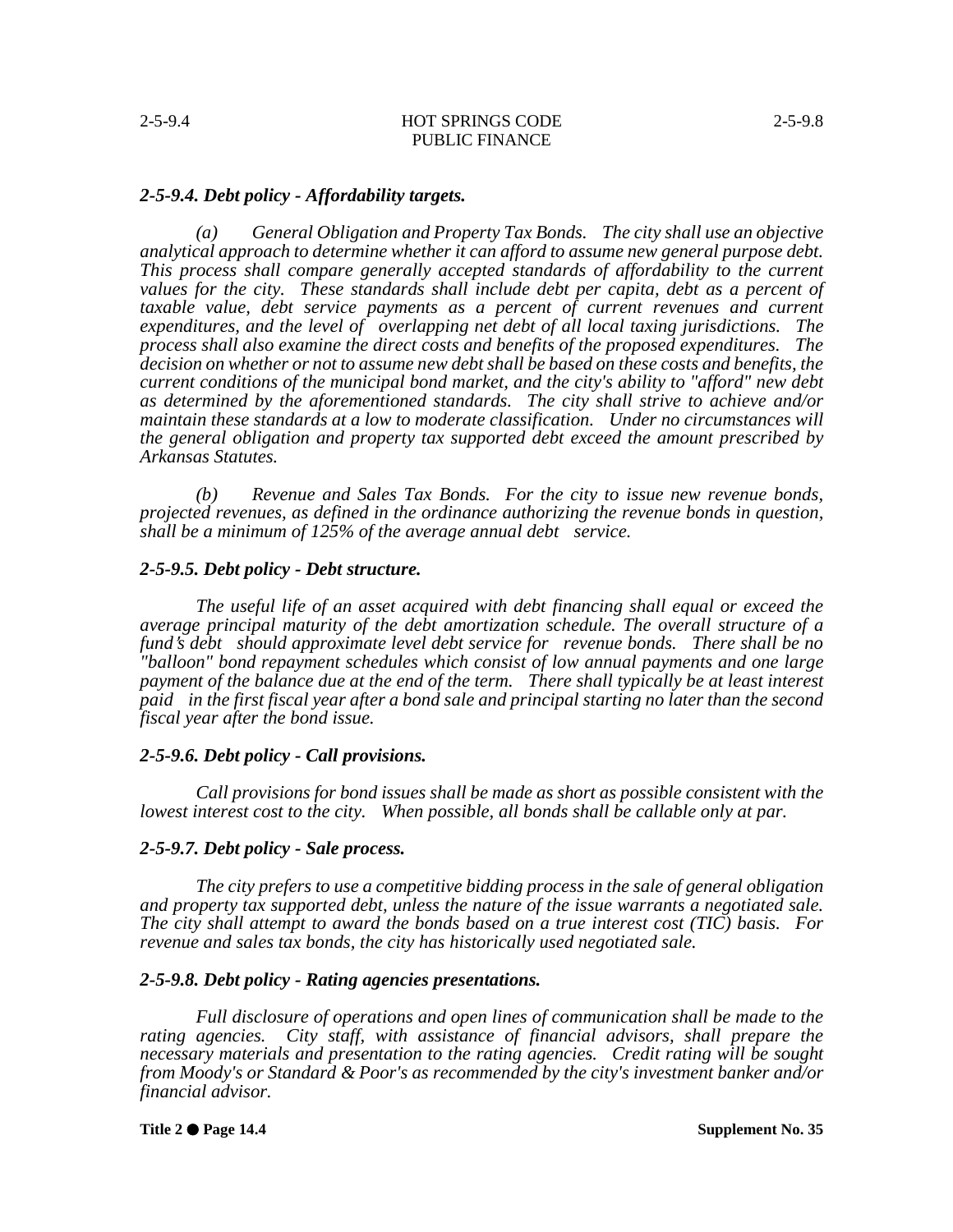### *2-5-9.9. Debt policy - Continuing disclosure.*

*The city is committed to continuing disclosure of financial and pertinent credit information relevant to the city's outstanding securities and will abide by the provisions of Securities and Exchange Commission (SEC) Rule 15c2-12 concerning primary and secondary market disclosure.*

### *2-5-9.10. Debt policy - Debt refunding.*

*City staff and the financial advisor shall monitor the municipal bond market for opportunities to obtain interest savings by refunding outstanding debt. As a general rule, the present value savings of a particular refunding should exceed 5% of the refunded maturities.*

### *2-5-9.11. Debt policy - Interest earnings.*

*Interest earnings received on the investment of bond proceeds shall be used to assist in paying the interest due on bond issues, unless otherwise needed to support project requirements or fund debt service reserves, to the extent permitted by law.*

### *2-5-9.12. Debt policy - Lease/Purchase agreements.*

*Over the lifetime of a lease, the total cost to the city will generally be higher than purchasing the asset outright. As a result, the use of lease/purchase agreements in the acquisition of vehicles, equipment and other capital assets shall typically be used for items that cost \$100,000 or more. Generally, capital asset(s) costing less than \$100,000 will be purchased on a "pay-as-you-go" basis.* 

*(Res. No. 4838, 3-4-02)*

*Editor*=*s note-*'*2-5-9 was adopted by Resolution, but included in the Code of Ordinances due to its permanent nature.*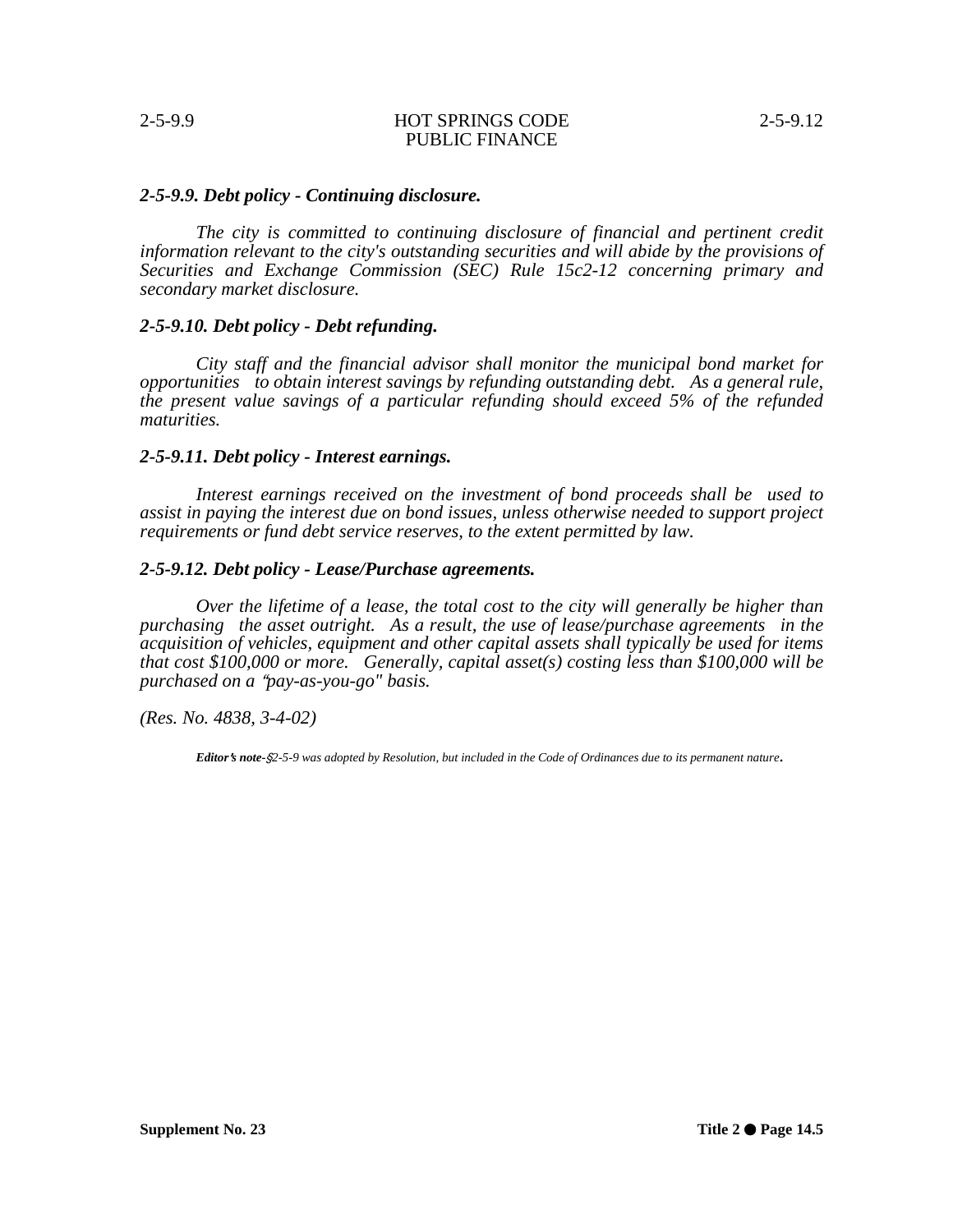#### THIS PAGE LEFT BLANK INTENTIONALLY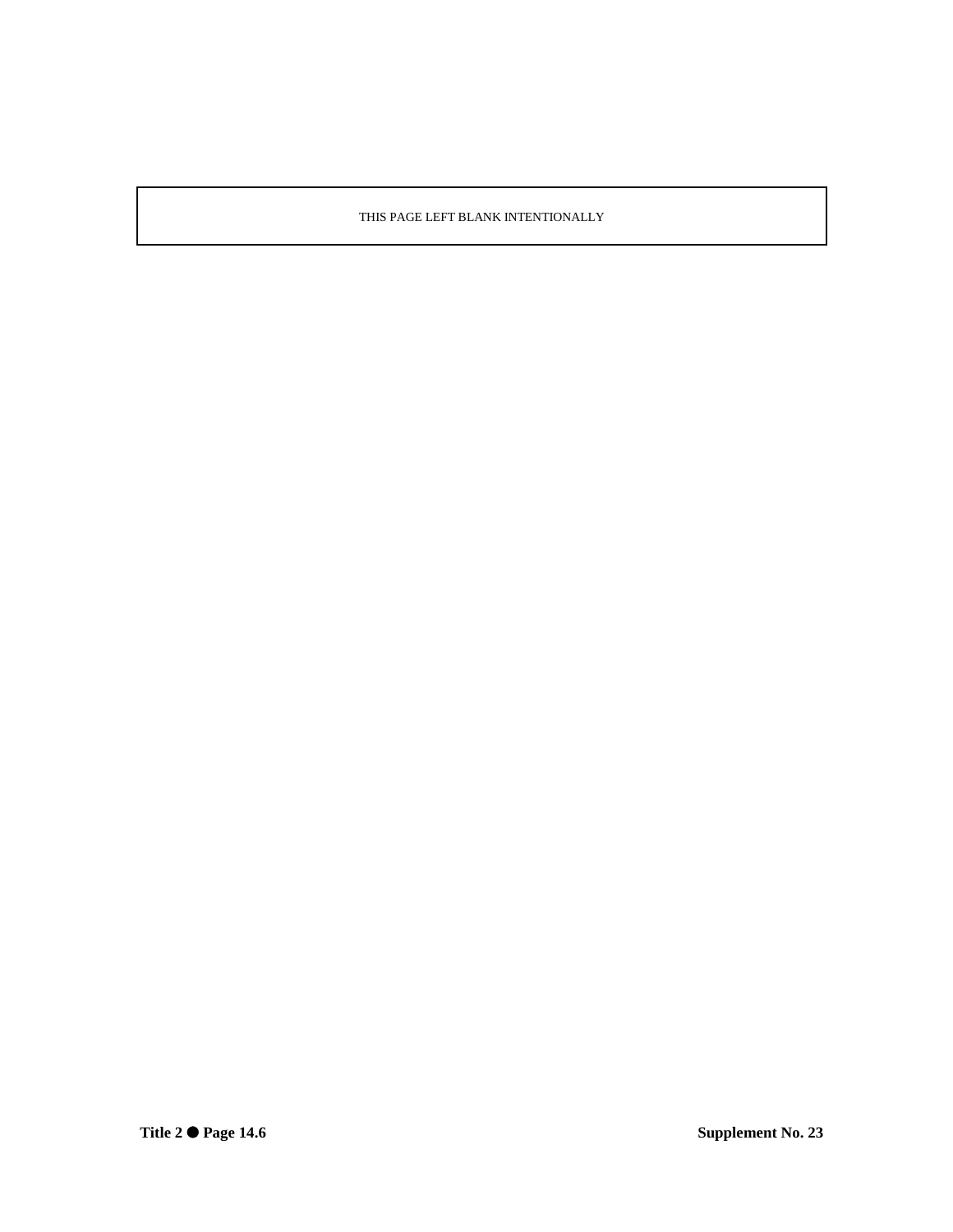### **CHAPTER 6**

### **[PURCHASING PROCEDURES](#page-34-0)**

### <span id="page-34-0"></span>**2-6-1. Hot Springs Purchasing Ordinance.**

### **2-6-1. 1. Purpose.**

The purpose of this ordinance is to govern the purchase of all supplies, apparatus, equipment, materials, and other things requisite for public purposes in and for the city and to make all necessary contracts for work or labor to be done or material or other necessary things to be furnished for the benefit of the city, or in carrying out any work or undertaking of a public nature within the city.

### **2-6-1.2. Purchasing responsibility.**

The City Manager or such officer(s) and employee(s) as he/she shall designate shall be responsible for the administration of this ordinance. Such officer(s) and employee(s) shall hereinafter be termed "Purchasing Agent" or "Purchasing Division."

### **2-6-1.3. Purchasing manual.**

The purchasing agent shall prepare and revise, as necessary, a standard purchasing manual outlining, in detail, the exact procedure which shall be used in making all purchases on behalf of the city regardless of dollar amount. The purchasing manual shall be approved by the city manager and the city attorney and shall be distributed to all departments of the city. All department heads and/or employees involved with the purchasing of equipment, supplies or services shall familiarize themselves with the purchasing manual and procedures and conform thereto.

### **2-6-1.4. Methods of procurement.**

(a) *Direct purchases--Petty cash.* Direct purchasing by any department and/or employee of this city shall be avoided; provided, however, that direct purchasing shall be permitted for any item required for official use (except personal expense reimbursement paid to employees), whenever the aggregate amount of the purchase does not exceed one hundred dollars  $(\$100.00)$  excluding taxes and freight. (Ord. No. 5583,  $§1, 7\n-16-07)$ )

(b) *Direct purchases--Blanket purchase orders.* When the need for products or services is regular and repetitive, a blanket purchase order may be issued as described hereinafter. A blanket purchase order is issued for a maximum dollar amount and a specified period of time (usually a month). The department shall enter a request for the product or service and stating the desired time period and maximum dollar amount needed. During the effective period of the blanket purchase order, authorized city personnel from the requesting department may obtain the product or service directly from the vendor to whom the blanket purchase order has been issued. Blanket purchase orders may be used under the following conditions: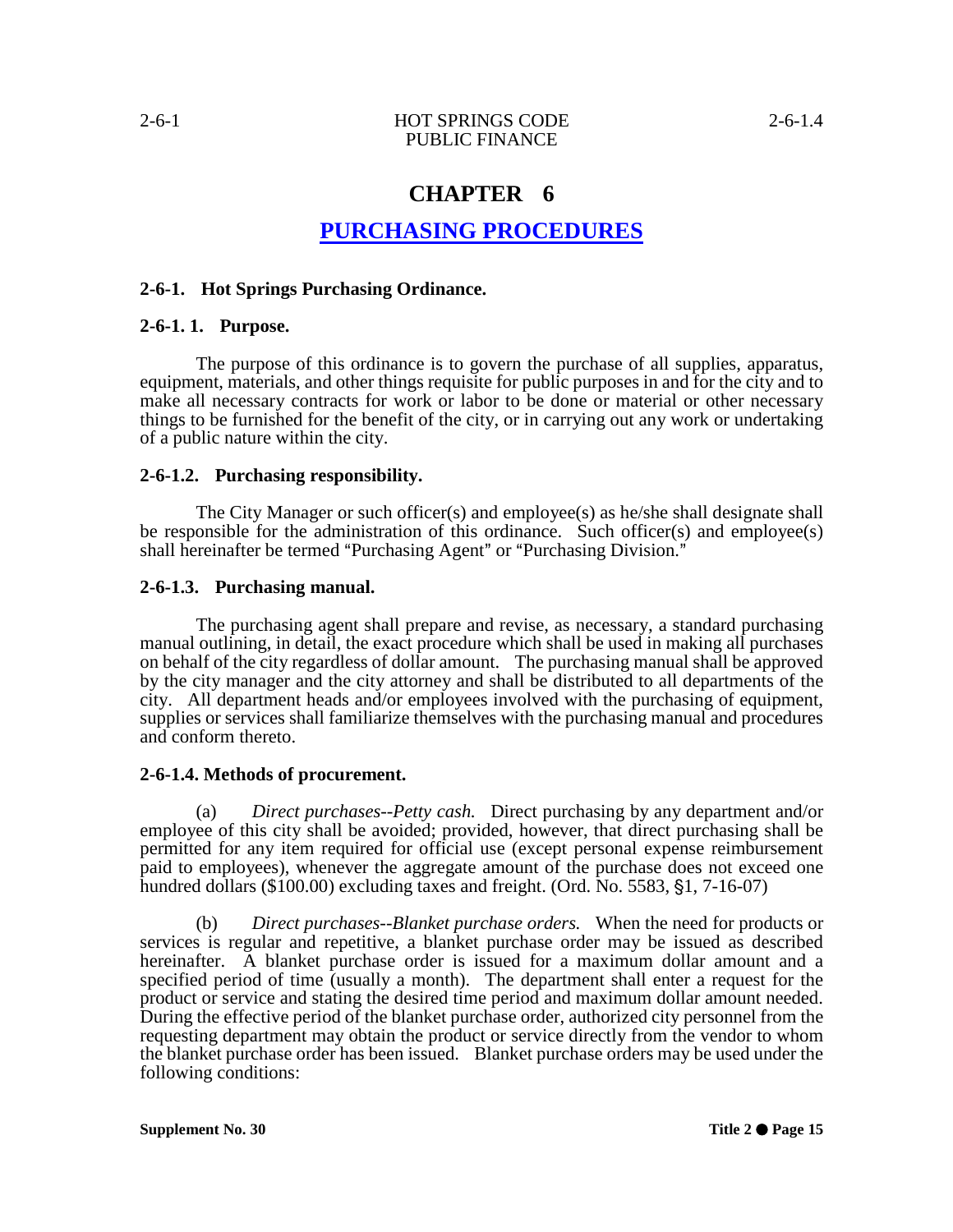- (1) Annual supply contract. A blanket purchase order may be issued for items provided pursuant to an annual supply contract awarded in accordance with paragraph (I) hereof. In this case, there is no dollar limit per invoice or order except as may be prescribed or limited by the annual supply contract and/or the amount budgeted and available for the particular product or service. Items in this category typically include concrete, gravel, sand, asphalt, pump and motor repairs, etc.
- (2) No annual supply contract. A blanket purchase order may also be issued for repetitive items which are not of sufficient volume or nature to warrant an annual supply contract. Items in this category typically include plumbing supplies, photo processing services, vehicle parts, various monthly services, etc. This type of blanket purchase order shall be limited to \$100 per invoice/order and \$1,000 per purchase order.

(c) *Small purchases.* Purchases of less than \$1,000 aggregate, excluding taxes and freight, shall be made by the purchasing agent or such division/department heads as may be designated by the city manager without competitive quotes. Persons authorized to make small purchases are solely and exclusively responsible for those purchases. He/she must insure that the equipment, supplies or services are a legitimate expense of the city, budgeted funds are available, the best equipment, supplies or services are obtained at a reasonable price, and the item is used solely and exclusively by and for the city. Small purchases may be procured through the purchasing division or by use of a direct purchasing card pursuant to such regulations and restrictions as enumerated hereinafter.

(d) *Informal quotes.* Purchases of equipment, supplies or services of an aggregate cost of one thousand dollars (\$1,000) but less than ten thousand dollars (\$10,000) excluding taxes and freight shall be made by the purchasing agent only after obtaining competitive quotations, either orally, in writing or by electronic means (e.g., facsimile transmission, e-mail or similar technology). Informal quotes shall be recorded by the purchasing office on a form to be prescribed by the purchasing agent. The purchasing agent shall attempt to obtain at least three (3) competitive quotations before the actual purchase is made except in the case of single source items. Provided however, that quotes for equipment, supplies, or services of an aggregate cost of one thousand dollars (\$1000) but less than five thousand dollars (\$5000) excluding taxes and freight may be obtained directly by the various departments. The department head must obtain and turn into the Purchasing Division three written quotes for each such purchase. Once such quotes are received by the Purchasing Division, the Purchasing Division must approve the Purchase Order before items can be ordered. (Ord. No. 5866, §1, 7-2-2012)

(e) *Formal quotes.* Purchase of equipment, supplies or services with an aggregate cost of ten thousand dollars (\$10,000) but less than twenty thousand dollars (\$20,000), excluding taxes and freight, shall be authorized by the purchasing agent after the purchasing office has obtained formal, sealed, written, competitive quotations. Such solicitation shall state a date and time of the opening of the quotations. Said quotations shall be opened publicly by the purchasing agent at the time and place stated in the solicitation. Bids submitted by electronic means or not received by the specified date and time shall not be accepted.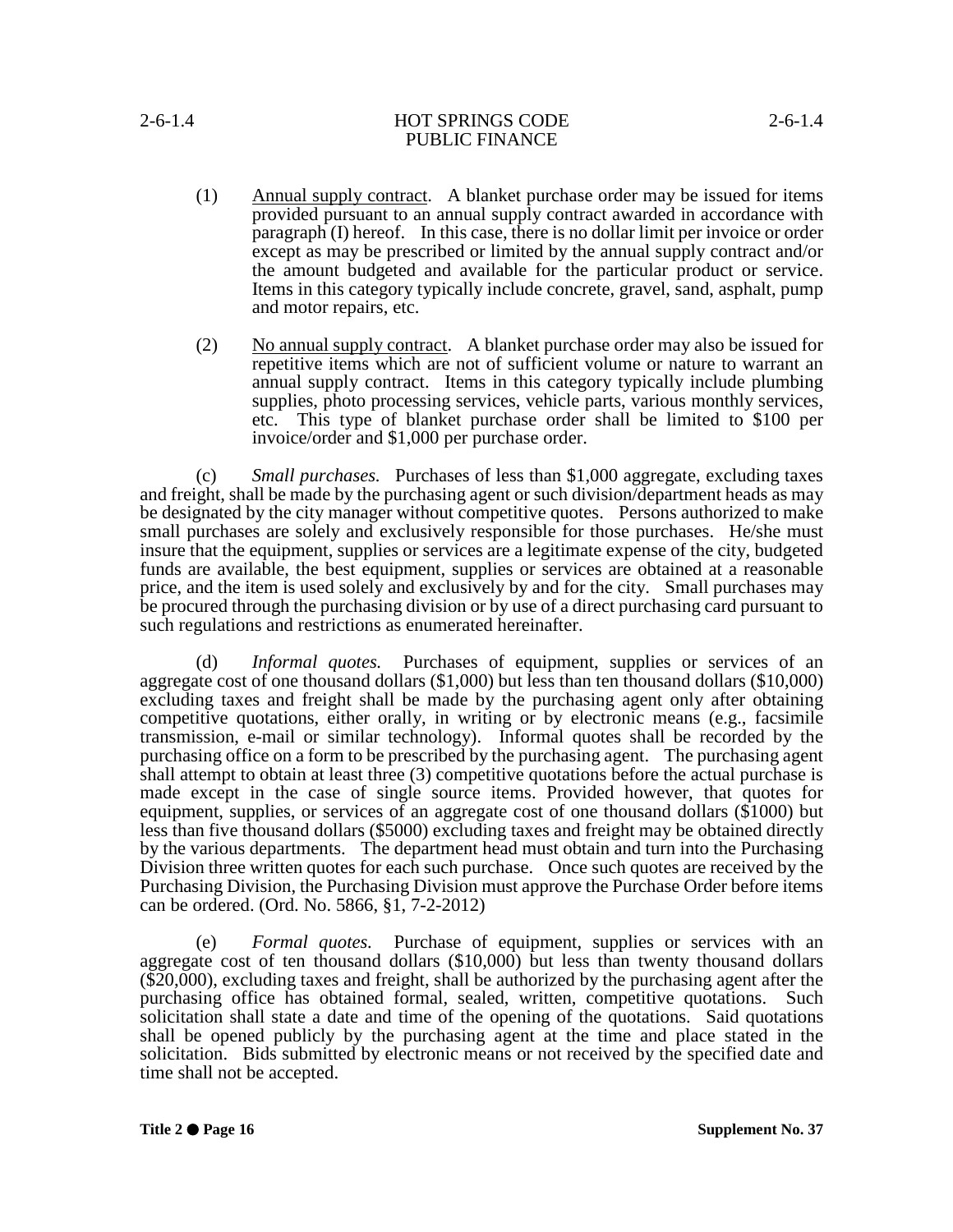#### 2-6-1.4 HOT SPRINGS CODE 2-6-1.4 PUBLIC FINANCE

(f) *Formal bids.* When purchases of equipment, services or supplies exceed an aggregate cost of twenty thousand dollars (\$20,000) excluding taxes and freight, the purchasing agent shall invite competitive bidding thereon by legal advertisement in a local newspaper, together with such other public notice as may be reasonable and prudent, considering the type of items sought to be procured. On the date set for receiving of said bids, the same shall be opened and read in the presence of the purchasing agent or any bid/proposal evaluation committee of the city as may be named by the board of directors, city manager or purchasing agent. The board of directors shall have the exclusive power to award the bid to the lowest responsible bidder; provided, however, that the board of directors may reject any and all bids received and provided, further, that the board of directors may, by ordinance, waive the requirement of competitive bidding in exceptional situations where such procedure is deemed not feasible or practical. Sealed bids not received by the specified date and time shall not be accepted.

(g) *Request for proposals.* In accordance with the principle established in this section, the request for proposals (RFP) method of procurement may be used in those instances where factors other than price may be the compelling determinant of the "lowest" responsive, responsible bidder" by competitive means. When used, a request for proposal shall be written which clearly defines the scope of work to be performed and the criteria to be used in determining the selected respondent.

(h) *Annual contracts.* Where items or services are used by the city on a regular and reoccurring basis rendering it impractical to conduct a procurement process each time the item is needed, the PA may conduct a procurement process for an annual contract in the prescribed manner based on the anticipated annual expenditure for the item.

(I) *Sole source items.* The procurement of any sole source items shall be justified in writing by the requesting department. Sole source procurement is hereby authorized only for those items available exclusively from a single vendor or manufacturer and for which no substitute item is practical or feasible.

(j) *Motor fuel.* Due to the daily fluctuation in motor fuel prices, the purchase of said fuel is hereby declared an exceptional situation and the requirement for formal sealed competitive bidding of such fuel is hereby waived. The purchasing agent or his/her designee shall obtain competitive quotes for said purchases and maintain sufficient documentation to demonstrate that the city is purchasing suitable motor fuel at the lowest possible price. If authorized by the board of directors pursuant to a competitive proposals process, the city may purchase fuel from a single commercial fleet fuel supplier.

(k) *Insurance.* The procurement of all types of insurance shall be accomplished in accordance with the requirement of this ordinance.

*Public works project.* Construction, repair or improvement contracts will be awarded pursuant to the requirements of A.C.A.  $\S$  22-9-203--204 and all applicable state and federal regulations.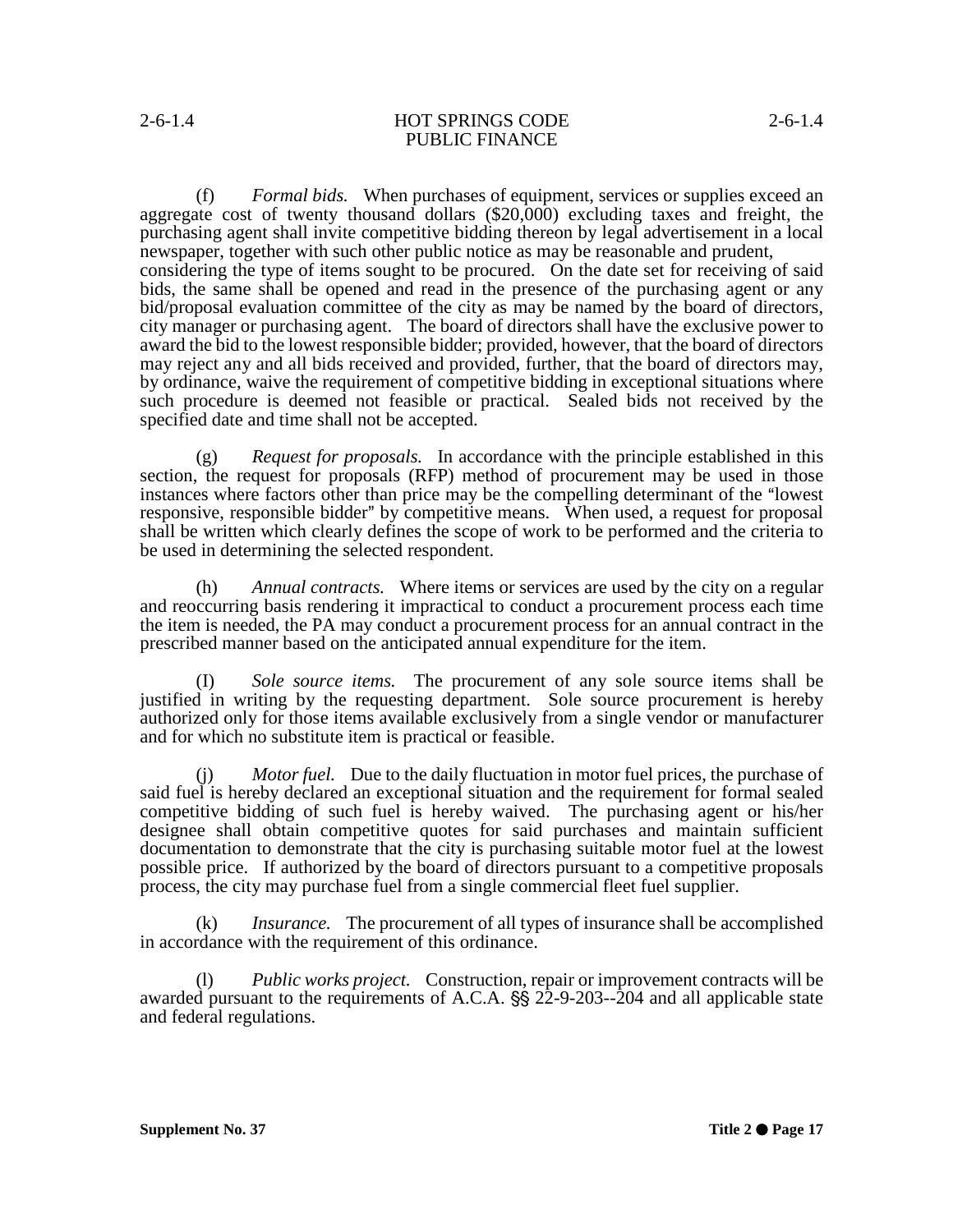#### 2-6-1.4 HOT SPRINGS CODE 2-6-1.7 PUBLIC FINANCE

(m) *Professional services.* The procurement of professional legal, architectural, engineering, construction management and land surveyor consulting services shall be accomplished in accordance with  $A.C.A.$   $\S$  19-11-801 et seq. Other similar consulting services are hereby added as "professional services" and may also be procured pursuant to  $A.C.A.$   $\S$ 19-11-801 et seq. For purposes of this paragraph, other consulting services means services provided by members of a recognized profession or possessing a special skill of an advisory nature supporting policy development, decision making, administration or management of general governmental operations. Professional services other than legal, architectural, engineering, construction management and land surveyor consulting services may also be procured by a request for proposals method as described herein.

#### **2-6-1.5. Purchasing card program.**

(a) The use of a purchasing card program (P-card) is hereby authorized for small purchases (purchases of less than \$1,000 aggregate, including taxes and freight) without competitive quotes, and the purchasing agent shall promulgate regulations governing the use of such cards. An individual P-card transaction shall not exceed one thousand dollars (\$1,000) and the monthly billing cycle maximum per P-card shall not exceed five thousand dollars  $($5,000)$ .

(b) The use of a purchasing card program (P-card) is hereby authorized for certain recurring large volume purchases, such as utility bills, and be subject to approval by the city manager and city treasurer on a case by case basis where the use of such "administrative" purchasing card is in the best interests of the city. The city manager and city treasurer shall promulgate regulations governing the use of such cards. (Ord. No.  $5764$ ,  $\S1$ ,  $2-2-10$ )

#### **2-6-1.6. Cooperative purchasing.**

The requirements of this ordinance are hereby waived with regard to the city's participation in such cooperative purchasing programs, pursuant to Arkansas Code Annotated 19-11-249, as may now or hereinafter be approved by the City Manager including but not limited to: the State of Arkansas Political Subdivision Cooperative Purchasing Program (Ordinance No.3980), the State of Arkansas Department of Information Systems Procurement Service for Microcomputers program (Ordinance No. 4726), the U.S. Communities Purchasing Alliance (Resolution No. 5233) and the National joint Powers Alliance (Resolution No. 8051) (Ord. No. 5926, §1, 2-19-2013)

#### **2-6-1.7. Reverse internet auctions.**

When appropriate, and excluding purchases and contracts for construction projects and materials, the purchasing agent is hereby authorized to utilize reverse internet auctions pursuant to A.C.A.  $\S$  14-58-303(c) and this section.

- (a) *Auction Procedures.* The following procedures shall apply to all such auctions:
	- (1) Bidders shall be provided instructions and individually secured passwords for access to the reverse internet auction by either the purchasing division or reverse internet auction vendor;

**Title 2 Page 18 Supplement No. 37**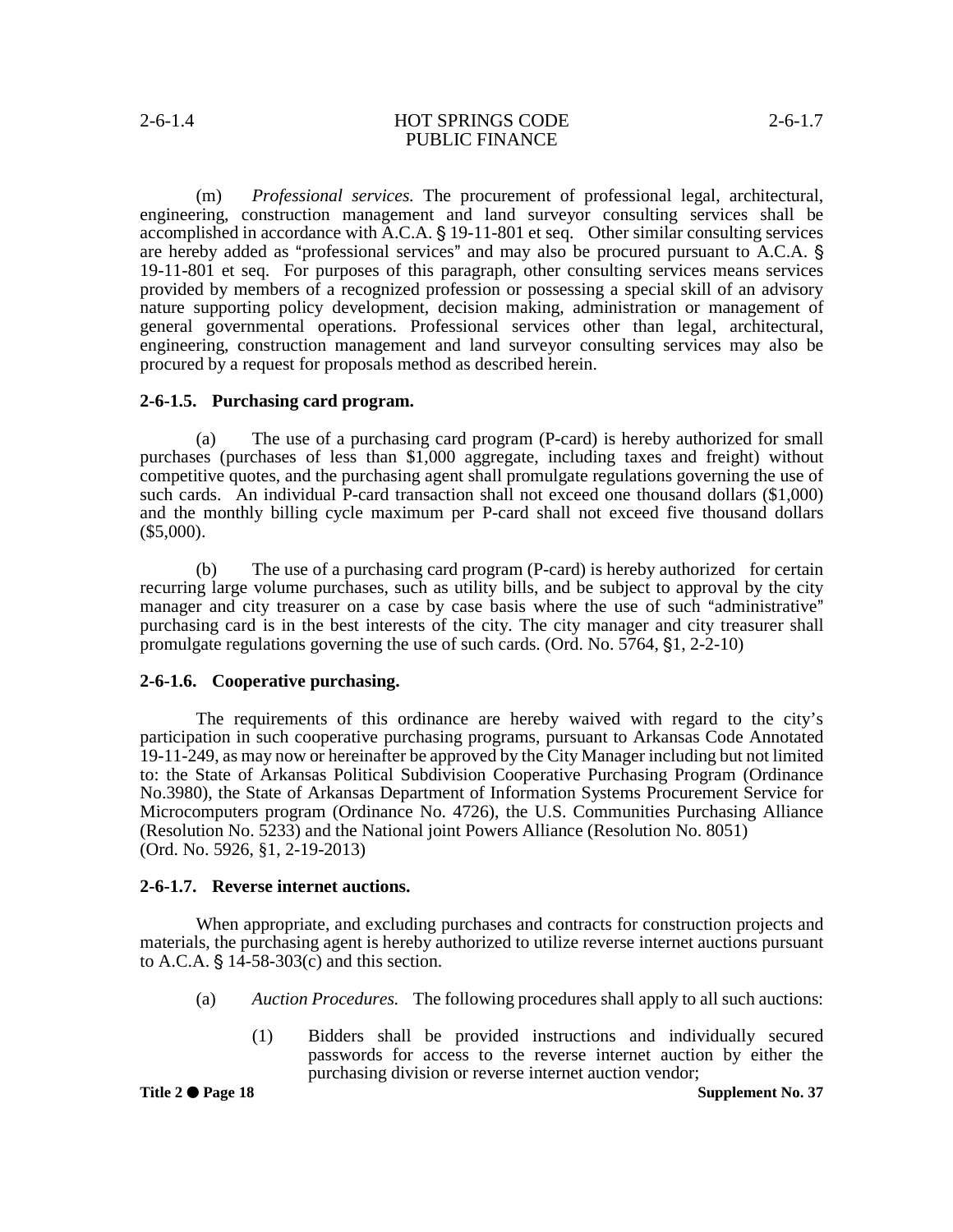#### 2-6-1.7 HOT SPRINGS CODE 2-6-1.8 PUBLIC FINANCE

- (2) The bidding process shall be timed, and the time shall be part of the reverse Internet auction specifications;
- (3) The reverse internet auction shall be held at a specific date and time;
- (4) The reverse internet auction and bidding process shall be interactive with each bidder able to make multiple bids during the allotted time;
- (5) Each bidder shall be continually signaled his or her relative position in the bidding process;
- (6) Bidders shall remain anonymous and shall not have access to other bidders or bids; and
- (7) The purchasing division shall have access to real-time data including all bids and bid amounts.
- (b) *Additional Specifications.* The city may create, by an additional ordinance, reverse Internet auction specifications for the anticipated purchase of a specific item or purchase.
- (c) *Auction Fees.* The purchasing division is hereby authorized to pay a reasonable fee to the reverse Internet auction vendor performing the auction on behalf of the city. The fee may be included as part of the bids received during the reverse Internet auction and paid by the winning bidder or paid separately by the city.
- (d) *Refusal Right.* The city hereby retains the right to refuse all bids made during the reverse internet auction; and to begin the reverse internet auction process anew if the purchasing division determines it is in the best interest of the city to do so.
- (e) *Definition.* For purposes of this section the following definitions apply:
	- (1) "Reverse internet auction" means an Internet-based process in which bidders are given specifications for items and services being sought for purchase by the city; and bid against themselves in order to lower the price of the item or service to the lowest possible level.
	- (2) "Reverse internet auction vendor" means an internet-based entity that hosts a reverse internet auction on behalf of the city.

#### **2-6-1.8. Solicitations and bid documents.**

Solicitations and bid documents for items in excess of \$1,000 shall include a clear and accurate description of the item, material, product or service desired including the qualitative nature and the minimum essential characteristics and standards to which the item, material, product or service must conform, the requirements that offerors must fulfill and the factors to

**Supplement No. 35 Title 2 Page 18.1**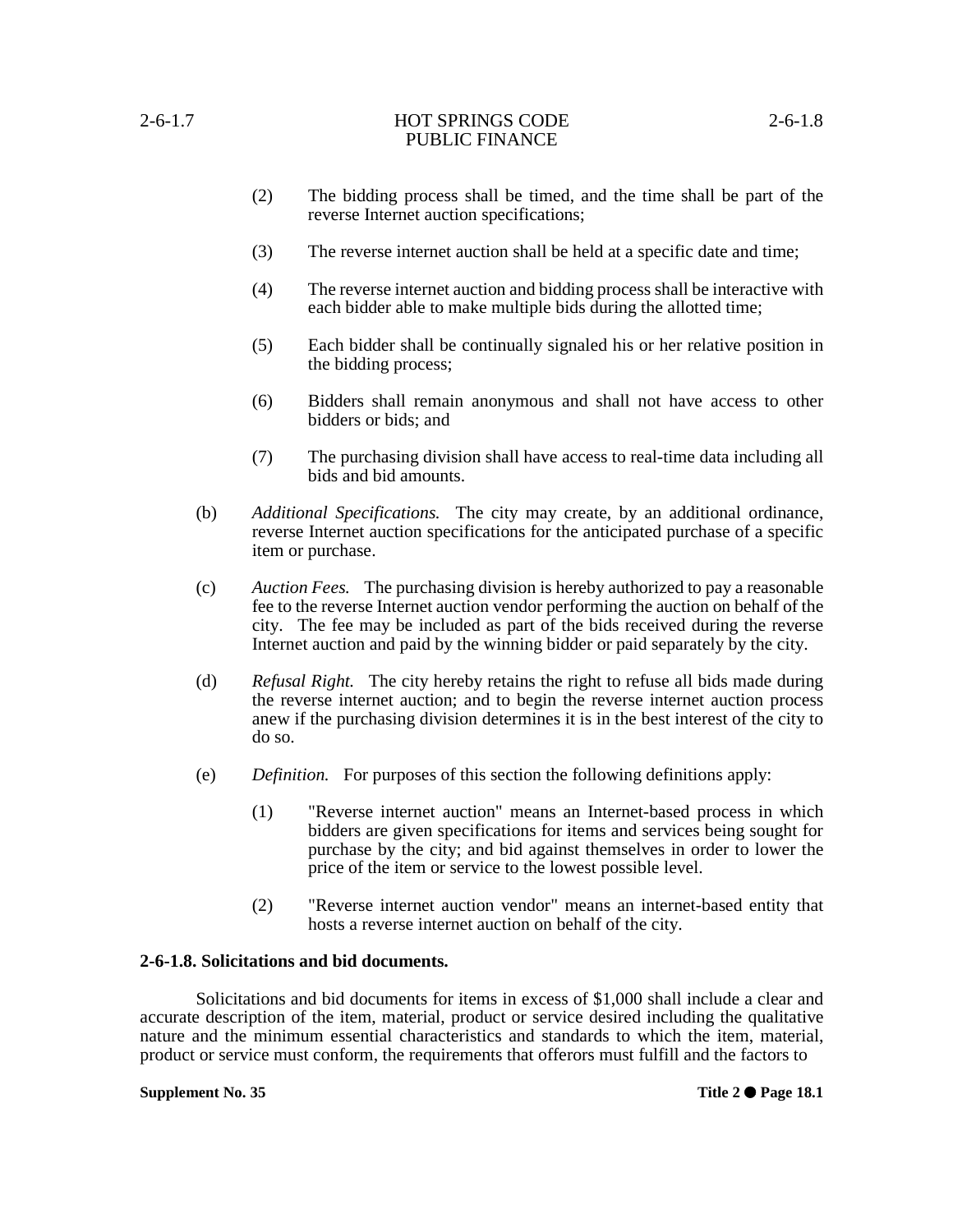be used in evaluating bids or proposals. Competitive procurements shall not contain features that unduly restrict competition. The purchasing division shall review proposed The purchasing division shall review proposed. procurements to ensure the avoidance of unnecessary or duplicate items and that solicitations are either consolidated or broken out as necessary to obtain the most economical purchase.

#### **2-6-1.9. Purchase orders.**

All purchases exceeding fifty dollars (\$50.00) must be made by use of a purchase order issued by the purchasing section or by formal contract approved by the board of directors. Provided, however, that the purchasing agent is hereby authorized to waive the requirement for issuance of a purchase order in direct payment circumstances where such issuance serves no practical purpose such as payment for conference registration fees, organization memberships, publications and subscriptions, inspection fees, service agreements or similar sole source direct payment activities. Provided further, that a purchase order shall not be required for any direct purchases made through the purchasing card program.

#### **2-6-1.10. Awards to responsive, responsible contractors.**

Awards shall be made only to lowest responsive, responsible bidder possessing the ability to perform successfully under the terms and conditions of the proposed procurement. In this regard, in addition to price, consideration shall be given to such matters as contractor integrity, compliance with public policy, record of past performance, and financial and technical resources in determining the lowest responsive, responsible bidder.

#### **2-6-1.11. Protest procedures.**

Protest of bidding procedures, specifications or bid/contract awards shall be made in accordance with the following procedures. Such protests may only be initiated by an authorized representative of a person, firm or corporation who has a direct economic interest in the particular procurement in question.

- (a) *Protest filing.* Any protest must be filed with the purchasing agent at the address specified in the bid specifications or quotation request for the receipt of bids or quotes. The protest must be in writing and describe in full detail the basis for the protest and the particular bid or quote in controversy. In order to meet the time frames enumerated hereinafter, a protest may be received in person, by U.S. mail, facsimile or electronic means; provided, however, that facsimile or electronic filing shall be followed with documents bearing original signatures as soon as practical thereafter.
- (b) *Bid specifications (pre-award).* Protest of bid specifications or bidding procedures must be received by the Purchasing Office no later than five (5) business days prior to the scheduled bid opening or quotation closure period. Protests received the day of bid opening or quotation closure will not be considered.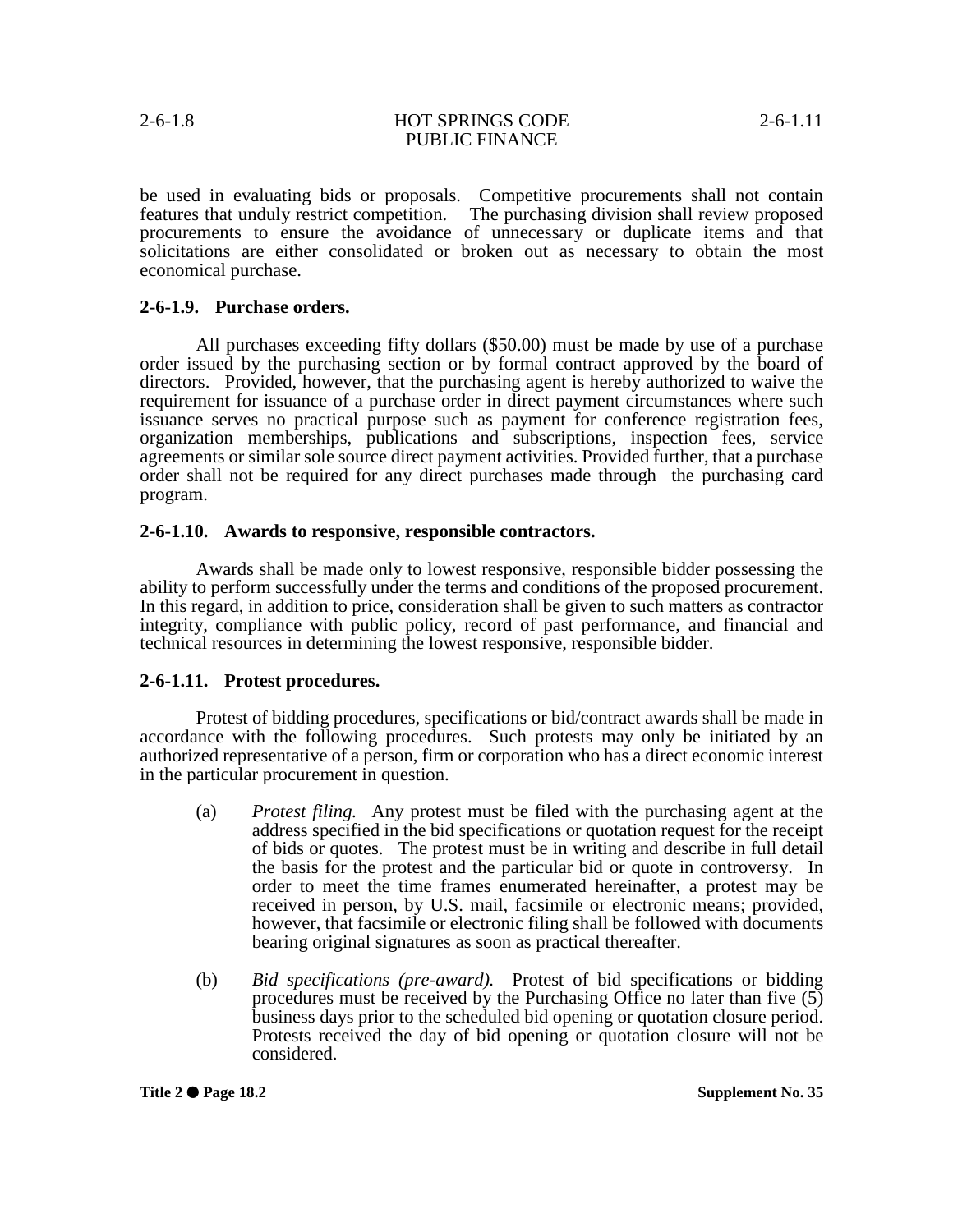#### 2-6-1.11 **HOT SPRINGS CODE** 2-6-1.11 PUBLIC FINANCE

- (c) *Awards less than \$20,000.* Protest of procurement decisions valued at less than \$20,000 shall be filed by the protestant within five (5) business days of the purchasing agent=s award decision. The purchasing agent, in consultation with the city attorney and city manager, shall have authority, prior to the commencement of an action in a court concerning the controversy, to settle and resolve the protest. If the protest is not resolved by mutual agreement, the purchasing agent shall issue a decision in writing to the protestant within ten (10) business days after receipt of the protest stating the reasons for the action taken.
- (d) *Awards \$20,000 or greater.* Protest of award recommendations valued at \$20,000 or greater shall be filed by the protestant within five (5) business days of the purchasing agent=s recommendation for award and prior to the scheduled consideration by the board of directors. The board of directors shall hear all parties concerned and shall render a decision regarding the protest and the bid/contract award.
- (e) *Stay of procurement award.* In the event of a timely protest pursuant to this section, the city shall not proceed with the solicitation or procurement until protest is resolved by mutual agreement, the purchasing agent issues a final decision (under \$20,000), the board of directors approves the procurement in controversy (\$20,000 or greater) or court decision is rendered if the controversy is filed in court. Provided, however, that the city may proceed with a procurement in controversy if a written determination is made by the purchasing agent, in consultation with the city attorney, that the items to be purchased are urgently required, the delivery or performance will be unduly delayed by failure to make the award promptly, or failure to make award will otherwise cause undue harm to the city.
- (f) *Award notification.* Notification of procurement decisions shall be available in the purchasing division as soon as such decisions are final. Bid or contract award recommendations to be considered by the board of directors shall, whenever possible, also be available in the office of the city clerk seven (7) calendar days prior to the board of directors meeting at which the bid or contract award is scheduled for consideration. It is the responsibility of all bidders to make inquiry of the purchasing division regarding procurement decisions for the purpose of rendering protests.
- (g) *Federal grants.* Protest of any procurement funded in whole or in part with federal grant funds may also be filed subsequently with the funding agency. The purchasing manual shall include necessary instructions for filing of such protests with the appropriate federal agency. (Ord. No.  $5658$ ,  $$1, 6-2-08$ )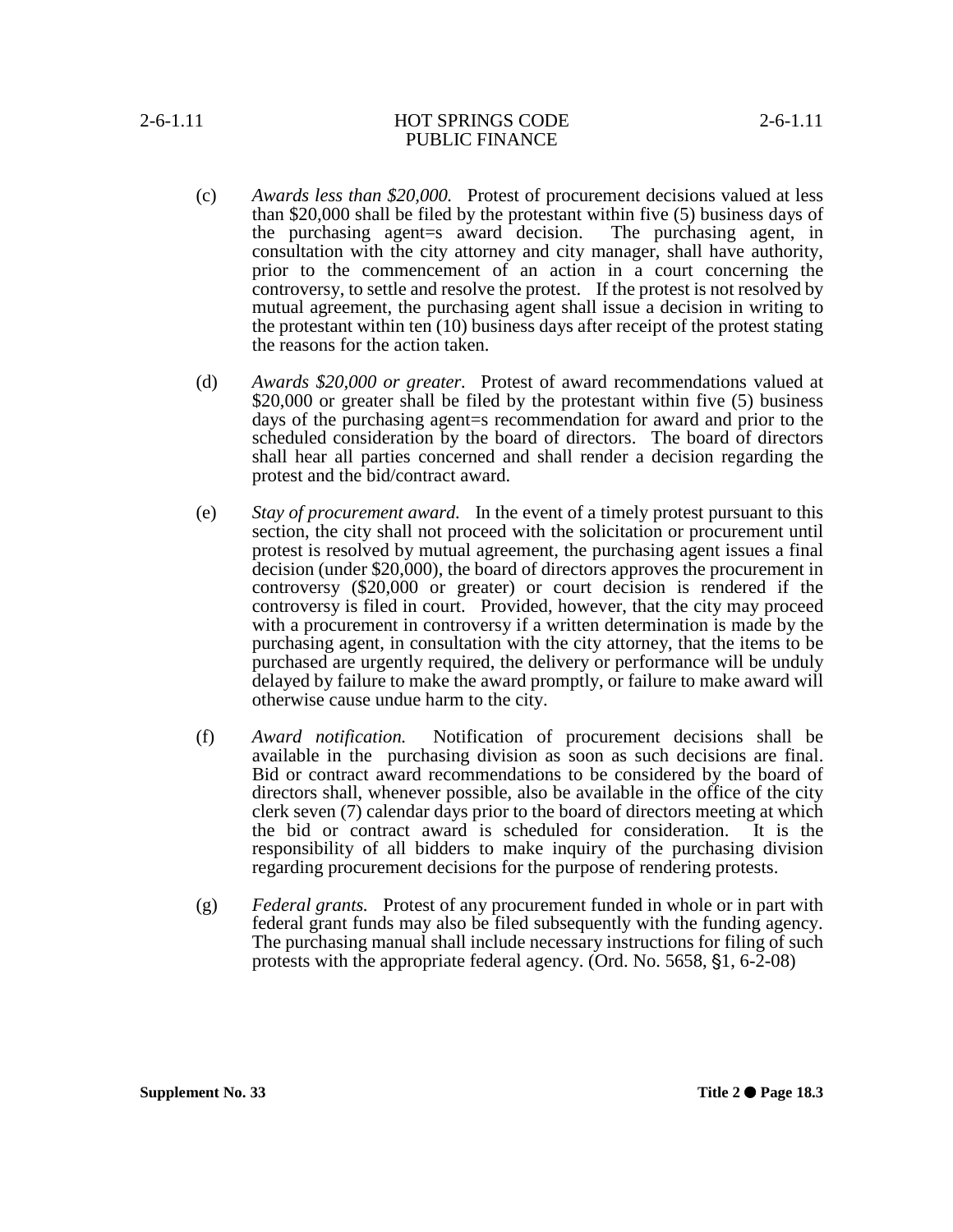#### **2-6.1.12. State and federal regulations.**

To the extent that state or federal regulations applicable to a particular purchase (e.g., grants projects) are more restrictive than the procedures set forth in this ordinance, the state or federal regulations shall apply. In this regard, any required state or federal contract clauses shall be included in all contracts or purchase orders for items procured with state or federal funding to the extent such clauses are required by the state or federal funding agency.

#### **2-6-1.13. Disadvantaged and minority business enterprises.**

The city of Hot Springs will attempt to use disadvantaged business enterprises and minority business enterprises when possible.

#### **2-6-1.14. Standards of conduct.**

(a) *Conflict of Interest.* No city employee, officer, agent, or board of directors member or immediate family member of any such person shall participate in the selection, award or administration of a procurement or contract if a conflict of interest, real or apparent would be involved except as may be permitted by ordinance of the board of directors pursuant to A.C.A. ' 14-47-115 and A.C.A. ' 14-47-137. Such a conflict would arise when any of the following has a financial or other interest in the firm selected for award: the employee, officer, agent or board member; any member of his/her immediate family; or his/her business partner; or an organization that employs, or is about to employ, any of the above.

(b) *Prohibition against gratuity and contingent fees.* The officers, employees, board of director members, or agents of the city shall neither solicit nor accept gratuities, favors or anything of monetary value from contractors, potential contractors or parties to sub-agreements. Provided, however, that unsolicited promotional items of nominal intrinsic value and minimal meal costs incurred as a result of business meetings with contractors are hereby exempt. Said promotional items may not exceed twenty-five dollars (\$25.00) per item and said meals may not exceed the Internal Revenue Service (IRS) per diem rate per meal. (Ord. No.  $5658$ ,  $\S2$ ,  $6-2-08$ )

(c) *Disciplinary action.* Appropriate disciplinary action shall be taken by the city manager, or in the case of the city manager or a member of the board of directors, by the board of directors, for any violation of these standards of conduct. (Ord. No.  $5658$ ,  $\S3$ , 6-2-08)

#### **2-6-1.15. Purchasing Standards**

(a) *Contract Review*. All contracts and contract amendments shall be reviewed by the City Attorney prior to execution.

(b)*Terms and Conditions.* All contracts shall include the standard terms and conditions for purchases.

**Title 2 Page 18.4 Supplement No. 36**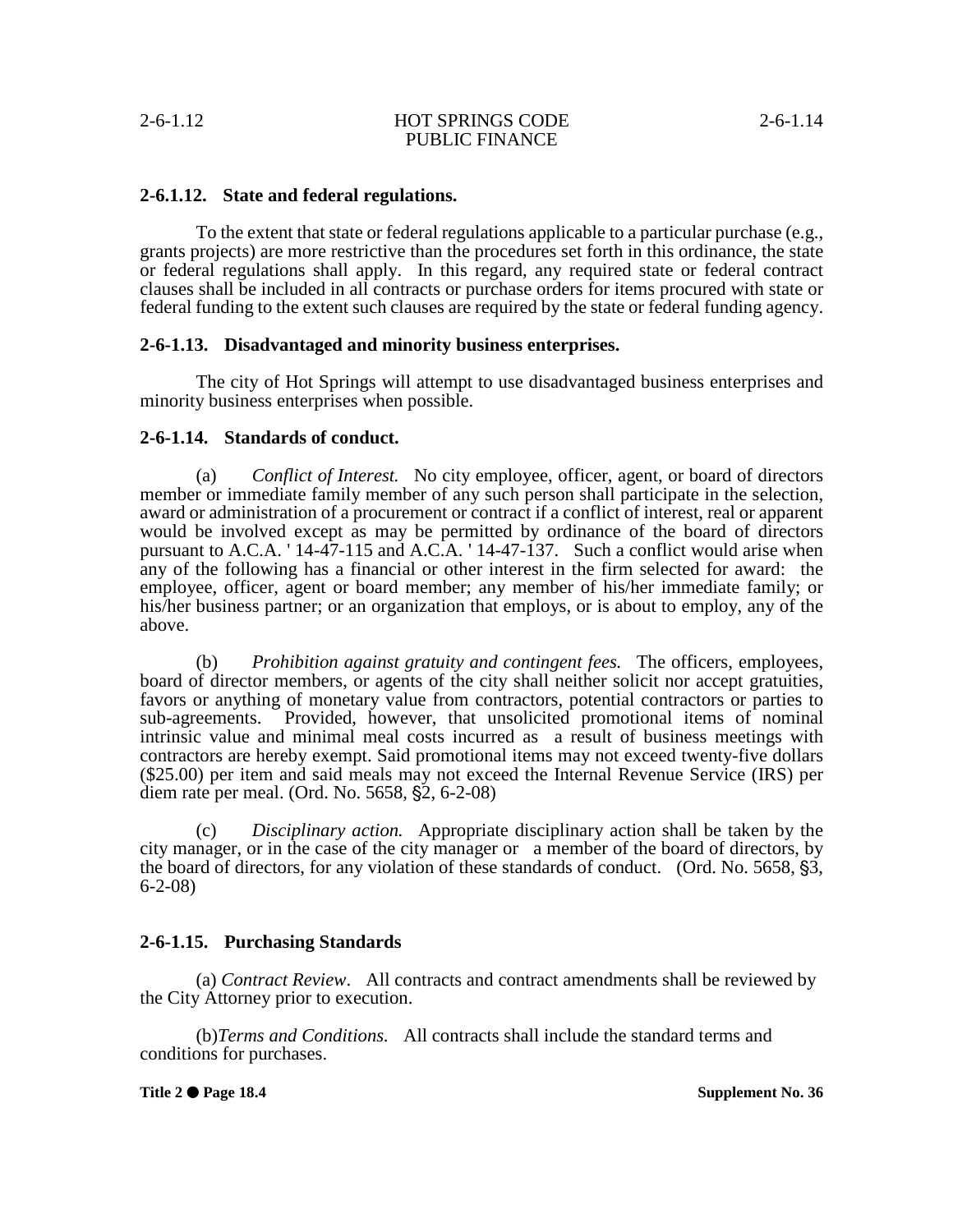#### 2-6-1.15 HOT SPRINGS CODE 2-6-3 PUBLIC FINANCE

*(c) Payment Verification.* All invoices submitted for payment shall be audited for accuracy and correctness including submission of complete documentation supporting the invoiced amount. Prior to approval for payment, invoices shall be reviewed for verification that all work was performed as invoiced; that all products or services were received or provided as invoiced; and that the contract terms and conditions were met. (Ord. No.  $5817$ ,  $c1$ ,  $4-5-2011$ )

(Ord. No. 5387, §1, 9-19-05; Ord. No. 5817,  $c1$ , 4-5-2011)

#### *2-6-2. Bank debit cards - Issuance for limited use.*

*The issuance of bank debit cards on the city*=*s consolidated bank account is hereby authorized for use by the city manager and the finance director. Said cards shall be under the care, custody, and control of the respective holders. The use of all debit cards issued to the city shall be limited to purchases or obligations requiring guarantee or prepayment by means of a credit card or where a check or cash transaction is not feasible and all applicable internal controls and purchasing policies shall apply to use thereof. (Res. No. 7060,*  $\hat{\sl{S}}$ *1, 2-3-09)* 

*Editor's note-§2-6-2 was adopted by Resolution, but included in the Code of Ordinances due to its permanent nature.* 

#### *2-6-3. Sale of recyclable materials - Dedicated equipment program.*

*The city manager is hereby authorized to institute a program for the expenditure of revenues from the sale of recyclable materials. Said program shall be known as the "Dedicated*" *Equipment Program*" *and shall consist of the following provisions:* 

- *(a) departmental recyclable material revenue shall be dedicated to the purchase of otherwise unbudgeted equipment of benefit to the mission of the participating department and its employees;*
- *(b) a dedicated revenue and expenditure account shall be included in the regular departmental budget for this program;*
- *(c) equipment purchased pursuant to this program shall be such equipment as determined by consensus decision of the employees of the department and which is not otherwise included in the department's equipment budget;*
- *(d) only capital or non-capital equipment may be purchased pursuant to this program, expendable supplies, materials or services shall not be eligible;*
- *(e) all such equipment shall be purchased in accordance with the City*=*s purchasing policies and procedures;*
- *(f) in order to permit departments to accumulate funds for program equipment, unspent revenues in any given year shall be carried forward as a part of the next year*=*s budgeting process; and*
- *(g) participation in this program shall be voluntary on a department-by-department basis as determined by the respective department head and the City Manager.*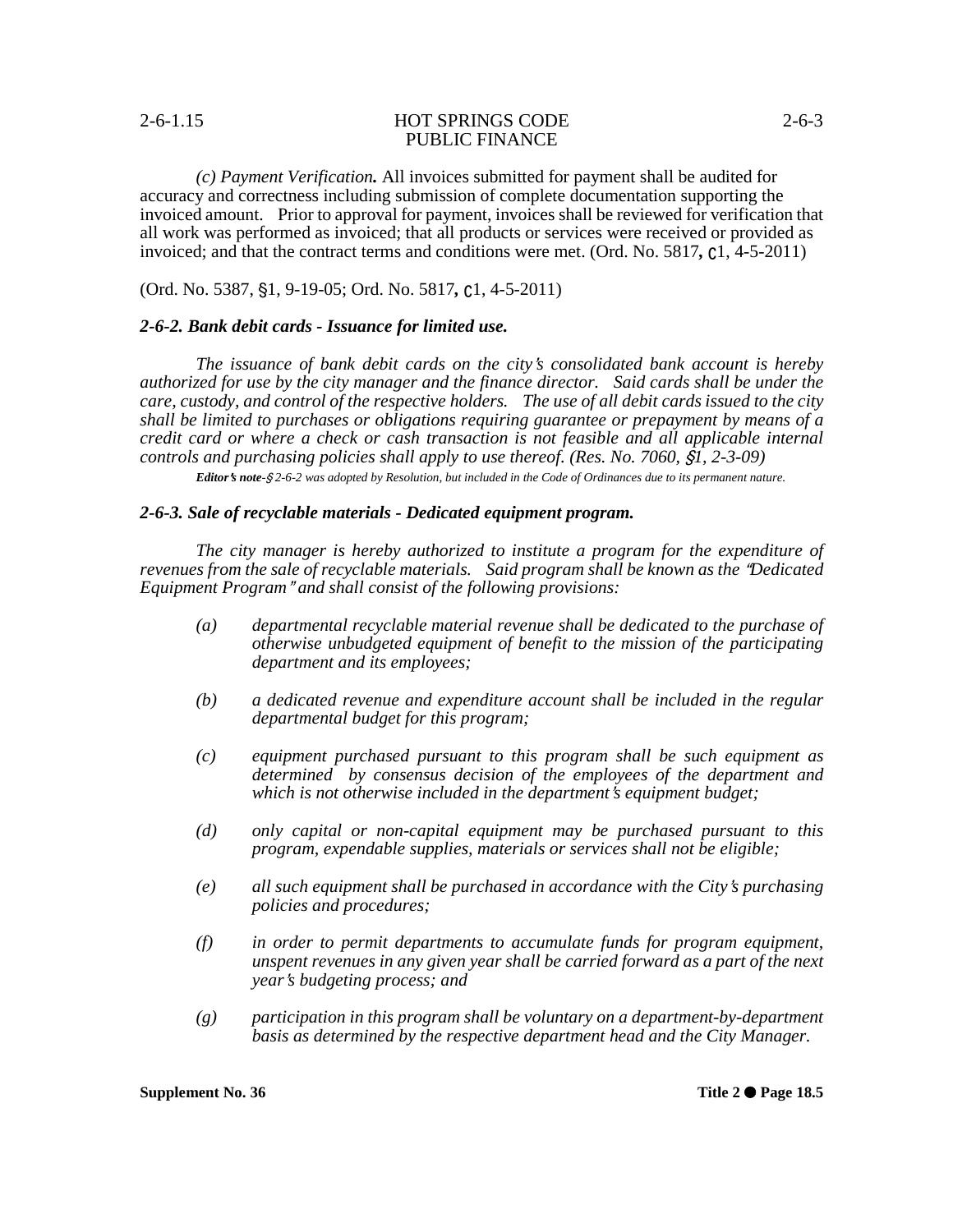#### 2-6-3 HOT SPRINGS CODE 2-6-9.1 PUBLIC FINANCE

*The finance director is hereby authorized to create such accounts within each participating department's budget as necessary to accomplish the intent of this program.* 

*(Res. No. 3424, 5-6-96)*

*Editor*=*s note-*' *2-6-2 was adopted by Resolution, but included in the Code of Ordinances due to its permanent nature.*

#### **2-6-4. Sale or exchange of products or services.**

**Cross reference-** $\S 2$ -3-4 (h) (3) (4)

#### **2-6-5. Payment of claims.**

**Cross reference-§ 2-3-4 (h) (2)** 

#### **2-6-6--2-6-7. Reserved.**

#### **2-6-8. Participation in state contracts.**

(a) The city manager requests authority in the name of the city to participate in state contracts which the department of finance and administration, office of state purchasing, has entered into for the purchase of supplies, services, equipment and certain materials pursuant to the state purchasing law and Amendment 54 to the state constitution.

(b) The city manager or his/her designee is authorized to agree in the name of the city to be bound by all contract terms and conditions as the department of finance and administration, office of state purchasing, prescribes. Such terms and conditions may include a reasonable fee to cover the administrative costs which the department of finance and administration incurs as a result of the city's participation in a contract. Further, the city manager or his/her designee does hereby agree to be bound by all such terms and conditions.

(c) The city manager or his/her designee is authorized to agree in the name of the city to directly pay the vendor, under such state contract in which it participates, for items it received pursuant to the contract, and the city manager or his/her designee agrees to directly pay the vendor. (Ord. No. 3980, §§ 1-3, 11-21-88)

**Cross reference-Microcomputers program, § 2-6-1 (p).** 

#### *2-6-9. Sale of surplus real property.*

#### *2-6-9.1. Purpose.*

*The purpose of this policy is to establish procedures for the disposition of city-owned real property which is no longer needed for public purposes.*

**Title 2 Page 18.6 Supplement No. 33**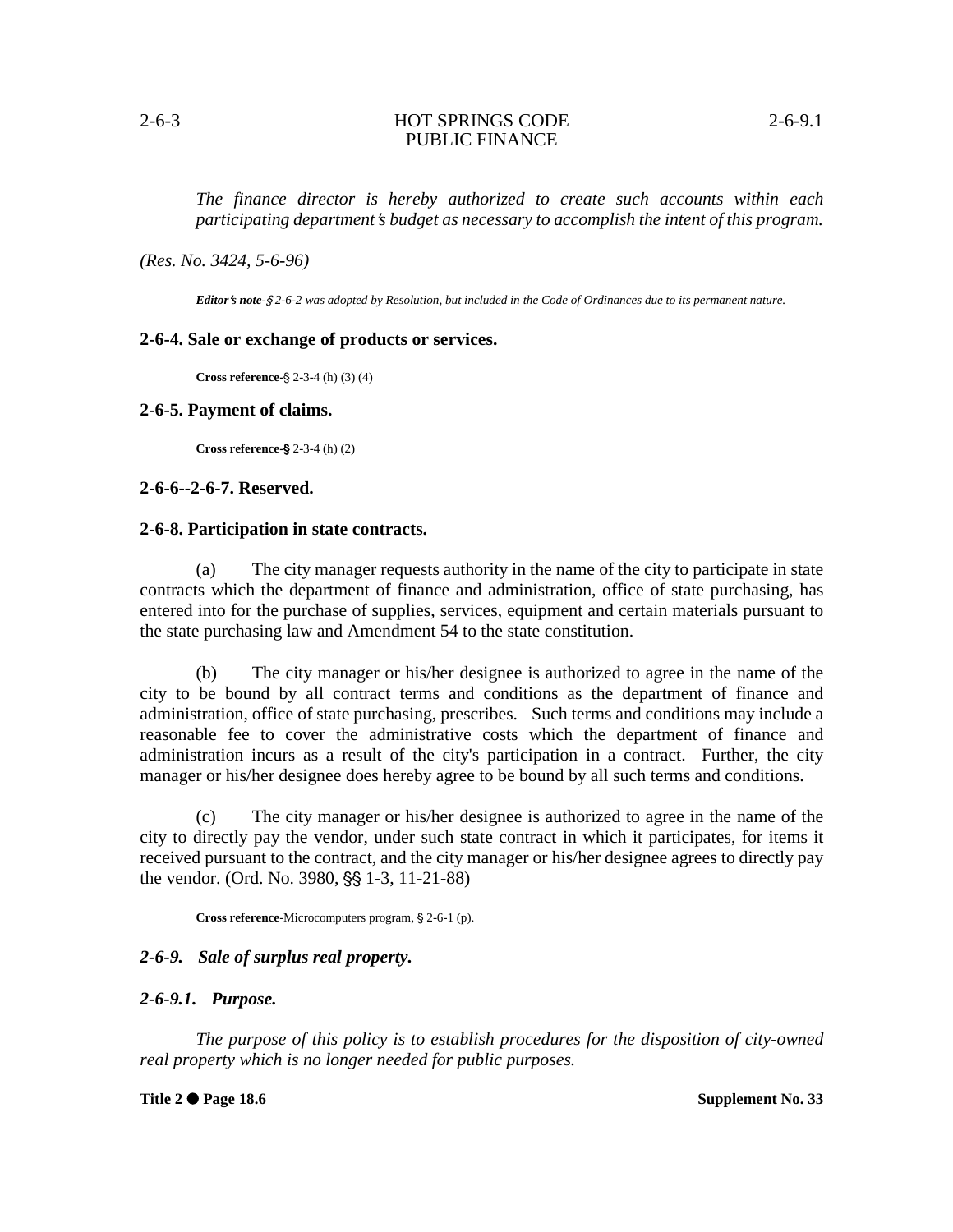#### *2-6-9.2. Procedure.*

*(a) Property review. Periodically, but not less than every two (2) years, the city manager and appropriate departments shall review all city-owned real property to determine if there are any parcels which are no longer needed for public purposes. Whenever the city manager shall consider it advisable and in the best interest of the city to sell and convey any such real property, he shall present said property to the board of directors for disposition. Prior to the recommendation for disposition of surplus property, the city manager shall direct the planning & development director to prepare a report to determine the status of the property with regard to the comprehensive plan. This report shall include, at a minimum, a review of the future land use, thoroughfare, housing, economic development and utilities plans components of the comprehensive plan, and recommendations for compliance with the comprehensive plan, such as rezoning, rights-of-way dedication, etc.*

*(b) Board declaration. Prior to the disposition of any real property, the board of directors shall declare, by resolution, that said real property is surplus and no longer needed for public purposes. Such declaration shall be by two-thirds (2/3) vote of the elected membership of the board of directors. The resolution shall include a description of the property to be sold, the reason for the sale, the current value as stated in the county tax assessor records, any special conditions of sale as may be required by the Board. The method of sale shall be by competitive bid unless some other method is otherwise directed by the board (e.g., public auction, negotiated sale, etc.). The board may also, at its discretion, require that a current fair market appraisal be obtained by a qualified fee appraiser. The board of directors may, at its own initiative, declare any city-owned property as surplus and order the sale thereof. Should a change in the land use be in order as recommended by the city manager and planning director, the board shall consider such change prior to enactment of the declaration as surplus property.*

*(c) Notice of sale. Once a property has been declared surplus, the city manager shall dispose of the property by receipt of competitive bids on a date certain. Notice of the sale of surplus real property shall be placed in a newspaper having a general circulation in Garland County. The notice shall be published at least one time not less than ten days prior*  to the bid opening date. The notice shall specify the location and a general description of *the property to be sold, the time and place for submitting written bids, and the assumed value of the property. The city manager, or his designee, will take such other actions as he deems appropriate to promote the sale of said property including placement of "for sale"*<br>signs on the subject property, and notice to adjacent addresses.

*(d) Bid award. All bids received by the city manager shall be presented to the board of directors. The board of directors may award the sale of the property, by resolution, to the bidder whose proposal is in the best interest of the city, all factors considered. If a majority of the board approves the sale, the mayor and city clerk shall be authorized to sell and convey the real property on behalf of the city of Hot Springs subject to the approved terms of sale. The board reserves the right to reject any and all bids received and to retain any property previously declared surplus. Upon closing, the proceeds shall be credited to the fund that carried the asset at the time of sale.*

**Supplement No. 33 Title No. 2 Page 18.7**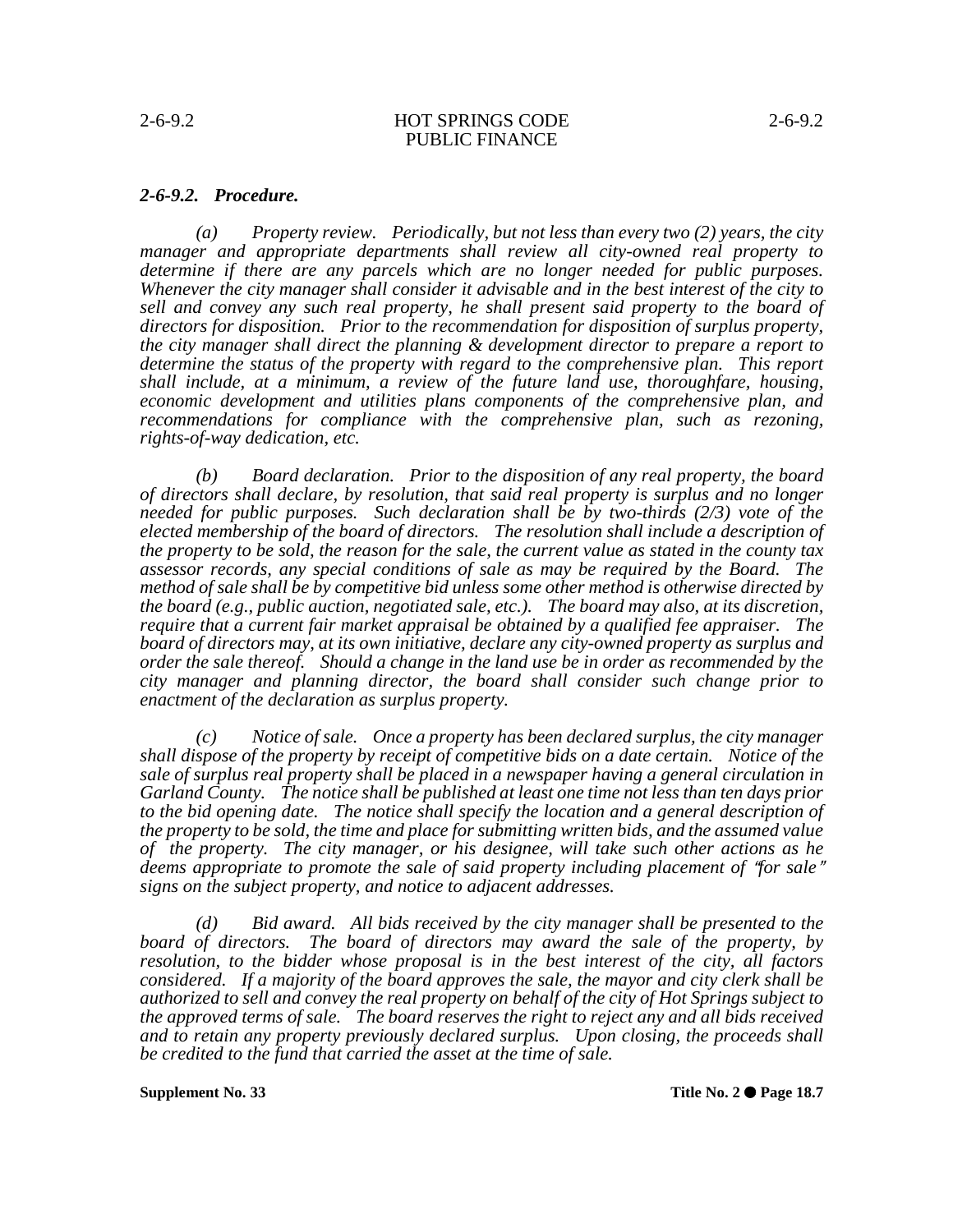#### 2-6-9.2 HOT SPRINGS CODE 2-6-10 PUBLIC FINANCE

*(e) Minimum bid required. No surplus real property shall be sold for less than three-fourths (*:*) of its value as stated in the records of the tax assessor or as determined by a fee appraisal if a fee appraisal was required.*

*(f) Policy waiver. The board of directors reserves the right to waive any provisions of this policy in unusual or unique circumstances when strict adherence would not be in the best interest of the public generally. Provided, further, that this policy is not intended to prohibit the granting of property to any other entity, as may be allowed by law and under such terms and conditions as may be approved by the board of directors.* 

*(Res. No. 3997, 7-20-98)*

*Editor's note-§2-6-9 was adopted by Resolution, but included in the Code of Ordinances due to its permanent nature. State law reference- A.C.A.* '*14-54-301 et seq, real and personal property; A.C.A.* '*22-4-501 et seq, property dedicated for public parks.*

#### *2-6-10. Reserved*

*Editor*=*s note-*' *2-6-10 previously codified in this section was adopted by Resolution, but included in the Code of Ordinances due to its permanent nature. It was removed from this section due to it being included in §2-6-1.6.*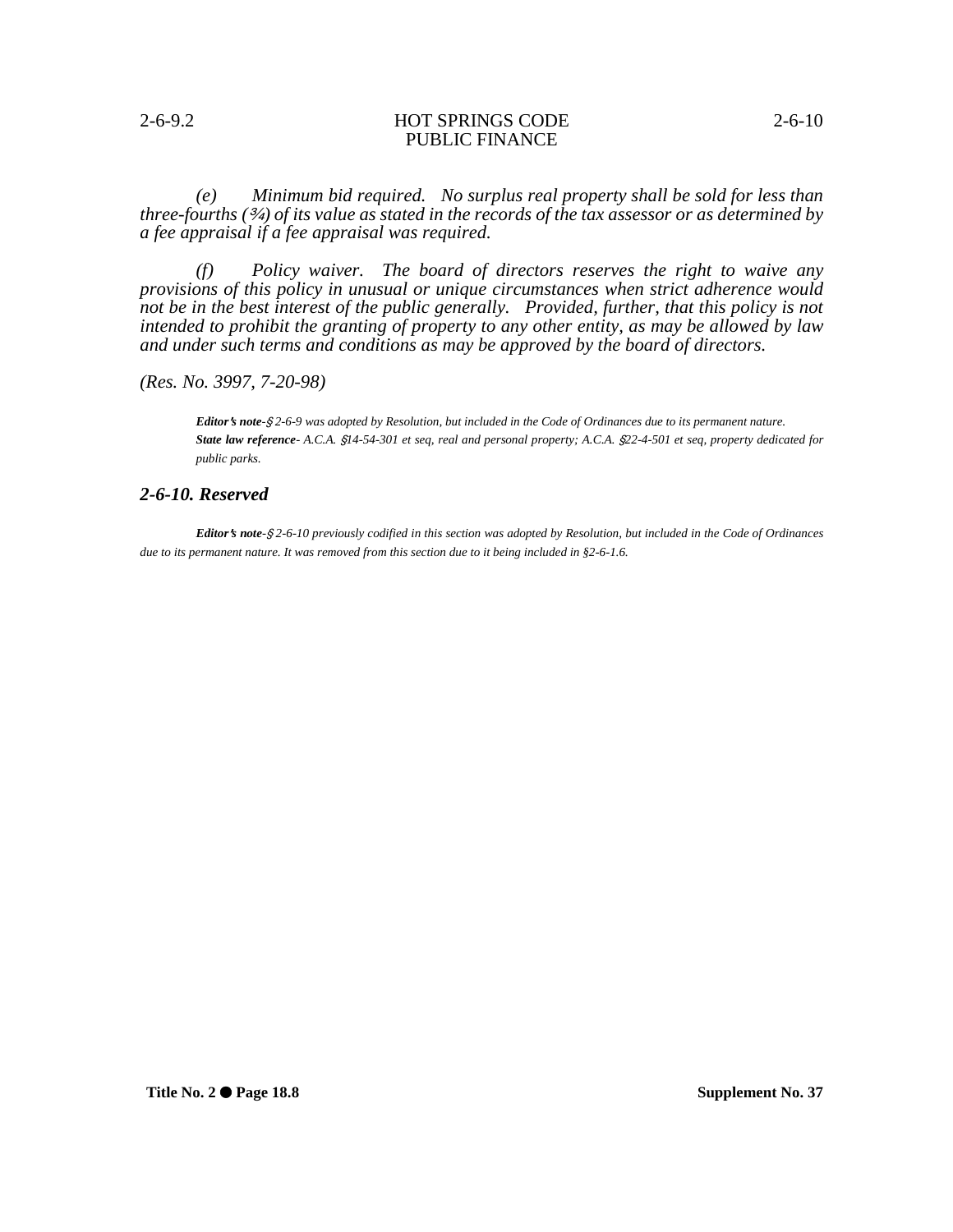# **CHAPTER 7**

# **[AFFIRMATIVE ACTION/NON-DISCRIMINATION](#page-46-0)**

#### <span id="page-46-0"></span>**2-7-1. Equal Employment Opportunity Plan.**

The attached Equal Employment Opportunity Plan, dated January 1995, is hereby adopted as the Equal Employment Opportunity Plan for the City of Hot Springs, Arkansas. (Ord. No.  $4465$ ,  $\overline{S}$  1, 2-21-95)

**Editor's note**-The Equal Employment Opportunity Plan is on file in the Office of the City Clerk.

#### *2-7-2. Americans with Disabilities Act (ADA) Policy.*

*The city manager is hereby directed to develop such policies and procedures and to take such actions as necessary to carry out the various activities required pursuant to the ADA regulations including, but not limited to, the appointment of an ADA contact staff person and citizens technical advisory group as needed, the creation of a grievance procedure, publication of appropriate notices, review of existing personnel policies and procedures, evaluation of existing facilities and programs, development of self-evaluation and transition plans and to make necessary changes as are reasonable, affordable and do not cause an undue hardship. (Res. No. 2665, 1-27-92)*

*Editor's note-The ADA policy is on file in the Office of the City Clerk;.* ' *2-7-2 was adopted by Resolution, but included in the Code of Ordinances due to its permanent nature.*

#### **2-7-3--2-7-5. Reserved.**

#### **2-7-6. Fair housing policy.**

It is hereby declared to be the policy of the city of Hot Springs, Arkansas, to assist in the provision, within constitutional limitations, of fair housing throughout the city. No person shall be subjected to discrimination because of race, color, religion, sex, handicap, familial status or national origin in the sale, rental or advertising of dwellings, in the provision of brokerage services or in the availability of residential real estate-related transaction. In this regard, the city manager shall assign to a staff member(s) the duties of Fair Housing Officer. The Fair Housing Officer shall provide information regarding fair housing to all interested parties including information regarding the Federal Fair Housing Act and assisting individuals in seeking assistance provided for by said Act.(Ord. No. 4054, § 1, 2-20-90)

**Editor's note-**Ord. No. 4054 adopted Feb. 20, 1990, repealed Ord. No. 3619 of 1981, which established a Fair Housing Code, due to revision in the Federal Fair Housing Act of 1988.

**Supplement No. 23 Title 2 Page 19**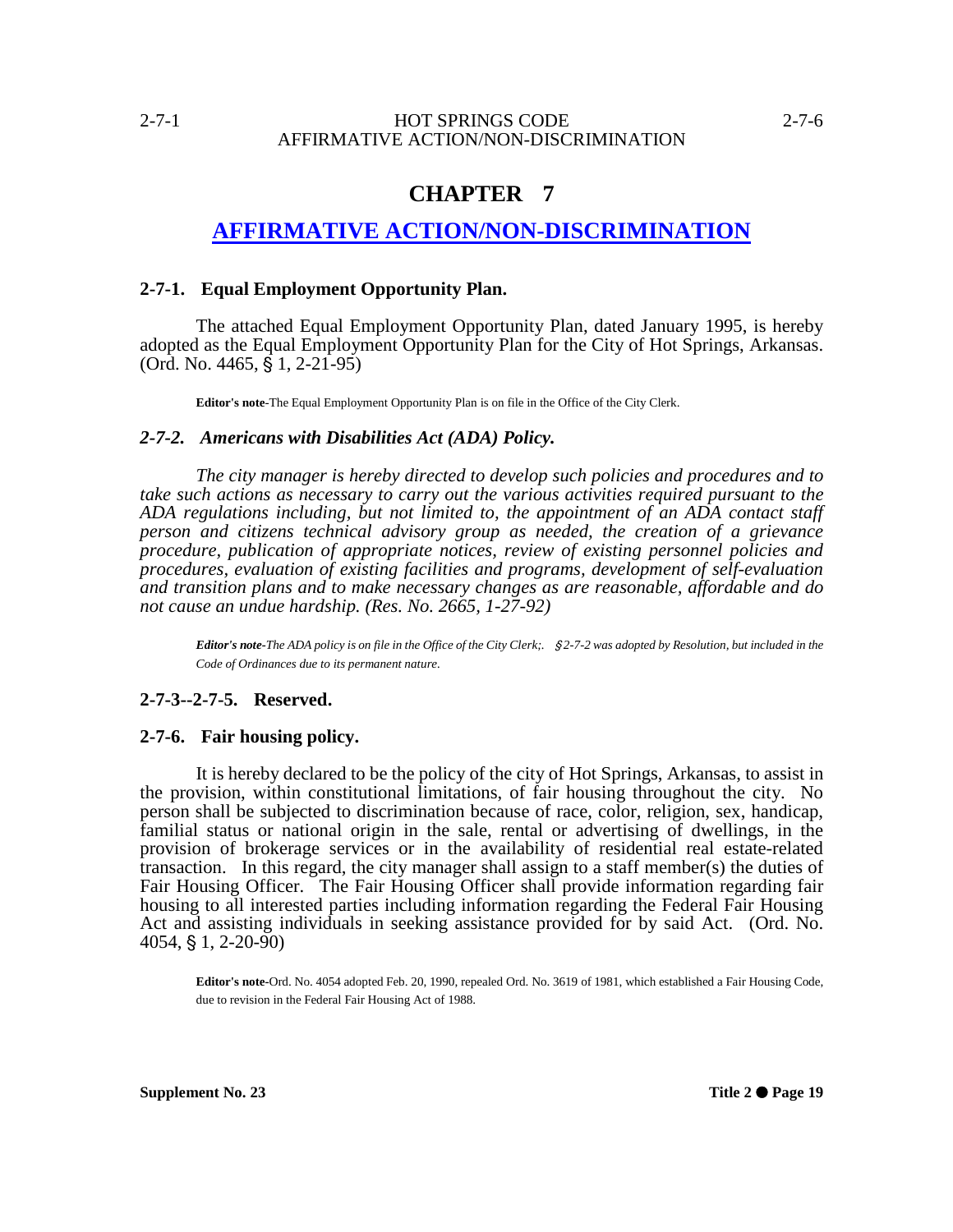# THIS PAGE LEFT BLANK INTENTIONALLY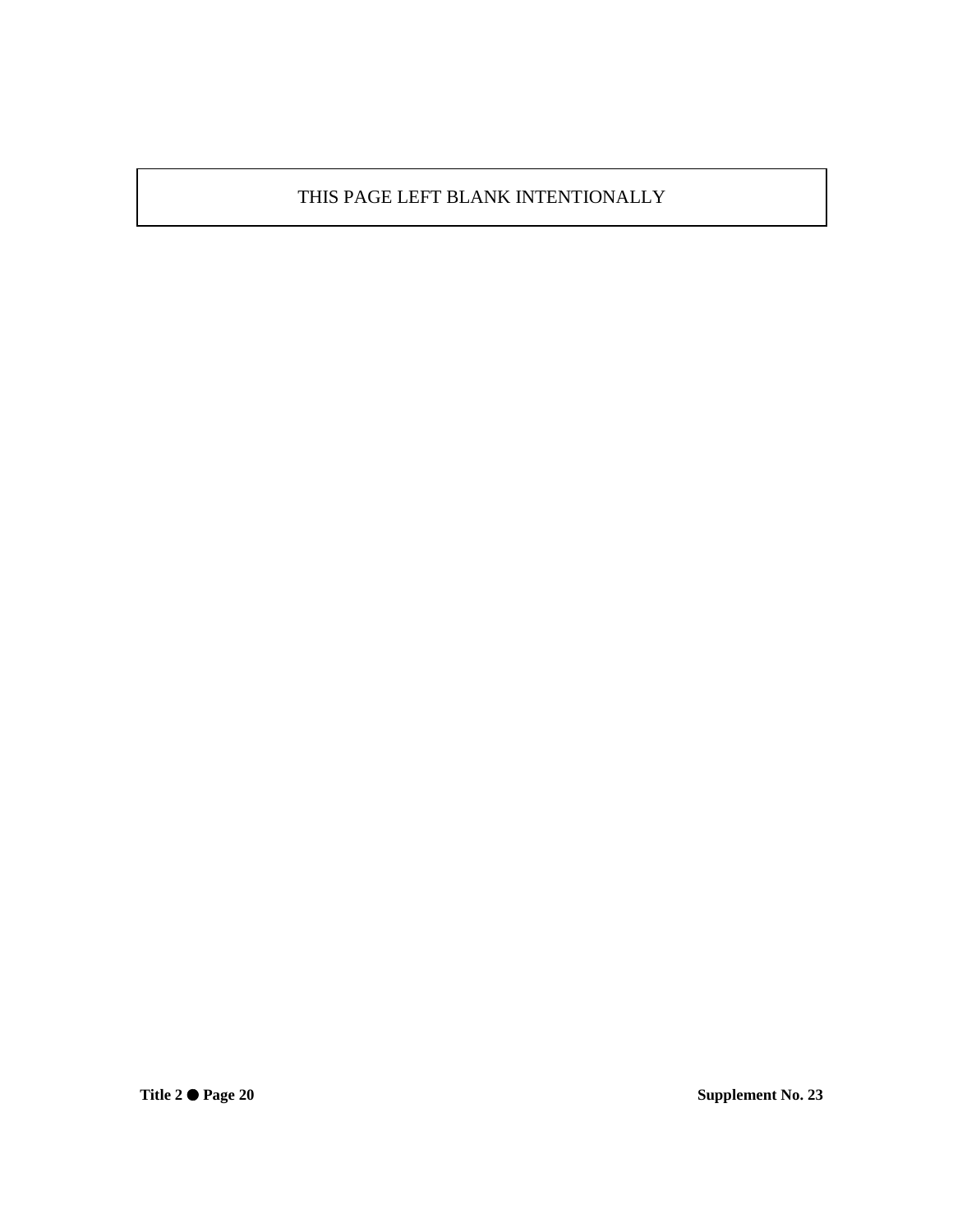# **CHAPTER 8**

# **[BOARDS AND COMMISSIONS](#page-48-0)**

- <span id="page-48-0"></span>Art. I. General Policies and Procedures,  $\S$ § 2-8-1--2-8-9<br>Art. II. Boards and Commissions,  $\S$ § 2-8-10--2-8-29
- II. Boards and Commissions,  $\S$  2-8-10--2-8-29<br>III. Advisory Committees.  $\S$  2-8-30--2-8-40
- Art. III. Advisory Committees,  $\S$ § 2-8-30--2-8-40

## ARTICLE I. GENERAL POLICIES AND PROCEDURES

## **2-8-1. Reserved.**

# *2-8-2. Appointed municipal board, commission and committee members - Attendance policy.*

*When any appointed municipal board, commission or advisory committee member misses three (3) consecutive meetings, that position shall be declared vacant and the procedures for replacement shall be instituted. The former member, as well as all other qualified applicants, shall be eligible to apply for the vacant position. (Res. No. 4077, 11-2-98)*

*Editor's note-§2-8-2 was adopted by Resolution, but included in the Code of Ordinances due to its permanent nature.* 

#### **2-8-3--2-8-9. Reserved.**

**Amendment note-**Resolution Nos. 4647, 6568 and 6815 which established district residency requirements for certain boards, commissions and committees, and previously codified in '2-8-3, was repealed on May 19, 2009, by Resolution No. 7157.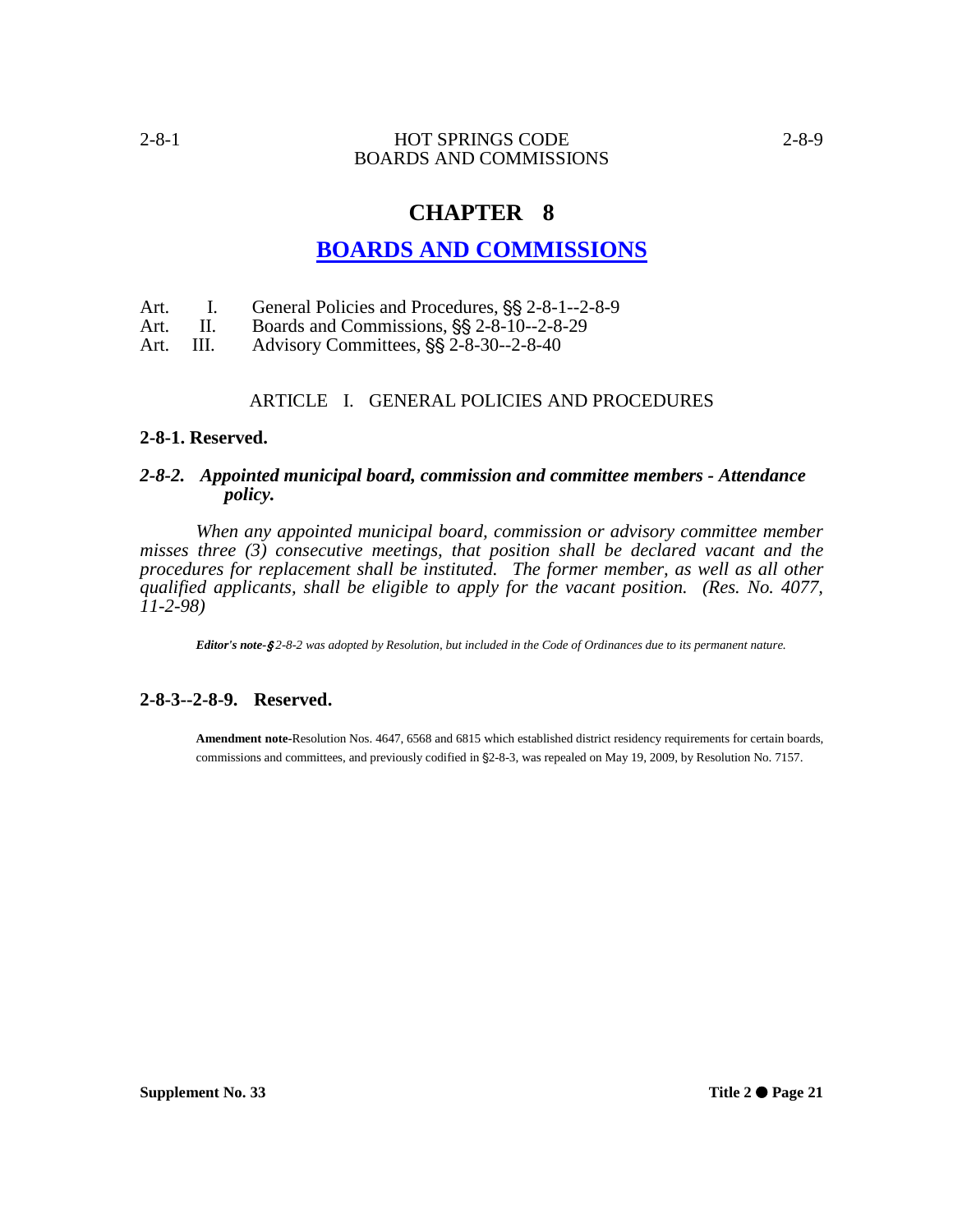## ARTICLE II. BOARDS AND COMMISSIONS

## **2-8-10. Advertising and Promotion Commission.**

**Cross reference** - See §5-2-1.

## **2-8-11. The Hot Springs-Garland County Beautification Commission.**

#### **2-8-11.1. Created; membership.**

The Hot Springs-Garland County Beautification Commission is hereby established, to consist of the following members, each of whom shall be appointed for a term of three (3) years, except as provided for in section 2-8-11.2 hereof:

- (a) One (1) representative of an organization concerned with the development of downtown Hot Springs, to be appointed by the city manager with the approval of the board of directors;
- (b) One (1) member of the city of Hot Springs advertising and promotion commission, or a staff member designated by said commission, to be appointed by the commission;
- (c) A representative of the Hot Springs chamber of commerce, to be appointed by it;
- (d) Eleven (11) citizens of Garland County to be appointed by the County Judge with approval of the Garland County Quorum Court; and
- (e) Eleven (11) citizens of the city of Hot Springs to be appointed by the city manager with approval of the board of directors. (Ord. No.  $3866$ ,  $\frac{6}{9}$  1, 9-2-86, Ord. No.  $4071, \overline{S}$  1, 5-21-90)

**Amendment note-S** 1 of Ord. No. 4071 adopted 5-21-90 expanded certain membership categories by repealing paragraphs (d) and (e) of  $\S$  1 of Ord. No. 3866 and adopting new paragraphs (d) and (e).

#### **2-8-11.2. Terms of initial members.**

(a) The terms of the initial members of the commission shall be established by lot, whereby five (5) of the original members serve one-year terms, five (5) serve two-year terms, and five  $(5)$  serve three-year terms. (Ord. No. 3866,  $\S 2$ , 9-2-86)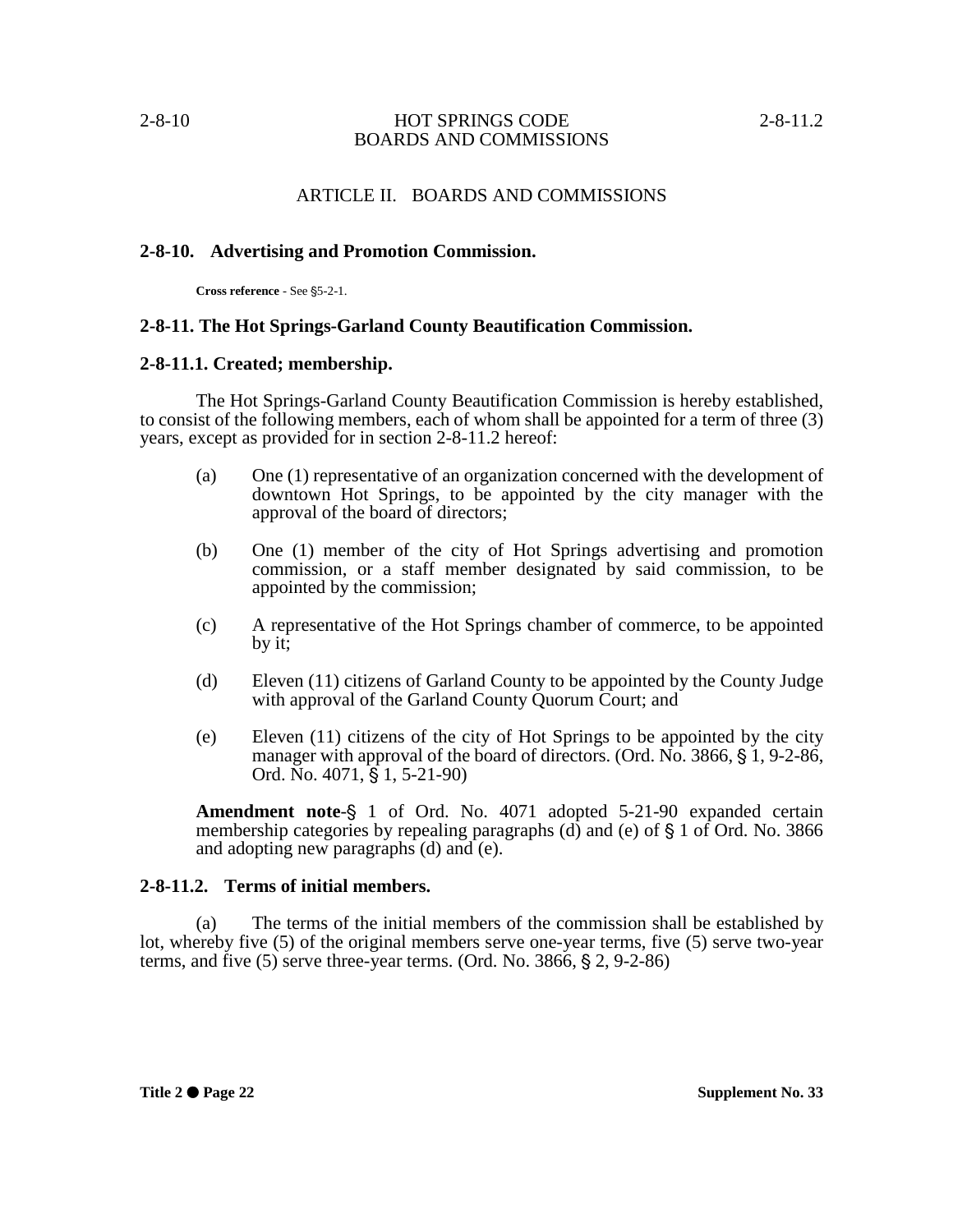#### 2-8-11.2 HOT SPRINGS CODE 2-8-13 BOARDS AND COMMISSIONS

(b) All current members of the Beautification Commission shall continue to serve the terms to which they were appointed pursuant to Ord. No. 3866. The ten (10) additional positions created by Ord. No. 4071 shall serve three-year terms; provided, however, that the terms of the initial additional members shall be established by lot whereby three (3) serve a one-year term, three (3) serve a two-year term and four (4) serve a three-year term. (Ord. No.  $4071, \xi$  2, 5-21-90)

#### **2-8-11.3. Responsibilities.**

- The commission shall have the following responsibilities:<br>
(a) The commission shall advise the governments of the city of Hot Springs and Garland County concerning proposed ordinances and regulations, and other measures to promote cleanliness and the aesthetic beauty of the city of Hot Springs and Garland County;
- (b) The commission shall assist in educating the public concerning cleanliness within the community;
- (c) The commission shall assist in coordinating programs by and among groups within the city and the county to promote cleanliness within the community.  $(Ord. No. 3866, § 3, 9-2-86)$

#### **2-8-11.4. Bylaws.**

The commission shall adopt bylaws for the regulation of its internal affairs, subject to approval by the Garland County Quorum Court and the city of Hot Springs board of directors. Amendments to its bylaws shall also be subject to approval as aforesaid. (Ord. No  $3866, $4, 9-2-86$ 

#### **2-8-11.5. City and county to be consulted and informed of activities.**

The commission, by and through its chairman, will consult and communicate with the city and the county through the city manager and the county judge, respectively; and the commission will provide to the city and the county regular reports of its activities. (Ord. No.  $3866, \S 5, 9-2-86$ 

#### **2-8-12. Board of adjustments and appeals.**

**Cross reference-** Ord. 5530, Board of Adjustments and Appeals, previously codified in this section, has been moved to '15-1-10.

#### **2-8-13. Board of zoning adjustment.**

**Cross reference -** See §16-2-13.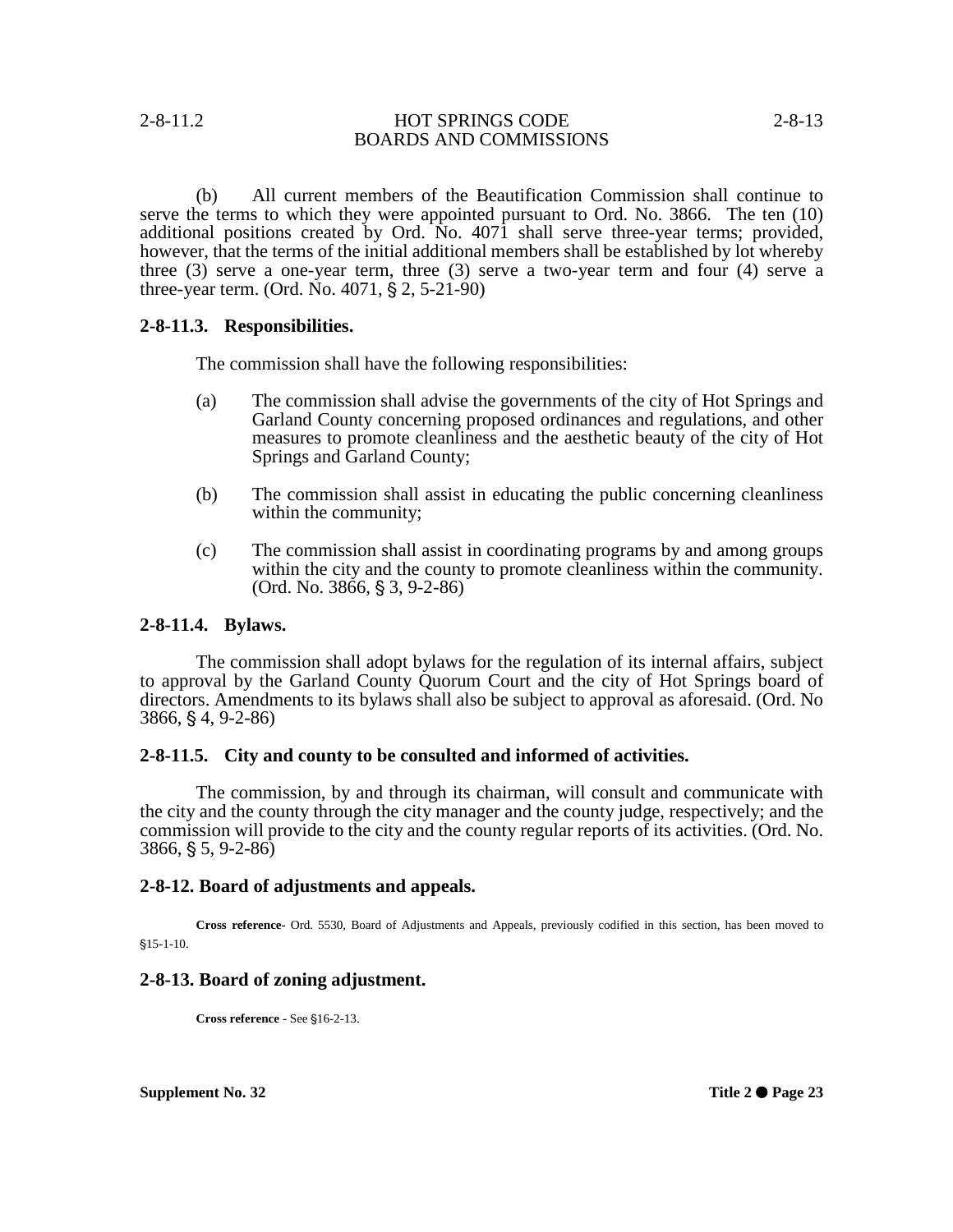#### **2-8-14. Central Business Improvement District Commission No. 3.**

Editor's note - The C.B.I.D. No. 3 was formed pursuant to Ordinance 5311, which is on file in the Office of the City Clerk

#### **2-8-15. Civil Service Commission.**

**Cross reference -** See §10-3-1.

## **2-8-16. Downtown Business District<sup>1</sup>** (Ord. No. 3906, §1, 16-15-1987, Ord. No. 5876, §1, 5-15-2012, Ord. No. 5877, §1, 05-15-2012 and Ord. No. 5922, §1, 2-5-2013)

**1 Editor's note:** The C.B.I.D. No. 2 was formed pursuant to Ordinance No. 3906, Dissolved by Ordinance No. 5876, Regulations maintained by Ordinance No.5877, and area renamed as the Downtown Business District by Ordinance No. 5922.

#### **2-8-17. Historic District Commission.**

**Cross reference -** See §16-7-21.

#### **2-8-18. Hot Springs Housing Authority.**

**Editor's note -** The Hot Springs Housing Authority was formed pursuant to Resolution 434, which is on file in the Office of the City Clerk.

#### **2-8-19. Occupation Tax Board of Review.**

**Cross reference -** See §5-3-14.

#### **2-8-20. Planning Commission.**

**Cross reference -** See §16-1-1.

#### **2-8-21. Public Facilities Board.**

#### **2-8-21.1. Public Facilities Board created; general powers of board, city.**

There is hereby created a public facilities board pursuant to the provisions of the Public Facilities Board Act (Act 142 of 1975, as amended)  $(A.C.A. 14-137-101$  et seq.), to be known as the "Public Facilities Board of the City of Hot Springs."

(b) Said board shall have the powers provided for by A.C.A. 14-137-106. The governing body of this city may, at its sole discretion and at any time, alter or change the structure, organization, programs or activities of the board, including the power to terminate the board, but no such valid action shall be effective to alter or impair contracts entered into by the board prior to the effective date of such action. (Ord. No.  $3461, \xi$  1,  $7-3-78$ ; Ord. No.  $3832, \S 1, 12-16-85$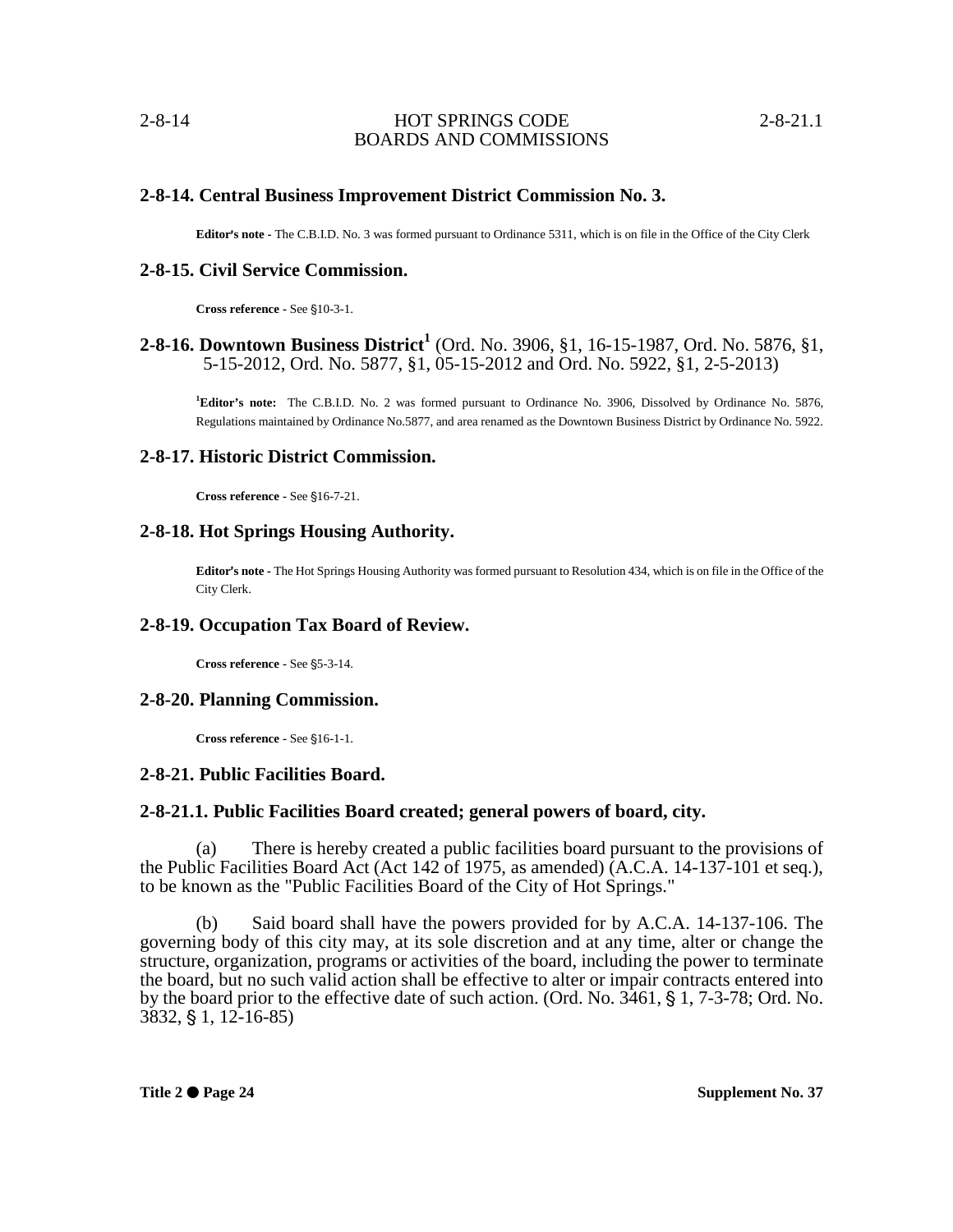#### **2-8-21.2. Membership; terms; qualifications; vacancies.**

(a) The board shall consist of five (5) members who shall be appointed by the mayor of this city, subject to confirmation by the board of directors.

(b) The initial board shall serve for terms of one (1), two (2), three (3), four (4) and five (5) years, respectively. Successor members shall be elected by a majority of the board for terms of five (5) years each.

(c) Each member shall qualify by taking and filing with the clerk of this municipality his oath of office in which he shall swear to support the Constitution of the United States and the Constitution of the State of Arkansas and to discharge faithful his duties in the manner provided by law. Each member shall serve until his successor is elected and qualified.

(d) In the event of a vacancy in the membership, however caused, a majority of the board shall elect a successor member to serve the unexpired term. A member shall be eligible to succeed himself. (Ord. No.  $3461, \S 2, 7-3-78$ )

#### **2-8-21.3. Organization; compensation; removal.**

(a) The members of the board shall meet and organize by electing one of their members as chairman, and one as vice-chairman, one as secretary and one as treasurer, and such officers shall be elected annually thereafter in the like manner. The duties of the secretary and treasurer may be performed by the same member. The board may also appoint an executive director who shall not be a member of the board and who shall serve at the pleasure of the board and receive such compensation as shall be fixed by the board.

(b) The members of the board shall receive no compensation for their services but shall be entitled to reimbursement of expenses incurred in the performance of their duties.

(c) Any member of the board may be removed for misfeasance, malfeasance, or willful neglect of duty by the mayor of this city after reasonable notice of and an opportunity to be heard concerning the alleged grounds for removal. (Ord. No.  $3461, \xi$  3, 7-3-78)

#### **2-8-21.4. Powers of the board relative to health care facilities; bonds.**

The board is hereby specifically empowered:

(a) To own, acquire, construct, reconstruct, extend, equip, improve, operate, maintain, sell, lease, contract concerning or otherwise deal in or dispose of public facilities projects or any interest in such facilities as are presently described in A.C.A. 14-137-106 (Act 142, Section 4, of 1975, as amended) or as it may hereafter be amended, including without limitation, leasehold interests in and loans evidenced by promissory notes and secured by real estate mortgages, and/or security interests in personal properties of such facilities, and to make loans to mortgage lenders (as defined in the Public Facilities Boards Act) to provide financing for such facilities; and

**Supplement No. 32 Title 2**  $\bullet$  **Page 25**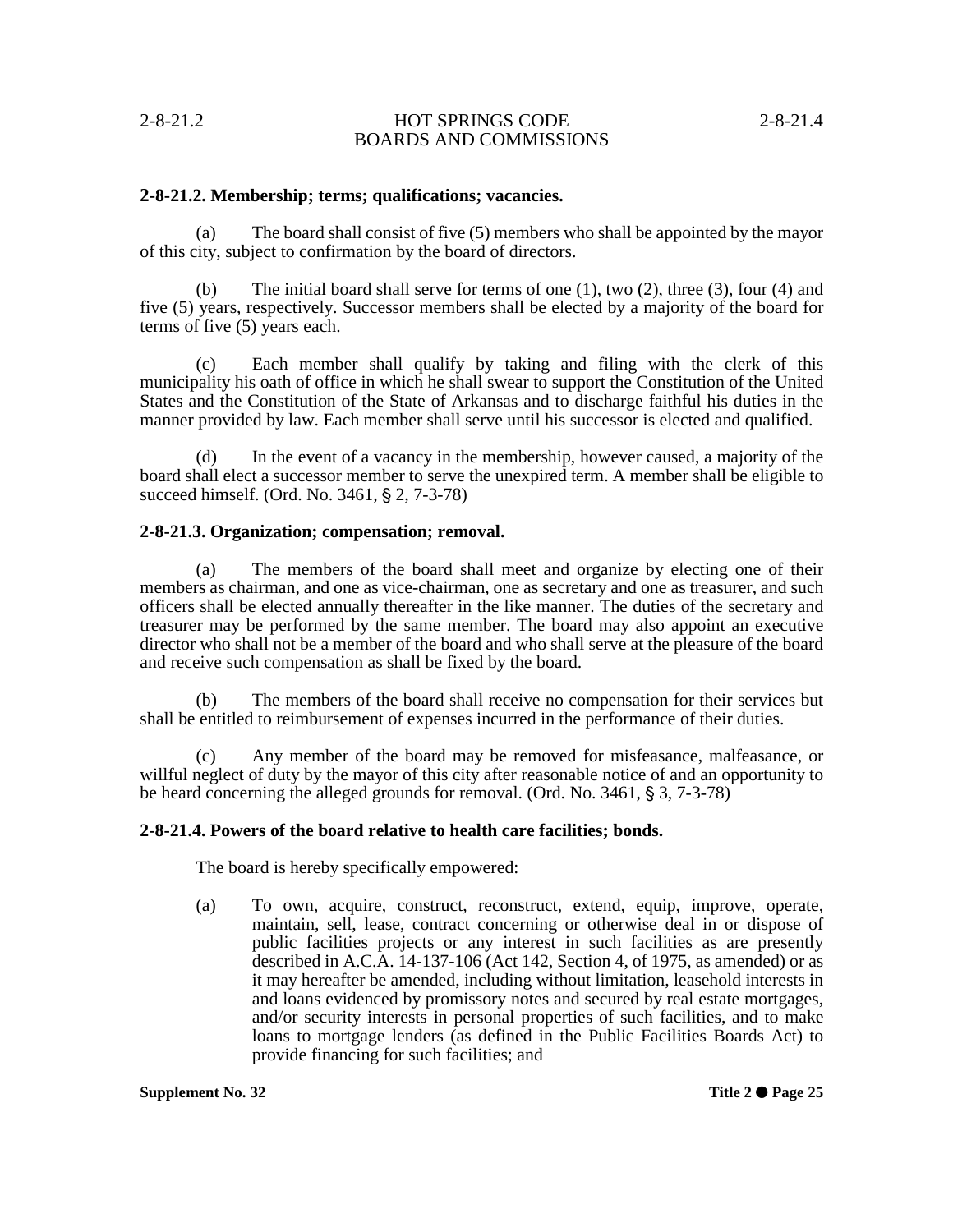#### 2-8-21.4 **HOT SPRINGS CODE** 2-8-21.6 BOARDS AND COMMISSIONS

(b) To issue bonds to obtain funds and revenues for the accomplishment of any of the public facilities projects herein authorized, either alone or together with other available funds and revenues therefor. (Ord. No.  $3461$ ,  $\frac{6}{3}$ ,  $4$ ,  $7-3-78$ ; Ord. No.  $3832, \S 3, 12-16-85$ 

#### **2-8-21.5. Additional powers of board.**

The board is hereby additionally authorized and empowered:

- (a) As a body politic and corporate to have perpetual succession and to adopt bylaws, not in conflict with this article or the public facilities boards act, as it may from time to time, be amended, for the regulation of its affairs and the conduct of its business;
- (b) To maintain an office at such place or places in Hot Springs, Arkansas, as the board may designate, from time to time;
- (c) To sue and be sued in its own name;
- (d) To fix, charge and collect rents, fees, loan repayments, interest and charges for the use of any public facilities project or loan make in connection therewith;
- (e) To employ and pay compensation to such employees and agents, including attorneys, consulting engineers, architects, surveyors, accountants, financial experts, and others as it may in its judgment find necessary for the accomplishment of the purposes and objectives for which it has been created and to fix their compensation; and
- (f) To do any and all other acts and things to accomplish the public facilities projects for which it is authorized by this article and all other acts and things authorized or required by the Public Facilities Boards Act, as it may from time to time be amended, except as may be specifically limited herein, and any and all other things necessary or convenient to accomplish the purposes for which the board has been created, including without limitation, the purposes, powers and authority provided for in the Public Facilities Boards Act, as hereafter amended from time to time. (Ord. No. 3461,  $\S$  5, 7-3-78; Ord. No. 3832,  $\S$  2, 12-16-85)

#### **2-8-21.6. Use of funds and revenue.**

(a) The board is authorized to use any available funds and revenues for the accomplishment of the public facilities projects which it is authorized to own, acquire, construct, reconstruct, extend, equip, improve, operate, maintain, sell, lease, contract concerning, or otherwise deal in, or to give or take leasehold interests in and to fund loans with respect thereto in exchange for promissory notes secured by real estate mortgages and/or security agreements in personalty from owners, users or others in connection with any such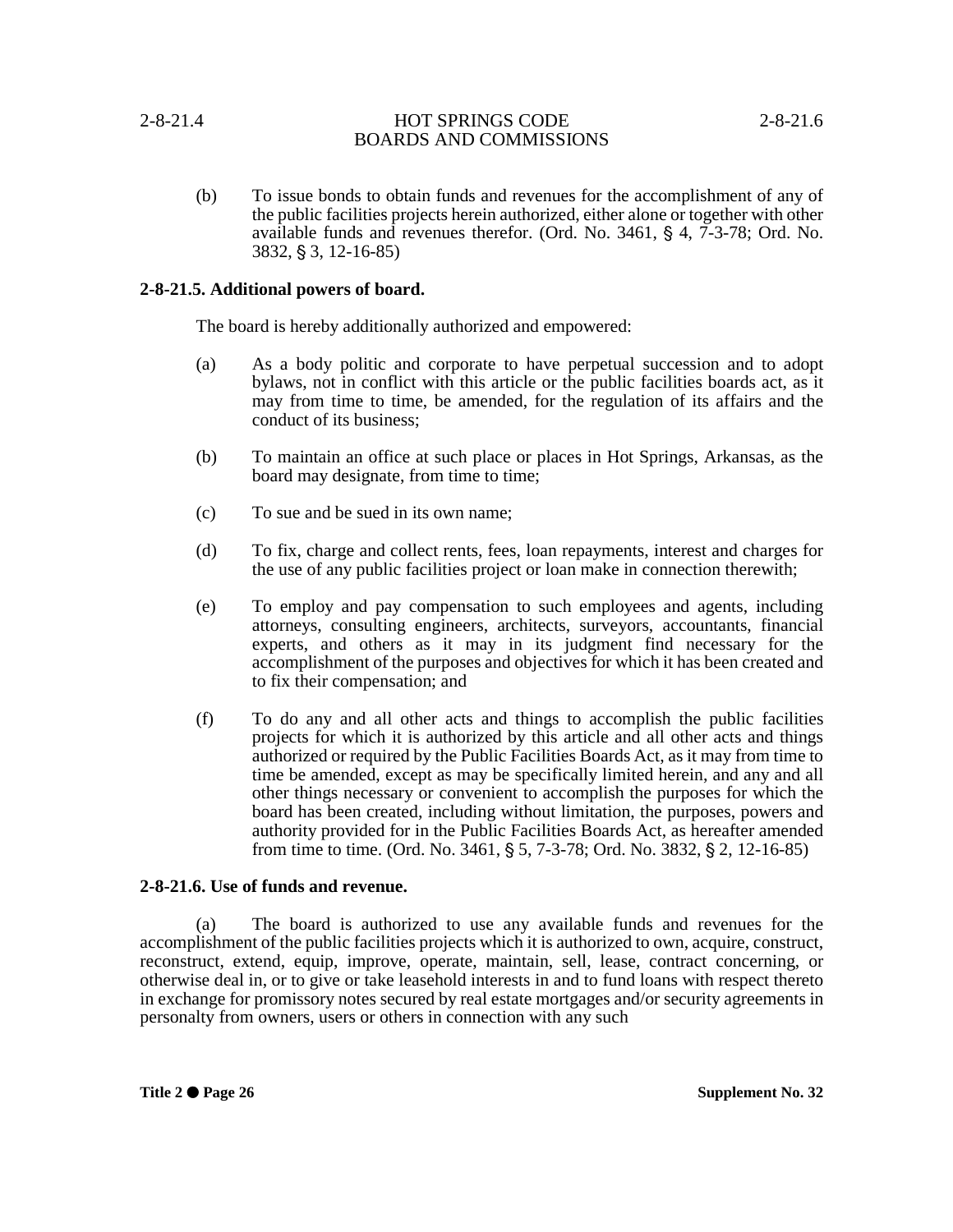#### 2-8-21.6 **HOT SPRINGS CODE** 2-8-21.9 BOARDS AND COMMISSIONS

public facilities projects. Bonds may be issued by the board in such principal amounts as shall be sufficient to pay the cost of accomplishing the public facilities projects involved, the cost of issuing the bonds, the amount necessary for reserves, if deemed desirable, the amount necessary to provide for debt service on the bonds until revenues for the payment thereof are available from other sources, and any other costs and expenditures of whatever nature incidental to the accomplishment of the public facilities involved and the placing of it in operation. Any net earnings of the board (beyond that necessary for retirement of the indebtedness or to implement any public facilities project) shall not inure to the benefit of any person other than to the city of Hot Springs, Arkansas. Upon dissolution of the board, title to all property owned by the board shall vest in the city of Hot Springs, Arkansas.

(b) In the event of default with respect to obligations issued to finance the acquisition of property, the city has the exclusive option to purchase such property for the amount required to discharge such obligations and is provided thirty (30) days from the date of actual notice of such default in which to exercise such option. (Ord. No.  $3461, \xi$  6, 7-3-78)

#### **2-8-21.7. Statutory authority with respect to bonds.**

This board shall have, with the respect to the issuance of bonds authorized to be issued by it, the authority and power with respect thereto set forth and contained in A.C.A. 14-137-116 through 14-137-122, which terms and provisions are hereby incorporated in this article as though herein expressly set forth, word for word, except to the extent of changes required for the provisions thereof to be consistent in the context of this article, and such additional authority as may be granted in similar provisions by amendment of the public facilities boards act from time to time hereafter, except within sixty (60) days prior to the date of each issue of obligations of the board, the board shall obtain the approval of the governing body of the city. (Ord. No.  $3461, \frac{6}{9}7$ , 7-3-8)

#### **2-8-21.8. Meetings.**

The board shall meet upon the call of its chairman, or a majority of its members, and at such times as may be specified in the bylaws for regular meetings, and a majority of its members shall constitute a quorum for the transaction of business. The affirmative vote of the majority of the members present at a meeting of the board shall be necessary for any action taken by the board. Any action taken by the board may be authorized by resolution and such resolution shall take effect immediately unless a later effective date is specified in the resolution. No vacancy in the membership in the board shall impair the right of a quorum to exercise all the rights and perform all the duties of the board. (Ord. No.  $3461, \frac{6}{5}8, 7-3-78$ )

#### **2-8-21.9. Records.**

The secretary shall keep a record of the proceedings of the board and shall be custodian of all books, documents and papers filed with the board and of the minute book or journal of the board and its official seal, if any shall be adopted. The secretary may cause copies to be made of all minutes and other records and documents of the board and may give certificates of the board to the effect that such copies are true copies, and all persons dealing with the board may rely upon such certificates. (Ord. No.  $3461, \frac{6}{9}$ ,  $7-3-78$ )

#### **Supplement No. 32 Title 2 Page 27**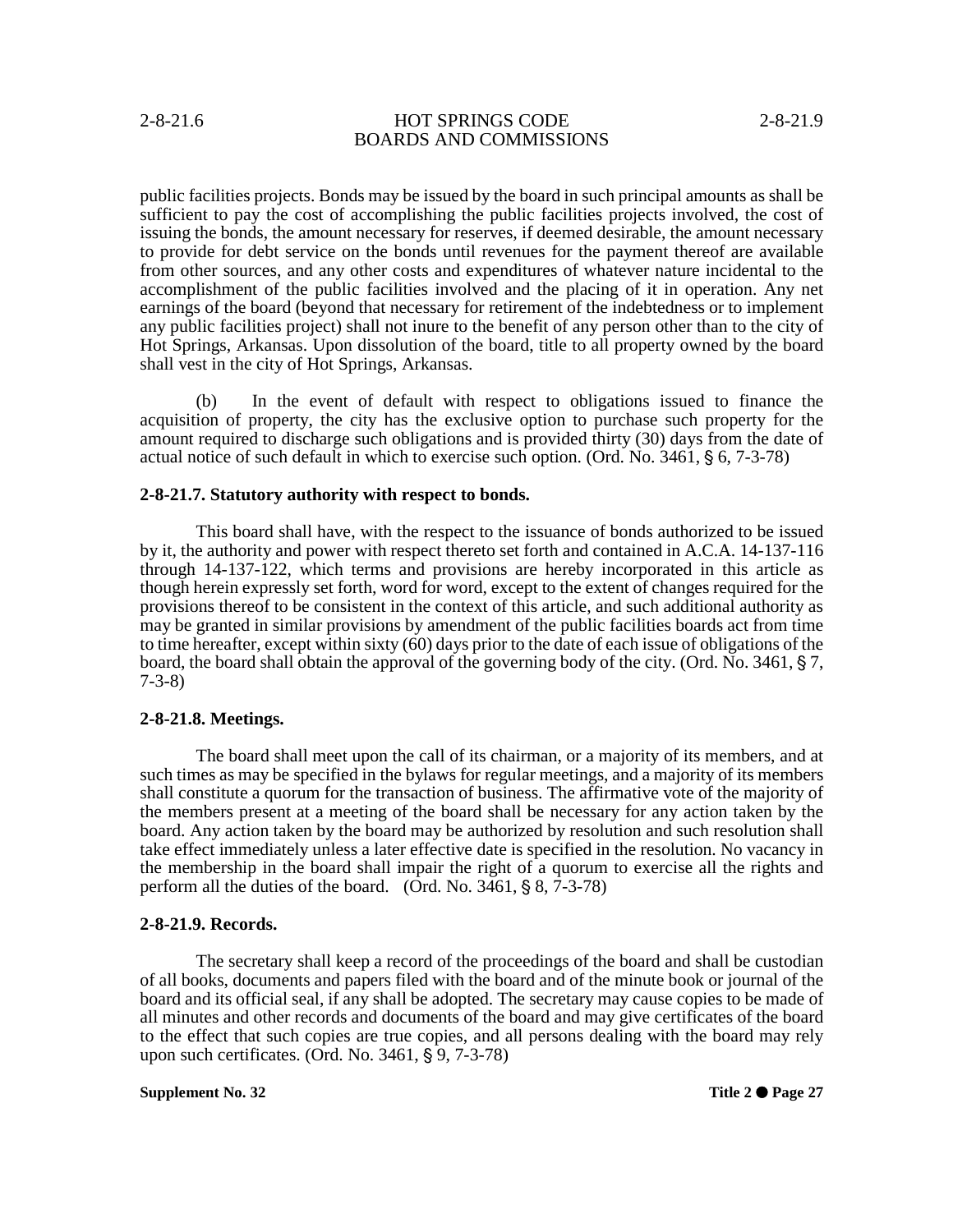#### 2-8-21.10 HOT SPRINGS CODE 2-8-30 BOARDS AND COMMISSIONS

#### **2-8-21.10. Annual reports; financial statement.**

Within the first ninety (90) days of each calendar year, the board shall make a written report to the mayor and to the board of directors concerning its activities for the preceding calendar year. Each such report shall set forth a complete operating and financial statement covering its operation during the year. (Ord. No.  $3461, \S 10, 7-3-78$ )

#### **2-8-21.11. Amendments to public facilities act to automatically apply to board.**

To accomplish the specific public facilities objective set forth above, the board shall have such additional authority and power as may, from time to time, hereafter be authorized for public facilities boards by amendments to the public facilities act without additional action by the board of directors. (Ord. No.  $3461, \frac{6}{5}$  11, 7-3-78)

#### 2-8-22. – 2-8-29. Reserved.

#### ARTICLE III. ADVISORY COMMITTEES

#### *2-8-30. Advisory committees; general policies and procedures.*

*The following "General Policies and Procedures for Advisory Committees" are hereby adopted, provided further that any committee created pursuant to this resolution shall be advisory in nature and shall not be considered or construed to be the creation of a commission under any other ordinance of the city of Hot Springs or state statute regarding the creation of autonomous committees or commissions.*

- *(a) Advisory committee purpose. It is the intention of the city of Hot Springs to seek both general and technical citizen input and assistance in the provision of certain city services and functions through the formation of advisory committees.*
- *(b) General policies and procedures. Advisory committees, which are now in effect or which shall be hereafter created, shall function in accordance with the following policies and procedures. Provided, however, that should a conflict exist between the provisions hereof and state statute or ordinances specifically addressing a particular commission, the specific statute or ordinance shall apply to the extent of said conflict.*

\_\_\_\_\_\_\_\_\_\_\_\_\_\_\_

**Editor's note-Resolution 3112 adopted 1/9/95 directs the city manager to establish a procedure for the selection of nominees** for various boards, committees and commissions. Ord. No. 4719, adopted 4-6-98, amended all resolutions and ordinances pertaining to advisory commissions by replacing the term "commission" with the term "committee."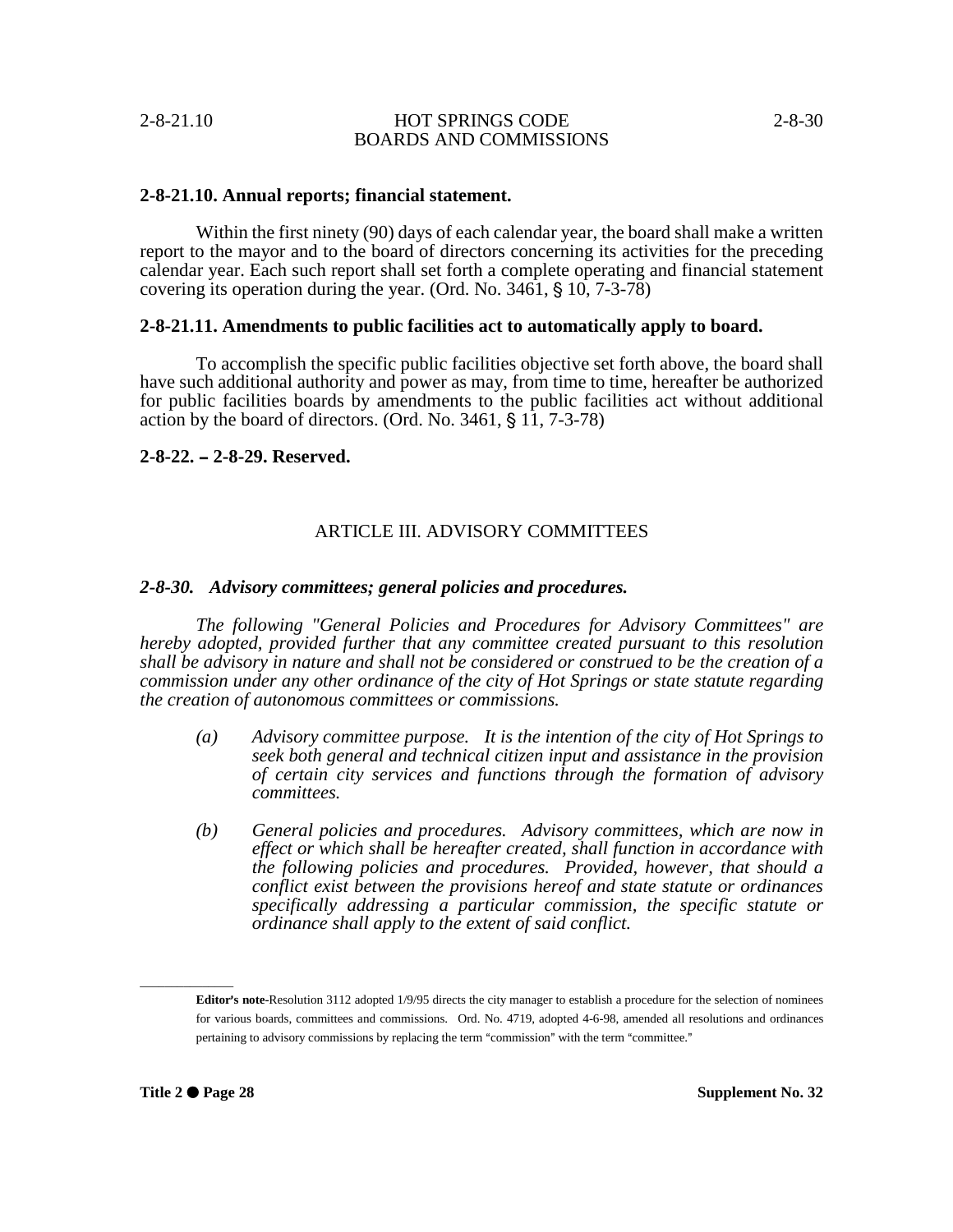#### 2-8-30 **HOT SPRINGS CODE** 2-8-30 BOARDS AND COMMISSIONS

- *(1) Creation/Dissolution. Each advisory committee shall be created by a resolution adopted by the board of directors. The board of directors may eliminate or modify any advisory committee it creates when the board of directors shall deem it to be in the best interest of the city of Hot Springs to do so. Any committee created pursuant to this resolution shall be advisory in nature and shall not be considered or construed to be the creation of a commission under any other ordinance of the city of Hot Springs or state statute regarding the creation of autonomous committees or commissions.*
- *(2) Membership. Advisory committee members shall be appointed by the board of directors in accordance with the board of directors' appointment procedure. Advisory committee members shall serve at the pleasure of the board of directors. Members may be removed at any time by a simple majority of the board of directors present. Advisory committees shall consist of an odd number of members.*
- *(3) Terms of office. Advisory committee members' terms of office shall be four years as hereinafter defined. The membership shall be divided into majority and minority division. The majority division shall consist of one-half of the membership plus one, and the minority division shall consist of the remaining membership. The majority division terms of office shall commence in May of odd numbered years beginning in 1993. The minority division's terms shall commence in May of the odd numbered years beginning in 1991. The initial term of office and membership division shall be determined by the drawing of lots by the membership at their first meeting. Initial membership terms shall be adjusted as necessary to correspond with the dates established herein.*
- *(4) Officers. At the first meeting following the appointment of members, the advisory committee shall elect from among its membership a chairperson and vice-chairperson. The officers shall serve two-year terms. No member shall serve more than two consecutive two-year terms as chairperson without interruption of at least a two-year period. The chairperson shall preside at all meetings and shall rule on all matters of procedure regarding the order of business, motion, voting, etc. The chairperson shall have a vote in all matters of business. The vice-chairperson shall serve as chairperson in the absence of the chairperson.*
- *(5) Qualifications. All official members of advisory committees shall be qualified electors of the city of Hot Springs. Provided, however, that ex officio, nonvoting members may be appointed to certain advisory committees in which case such members may participate in all meeting discussion and activities. No member shall be an employee of the city of Hot Springs, nor shall they be an elected or appointed official of the city.*

**Supplement No. 32 Title 2 Page 29**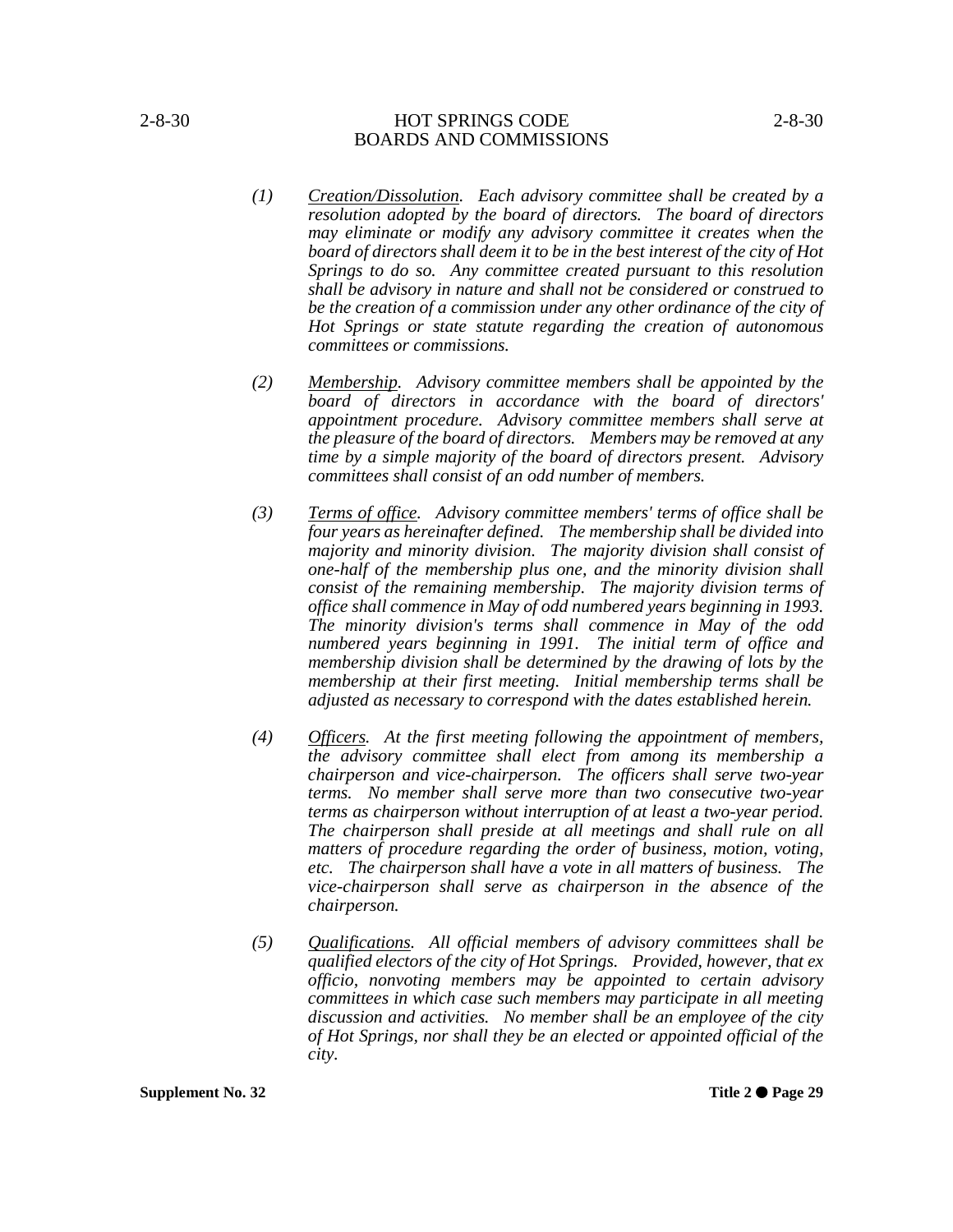#### 2-8-30 **HOT SPRINGS CODE** 2-8-30 BOARDS AND COMMISSIONS

- *(6) Meetings. Advisory committees shall conduct their meetings at such times as afford the greatest possible public participation given the area of responsibility. Meetings shall be held in the board of directors' chambers, city hall, whenever possible and feasible. Minutes of the meetings, which summarize the discussion and record all official actions and voting, shall be kept and shall be filed with the office of the city clerk within 15 days following such meeting. Copies of the meeting minutes shall also be forwarded to the board of directors. All meetings, minutes, records and other material shall be subject to the Arkansas Freedom of Information Act. An agenda shall be prepared for each meeting, which shall state the time and place of the meeting and the specific subjects to be discussed at the meeting. Items may not be added to an agenda after publication except that emergency matters which may arise between publication of the agenda and the meeting time may be added at the first of the meeting by a majority vote of the members present. Meeting agendas should be posted in the designated location in city hall as soon as possible prior to the meeting date and should be forwarded to applicable news media not less than 24 hours prior to the meeting. Each advisory committee shall meet at least one time every three (3) months; however, meetings may be held at any time upon call by the chairperson, city manager or city staff member assigned to an advisory committee. Each advisory committee should establish a regular meeting schedule to the extent possible.*
- *(7) Scope of authority. The resolution creating each advisory committee shall outline its duties and responsibilities. Proposed policy or procedure revisions, deletions or additions or other issues relative to an advisory committee's scope of authority initiated by the general public, the board of directors or city staff should be referred to the appropriate committee prior to any further action on such matter whenever possible and feasible. The city manager shall be responsible for determining if an item is within the scope of authority of an advisory committee and whether or not such matter should be referred to an appropriate advisory committee. The advisory committee shall consider all matters*  referred and shall submit a recommendation to the elected board of *directors to be placed on their next agenda. In cases of a clear and present danger to the public health and safety, the city manager, appropriate city staff member or the board of directors may take such action as necessary to alleviate the danger and shall contact the advisory committee by telephone and advise its members of the emergency and that extraordinary measures were deemed necessary. Advisory committees shall not have any authority whatsoever with respect to the operation of any department of the city. In this regard, advisory committees shall have no authority over any office, officer or employee of the city except as may be requested by the city manager or board of directors in special and specific circumstances.*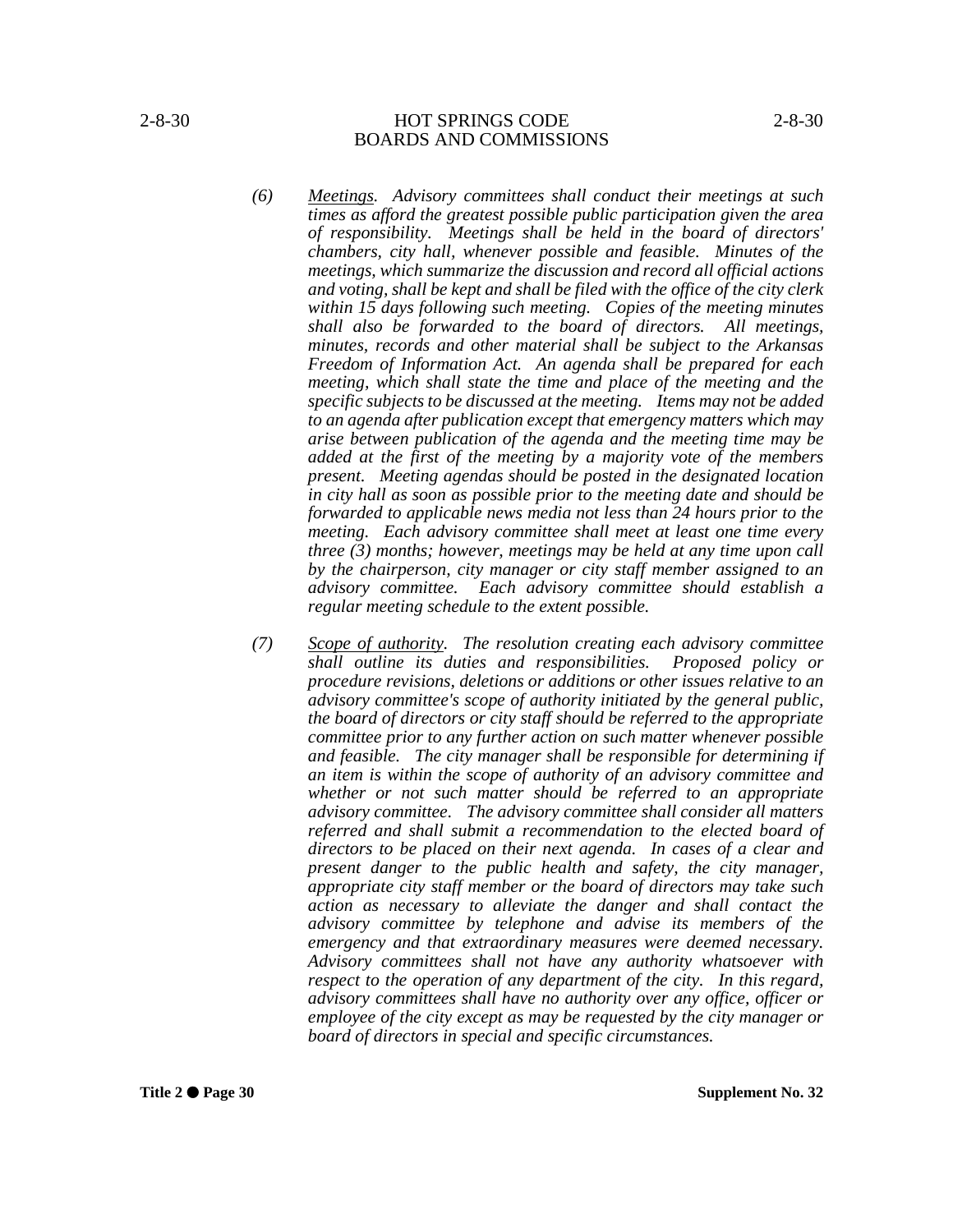#### 2-8-30 **HOT SPRINGS CODE** 2-8-30 BOARDS AND COMMISSIONS

- *(8) Final authority. Recommendations of any advisory committee shall not be final. All decisions of such committees are recommendations of an advisory nature for final consideration by the board of directors or city manager as appropriate or required by resolution, ordinance or statute. Provided, however, it is the intention of the board of directors that all items within the scope of authority of any advisory committee be submitted to said advisory committee for consideration and recommendation prior to submission to the board of directors for those matters which require board action except in the case of emergency matters as defined in paragraph 7 above.*
- *(9) Existing policies and procedures. The policies, procedures, regulations, resolutions and ordinances which exist as of the adoption of this policy shall be considered as the initial policies, procedures, etc., of any advisory committee which may now exist or hereinafter be created and shall not be subject to review by the mere adoption of this policy. Provided, however, that any additions, revisions or deletions to said policies and procedures, which may arise following the effective date of this policy, shall be subject to this policy and may be referred to the appropriate advisory committee as defined in paragraph 7 and 8 above.*
- *(10) City staff support. The city manager shall designate certain city staff members to provide administrative support to such advisory committees as may now or hereinafter be created. The city manager will ensure that the personnel assigned provide adequate administrative and secretarial assistance and conduct such research or supply such information as may be necessary in the advisory committee's decision-making process. Advisory committee members or officers shall not issue any direct order to city staff members. All requests for assistance shall be made via the city manager or by a change of policy which is subject to board of directors approval.*
- *(11) Compensation. Advisory committee members shall receive no compensation for service on an advisory committee; provided, however, that such reasonable expenses, which are incurred as a direct result of a member's serving on an advisory committee, shall be paid in accordance with the city's travel and reimbursement policy. Any such expenses must be approved by the city manager prior to being incurred. Local travel to and from meetings is not an eligible expense for reimbursement.*
- *(12) Special commissions. Nothing in this policy shall prohibit the city manager or board of directors from appointing an ad hoc advisory committee for a specific purpose of a short-term nature and waiving all or part of this policy with regard to said ad hoc short-term committee structure and function. (Res. No. 2481, 1-22-90)*

*Editor's note-* $\mathcal{S}^2$ -8-30 was adopted by Resolution, but included in the Code of Ordinances due to its permanent nature.

**Supplement No. 32 Title 2**  $\bullet$  **Page 31**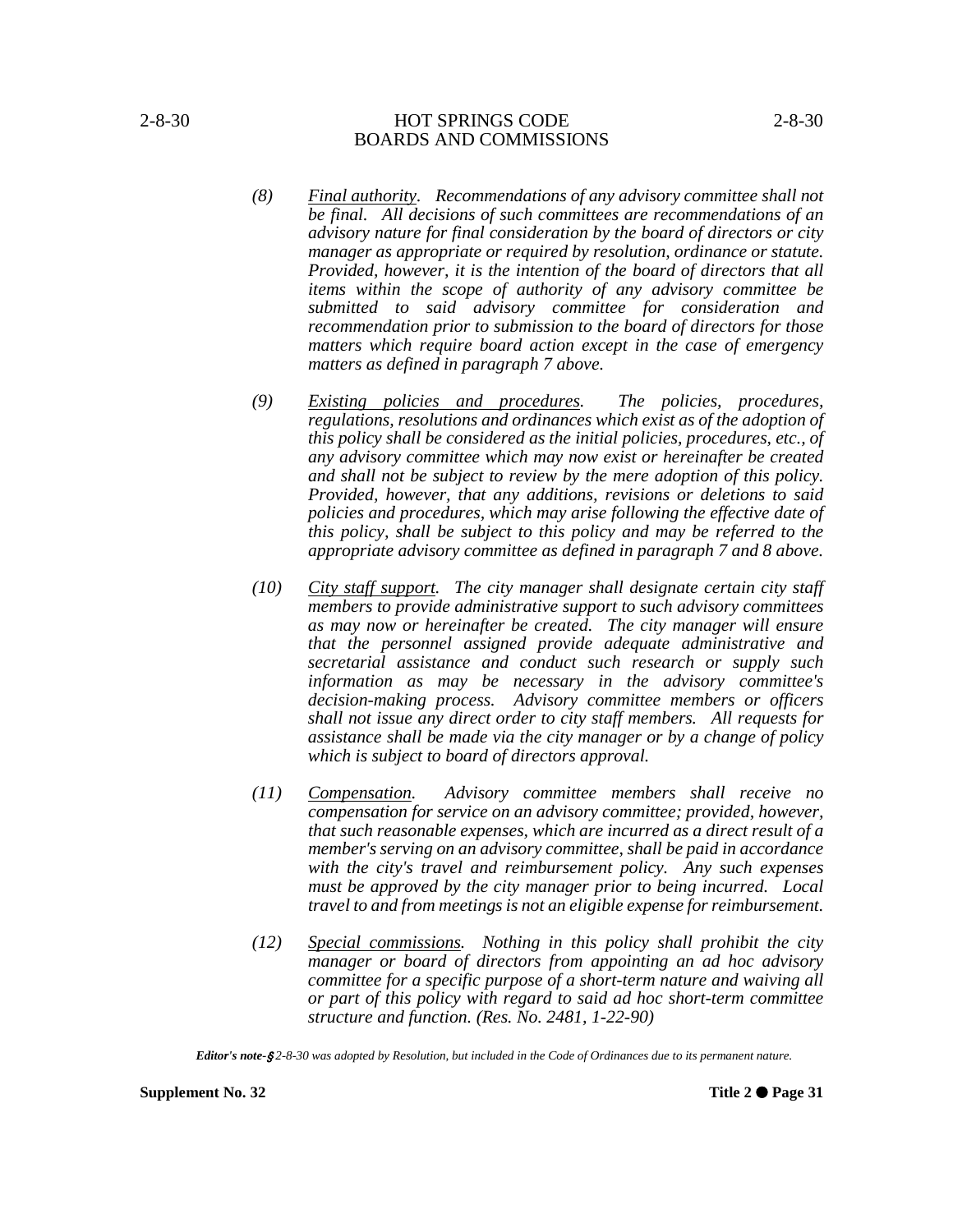#### *2-8-31. Airport Advisory Committee***.**

*Cross reference - See* '*11-1-1.*

#### *2-8-32. Animal Control Advisory Committee.*

*Cross reference - See* '*10-2-1.*

#### *2-8-33. Arts Advisory Committee.*

#### *2-8-33.1. Creation and organization.*

*(a) There is hereby created a nine-member Arts Advisory Committee. Said committee shall be organized and shall function in accordance with the "General Policies and Procedures for Advisory Committees*@ *(*' *2-8-30). Members shall be appointed to two (2) year terms. Provided, however, that the initial term of the five odd-numbered positions shall expire October 1, 1999, and the initial term of the four even-numbered positions shall expire October 1, 2000. (Res. No. 4020,* '*1, 9-8-98)*

*(b) The Arts Advisory Committee shall be composed of nine (9) citizens who are qualified electors of the City of Hot Springs. (Res. No. 6477,* '*1, 1-8-07)*

*(c) All current members of the Arts Advisory Committee are hereby designated as* A*citizens at large.*@ *(Res. No. 6477,* '*2, 1-8-07)*

#### *2-8-33.2. Duties and responsibilities.*

*The Arts Advisory Committee shall have the following duties and responsibilities:*

- *(a) Review and recommend placement of permanent art at publicly-owned facilities in the city.*
- *(b) Assist in the organization and promotion of temporary art exhibits at publicly-owned facilities.*
- *(c) Assist in the securing of private, grant funding and art donations for permanent art displays at public buildings in the city.*

*(Res. No. 4020,* '*3, 9-8-98)*

*Editor's note-§2-8-33 was adopted by Resolution, but included in the Code of Ordinances due to its permanent nature.*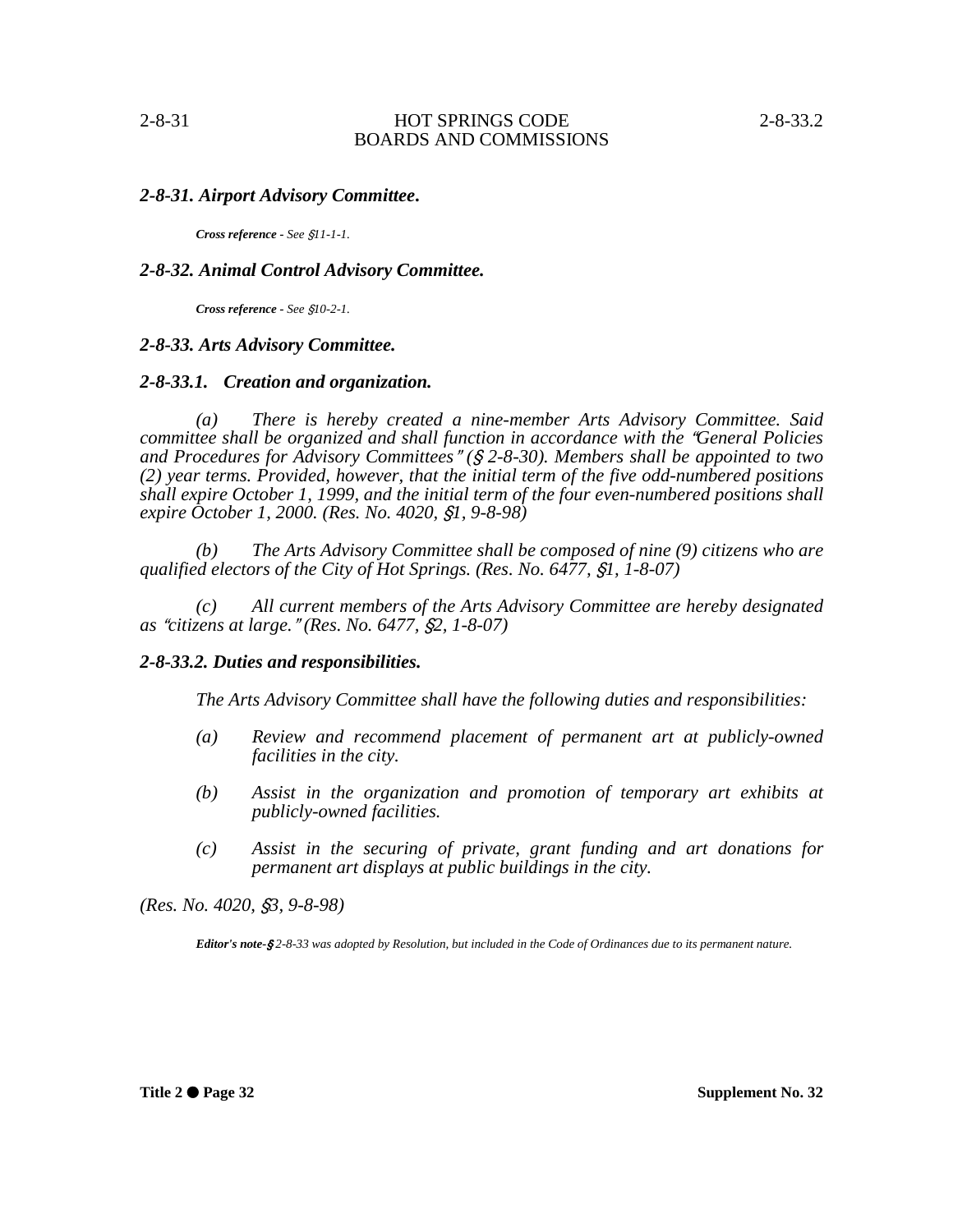#### 2-8-34 HOT SPRINGS CODE 2-8-34 BOARDS AND COMMISSIONS

#### *2-8-34. Community Development Block Grant (CDBG) - Advisory Committee.*

*(a) There is hereby created a Community Development Advisory Committee (CDAC) for the Community Development Block Grant (CDBG) Entitlement Program. Said committee shall be organized and shall function in accordance with the following resolutions and any future amendments thereto: "General Policies and Procedures for Advisory Committees" (*'*2-8-30); the Community Participation Guide (Resolution No. 5673); and the CDBG Program Policies and Procedures (Resolution No. 5669). The Community Development Advisory Committee shall be comprised of five (5) citizens who are qualified electors of the City of Hot Springs. The members shall be appointed by the Board of Directors. The initial terms of office and membership shall be as established by "General Policies and Procedures for Advisory Committees.*@

*Editor*=*s note: The Community Participation Guide and CDBG Program Policies and Procedures are on file in the Office of the City Clerk.*

*(b) The membership of the Community Development Advisory Committee shall be as follows:*

- *(1) one member from Board of Director District One (a CBDG target area) to be nominated by the District Director;*
- *(2) one member from Board of Director District Two (a CBDG target area) to be nominated by the District Director; and*
- *(3) three members at-large to be nominated in accordance with the Board of Directors nomination and selection process for Boards, Commissions and Committees.*
- *(c) The Community Development Advisory Committee shall:*
- *(1) assist the City Manager and/or his designee in evaluating and establishing the operating policies and procedures for Community Development Block Grant (CDBG) Entitlement Program;*
- *(2) perform the functions as outlined in Community Development Block Grant (CDBG) Housing Rehabilitation Program policies and procedures as may now or hereafter be adopted by the Board of Directors;*
- *(3) perform the functions as outlined in Community Development Block Grant (CDBG) Entitlement Program, Community Participation Guide as may now or hereafter be adopted by the Board of Directors;*
- *(4) assist the City Manager and/or his designee in developing the Annual Action Plan and selection of projects and programs for inclusion therein to be considered and approved by the Board of Directors; and*

**Supplement No. 35 Title 2**  $\bullet$  **Page 33**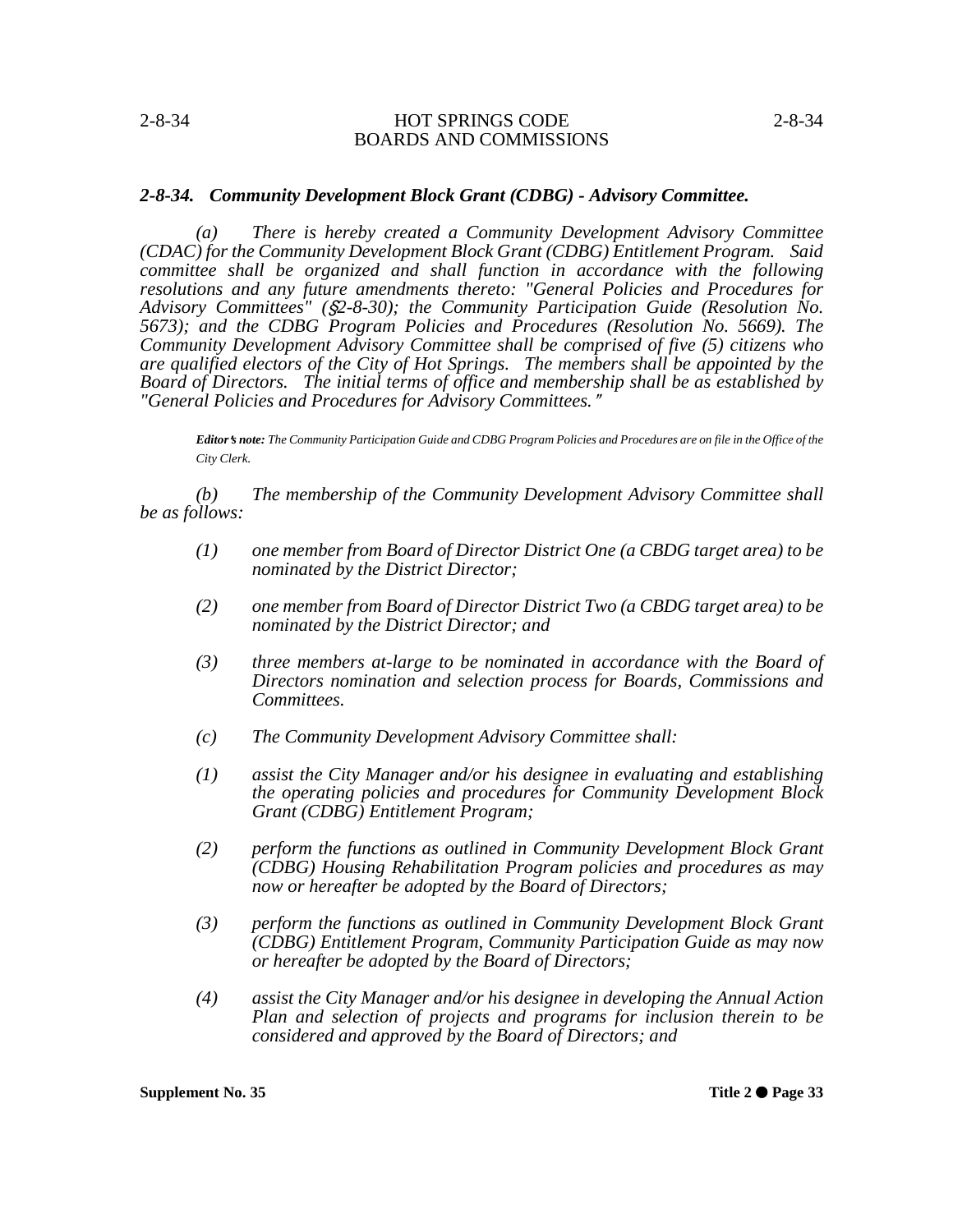#### 2-8-34 **HOT SPRINGS CODE** 2-8-36.1 BOARDS AND COMMISSIONS

*(5) consider and advise the City Manager and/or his designee and the Board of Directors relative to such other CDBG-related issues as may be referred to said committee by the City Administration or the Board of Directors.*

*(Res. No. 6267,* ''*1-3, 5-1-06, Res. No. 7424,* '*1. 5-18-10)*

*Editor's note-§2-8-34 was adopted by Resolution but included in the Code of Ordinances due to its permanent nature.* 

## **2-8-35. Construction Trades Advisory Committee.**

**Cross reference -** See §15-1-11.

## *2-8-36. EMS Medical Advisory Board.*

#### *2-8-36.1. EMS Medical Advisory Board - Membership.*

*The EMS Medical Advisory Board shall consist of the following voting members and ex-officio members:*

*Position One and Two -- two emergency physicians from National Park Medical Center (NPMC) as appointed by the NPMC Chief Executive Officer;*

*Position Three and Four -- two emergency physicians from St. Joseph's Mercy Health Center (SJMHC) to be appointed by the SJMHC Chief Executive Officer;*

*Position Five -- a medical staff physician from NPMC to be appointed by the NPMC chief Executive Officer;*

*Position Six -- a medical staff physician from SJMHC to be appointed by the SJMHC Chief Executive Officer;*

*Position Seven -- a medical staff physician from Health Park Hospital to be appointed by the Health Park Hospital Chief Executive Officer;*

*Five Ex-Officio non-voting members to include representatives from (1) the City of Hot Springs Fire Department; (2) City of Hot Springs Police Department; (3) Garland County Sheriff's Office; (4) Garland County Department of Emergency Management; and (5) a Garland County Volunteer Fire Department as appointed by the County Judge.* 

*The terms of office for each position shall be two years. Appointments shall be subject to confirmation by the Hot Springs Board of Directors and the Garland County Judge.*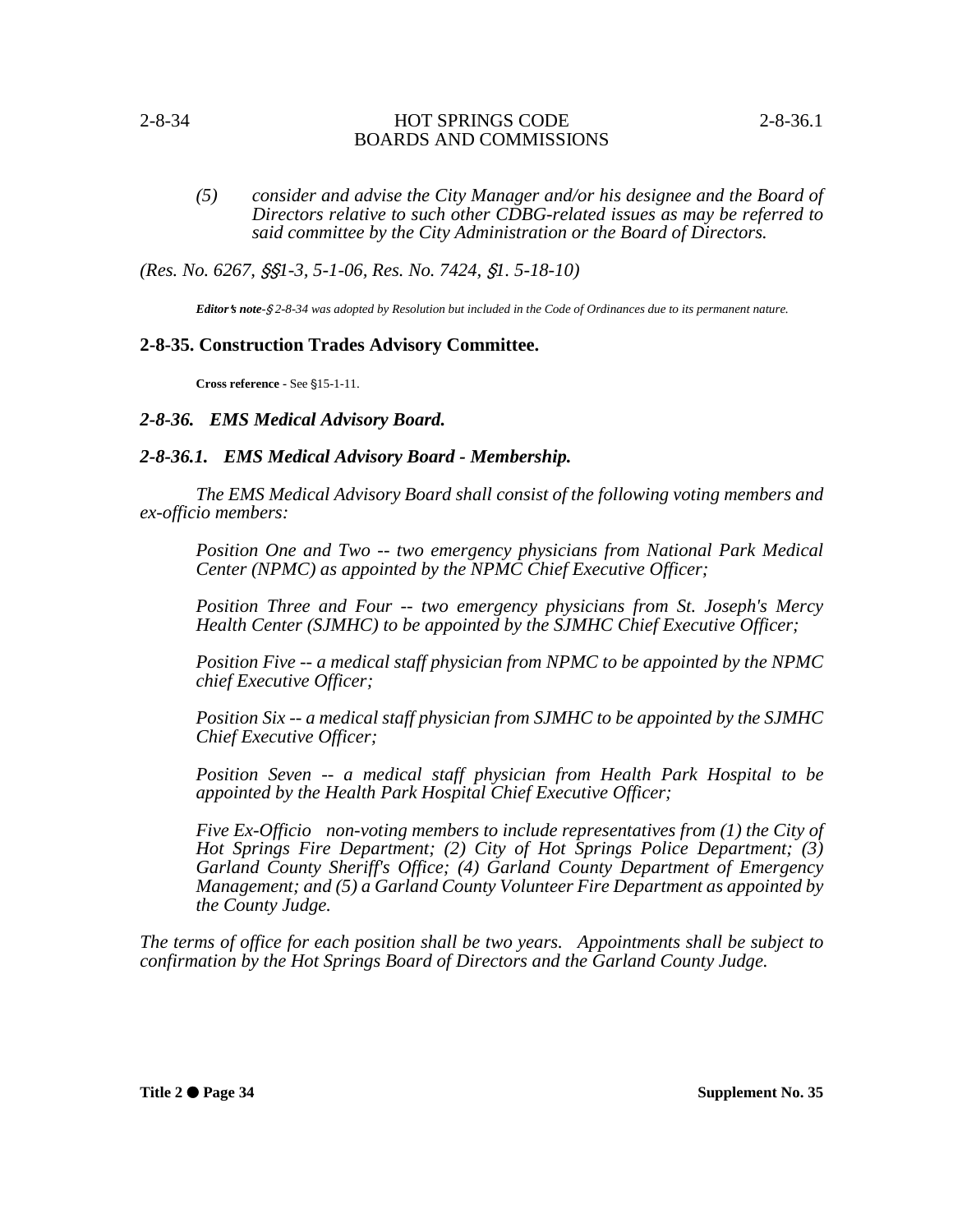#### *2-8-36.2. Duties and responsibilities.*

In order to ensure that the citizens of Hot Springs are provided with the best *emergency medical ambulance service and E-911 response system possible, the EMS Medical Advisory Board shall have the following duties and responsibilities:*

- *(a) advise the Board of Directors and Quorum Court concerning matters relative to emergency medical ambulance services and the coordination of related dispatch and communications functions and equipment between LifeNet, other emergency services and the E-911 public safety answering points (PSAP) within Garland county;*
- *(b) monitor and evaluate the level of medical care provided by LifeNet in both the city and Garland County;*
- *(c) develop and review community-wide EMS protocols;*
- *(d) monitor LifeNet response times for each part of the city and county;*
- *(e) receive and review consumer emergency ambulance service complaints while providing LifeNet full opportunity to respond to such complaints prior to any action by the Board.*
- *(f) set standards to ensure that EMTs and paramedics maintain education and skill levels; and*
- *(g) perform such other duties and responsibilities as may be assigned or referred by the Board of Directors or Quorum Court.*

#### *2-8-36.3. General policies and procedures.*

*The EMS Medical Advisory Board shall function in accordance with the following general policies and procedures:*

*(a) Officers. The chairperson and vice-chairperson of the EMS Medical Advisory Board shall rotate between SJMHC and NPMC on an annual basis. In this regard, when the chairperson is from one hospital, the vice-chairperson shall be from the other hospital and vice versa. The chairperson shall preside at all meetings and shall rule on all matters of procedure regarding the order of business, motion, voting, etc. The chairperson shall have a vote in all matters of business. The vice-chairperson shall serve as chairperson in the absence of the chairperson.*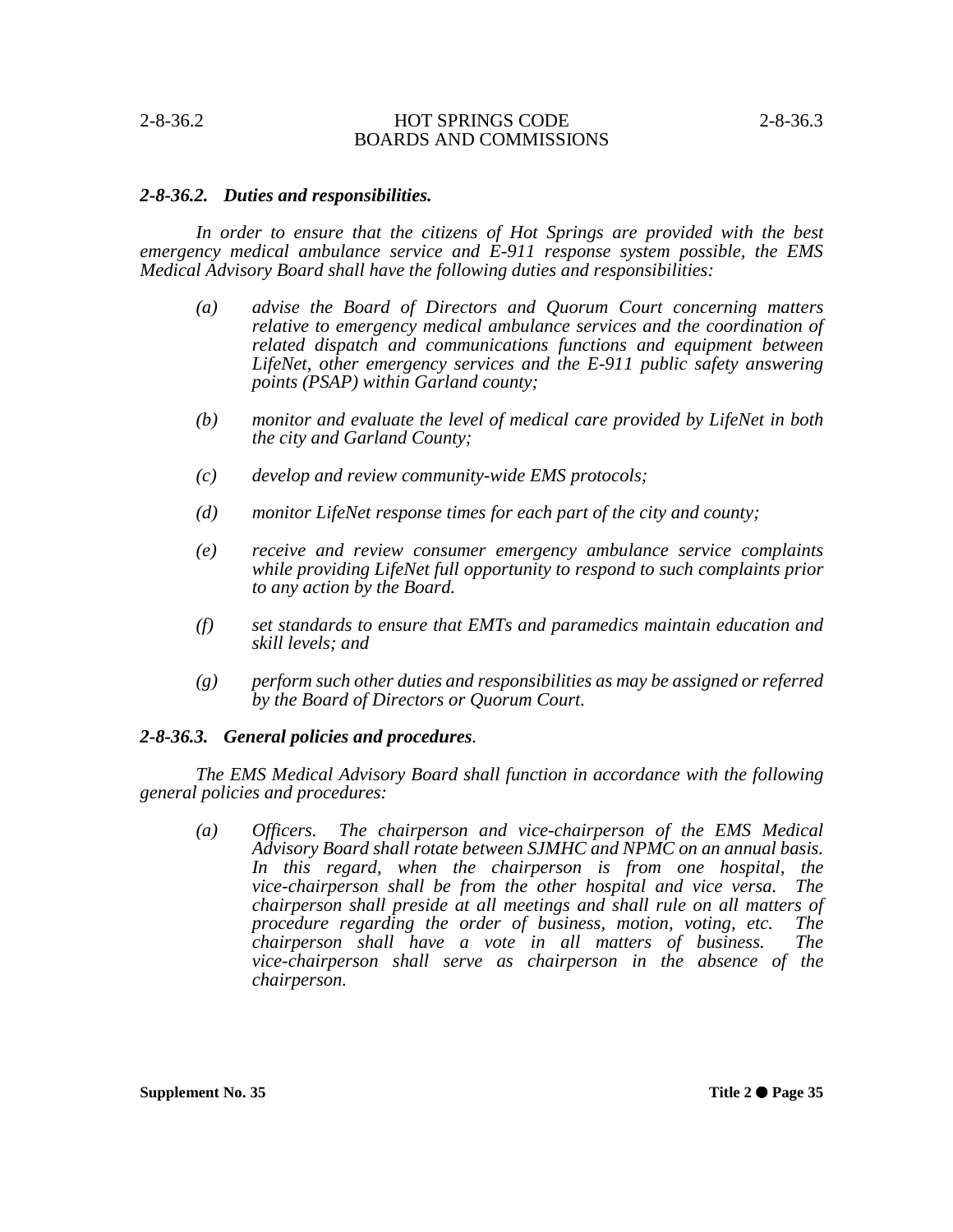#### 2-8-36.3 HOT SPRINGS CODE 2-8-36.3 BOARDS AND COMMISSIONS

- *(b) Meetings. The EMS Medical Advisory Board shall conduct meetings at such times as needed to conduct official business. The date and time for such meetings shall be determined by the chairperson in consultation with the vice-chairperson and LifeNet representative. Minutes of the meetings, which summarize the discussion and record all official actions and voting, shall be kept and shall be filed with the Office of the City Clerk as soon as practical following each meeting. Copies of the meeting minutes shall also be forwarded to the Board of Directors and Quorum Court. All meetings, minutes, records and other material shall be subject to the Arkansas Freedom of Information Act. An agenda shall be prepared for each meeting, which shall state the time and place of the meeting and the specific subjects to be discussed at the meeting. Items may not be added to an agenda after publication except that emergency matters which may arise between publication of the agenda and the meeting time may be added at the first of the meeting by a majority vote of the members present. Meeting agendas should be posted in the designated location in the courthouse and City Hall as soon as possible prior to the meeting date and should be forwarded to applicable news media not less than 24 hours prior to the meeting.*
- *(c) Scope of authority. The EMS Medical Advisory Board shall not have any authority whatsoever with respect to the operation of any emergency ambulance service provider(s). In this regard, the EMS Medical Advisory Board shall have no authority over any office, officer or employee of such providers. The EMS Medical Advisory Board shall report its findings to the Board of Directors and the Quorum court for action under the provider contract and licensing agreements.*
- *(d) Final authority. Recommendations of the EMS Medical Advisory Board shall be of an advisory nature for final consideration by the Board of Directors, Quorum Court, County Judge or City Manager as appropriate or required by resolution, ordinance, provider contract, license or statute. In cases of a clear and present danger to the public health and safety, the City Manager, County Judge or appropriate City or county staff member, Quorum Court or the Board of Directors may take such action as necessary to alleviate the danger and shall advise the EMS Medical Advisory Board, at the earliest convenience, of the measures taken.*
- *(e) Staff support. Administrative support to the EMS Medical Advisory Board shall be provided by the provider of EMS, LifeNet. LifeNet will ensure that the personnel assigned provide adequate administrative and secretarial assistance and conduct such research or supply such information as may be necessary in the EMS Medical Advisory Board's decision-making process. EMS Medical Advisory Board members or officers shall not issue any direct order to hospital's staff member(s). All requests for assistance shall be made via the chairperson or hospital chief executive officer.*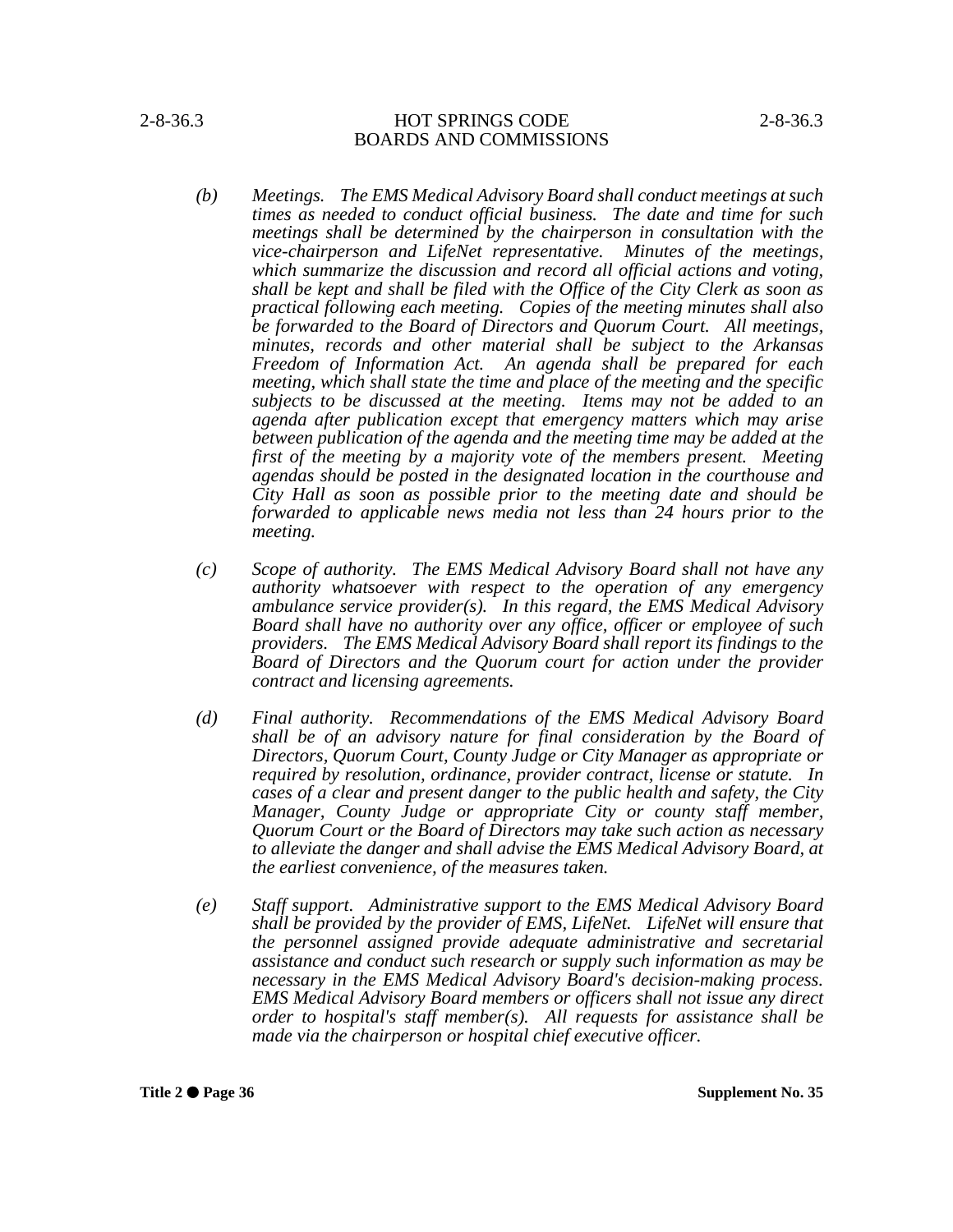#### 2-8-36.3 HOT SPRINGS CODE 2-8-37 BOARDS AND COMMISSIONS

*(f) Compensation. EMS Medical Advisory Board members shall receive no compensation for service on an EMS Medical Advisory Board.*

#### *2-8-36.4. Concurrent resolution.*

*This resolution shall be contingent upon passage by the Garland County Quorum Court of a similar resolution.*

*(Res. No. 6336, §§1 –4, 8-7-06)* 

*Editor's note-* $$2$ -8-36 was adopted by Resolution, but was included in the Code of Ordinances due to its permanent nature.

#### *2-8-37. Green Initiatives Advisory Committee - Created.*

*(a) There is hereby created a Green Initiatives Advisory Committee. Said committee shall be organized and shall function in accordance with the "General Policies and Procedures for Advisory Committees" (*'*2-8-30). The Green Initiatives Advisory Committee shall be composed of five (5) citizens who are qualified electors of the City of Hot Springs. The members shall be appointed by the Board of Directors. The initial terms of office and membership shall be as established by "General Policies and Procedures for Advisory Committees.*@

*(b) The purpose of the Green Initiatives Advisory Committee shall be to advise the City Manager and Board of Directors on various matters related to sustainability, environmental resources and "green" initiatives. In this regard, the committee shall:* 

- *(1) inventory and become familiar with and knowledgeable of existing*  "green" practices involving schools, private companies and other *local organizations and assist in publicizing and promoting these activities and practices;*
- *(2) review best practices in other cities and make recommendations on green initiatives that could be adopted and applied by the City of Hot Springs;*
- *(3) analyze current and projected sustainability and environmental trends;*
- *(4) consider and make recommendations to the City Manager and the Board of Directors concerning green initiatives and sustainability practices within the City of Hot Springs;*
- *(5) assist the City Manager and/or his/her designee in developing the best methods to conserve, preserve, protect, expand and improve environmental resources; and*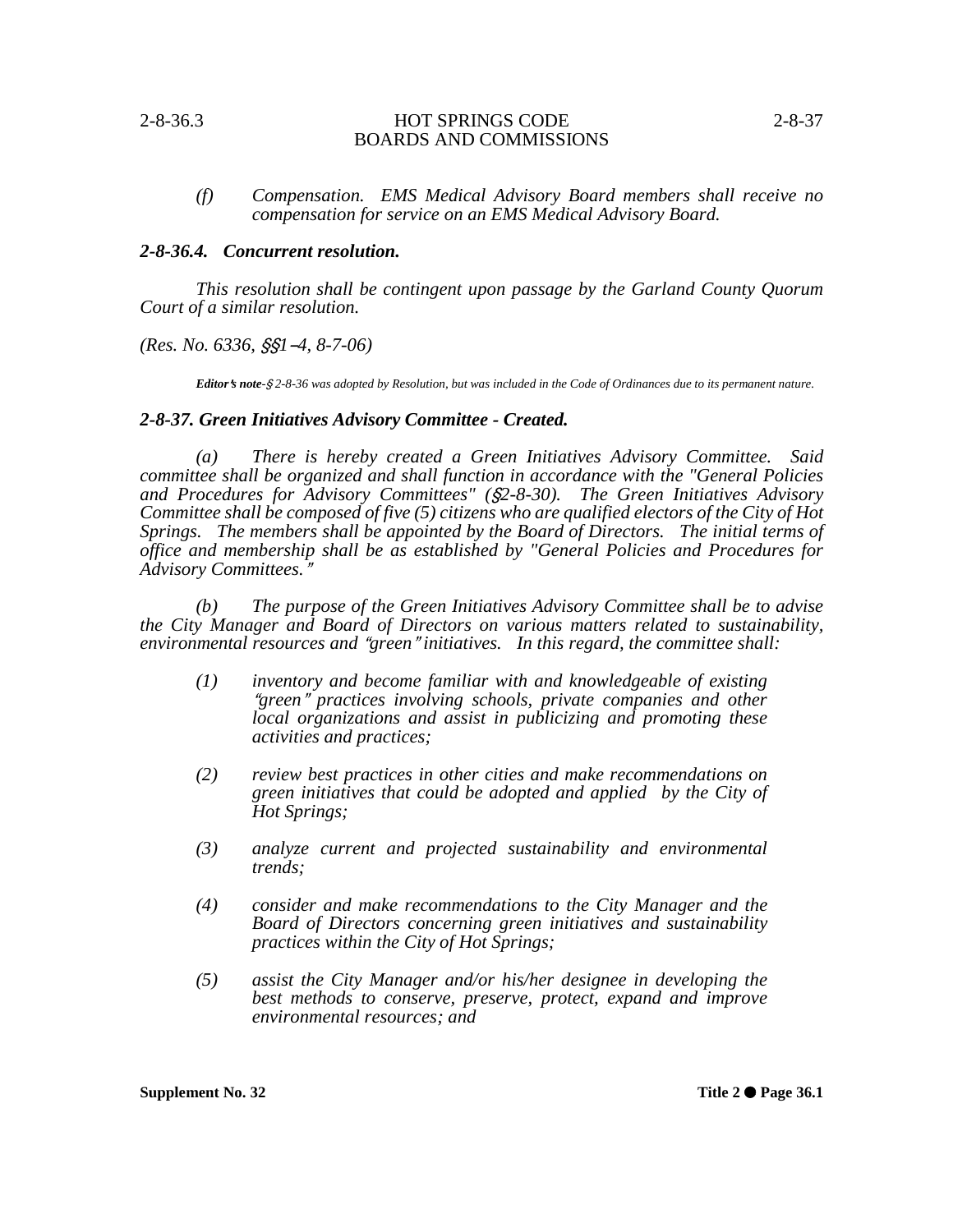#### 2-8-37 HOT SPRINGS CODE 2-8-40 BOARDS AND COMMISSIONS

*(6) consider and advise the City Manager and/or his designee and the Board of Directors relative to such other related issues as may be referred to said committee by the City Administration or the Board of Directors.*

*(Res. No. 6951,* ''*1,2, 9-16-08)*

*Editor*=*s note-*' *2-8-37 was adopted by Resolution but included in the Code of Ordinances due to its permanent nature.* 

#### *2-8-38. Parks and Recreation Advisory Committee.*

*Cross reference - See* '*11-2-1.*

#### *2-8-39. Towing Advisory Committee.*

*Cross reference - See.§10-5-12.3*

#### *2-8-40. Transportation Advisory Committee.*

*Cross reference - See* '*13-3-1*

#### *2-8-41. Urban Forestry Advisory Committee.*

*Cross reference - See* '*17-6-15.*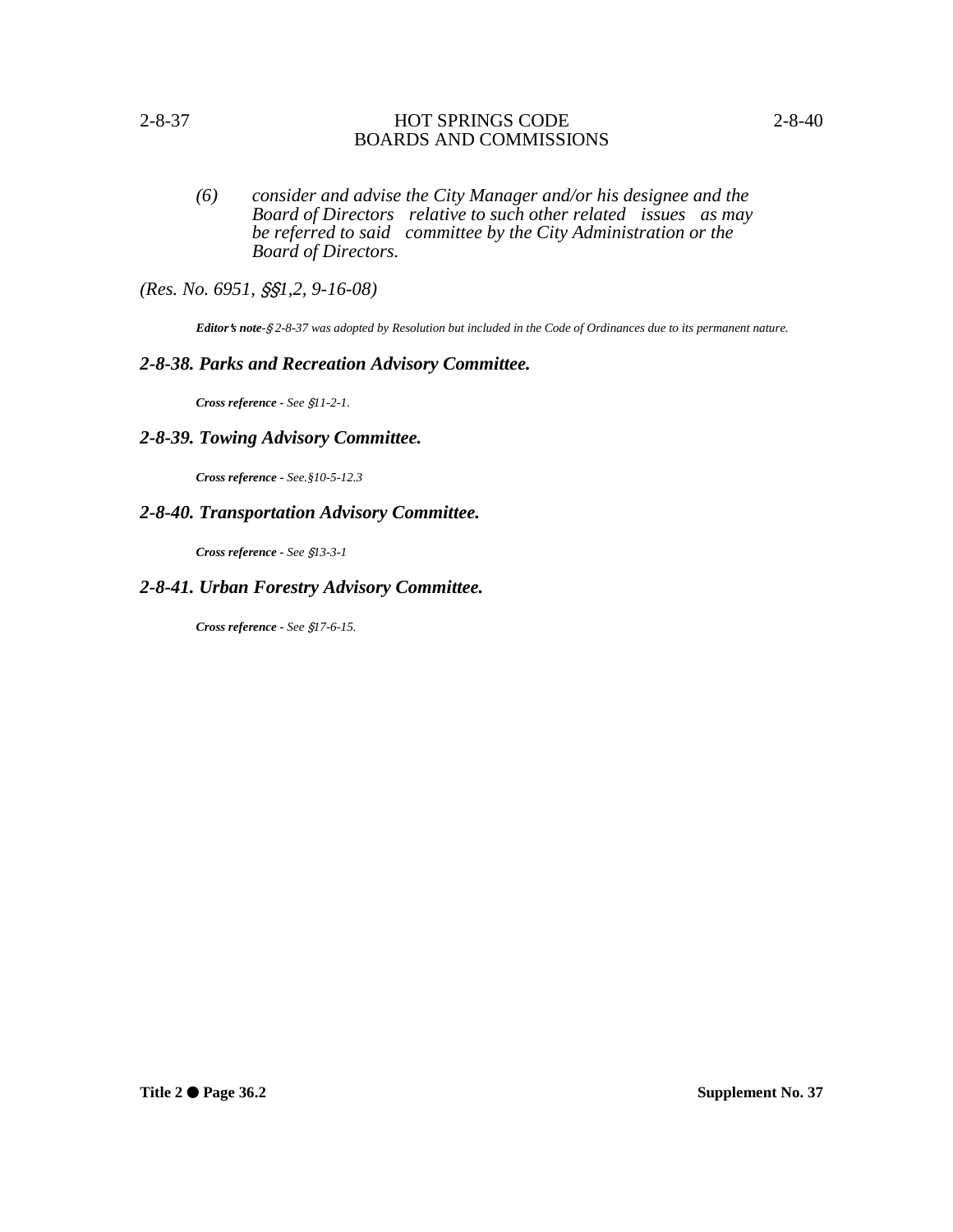#### 2-9-1 HOT SPRINGS CODE 2-9-1 CITY/COUNTY INTERLOCAL AGREEMENTS

# **CHAPTER 9**

# **[CITY/COUNTY INTERLOCAL AGREEMENTS](#page-66-0)**

#### <span id="page-66-0"></span>**2-9-1. Interlocal agreement for detention services.**

(a) *Purpose.* The purpose of this Interlocal Agreement (ILA) is to establish a formal binding relationship between the city and Garland County (hereafter referred to as "the county") for the housing of city prisoners at the Garland County Detention Facility (hereafter referred to as "the facility"). For the purpose of this agreement, city prisoners are those individuals arrested by the police department and held under custody of municipal court. A city prisoner becomes a county prisoner at such time as he is bound over to the circuit court.

- (b) *Support and medical services.*
- (1) The county agrees to accept and provide for the secure custody, care and safekeeping of city prisoners in accordance with federal, state, and local laws, standards, policies, procedures, or court orders applicable to the operations of the facility.
- (2) The county agrees to provide city prisoners with the same level of medical care and services provided county prisoners including the transportation and security for prisoners requiring removal from the facility for emergency medical services. All costs associated with hospital or health care services for city prisoners, whether provided inside or outside the facility, will be paid directly by the city. If it is required that an inmate be confined in a hospital or other outside facility and guarding of that inmate is necessary, it will be the responsibility of the city, if the individual is a city prisoner, to bear the cost of the manpower necessary to guard the prisoner while confined in another facility.
- (3) The county agrees to notify the city as soon as possible of all emergency medical cases requiring removal of a prisoner from the facility and to obtain prior authorization for removal for all other required medical services, and such authorization shall not be unreasonably withheld.
- (4) The county will be responsible for the transportation of all prisoners, both city and county, to and from municipal court and providing guard services at that location.

\_\_\_\_\_\_\_\_\_\_

**State law reference**-Authority for interlocal agreement, A.C.A. § 14-14-910 et seq.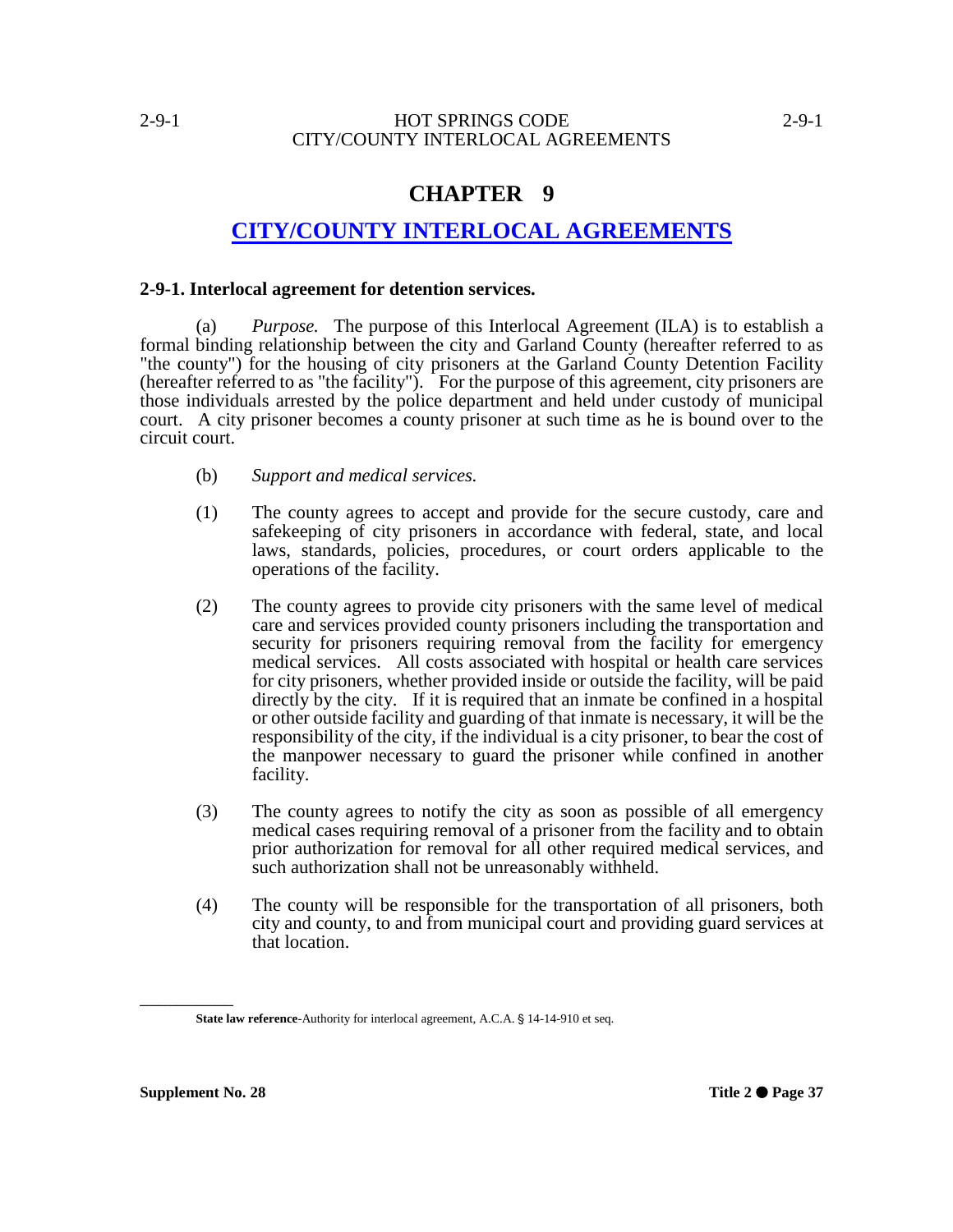#### 2-9-1 HOT SPRINGS CODE 2-9-1 CITY/COUNTY INTERLOCAL AGREEMENTS

(5) Those inmates being housed in the facility that are classified as trustees will be released to a representative of the city on a regular basis upon request. It will be the responsibility of the city to provide for the secure custody, care supervision and safekeeping of these individuals when away from the jail.

(c) *Receiving and bookkeeping procedures.* Once a city police officer enters the booking room of the facility with a prisoner, that prisoner is hereby determined to be in the custody of the jail personnel at the facility, and the police officer has no further supervision responsibilities or duties for that individual. The city police officer, once a prisoner is in custody of jail personnel, should thereafter fill out the proper paperwork required of an arresting officer.

In the event the city police department desires copies of fingerprints, photographs, arrest reports, or other materials or documents concerning city prisoners which have been assembled by the Garland County sheriff's department, the city will reimburse the county for its costs in reproducing and providing said materials. The county agrees to provide requested copies and other documents in a reasonable time after request is made by the city.

(d) *Cost and reimbursement.* The city agrees to pay the county the following detention services rates effective March 1, 1991 for city prisoners housed at the facility on behalf of the city:

> \$12.00 for each individual booked or processed at the facility and held less than six (6) hours;

> \$31.00 for each individual booked or processed at the facility and held for at least six (6) hours but no more than twenty-four (24) hours; and

> \$31.00 per "prisoner day" for each individual held for more than twenty-four (24) hours.

For purposes of this agreement, a prisoner day shall be computed by charging the city for the day of arrival, but not for the day of departure. Inmates held for a brief period in either the holding cells or the intoxication cells, whether booked or not, before being released, are not considered to be prisoners subject to "prisoner days" for billing purposes but may be subject to the applicable rates for less than twenty-four (24) hour detainment as enumerated above.

The detention service rates shall be subject to review prior to the end of each calendar year based on actual costs associated with the operation of the city, excluding debt service on the facility, which was in existence as of May 1, 1988. Any subsequent rate adjustment/revision shall become effective January 1 of each year and shall remain in effect for the entire calendar year. Rate adjustments/revisions shall be effected by resolution of the city and county governing bodies.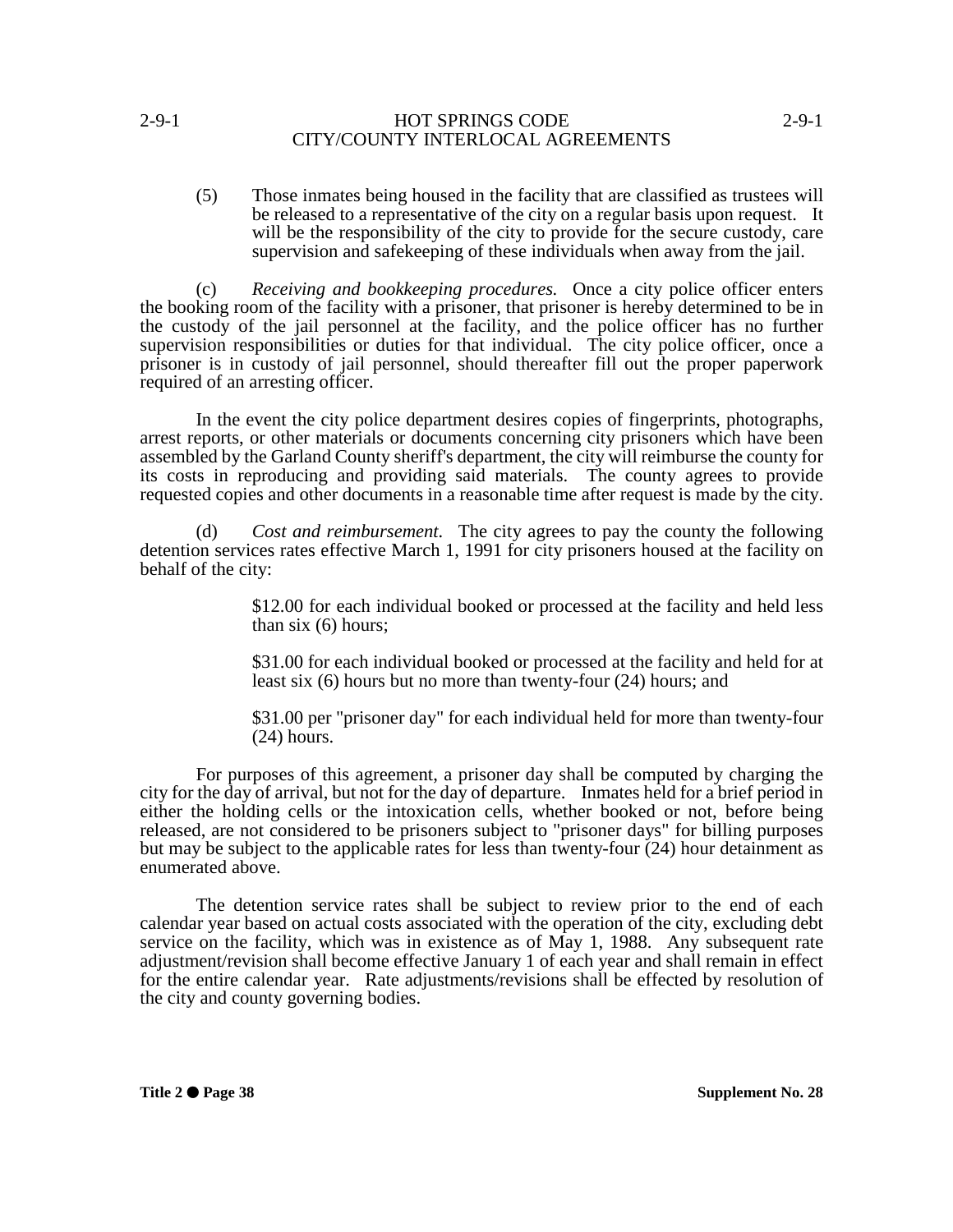#### 2-9-1 HOT SPRINGS CODE 2-9-1 CITY/COUNTY INTERLOCAL AGREEMENTS

At the end of each month, the Garland County sheriff's department will submit an invoice to the city actually listing the name of each city inmate housed in the facility during that month, his date and the time of entry, his departure time and date, his total number of inmate days, and the cost for that particular inmate. The city will provide payment to the county on a monthly basis based on the invoice received each month. The name, title, complete address and telephone number of the county official responsible for invoice preparation should also be listed on the invoice.

Individuals who have outstanding warrants issued by both the city and county sheriff's office will be considered to be the responsibility of the arresting agency. Individuals arrested and brought to the facility by the city on outstanding state or federal warrants shall be the responsibility of the state or federal agency issuing the warrant.

(e) *Period of performance.* This agreement shall be in effect indefinitely until terminated in writing by either party, with said written notice being sent via certified mail, return receipt requested, restricted delivery, to the Garland County judge if the city desires to terminate said agreement or to the city manager if the county wishes to terminate said agreement. Notice of termination by either party shall be provided at least one hundred and eighty (180) days in advance of the effective date of formal termination.

(f) *Indemnity clause.* The county will defend all lawsuits and pay all judgments, including attorney fees, whenever the city is named as a party and:

- (1) said lawsuit is brought by a current or former inmate(s) housed in the facility; and
- (2) said lawsuit alleges a cause of action which occurred after the inmate or inmates were delivered to the custody of jail personnel at the facility and prior to discharge.

(g) *Administrator.* There shall be no administrator position or joint board established pursuant to the terms of this contract.

(h) *Modifications/disputes.* Either party may initiate a request for modification to this agreement in writing. All modifications negotiated will be written and approved by the respective heads of the two local governments. Disputes, questions or concerns pertaining to this agreement will be resolved between the Garland County sheriff and the Hot Springs chief of police. Unresolved issues are to be directed to the Garland County judge and the Hot Springs city manager.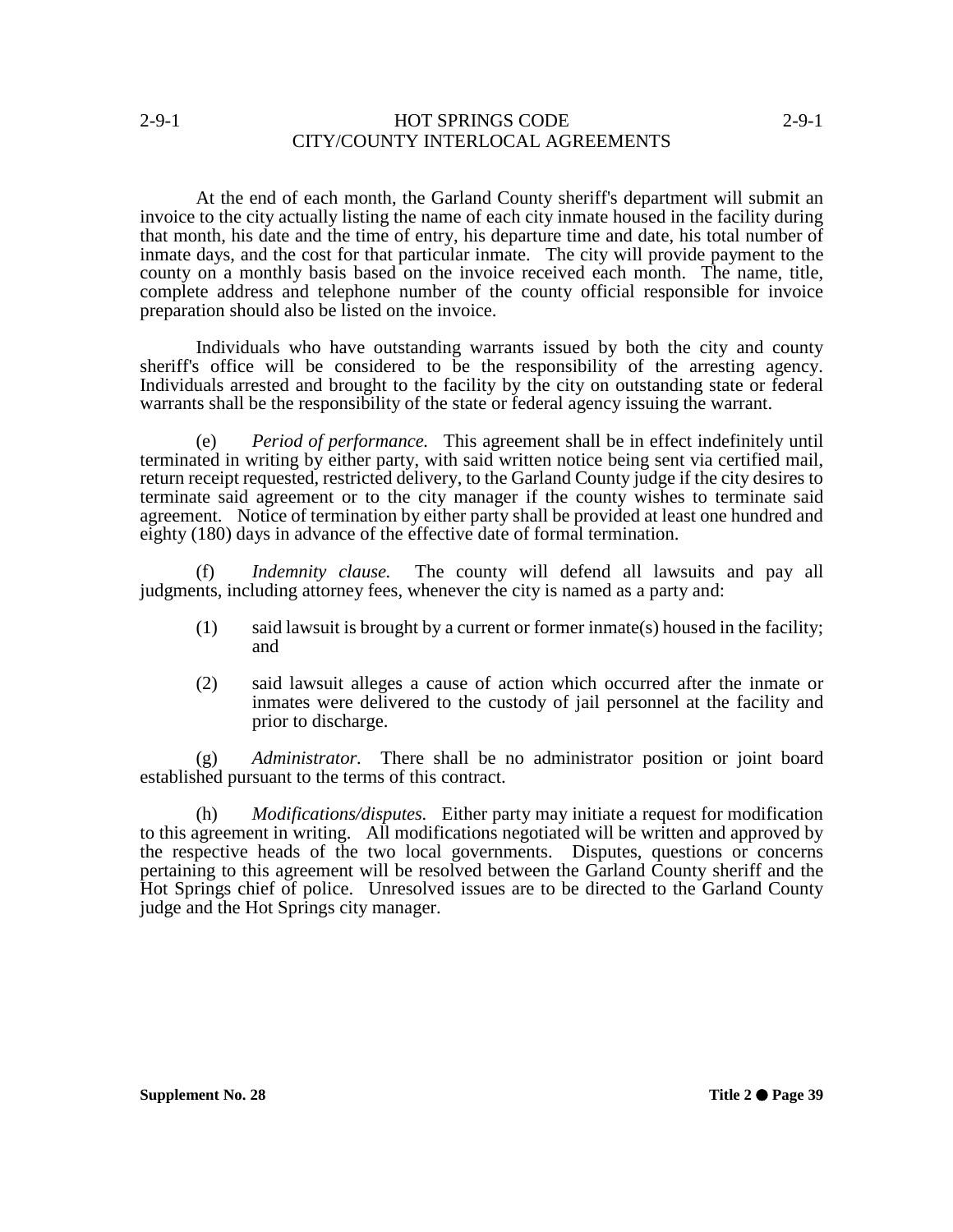#### 2-9-1 HOT SPRINGS CODE 2-9-2 CITY/COUNTY INTERLOCAL AGREEMENTS

(i) *Notices.* All notices or correspondence concerning this agreement shall be directed as follows:

| To Garland County, Arkansas: | <b>Garland County Judge</b><br><b>Garland County Courthouse</b><br>Hot Springs, AR 71901             |
|------------------------------|------------------------------------------------------------------------------------------------------|
| To City of Hot Springs:      | <b>Office of City Manager</b><br><b>City of Hot Springs</b><br>P.O. Box 700<br>Hot Springs, AR 71902 |

 $(Ord. No. 3952, § 1, 4-18-88, Ord. No. 4122, § 1, 2-19-91)$ 

**Cross reference**-Use of municipal court fees for cost of incarceration of defendants, § 2-10-3(b).

#### **2-9-2. Interlocal agreement for medical ambulance services.**

(a) *Franchise agreement.* The franchise agreement between the city of Hot Springs and St. Joseph's Regional Health Center and National Park Medical Center, as authorized by Ordinance No. 4519, shall constitute an interlocal agreement for emergency medical services and nonemergency ambulance services between Garland County and the city of Hot Springs.

(b) *Administrator position or joint board.* There shall be no administrator position or joint board established pursuant to the terms of this agreement.

(c) *Modification.* Either party may initiate a request for modification to this agreement in writing. All modifications negotiated will be written and approved by the respective heads of the two local governments. This agreement shall be subject to any such approvals as may be required by the governing bodies of the city of Hot Springs and Garland County.

(d) *Notices.* All notices or correspondence concerning this agreement shall be directed as follows:

| To Garland County, Arkansas: | <b>Garland County Judge</b><br><b>Garland County Courthouse</b><br>Hot Springs, AR 71901             |
|------------------------------|------------------------------------------------------------------------------------------------------|
| To City of Hot Springs:      | <b>Office of City Manager</b><br><b>City of Hot Springs</b><br>P.O. Box 700<br>Hot Springs, AR 71902 |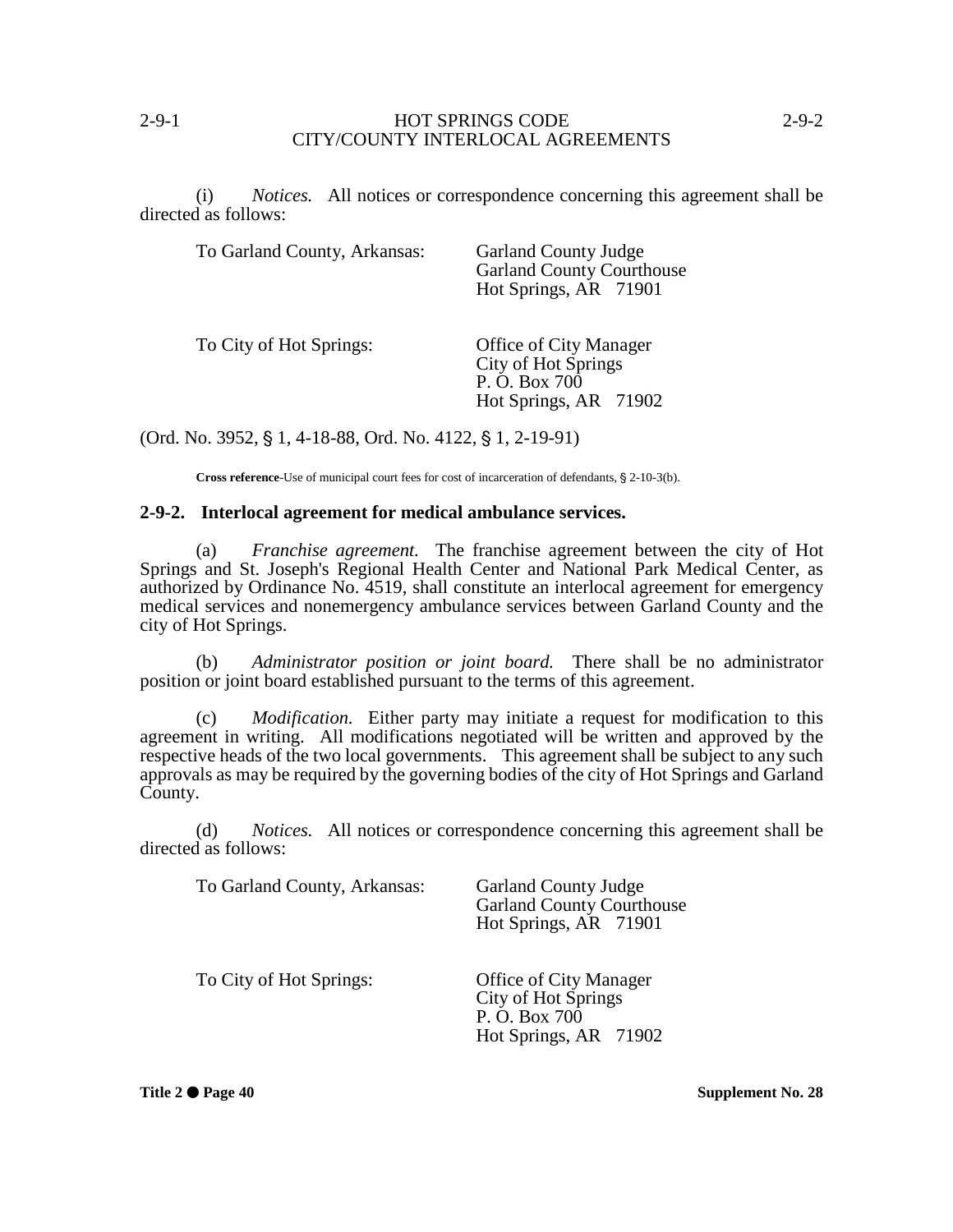#### 2-9-2 HOT SPRINGS CODE 2-9-2 CITY/COUNTY INTERLOCAL AGREEMENTS

(e) *Severability.* If any provision of this ordinance or the application thereto to any person or circumstance is held invalid, such invalidity shall not affect other provisions or applications of the ordinance which can be given effect without the invalid provisions or application, and, to this end, the provisions of this ordinance are declared to be severable.  $(Ord. No. 4529, \S\$  1--5, 1-22-96)

Editor's note-Ord. No. 4519 granted a four-year franchise to St. Joseph's Regional Health Center and National Park Medical Center for provision of EMS ambulance service. The franchise agreement is on file in the office of the city clerk.

#### **2-9-3. Agreement for animal control services.**

*The attached Agreement between the City of Hot Springs, Arkansas, and Garland County, Arkansas, for certain animal control services by the City on Behalf of the County, is hereby approved. (Res. No. 7592, 12-21-2010)*

#### **2-9-4. Agreement for information systems services.**

*The Mayor is hereby authorized to execute the attached Contract for Services between the City of Hot Springs Arkansas, and Garland County Arkansas, for certain Information Systems (IS) services. (Res. No. 7722, 8-16-2011)*

**Editor's note-**The agreements referred to in Resolution 7592 and Resolution 7722 are on file in the office of the City Clerk.

**Supplement No. 36 Title 2**  $\bullet$  **Page 41**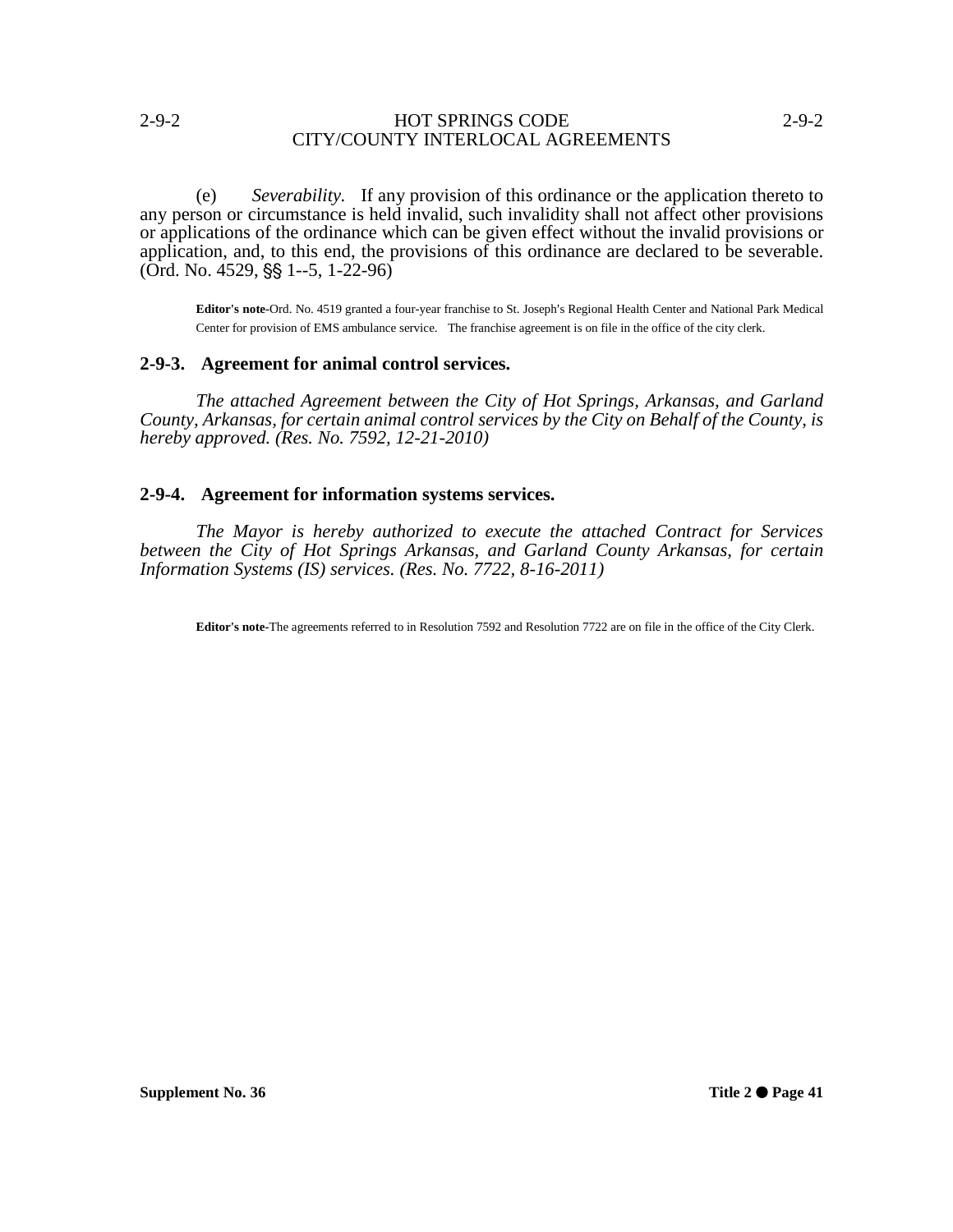#### *THIS PAGE LEFT BLANK INTENTIONALLY*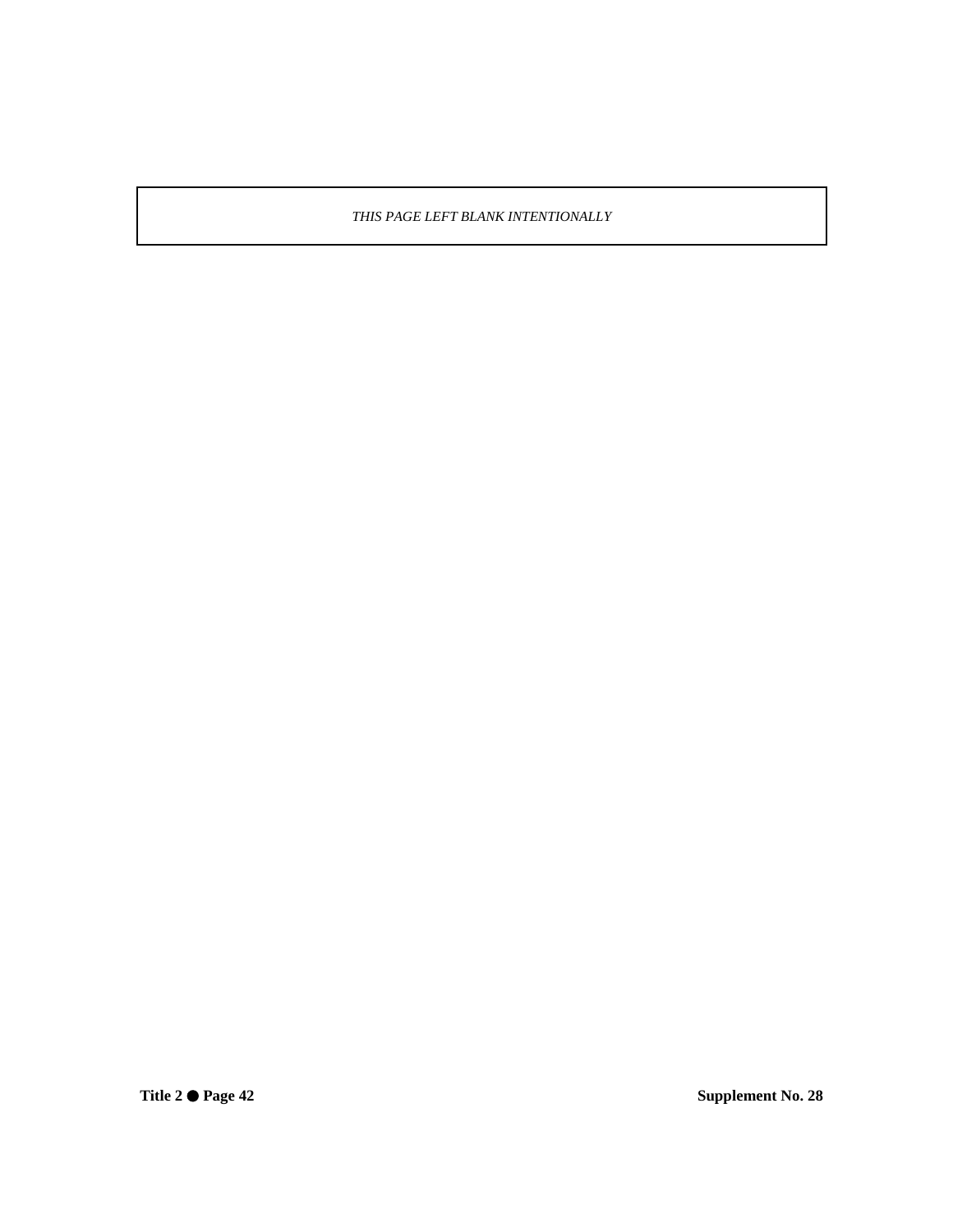# **CHAPTER 10**

# **[DISTRICT COURT](#page-72-0)**

## <span id="page-72-0"></span>**2-10-1. District court - First division election.**

This ordinance shall be in harmony and consistent with the laws of the State of Arkansas pertaining to the operation of district, including but not limited to, A.C.A.  $$16-17-108(ww)(1,2,3,4,5,6);$  and the district judge, first division, shall be elected in even numbered years consistent with A.C.A. §16-17-208, A.C.A. §16-17-209, and A.C.A.  $$16-17-103.$  (Ord. No. 4731, § 1, 5-18-98)

## **2-10-2. District court - Second division.**

## **2-10-2.1. Creation.**

There is hereby created the district court of the city of Hot Springs, second division, with all rights thereunto pertaining.

## **2-10-2.2. Salaries.**

The salary of the district judge, second division, and the district court clerk, second division, shall be as now or hereafter established by State law and as determined by the board of directors of the city of Hot Springs and the quorum court of Garland County.

## **2-10-2.3. City/county expense.**

The salaries of the district judge, second division, and district court clerk, second division, and the operating expenses of the city of Hot Springs district court, second division, shall be paid fifty percent (50%) by the city of Hot Springs and fifty percent (50%) by Garland County.

## **2-10-2.4. Election.**

This ordinance shall be in harmony and consistent with the laws of the state of Arkansas pertaining to the operation of district courts, including but not limited to, A.C.A.  $$16-17-108(ww)(1,2,3,4,5,6)$ , and the district judge, second division, shall be elected in even numbered years consistent with A.C.A.  $$16-17-208$ , A.C.A.  $$16-17-209$ , and A.C.A.  $$16-17-103$ .

**Supplement No. 28 Title 2 Page 43**

\_Cross reference-§ 10-6-1, traffic violations bureau.

**State law reference-**Municipal courts now known as district courts, municipal judges now known as district judges, Act 1693 of 2001,  $$1(a)$ .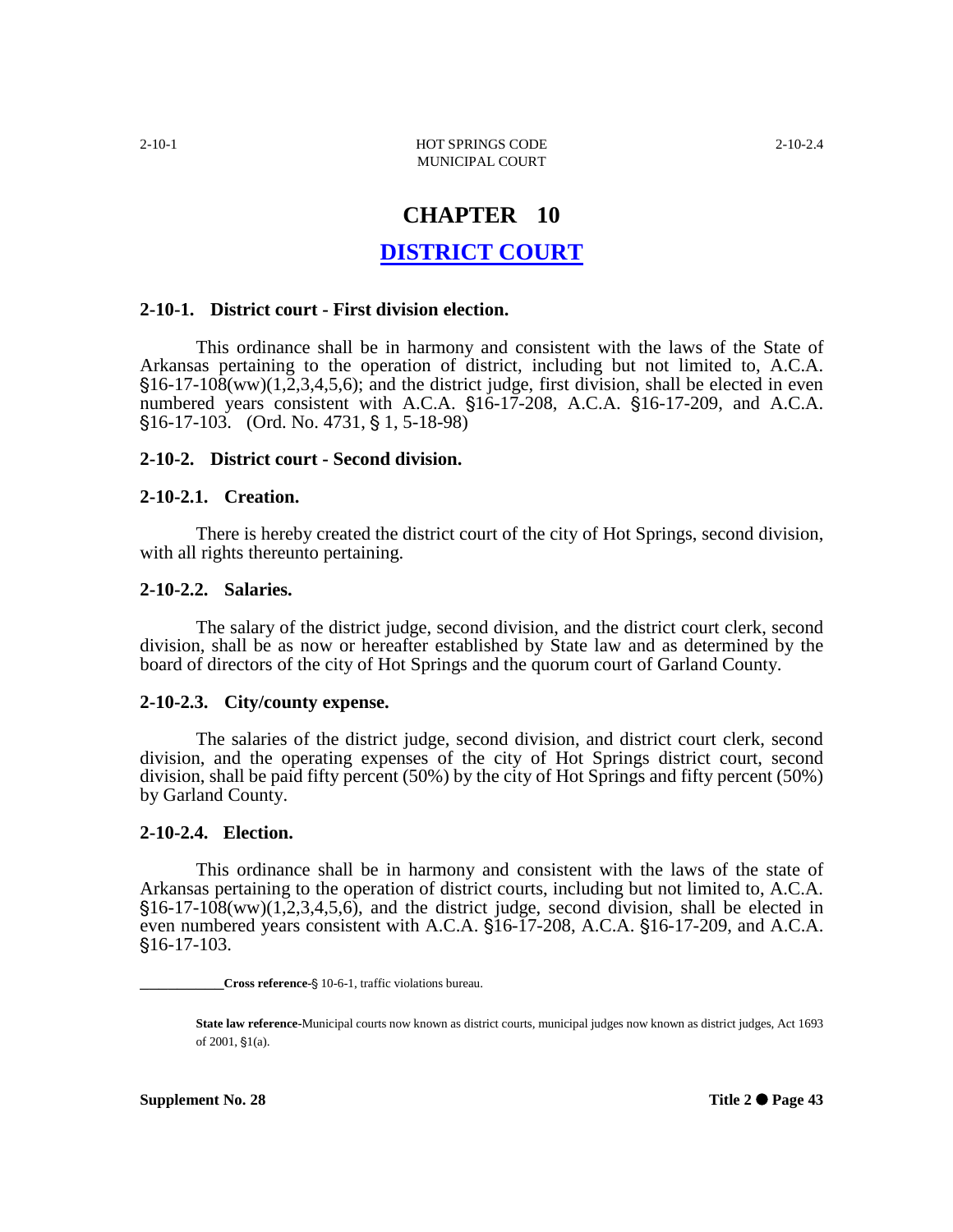#### 2-10-2.5 **HOT SPRINGS CODE** 2-10-4.2 MUNICIPAL COURT

## **2-10-2.5. Intent.**

It is the intent that the district court, second division, is to be established for the purpose of conducting court in the afternoon and night so that every effort can be made to accommodate the needs of the people. (Ord. No.  $4718$ ,  $\S$  $\S$  1-5, 3-16-98)

## **2-10-3. Reserved**

## **2-10-4. Fines and fees.**

## **2-10-4.1. Fees - When city police department has served warrant, notice, etc.**

From and after the passage and effective date of this section, those fees which are additionally assessed when a judicial officer requires the Garland County Sheriff to serve a warrant, notice to vacate, and the like, said fees being determined pursuant to Arkansas Code Annotated  $\S 21-6-307$ , shall likewise be assessed on cases emanating within the city when officers of the Hot Springs police department are required by court order to perform similar services. The fee for said services shall be the same as set and determined by the legislature per Arkansas Code Annotated  $\S$  21-6-307 when such similar services are performed by officers of the Hot Springs police department. (Ord. No.  $3949, \S 1, 4-18-88$ )

## **2-10-4.2. Court fine to be used to defray cost of incarcerating city prisoners.**

That in addition to all fines now or as may hereafter be provided by law, there is hereby levied an additional court fine not to exceed Five Dollars (\$5.00) from each defendant who pleads guilty or nolo contendere to, is found guilty of, or forfeits bond for any misdemeanor or traffic violation in the District Court of Hot Springs. Provided, further, that the funds generated by said additional fine shall be used exclusively to help defray the cost of incarcerating city prisoners, including the construction and maintenance of the city jail and payments to other entities for incarcerating city prisoners. (Ord. No.  $5026$ ,  $\frac{1}{91}$ ,  $[12 - 3 - 01]$ 

Cross reference-City/county interlocal agreements, §2-9-1.

**Editor's note:** Resolution No. 7781 establishing a Fountain Lake Division of Garland County District Court was repealed by Resolution 7876.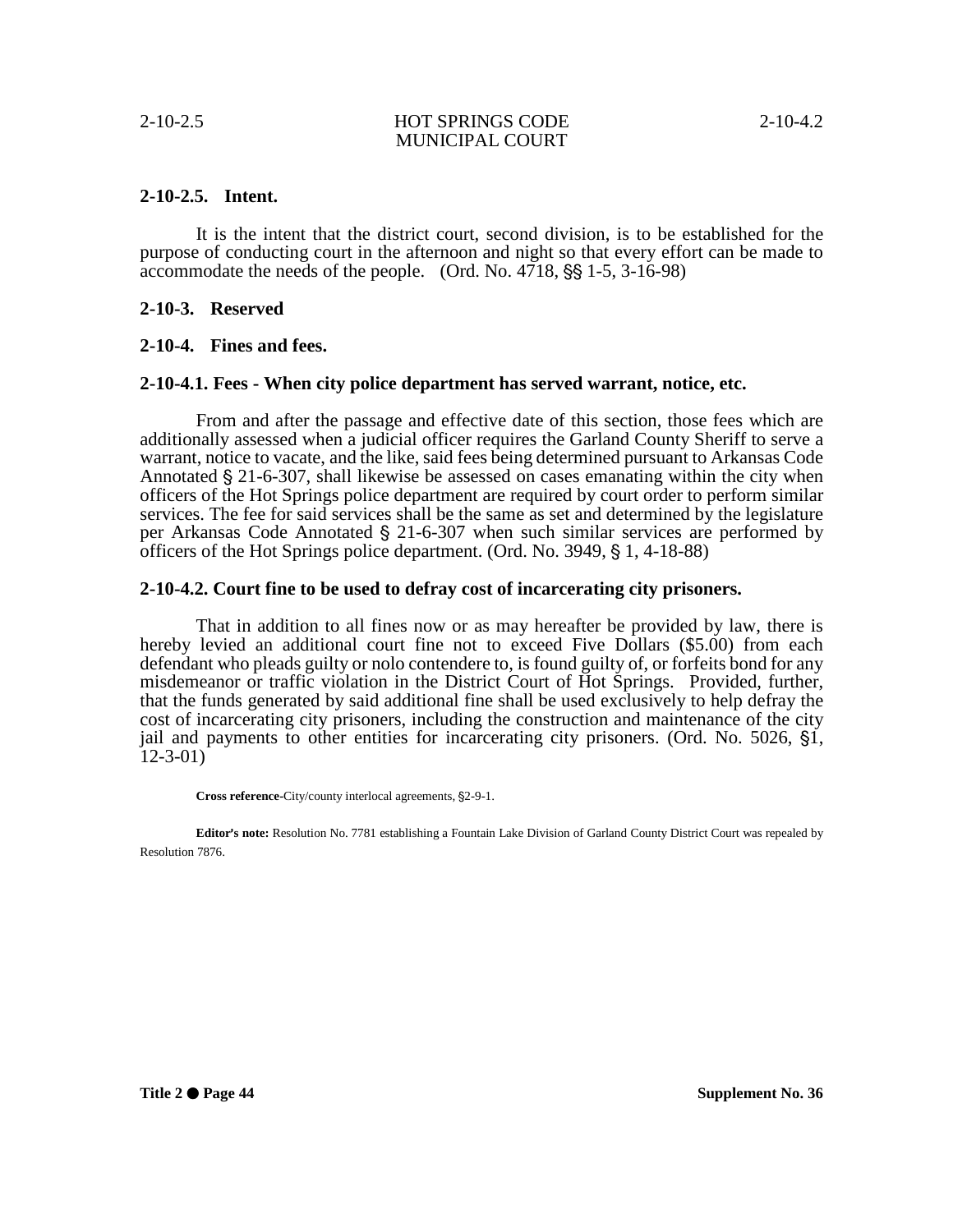## **2-10-5. Reserved.**

## **2-10-6. Allocation of time payments.**

(a) All time payments collected by the municipal court shall be allocated at fifty percent (50%) to court costs and fifty percent (50%) to fines. Whenever either court costs or fines are fully paid, all remaining time payments collected shall be allocated to remaining amounts due.

(b) The court clerk shall prepare at least monthly a separate report for all time payments made on accounts. The monetary settlement for this separate report shall be made on or before the  $5<sup>th</sup>$  day of the next-following month.

 $(Ord. No. 4885, \S§ 1, 2, 7-3-00)$ 

## **2-10-7. Collection of fines - Responsible agency.**

Pursuant to A.C.A.  $\S$  16-13-709 (2)(A), the Garland County District Court is hereby designated as the agency primarily responsible for the collection of fines for the City of Hot Springs assessed in the said court. (Ord. No.  $5246$ ,  $\S1$ ,  $1-20-04$ )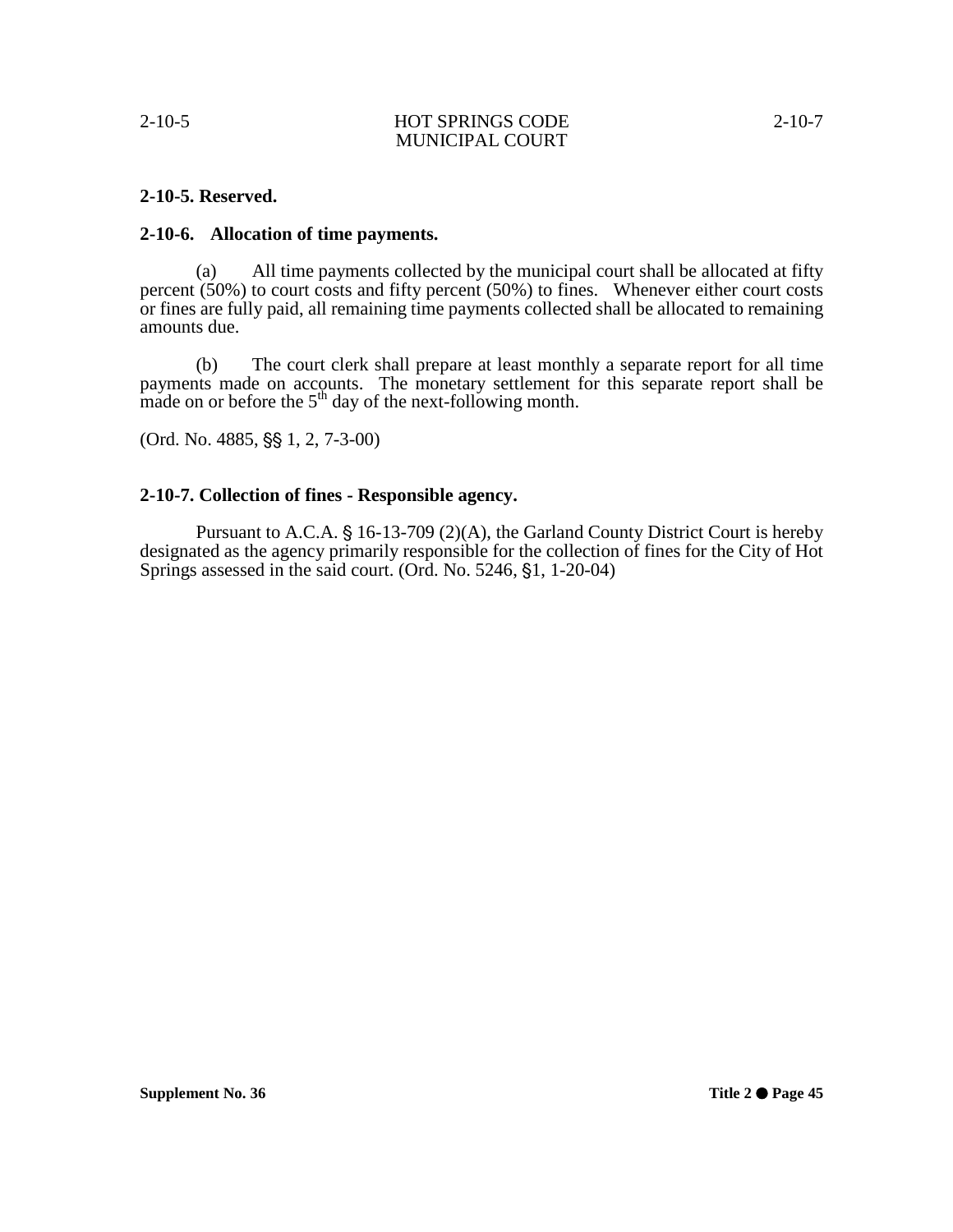# THIS PAGE LEFT BLANK INTENTIONALLY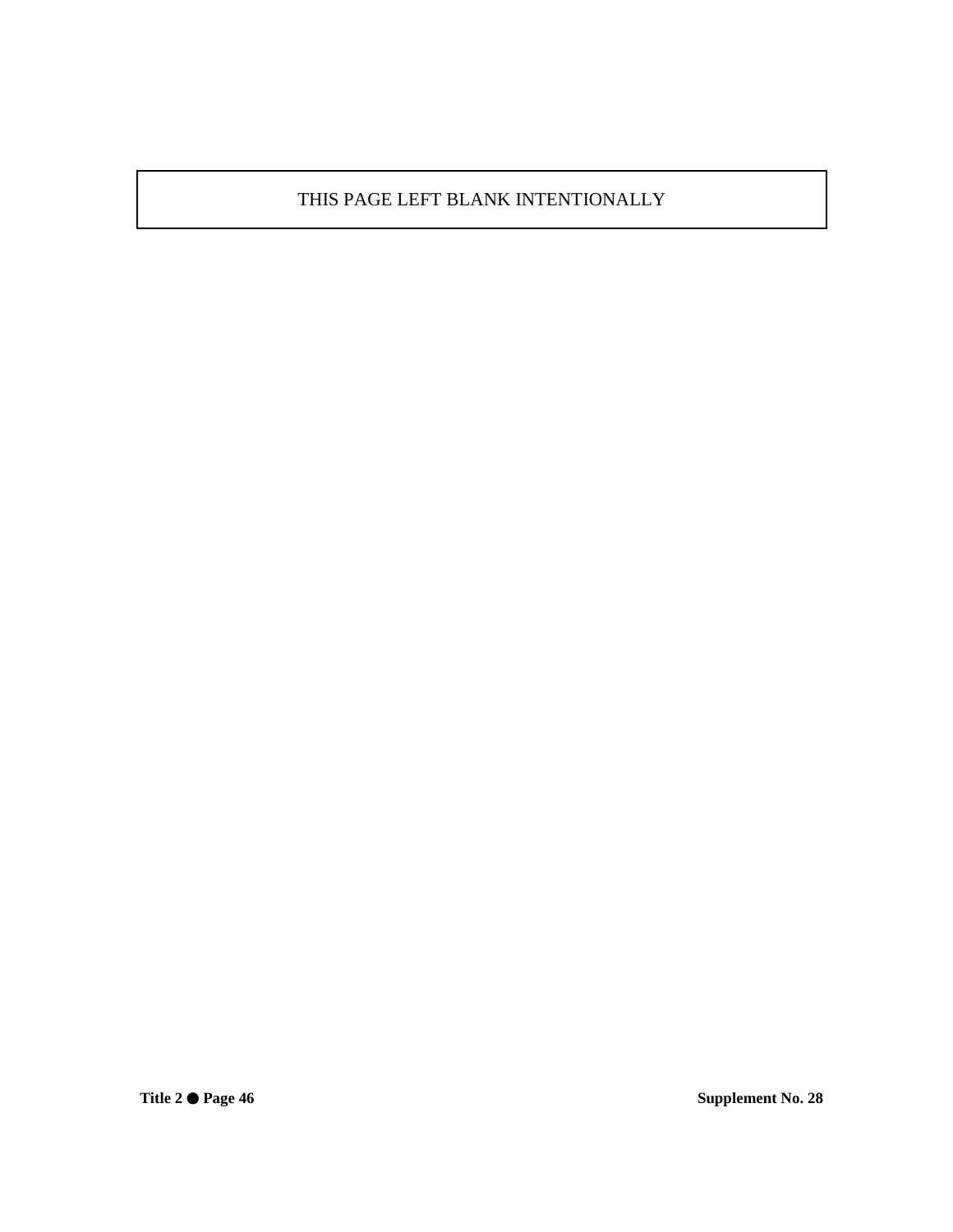# **CHAPTER 11**

# **[PERSONNEL](#page-76-0)**

## <span id="page-76-0"></span>**2-11-1. Reserved.**

## **2-11-2. Residency policy.**

**Editor's note-Res.** No. 4111 (adopted 1-18-99) repealed Res. No. 3531 (adopted 10-21-96) which adopted a residency policy for all city employees hired after November 1, 1996. Res. No. 3531 was formerly codified in this section.

## **2-11-3. Longevity pay.**

(a) *Amount.* That all regular, full-time city employees are entitled to longevity pay at the rate of two dollars and fifty cents (\$2.50) per month for each year of continuous service (after and not including their first twelve months of service) with the city of Hot Springs, Arkansas. Longevity payments are computed in this manner to a maximum of nine hundred dollars (\$900.00).

(b) *Payment.* That, effective July 1, 1999, longevity will accrue and be paid on a biweekly basis as part of the regular biweekly payroll process. Any amount paid for longevity will be listed separately from regular wages and specifically designated as longevity pay.

(c) *Options.* That any employee who does not elect to receive their longevity on a biweekly basis may choose one of the following options:

- (1) Christmas club account or
- (2) Share (Savings) account.

Both of these options are available through the city's designated credit union, and the employee will specify the type of account and the amount to be deposited. The specified amount will be deducted from the employee's paycheck and remitted by the city to the credit union for deposit into the employee's account. The employee will then be able to withdraw his/her funds as s/he desires in accordance with the policies of the credit union. (Ord. No. 4803, §§ 1--3, 6-21-99)

## **2-11-4. Retirement - Participation in Arkansas State Employee Retirement System.**

Effective July 1, 1968, the city of Hot Springs does hereby elect to become a participating public employer in the Arkansas State Employees Retirement System under the provisions of Act No. 64 of the 1961 General Assembly.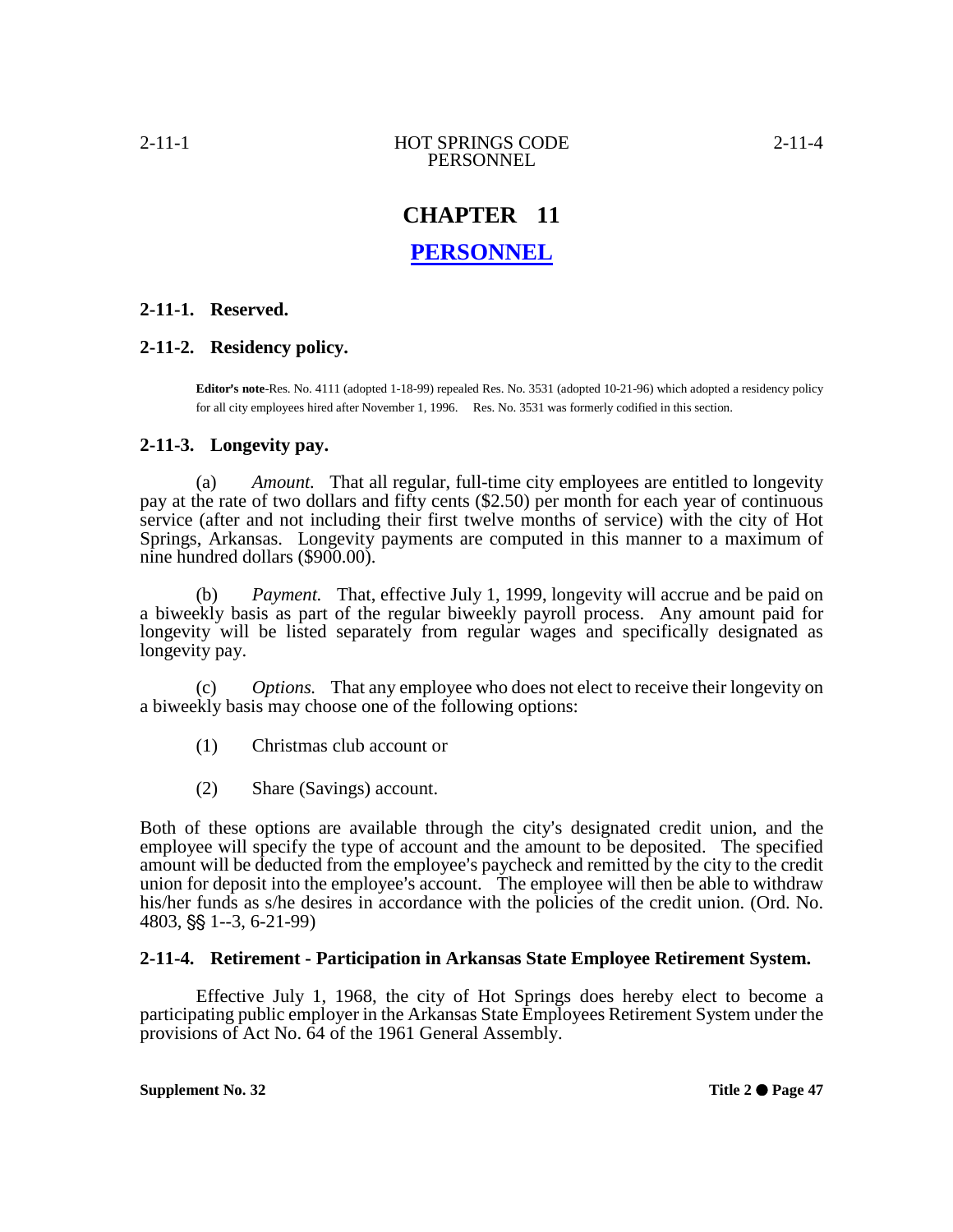## 2-11-4 HOT SPRINGS CODE 2-11-6 PERSONNEL

The City of Hot Springs does hereby request the executive secretary of the Arkansas State Employees Retirement System to do any and all things necessary to place the eligible employees of the city of Hot Springs under the municipal division of the state employees retirement system. (Ord. No. 2957, §§ 1, 2, 5-20-68)

## **2-11-5. Social security.**

## **2-11-5.1. Social security agreement between state and city approved.**

The terms and provisions of the agreement to be entered into by and between the state agency, referred to in Act 248 of 1951, and the city is hereby approved. (Ord. No. 2390,  $$1, 1-7-52)$ 

## **2-11-5.2. Execution of agreement; responsibility of mayor and city clerk.**

The mayor and the city clerk of the city are authorized and directed to execute the agreement for the city and the city clerk is hereby authorized and directed to represent the city in connection with the agreement. (Ord. No.  $2390, \S 2, 1-7-52$ )

## **2-11-5.3. Withholdings from salaries authorized.**

Beginning January 1, 1952, the city clerk is hereby authorized and directed to deduct from the salaries of city officials and employees, the amount as set forth in the act, and to remit to the state agency all of the withholdings from the salaries or wages from the city officials and employees and to match the sum from the funds of the city and to remit the amount to the state agency at the time and in the manner prescribed by the provisions of the Social Security Act. (Ord. No.  $2390, \S 3, 1-7-52$ )

**State law reference**-A.C.A. 24-1-201

## *2-11-6. Reserved*

*(Res. No. 6859,* '*1, 5-19-08)*

*Editor*=*s note -* '*2-11-6 adopted by Resolution No. 6859,was repealed by Resolution No. 7853.*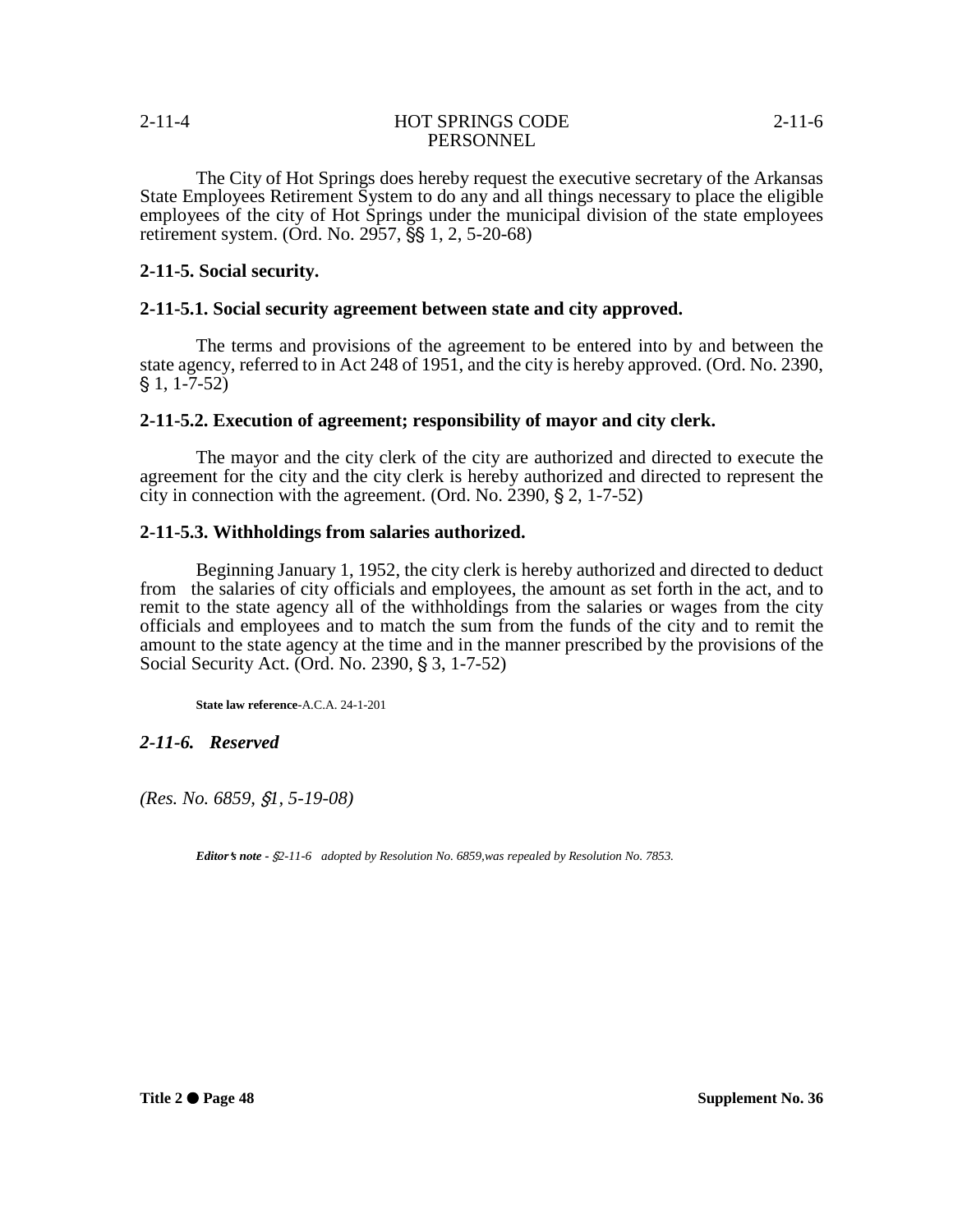## **2-11-7. Policemen's and firemen's pension and relief funds.**

- (a) *Policemen's pension and relief fund.*
- (1) The administration of the retirement program coverage for all Hot Springs policemen's pension and relief fund participants shall be transferred to the Arkansas local police and fire retirement system (LOPFI) pursuant to the authority of Act 364, Acts of Arkansas, 1981, as amended, and including other acts of the state legislature, provided that such retirement coverage for said relief fund participants shall mean the administration of that fund only and not a change in the relief fund's benefit program.
- (2) The mayor and city manager are authorized to enter into an agreement with the Arkansas local police and fire retirement system (LOPFI) to administer the city policemen's pension and relief fund as stated in subsection (a)(l) of this section. (Ord. No. 3934,  $\S$  $\S$  1, 2, 12-7-87)
- (b) *Firemen's pension and relief fund.*
- (1) The administration of the retirement program coverage for all Hot Springs firemen's pension and relief fund participants shall be transferred to the Arkansas local police and fire retirement system (LOPFI) pursuant to the authority of Act 364, Acts of Arkansas, 1981, as amended, and including other acts of the state legislature, provided that such retirement coverage for said relief fund participants shall mean the administration of that fund only and not a change in the relief fund's benefit program.
- (2) The mayor and city manager are authorized to enter into an agreement with the Arkansas local police and fire retirement system (LOPFI) to administer the city firemen's pension and relief fund as stated in subsection (b)(l) of this section. (Ord. No. 3935, § 1, 2, 12-7-87)

## **2-11-8. Reserved.**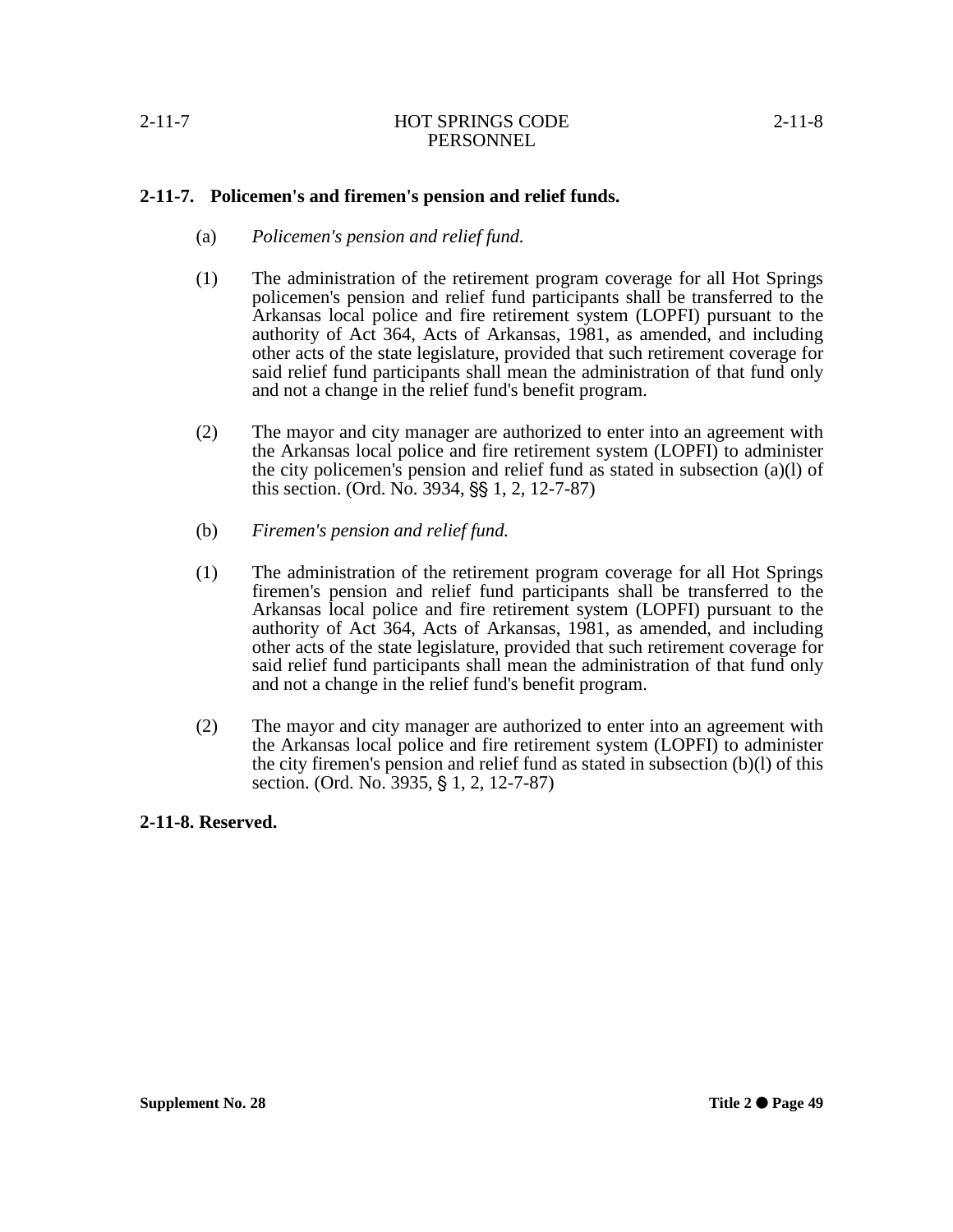## *2-11-9. Substance abuse policy.*

## *2-11-9.1. Substance abuse policy - Policy statement.*

*It is the policy of the City of Hot Springs to provide a work environment free from the effects of the illegal use of drugs and the misuse of alcohol. The city is dedicated to ensuring that our employees are both physically and mentally prepared at all times to assume the duties and responsibilities of their respective jobs and to provide efficient services to the citizens they are employed to serve. Our employees are our most valuable resource, and it is the city*=*s goal to provide a healthy and satisfying work environment which promotes personal opportunities for growth.*

## *2-11-9.2. Substance abuse policy - Purpose.*

*The purpose of this policy is to assure worker fitness for duty and to protect*  employees and the public from the risks posed by the misuse of alcohol and the use of *prohibited drugs. The city*=*s policy will comply with all applicable federal regulations governing workplace anti-drug and alcohol programs as outlined below.*

*The Federal Motor Carrier Safety Administration (FMCSA) has published 49 CFR Part 382 which mandates urine drug testing and breath alcohol testing for all employees operating a commercial motor vehicle subject to the commercial driver's license requirements and prohibits performance of safety-sensitive functions when there is a positive test result.*

*The U.S. Department of Transportation (DOT) has published 49 CFR Part 40, as amended, that sets standards for the collection and testing of urine and breath specimens. In addition, the Federal Government published 48 CFR Part 29 (The Drug-Free Workplace Act of 1988) which requires the establishment of drug-free workplace policies and the reporting of certain drug-related offenses.*

*The City of Hot Springs Board of Directors, for the sake of convenience and fairness, has further adopted these regulations and procedures to apply to other positions not under the authority of DOT or its agencies; any such requirements and/or disciplinary actions established under the City*=*s authority are indicated by the use of a bold script font.*

## *2-11-9.3. Substance abuse policy - Applicability.*

*This policy applies to all non-transit employees who:*

(1) hold a Commercial Driver's License (CDL) including, but not limited to, regular full-time drivers, casual, intermittent and occasional drivers;

\_\_\_\_\_\_\_\_\_\_\_\_\_\_\_

Cross reference-Hot Springs Intracity Transit Substance Abuse Policy, § 13-2-3.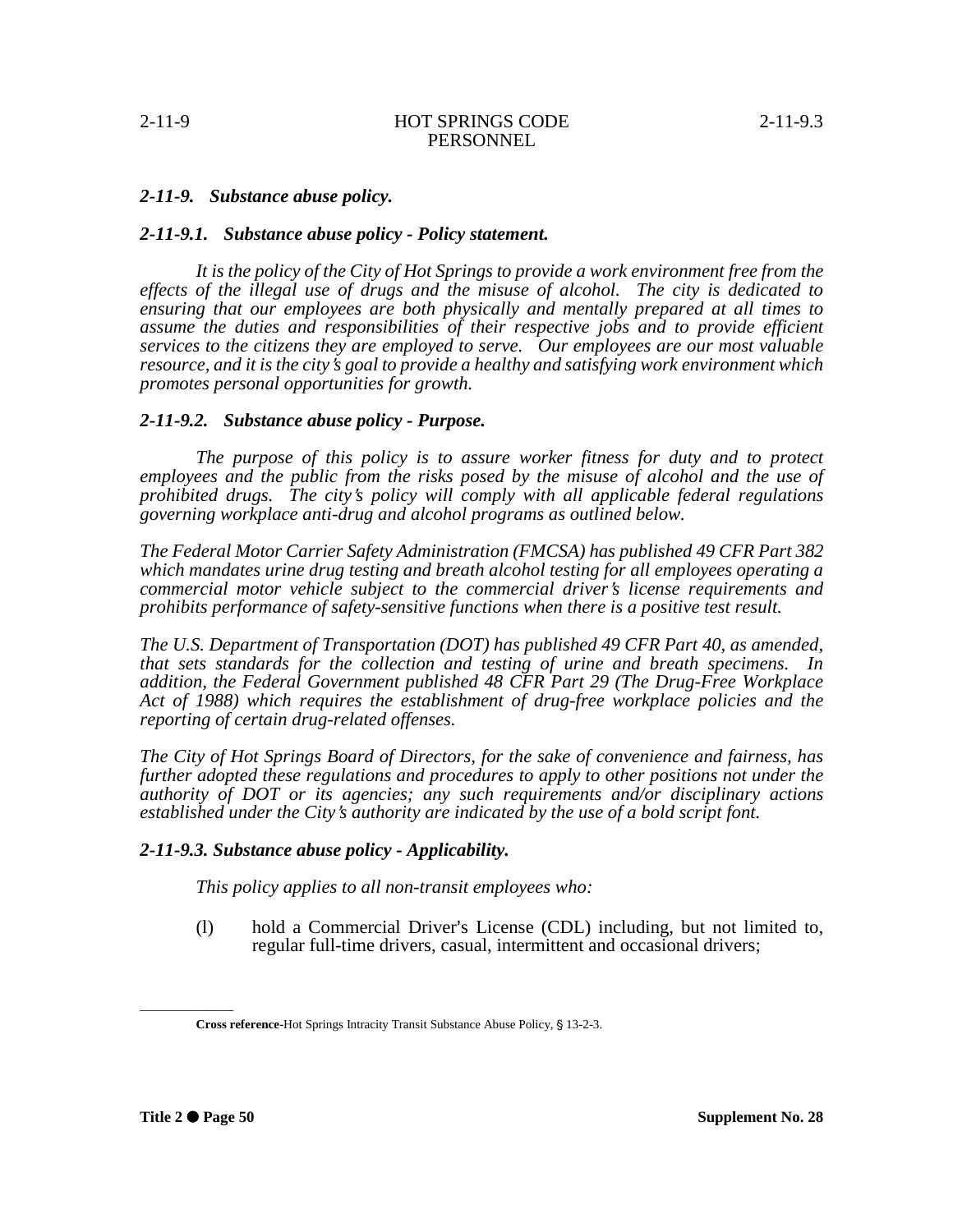- (m) operate City vehicles/equipment not requiring a CDL when such operation is one of their primary job functions;
- (n) dispatch or maintain any City vehicles/equipment when such dispatch or maintenance is one of their primary job functions;
- (o) perform functions having a direct affect on public health and/or safety including, but not limited to, employees of the Airport, Water Production and Wastewater Treatment facilities; and
- (p) any other employees that the City determines to be performing safety-sensitive functions.

## *2-11-9.4. Substance abuse policy - Prohibited substances.*

*(a) Illegally Used Controlled Substances or Drugs. This includes any drug not approved for medical use by the U.S. Drug Enforcement Administration or the U.S. Food and Drug Administration. Illegal use includes use of any illegal drug, misuse of legally prescribed drugs and use of illegally obtained prescription drugs.*

*(b) Alcohol. This includes the use of beverages containing alcohol or any other substances (including any medication, mouthwash, food or candy) such that alcohol is present in the body while performing job duties. The concentration of alcohol is expressed in terms of grams of alcohol per 210 liters of breath as measured by a breath testing device.*

## *2-11-9.5. Substance abuse policy - Legal drugs.*

*The appropriate use of legally prescribed drugs and non-prescription medications is not prohibited; however, the use of any substance which carries a warning label indicating that mental functions, motor skills or judgment may be adversely affected must be discussed by employees with their appropriate health care professional before performing work-related duties. Educational information regarding prescription and over-the-counter medications should be obtained from either a health care professional or pharmacist. Employees are strongly urged to seek and obtain medical advice prior to using prescription or over-the-counter drugs that may adversely affect their ability to safely perform their job functions.* 

*Any employee taking medications or drugs which may interfere with the safe and effective performance of duties or operation of vehicles and equipment must so notify his/her supervisor before beginning work. The employee may be temporarily reassigned to other duties when appropriate. Failure to provide such notice can result in disciplinary action, up to and including termination of employment. In the event of a question regarding an employee*=*s ability to safely and effectively perform assigned duties while using such medication or drugs, clearance from a qualified physician will be required.*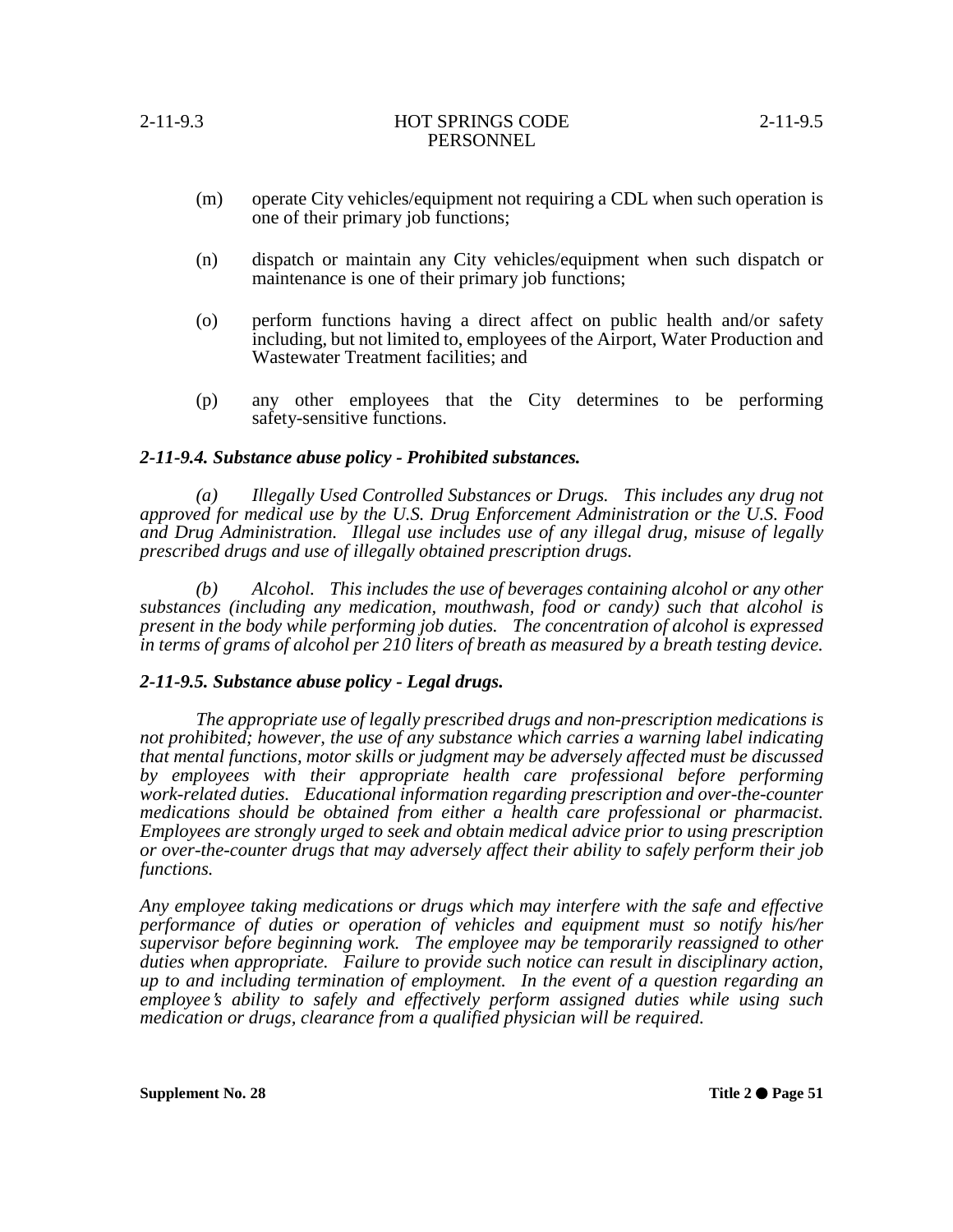## 2-11-9.5 **HOT SPRINGS CODE** 2-11-9.6 PERSONNEL

*A legally prescribed drug means that the individual has a prescription or other written approval from a physician for the use of a drug in the course of medical treatment. If an employee tests positive for drugs, s/he must provide, within 24 hours, a valid prescription. A valid prescription includes the patient*=*s name, the name of the substance, quantity/amount to be taken and the time period of the authorization. The misuse or abuse of legal drugs is prohibited during working hours, on breaks, during meal periods, when in uniform, while on City premises or at work sites in an official capacity as a representative of the City or while operating any City vehicle or equipment.*

#### *2-11-9.6. Substance abuse policy - Prohibited conduct.*

*All employees are prohibited from engaging in the unlawful manufacture, distribution, dispensing, possession or use of prohibited substances at all times. Employees are not to report for duty or remain on duty when they have used any controlled substance, except when the use is pursuant to the instructions of a licensed medical practitioner who has advised the employee that the substance will not adversely affect their ability to safely perform their duties. Employees who violate these provisions will be subject to disciplinary action, up to and including termination. Law enforcement will be notified, as appropriate, when criminal activity is suspected.*

*Any employee who is reasonably suspected of being intoxicated, impaired, under the influence of a prohibited substance or not fit for duty will be suspended from job duties pending an investigation and verification of condition. Employees who fail to pass a drug or alcohol test will be removed from duty and referred to a Substance Abuse Professional (SAP). Failure to obtain a SAP evaluation and/or to follow the SAP*=*s recommended treatment will be cause for disciplinary action, up to and including termination of employment. A drug or alcohol test is considered positive if the individual is found to have a quantifiable presence of a prohibited substance in the body above the minimum thresholds defined in 49 CFR Part 40, as amended.*

*No employee will be allowed to report for duty or remain on duty when his/her ability to perform assigned duties is adversely affected by alcohol or when his/her breath alcohol concentration is 0.04 or greater. No employee may use alcohol within four hours of reporting for duty, while on duty or during any hours they are on call. Violation of these provisions will be cause for disciplinary action, up to and including termination of employment.*

*If an alcohol confirmation test result is 0.02 or greater, but less than 0.04, the employee will not be permitted to return to work until the start of his/her next regularly scheduled duty period, but not less than 24 hours following administration of the test.*

*Any employee who refuses to comply with a request for testing will be removed from duty, will be considered as having a positive test and will be referred to a Substance Abuse Professional for evaluation. Failure to obtain a SAP evaluation and/or failure to follow the SAP*=*s recommended treatment plan will result in disciplinary action, up to and including termination. Any employee who is suspected of providing false information in connection with a test or who is suspected of falsifying test results through tampering, contamination,* 

**Title 2 Page 52 Supplement No. 28**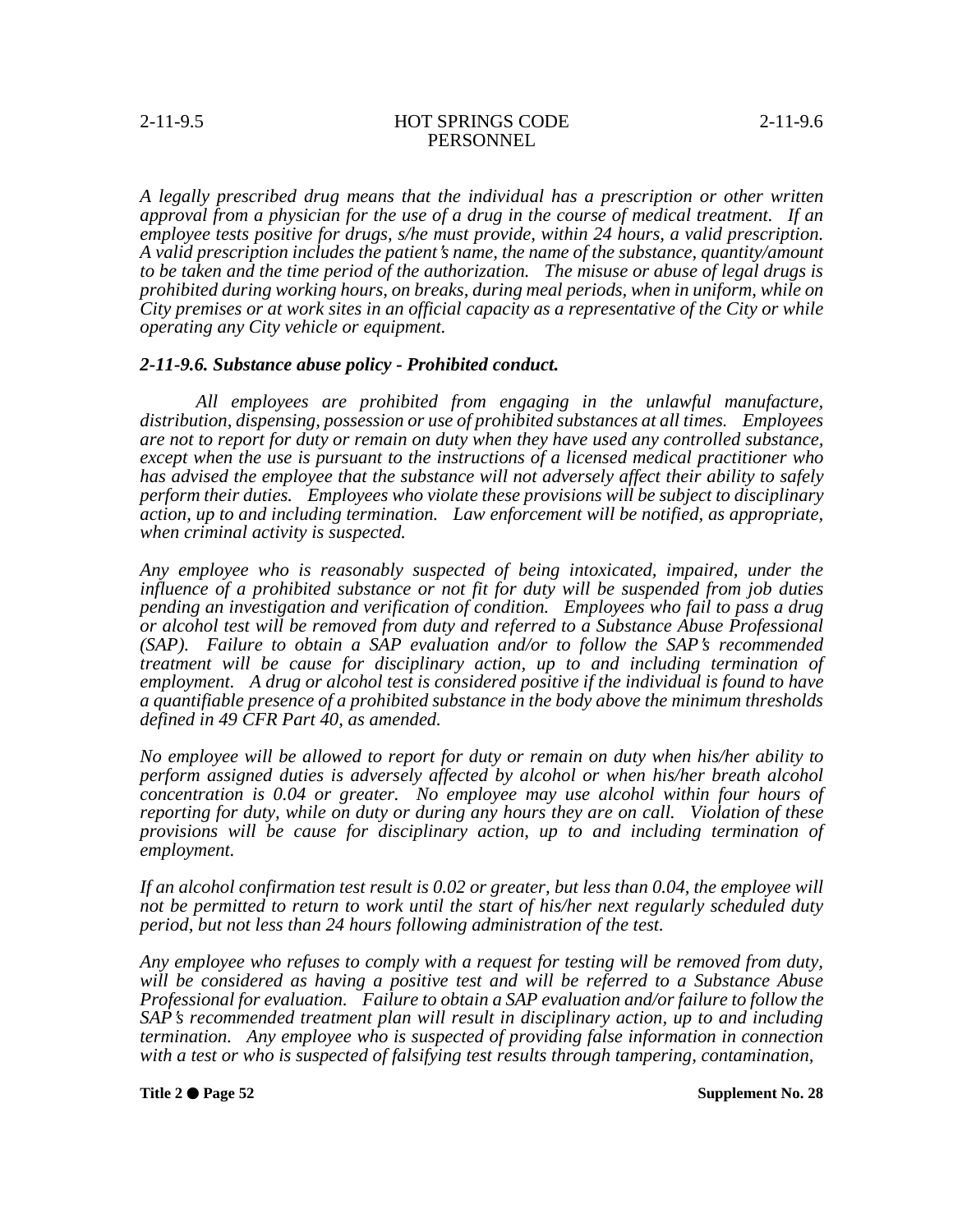## 2-11-9.6 **HOT SPRINGS CODE** 2-11-9.8 PERSONNEL

*adulteration or substitution will be required to undergo an observed collection. Verification of these actions will result in disciplinary action, up to and including termination. Refusal can include an inability to provide a sufficient urine specimen or breath sample without a valid medical explanation, as well as verbal declaration, obstructive behavior or physical absence resulting in the inability to conduct the test.*

## *2-11-9.7. Substance abuse policy - Employee admission of alcohol and/or drug use.*

*An employee who makes a voluntary admission of alcohol misuse or controlled substances use will not be subject to disciplinary action provided:*

- *(a) the employee does not self-identify in order to avoid testing under the requirements of applicable regulations and/or this policy;*
- *(b) the employee makes the admission prior to performing a safety-sensitive function (i.e., prior to reporting for duty);*
- *(c) the employee does not perform a safety-sensitive function until s/he has been evaluated and has successfully completed education and/or treatment and return-to-duty testing requirements as outlined herein; and*
- *(d) the admission is made to a supervisor or the city*=*s Designated Employer Representative (DER).*

*When an employee makes a voluntary admission (under the conditions outlined above) of alcohol misuse or controlled substances use, s/he will immediately be suspended from performing safety-sensitive functions and will be allowed sufficient opportunity to seek evaluation, education and/or treatment to establish control over his/her drug or alcohol problem. S/He will be permitted to return to safety-sensitive duties only upon successful completion of an educational and/or treatment program as determined by a drug and alcohol abuse evaluation expert (i.e., employee assistance professional, substance abuse professional or qualified drug and alcohol counselor) AND has undergone a return-to-duty breath alcohol test with a result of less than 0.02 and/or a return-to-duty drug test with a verified negative result. Follow-up testing will be required with a minimum of six drug and/or alcohol tests within the next 12 months after returning to duty; if the evaluation expert recommends more frequent follow-up testing, his/her recommendation will be followed.*

## *2-11-9.8. Substance abuse policy - Testing procedures.*

*Urine drug testing and breath testing for alcohol will be conducted when circumstances warrant or as required by federal regulations and City policy. All employees will be subject to drug testing prior to employment and to drug and/or alcohol testing for reasonable suspicion. In addition, all safety-sensitive employees will be subject to random and post-accident drug and/or alcohol testing. All employees with a positive drug or alcohol test (first offense) will be required to undergo return-to-duty testing prior to returning to safety-sensitive duties; follow-up testing will be conducted for a period of one to five years based on the SAP's recommendation, with at least six tests performed during the first year.* **Supplement No. 28 Title 2**  $\bullet$  **Page 53**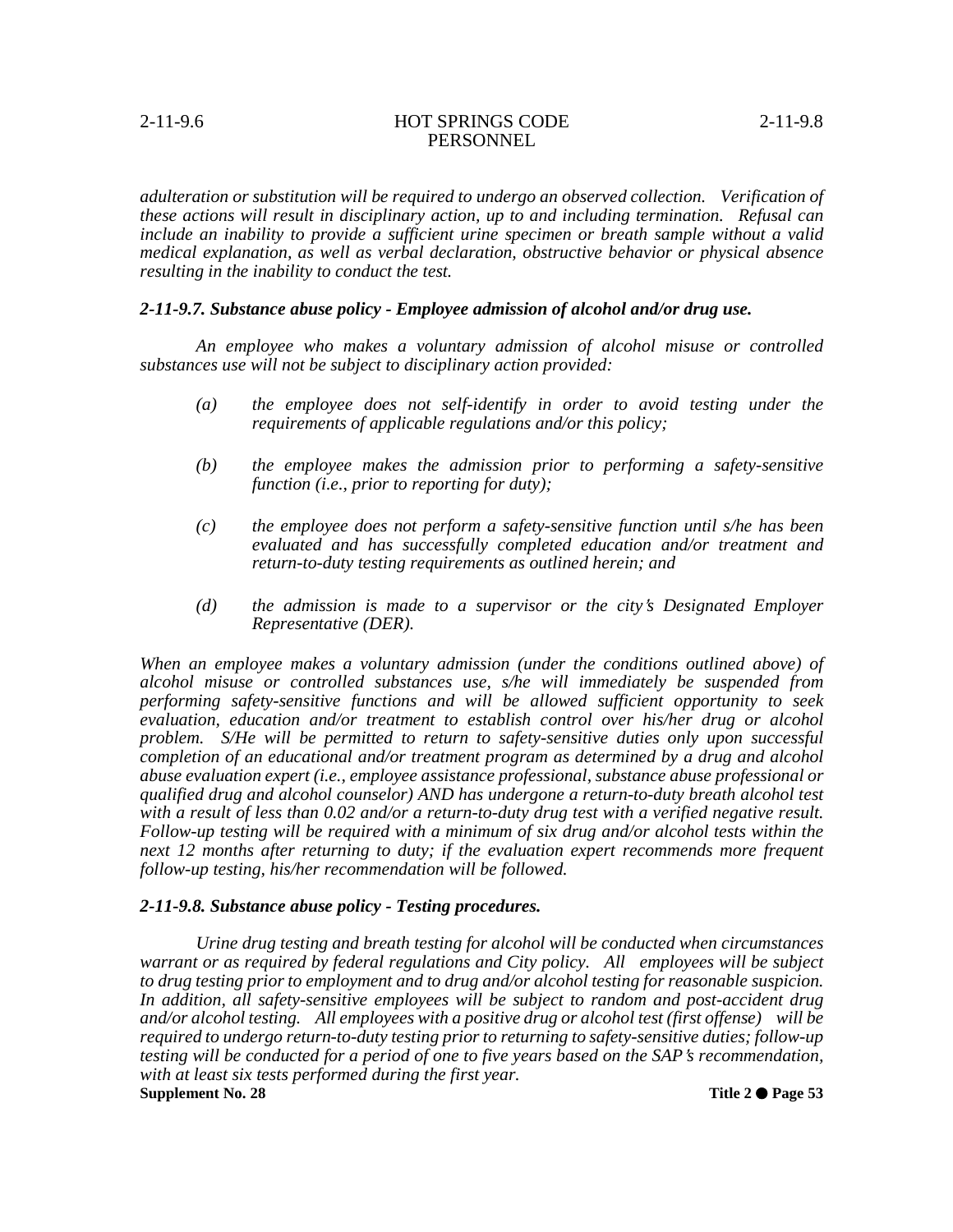## 2-11-9.8 **HOT SPRINGS CODE** 2-11-9.8 PERSONNEL

*All testing will be conducted in a manner to assure a high degree of accuracy and reliability using techniques, equipment and laboratory facilities that have been approved by the U.S. Department of Health and Human Services (DHHS). All testing will be conducted consistent with the procedures set forth in 49 CFR Part 40, as amended.*

*The drugs that will be tested for (and their respective cutoff levels) include:*

| Substance (Drug) |                                                | Cutoff<br><b>Initial Test</b> | Cutoff<br><b>Confirmation</b> |
|------------------|------------------------------------------------|-------------------------------|-------------------------------|
| (i)              | Marijuana                                      | $50$ ng/ml                    | $15$ ng/ml                    |
| (ii)             | Cocaine                                        | $300 \text{ ng/ml}$           | $150$ ng/ml                   |
| (iii)            | Opiates<br>Morphine<br>Codeine                 | $2000$ ng/ml                  | $2000$ ng/ml<br>$2000$ ng/ml  |
| (iv)             | Amphetamines<br>Amphetamine<br>Methamphetamine | $1000$ ng/ml                  | $500$ ng/ml<br>$500$ ng/ml    |
| (v)              | Phencyclidine                                  | $25$ ng/ml                    | $25$ ng/ml                    |

*An initial drug screen will be conducted on each urine specimen. For those specimens that are not negative, a confirmatory Gas Chromatography/Mass Spectometry (GC/MS) test will be performed. The test will be considered positive if the amounts present are above the minimum thresholds established in 49 CFR Part 40, as amended.* 

*All drug testing laboratory results will only be released to and reviewed by a qualified Medical Review Officer (MRO) in order to verify and validate test results. The MRO will release findings only to the Designated Employer Representative (DER). The MRO will be a licensed physician who has knowledge of substance abuse disorders and has appropriate medical training to interpret and evaluate an individual*=*s confirmed positive test result. Before verifying that an employee has a positive test result, the MRO is responsible for contacting the employee, on a direct and confidential basis, to determine whether the employee wishes to discuss the test or present a legitimate explanation for the positive result. An MRO staff person may make the contact; the MRO*=*s medically licensed or certified staff person may gather information. If, after reasonable efforts, the MRO is unable to reach the employee directly, the MRO may contact the DER for assistance in contacting the employee. The DER will take maximum precautions to preserve the confidentiality of the MRO contact.*

*If, after making all diligent and reasonable efforts, neither the MRO nor the DER is able to contact the employee within 14 days of the date the MRO received the confirmed positive test result from the laboratory, the MRO may verify the test result as positive. The MRO may also*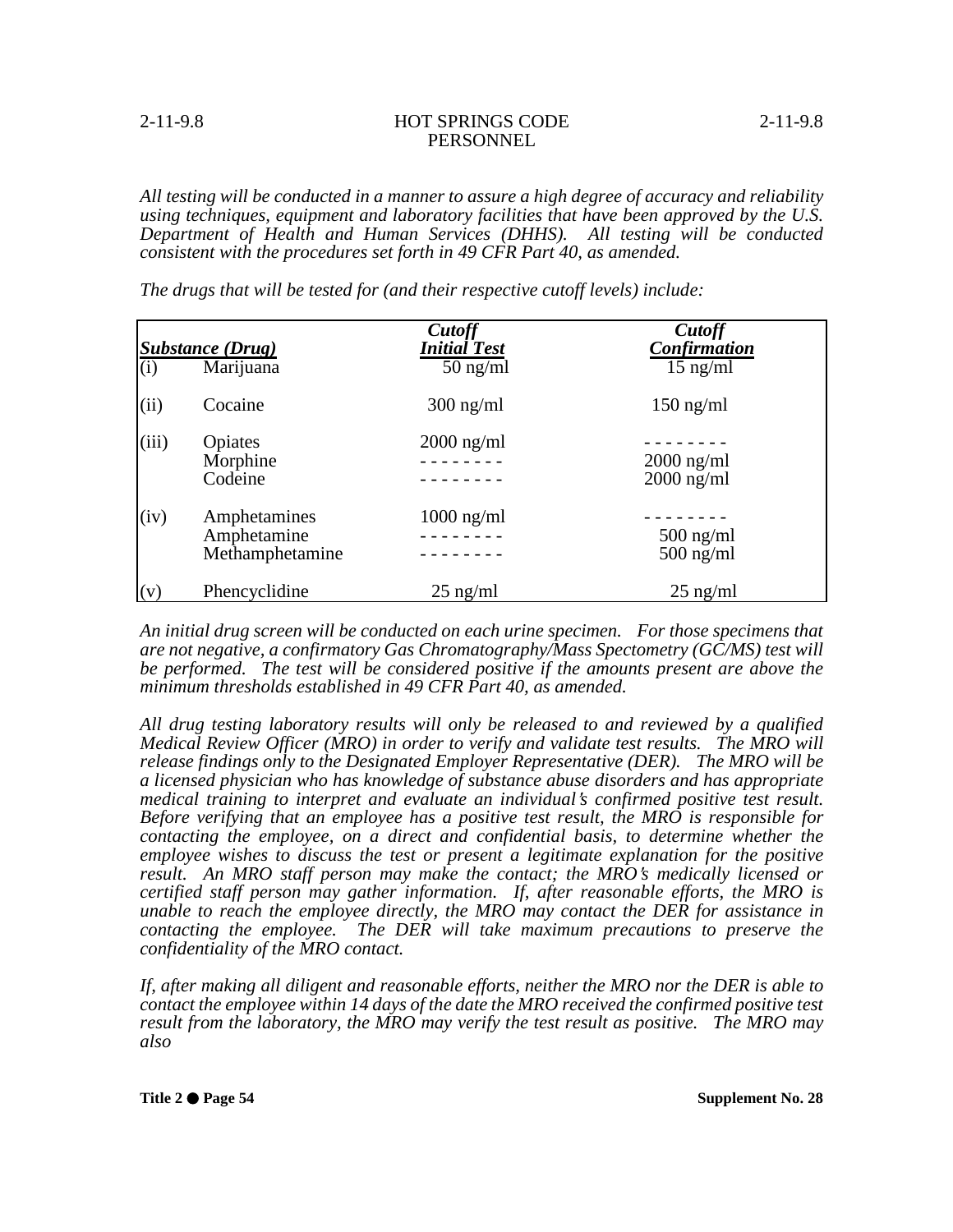#### 2-11-9.8 **HOT SPRINGS CODE** 2-11-9.8 PERSONNEL

*verify the test result as positive if the employee does not contact the MRO within five days of being contacted by the DER or if the employee expressly declines the opportunity to discuss the test result. The MRO may reopen the verification of a positive test if the employee presents documentation of serious injury or illness or other circumstances that unavoidably prevented the employee from being contacted within the designated time period and, if the employee then presents a legitimate (in the MRO*=*s opinion) explanation for the positive test, the MRO will*  declare the test to be negative. The MRO will review and interpret an individual's medical *history, including any medical records and biomedical information provided, affording the individual an opportunity to discuss the test result, and decide whether there is a legitimate medical explanation for the result, including legally prescribed medication.*

*The MRO can declare a test invalid or canceled based on the regulations specified in 49 CFR Part 40, as amended. A canceled/invalid test is considered neither a positive nor a negative test. An example of a canceled test is a urine sample being rejected by the laboratory. The MRO will cancel the test and report the cancellation and the reason(s) for it to the appropriate agency, employer and employee.*

Any drug test with a "*positive dilute*" result will be treated as a verified positive test. Any drug *test that is reported as "negative dilute" will require the employee or applicant for employment* to be retested immediately upon receipt of the result. If an employee is directed to take another *test and declines, that employee has refused the test and will be required to follow the same procedures as outlined for positive drug test results. The result of the second test will become the test of record. A second negative dilute result will be treated as a negative test, and no further retesting will be required.*

*Tests for breath alcohol concentration will be conducted utilizing an Evidential Breath Testing device (EBT) that has been approved by the National Highway Traffic Safety Administration (NHTSA) and operated by a trained Breath Alcohol Technician (BAT). All breath alcohol test results will be reported only by an MRO or BAT to the DER.*

*If the initial breath test indicates an alcohol concentration of 0.02 or greater, a second test will be performed to confirm the results of the initial test. An employee who has a confirmed alcohol concentration of greater than 0.02 but less than 0.04 will be removed from his/her position for at least 24 hours unless a retest results in a concentration measure of less than 0.02. An alcohol concentration of 0.04 or greater will be considered a positive alcohol test and in violation of this policy and/or of the requirements set forth in 49 CFR Part 382.* 

*Any employee who has a confirmed positive drug or alcohol test (first offense) will be suspended from work and referred to a Substance Abuse Professional (SAP). Any employee who has a second confirmed positive drug or alcohol test will be terminated.*

*All drug testing will be accomplished by urine test utilizing the split sample method and chain-of-custody control. Any employee who questions a positive drug test result may request that an additional test be conducted. This test must be conducted at a different DHHS-certified*  laboratory than performed the initial test. The test must be conducted on the split sample that *was provided by the employee at the same time as the original sample. All costs for such* 

**Supplement No. 28 Title 2 Page 55**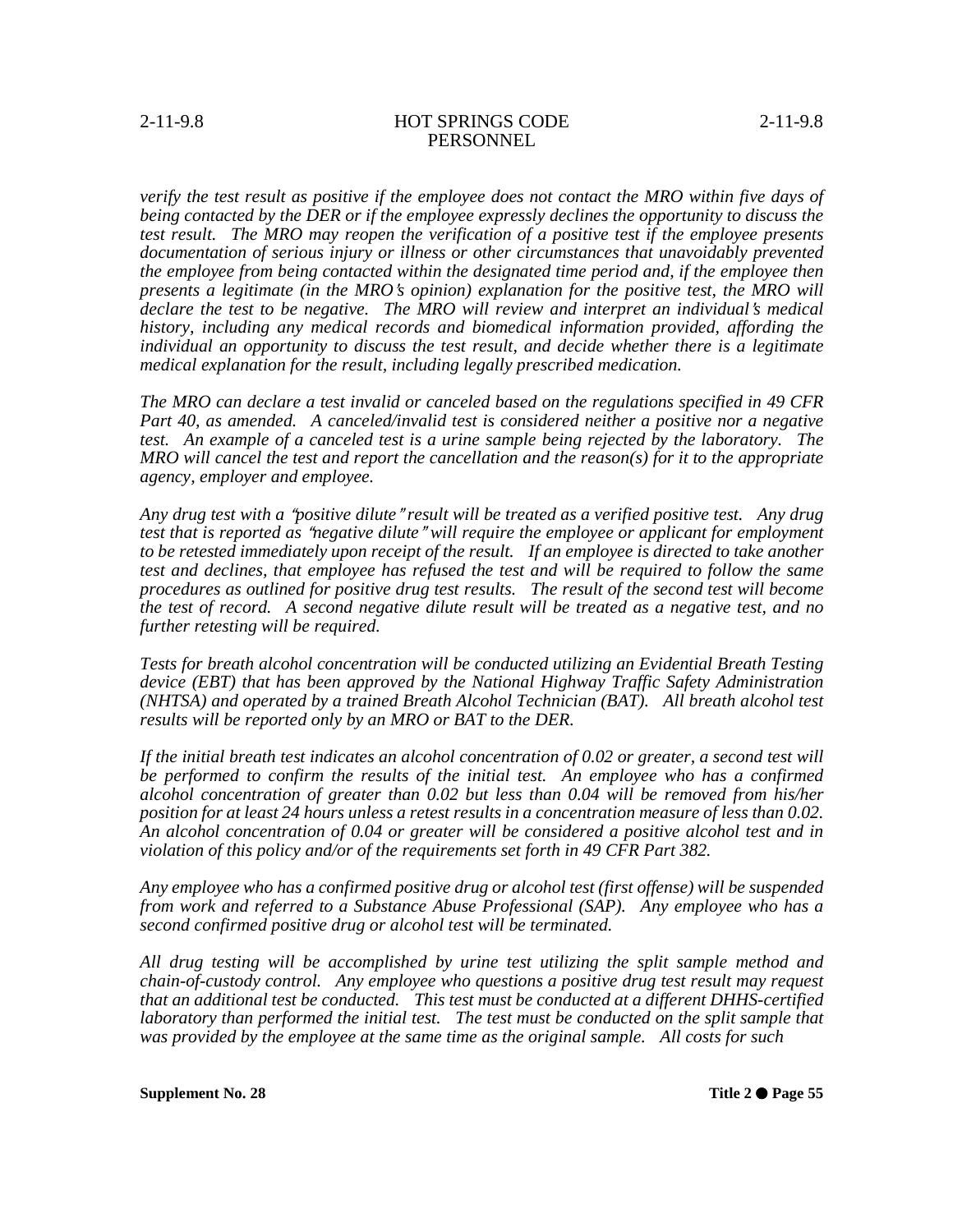## 2-11-9.8 HOT SPRINGS CODE 2-11-9.9 PERSONNEL

*testing are paid by the employee unless the result of the split sample test invalidates the result of the original test.* This cost will be deducted from the employee's paycheck. The *method of collecting, storing and testing the split sample will be consistent with the procedures set forth in 49 CFR Part 40, as amended. The employee's request for a split sample test must be made to the MRO within 72 hours of notice of the original sample verified test result. Requests made after 72 hours will only be accepted if the delay was due to documentable facts that were beyond the control of the employee.* 

## *2-11-9-9. Substance abuse policy - Required testing.*

*PRE-EMPLOYMENT drug tests will be conducted on each applicant selected for hire into any regular full-time or regular part-time position. Applicants selected for hire into temporary/seasonal positions will be drug tested if they are required to have a CDL or will be performing safety-sensitive functions. A job offer may be made prior to the test only if it includes the condition that the applicant tests negative. No applicant will be hired prior to the City*=*s receipt of a verified negative test result. Any applicant who tests positive will not be eligible for hire for a period of at least six months. At any time after the end of the six-month period, the applicant, if again selected for hire, must:*

- *(a) show proof of successfully completing a substance abuse treatment program and*
- *(b) complete a new drug test with a negative result.*

*Pre-Employment (Pre-Transfer) drug tests will be conducted on each employee selected for transfer from a non-safety-sensitive position to a safety-sensitive position. No employee will be transferred to a safety-sensitive position prior to the City*=*s receipt of a verified negative test result.*

*After obtaining written consent from an applicant with a CDL (including employees transferring from a non-CDL position to one requiring a CDL), the City will request the following information from DOT-regulated employers who have employed that individual for any period during the two years before the date of application or transfer:*

- *(a) Alcohol tests with a result of 0.04 or higher alcohol concentration*
- *(b) Verified positive drug test results*
- *(c) Refusals to be tested*
- *(d) Other violations of DOT agency drug and alcohol testing regulations*
- *(e) Documentation of successful completion of DOT return-to-duty requirements (including follow-up testing) for any applicant or employee who violated a DOT drug and/or alcohol regulation*

**Title 2 Page 56 Supplement No. 28**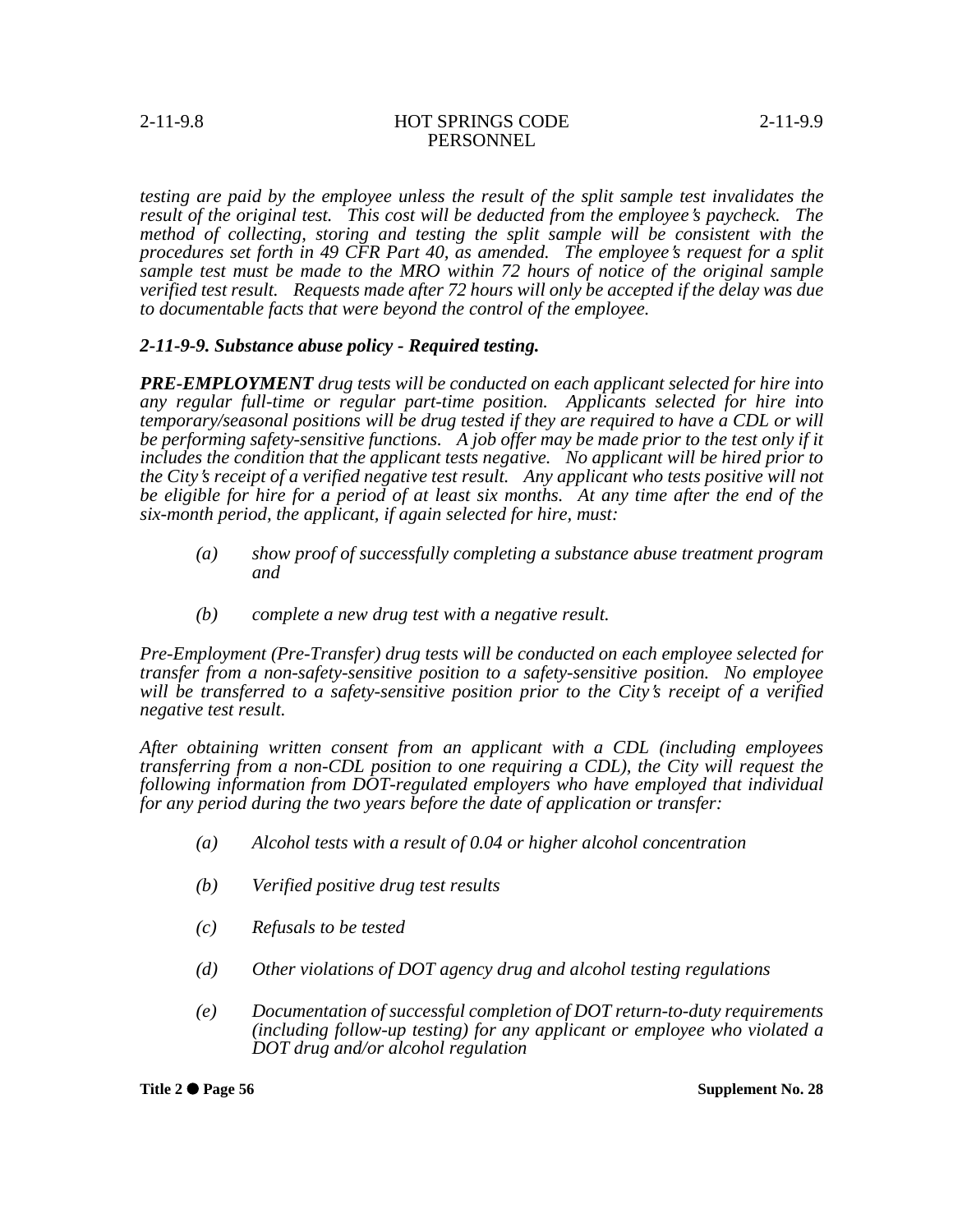#### 2-11-9.9 HOT SPRINGS CODE 2-11-9.9 PERSONNEL

*REASONABLE SUSPICION drug and/or alcohol tests will be conducted when a determination is made that reasonable suspicion exists to require the employee to undergo testing. This determination must be based on specific, contemporaneous, articulable observations concerning the appearance, behavior, speech or body odors of the employee. The observations may include indications of the chronic and withdrawal effects of controlled substances.*

*The determination must be made by a supervisor or City official who is trained in detecting the signs and symptoms of drug and alcohol use. The supervisor must complete and sign a written record of the observations leading to a reasonable suspicion; this record must be completed within 24 hours of the observed behavior or before the results of the alcohol or drug test are released, whichever is earlier. Reasonable suspicion tests will be coordinated with the Human Resources Director whenever possible. All employees are subject to reasonable suspicion testing.*

*Reasonable suspicion alcohol testing is authorized only if the observations described above are made during, just preceding or just after performance of safety-sensitive duties. An employee may be directed to undergo reasonable suspicion alcohol testing while s/he is performing safety-sensitive functions, just before s/he is to perform safety-sensitive functions or just after s/he has ceased performing such functions.*

*Notwithstanding the absence of a reasonable suspicion alcohol test, no employee is permitted to report for duty or remain on duty while s/he is under the influence of or impaired by alcohol, as shown by the behavioral, speech and performance indicators of alcohol misuse, nor will the City permit the employee to perform his/her duties until:*

- (a) an alcohol test is administered and the employee's alcohol concentration measures less than 0.02; OR
- (b) twenty-four hours have elapsed following the determination that there is reasonable suspicion to believe that the employee has violated the provisions of this policy concerning the use of alcohol.

If a reasonable suspicion alcohol test is not administered within two hours following the determination, the employee's supervisor or department head must prepare a record stating the reason(s) the test was not promptly administered. If the test is not administered within eight hours following the determination, all attempts to administer an alcohol test will cease, and the employee's supervisor or department head must prepare a record stating the reason(s) the test was not administered. Any records prepared in accordance with this section must be submitted to and retained by the Human Resources Director.

**POST-ACCIDENT** drug and alcohol testing will be conducted on employees performing safety-sensitive functions after any accident involving the loss of human life. For non-fatal accidents, employees will be tested if they receive a citation for a moving traffic violation arising from the accident (within eight hours of the accident for alcohol testing and within 32 hours of the accident for drug testing) AND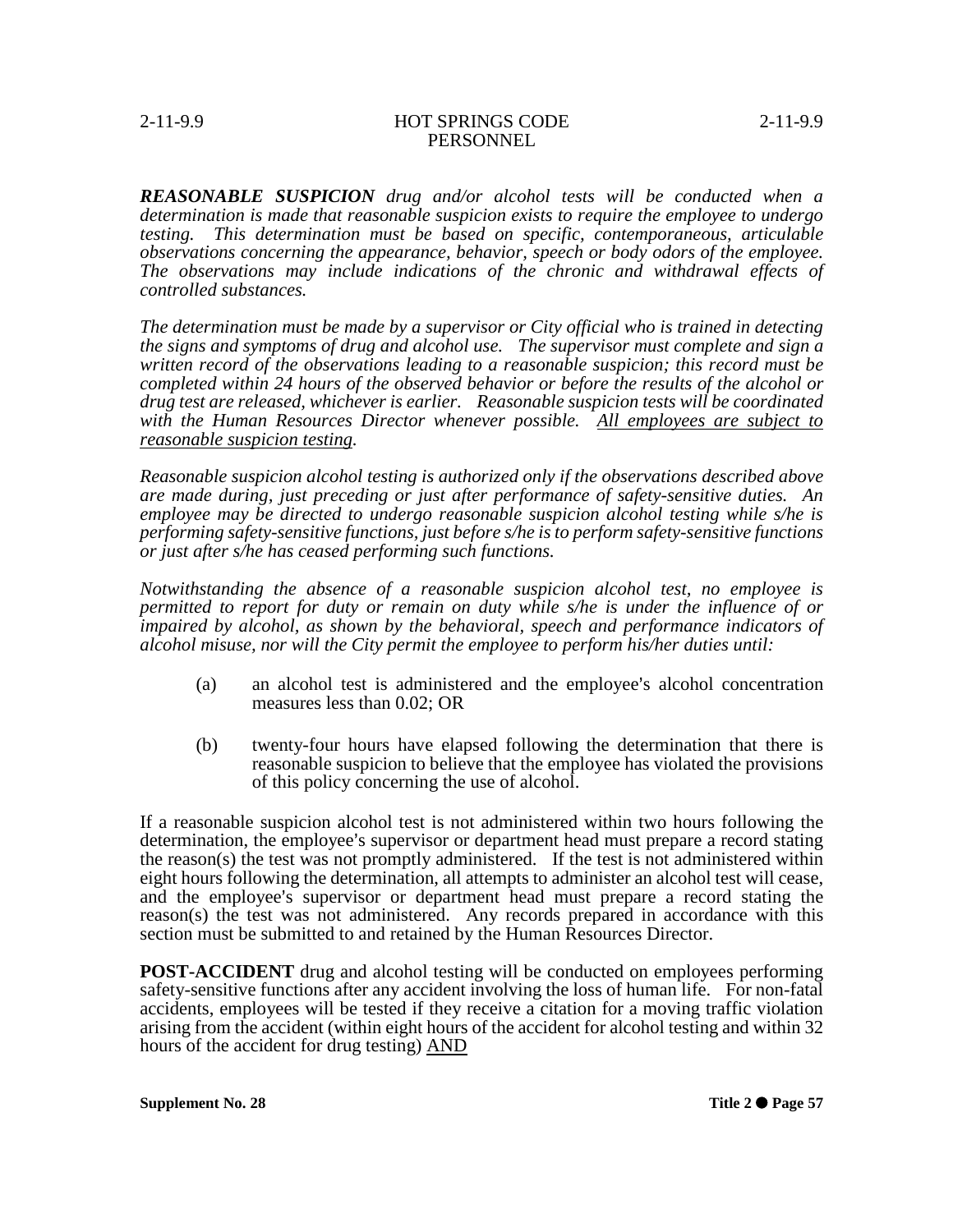## 2-11-9.9 HOT SPRINGS CODE 2-11-9.9 PERSONNEL

- *(a) the accident involves bodily injury to any person who, as a result of the injury, immediately receives medical treatment away from the scene of the accident OR*
- *(b) one or more vehicles incurs disabling damage as a result of the accident, requiring the vehicle to be transported away from the scene by a tow truck or other motor vehicle.*

*An employee who is subject to post-accident testing must remain readily available for such testing or s/he may be deemed to have refused to submit to testing. This is not intended to delay any necessary medical attention for injured people or to prohibit an employee from leaving the scene of an accident for the period necessary to obtain assistance in responding to the accident or to obtain necessary emergency medical care. If it is necessary for an employee to leave the scene of an accident prior to testing, the employee must keep his/her supervisor informed of his/her location.*

*An employee subject to post-accident alcohol testing must not use alcohol for eight hours following the accident or until s/he undergoes a post-accident alcohol test, whichever occurs first.*

*If a required post-accident alcohol test is not administered within two hours following the accident, the employee*=*s supervisor or department head must prepare a record stating the reason(s) the test was not promptly administered. If the test is not administered within eight hours following the accident, all attempts to administer an alcohol test will cease, and the employee*=*s supervisor or department head must prepare a record stating the reason(s) the test was not administered. If a required post-accident drug test is not administered within 32 hours following the accident, all attempts to administer a drug test will cease, and the employee*=*s supervisor or department head must prepare a record stating the reason(s) the test was not administered. Any records prepared in accordance with this section must be submitted to and retained by the Human Resources Director.*

*RANDOM drug and alcohol testing will be performed on an unannounced basis and will be spread reasonably throughout the calendar year. The selection of employees for random alcohol and controlled substances testing will be made by a scientifically valid method so that each employee subject to random testing will have an equal chance of being tested each time selections are made. Once notified of selection for random testing, an employee must proceed to the collection site immediately. Employees subject to random testing are as follows:*

*DOT - all non-transit employees who operate City vehicles and equipment requiring a Commercial Driver*=*s License (CDL); employees in this category are tested under the authority of and in compliance with DOT regulations as specified in 49 CFR Part 40 and FMCSA regulations as specified in 49 CFR Part 382*

*POLICE - all uniformed and communications employees of the Hot Springs Police Department; all employees in this category are tested under the authority of the City of Hot Springs Board of Directors*

**Title 2 Page 58 Supplement No. 28**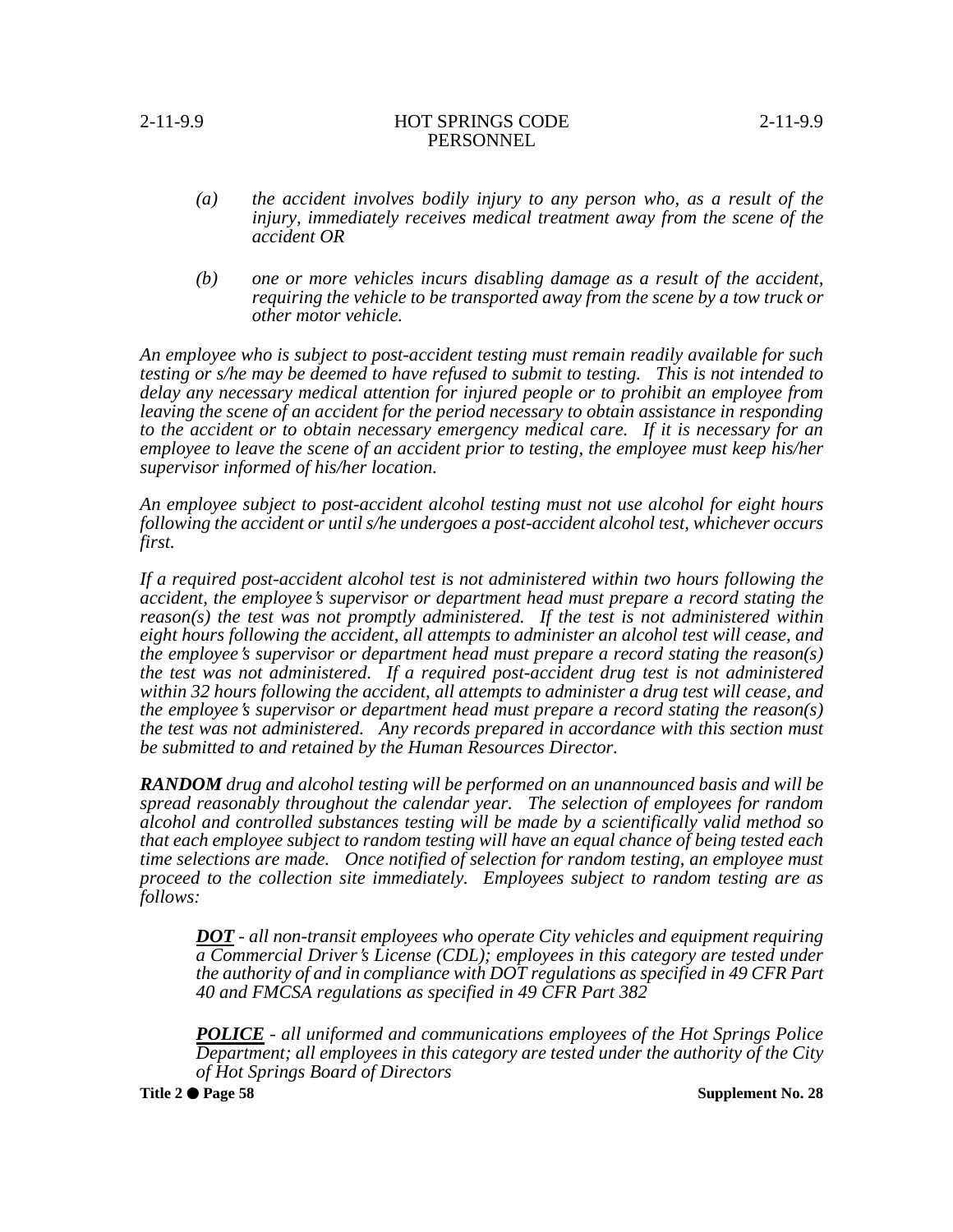## 2-11-9.9 HOT SPRINGS CODE 2-11-9.10 PERSONNEL

*FIRE - all uniformed and communications employees of the Hot Springs Fire Department; all employees in this category are tested under the authority of the City of Hot Springs Board of Directors*

*OTHER - all employees whose primary job functions include the operation of City vehicles and/or equipment not requiring a CDL, all employees whose primary job functions include the dispatch or maintenance of any City vehicles and/or equipment (except police/fire dispatchers) and any other employees which the City may determine to be performing safety-sensitive functions including, but not limited to, employees of the airport, water production and wastewater treatment facilities; all employees in this category are tested under the authority of the City of Hot Springs Board of Directors*

*RETURN-TO-DUTY and FOLLOW-UP drug and/or alcohol testing will be conducted when any safety-sensitive employee returns to safety-sensitive duties after a violation of the prohibited alcohol and/or drug conduct, refuses to submit to an alcohol and/or drug test or has a verified positive alcohol and/or drug test result (first offense). In order to return to work, the employee must have:*

- *(a) been evaluated by a Substance Abuse Professional (SAP) and followed any recommendation(s) for action by the SAP, including participation in any rehabilitation program AND*
- *(b) taken a return-to-duty alcohol test with results indicating an alcohol concentration of less than 0.02 and/or a drug test with a verified negative result. If a test is canceled, the employee must take another return-to-duty drug and/or alcohol test.*

*Follow-up tests will be unannounced and conducted at least six times within the first twelve months after the employee returns to duty. Any additional follow-up testing will be as recommended by the SAP. Follow-up tests will be in addition to any random tests and may be extended for up to five years following return to duty.*

## *2-11-9.10. Substance abuse policy - Consequences of a positive test.*

*Alcohol. If the confirmation test result is 0.02 or greater, but less than 0.04, the employee will not be permitted to return to work until the start of his/her next regularly scheduled duty period, but not less than 24 hours following administration of the test.*

*If the confirmation test result is 0.04 or greater (first offense), the employee will immediately be suspended from performing safety-sensitive functions pending evaluation by a Substance Abuse Professional (SAP), completion of any recommended education, treatment, etc. and a return-to-duty alcohol test with a result of less than 0.02. Upon return to duty, the employee will then be subject to unannounced follow-up alcohol tests (no less than six within the following 12 months).*

*If the confirmation test result is 0.04 or greater and represents the second positive test (drugs and/or alcohol) for the employee, s/he will be terminated.* **Supplement No. 28 Title 2**  $\bullet$  **Page 59**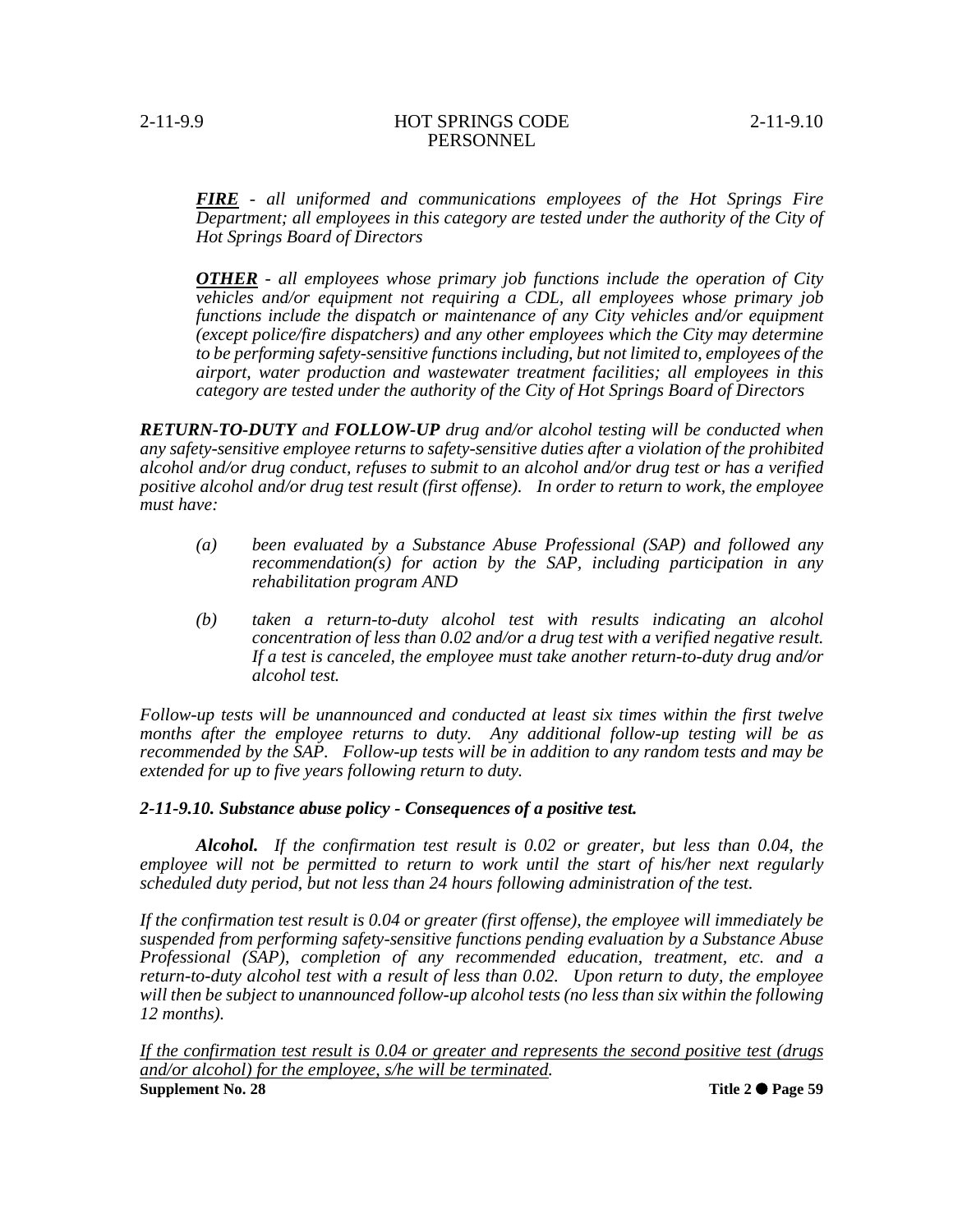## 2-11-9.10 HOT SPRINGS CODE 2-11-9.10 PERSONNEL

*Controlled Substances (Drugs). If the result of the primary specimen analysis is positive, the Medical Review Officer (MRO) will notify the employee of the positive result and the employee may, within 72 hours of such notification, request that the split sample be tested in a different DHHS laboratory for the presence of the substance(s) that showed a positive result. A SECOND TEST WILL NOT BE CONDUCTED UNLESS THE EMPLOYEE REQUESTS IT WITHIN 72 HOURS OF NOTIFICATION BY THE MRO OF THE POSITIVE RESULT UNLESS THE DELAY IS DUE TO DOCUMENTABLE FACTS THAT ARE BEYOND THE CONTROL OF THE EMPLOYEE.* 

*Once a verified positive test result has been received from the MRO, the employee will immediately be suspended from performing safety-sensitive functions until 72 hours have elapsed or, if the employee has requested a split sample test, until the split sample test results are received. If the split sample test result is negative, the employee will return to work and be paid for any period of suspension; the City will pay the cost of the split sample test. If the split sample test is not requested or if it reconfirms the positive result (first offense), the employee will be further suspended from performing safety-sensitive functions until s/he has been evaluated by a Substance Abuse Professional (SAP), completed any recommended education, treatment, etc. and had a negative return-to-duty drug test. Upon return to duty, the employee will then be subject to unannounced follow-up drug testing (no less than six tests within the following 12 months).*

*If the employee does not request a split sample test or if the split sample test reconfirms the positive result and this represents the second positive test (drug and/or alcohol) for the employee, s/he will be terminated effective his/her last day worked.*

*General - An employee will be permitted to use any accrued sick, vacation and/or discretionary leave during the time of evaluation and treatment, provided the evaluation and any recommended treatment are processed in a timely manner. By the next business day after notification from the Human Resources Director, an employee must contact a Substance Abuse Professional and set up the earliest possible appointment for evaluation. Any required treatment must begin as soon as possible. Any delays in facilitating this process will result in the time off being unpaid or the employee may be terminated. Unless otherwise recommended by the SAP, the return-to-duty test must be completed no later than the next business day following notification from the SAP that the employee has completed any recommended education, treatment, etc. If an employee has no accrued leave or exhausts his/her accrued leave prior to return to duty, a leave of absence without pay may be granted in accordance with City policy.*

**IF AN EMPLOYEE HAS A VERIFIED POSITIVE TEST RESULT FOR DRUGS AND/OR A CONFIRMED ALCOHOL CONCENTRATION OF 0.04 OR GREATER A SECOND TIME, S/HE WILL BE TERMINATED. THIS APPLIES TO ANY COMBINATION OF ALCOHOL AND/OR DRUG TEST RESULTS.**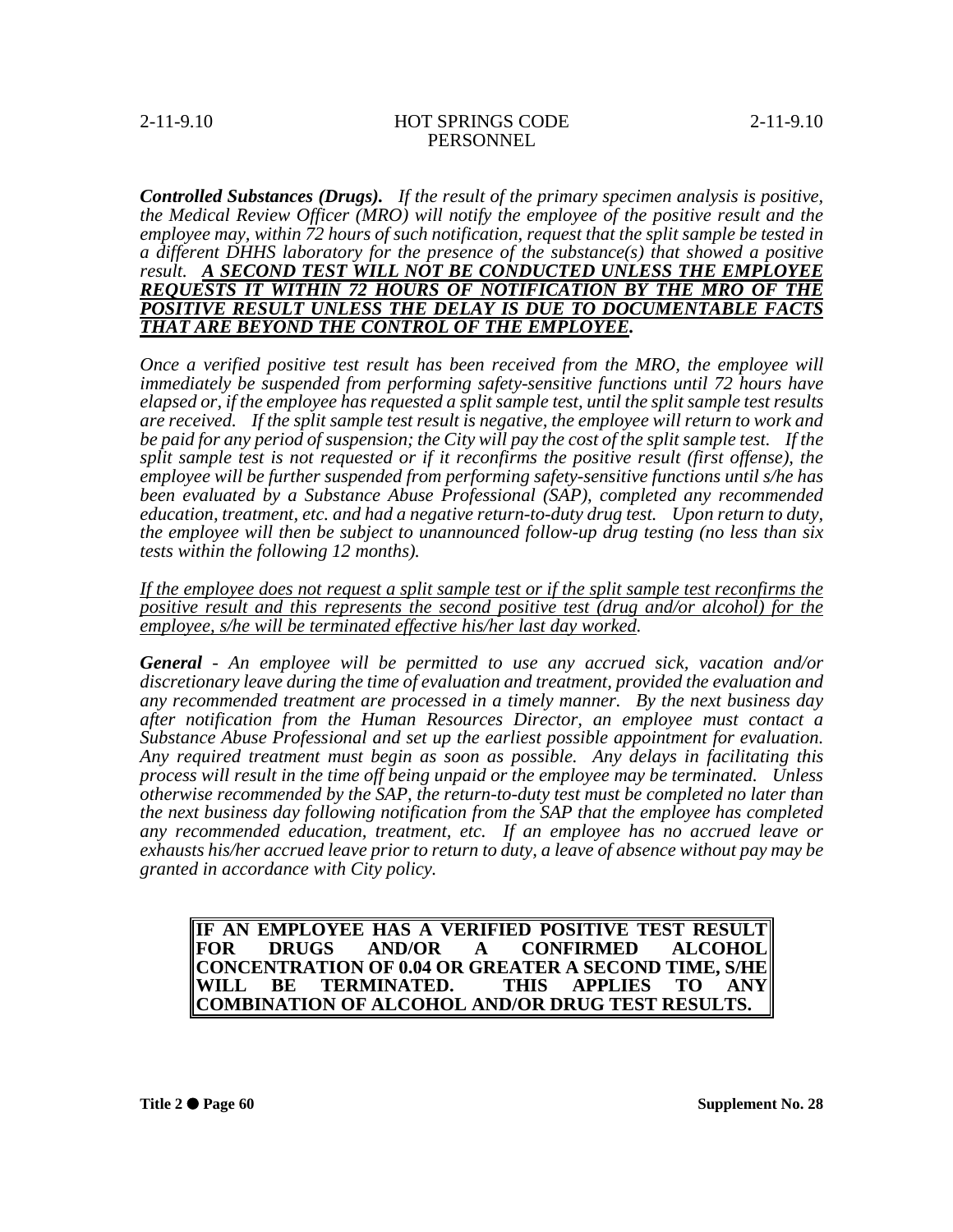## *2-11-9.11. Substance abuse policy - Records.*

*Drug and alcohol testing results will be maintained under strict confidentiality by the Human Resources Director, Medical Review Officer (MRO) and testing laboratory. The Human Resources Director will maintain all records required by 49 CFR Part 40, 49 CFR Part 382 and this policy. All requests for information must be referred to the Human Resources Director who is the point of contact for all correspondence and reports from the MRO, testing laboratories and Substance Abuse Professional.*

## *2-11-9.12. Substance abuse policy - Training.*

*All employees will receive a copy of and be educated in all provisions of this policy through classes and other methods as appropriate. Employees will also receive a booklet describing alcohol and each drug to be tested for and outlining the signs and symptoms of use and the health, social and workplace issues associated with each. Substance abuse training, including discussion of this policy, will be included in each new employee orientation class. All department heads and supervisors will receive additional training relative to the detection of signs and symptoms of drug and alcohol use.*

## *2-11-9.13. Substance abuse policy - Designated employer representative.*

*The Designated Employer Representative (DER) for the City of Hot Springs is the Human Resources Director. As the DER, s/he is authorized to:*

- *(a) receive communications and test results from service agents;*
- *(b) take immediate actions to remove employees from safety-sensitive duties;* 
	- *(c) make required decisions in the testing and evaluation processes.*

*The Human Resources Director will be responsible for administration of this policy, including the maintenance of records, preparation of reports, coordination of drug and alcohol testing procedures and required training. S/He will be the contact person for any questions regarding the administration of this policy and for issuing any rulings regarding the interpretation of this policy.*

*In the Human Resources Director*=*s absence, the City*=*s Training Coordinator will serve as the Designated Employer Representative.*

## *2-11-9.14. Substance abuse policy - Terms and definitions.*

*Adulterated Specimen - a specimen that contains a substance that is not expected to be present in human urine or contains a substance expected to be present but is at a concentration so high that it is not consistent with human urine.*

*and*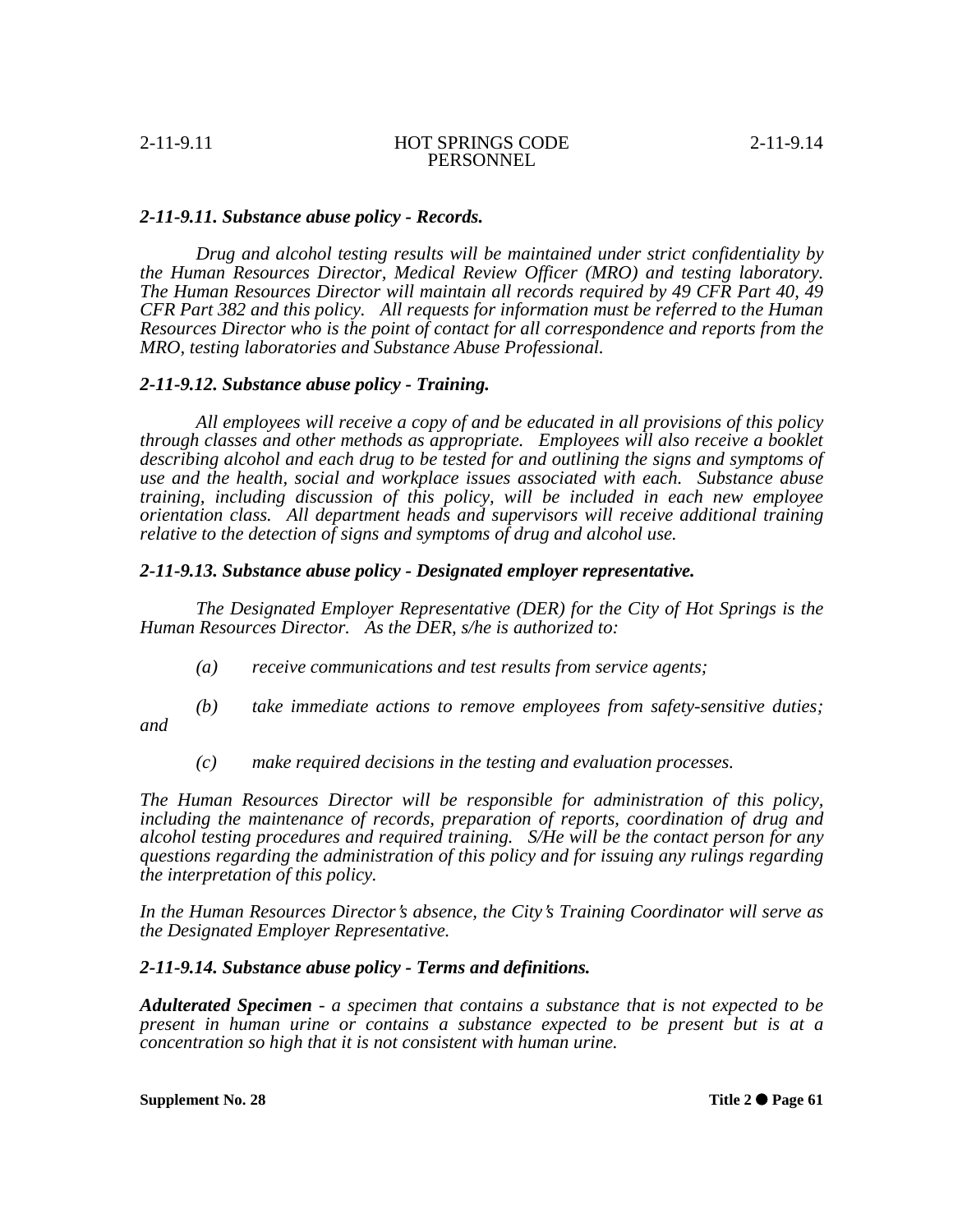## 2-11-9.14 HOT SPRINGS CODE 2-11-9.14 PERSONNEL

*Alcohol - the intoxicating agent in beverage alcohol, ethyl alcohol or other low molecular weight alcohols including methyl and isopropyl alcohol.*

*Alcohol Concentration/Content - the alcohol in a volume of breath expressed in terms of grams of alcohol per 210 liters of breath as indicated by an evidential breath test*

*Alcohol Use - the drinking or swallowing of any beverage, liquid mixture or preparation (including any medication) containing alcohol*

*Breath Alcohol Technician (BAT) - a person who instructs and assists employees in the alcohol testing process and operates an evidential breath testing device*

*Canceled Test - a drug or alcohol test that has a problem identified that cannot be or has not been corrected or which is otherwise required to be canceled by governing regulations; it is neither a positive nor a negative test and includes a specimen rejected for testing by a laboratory*

*Chain-of-Custody - a procedure used to document the handling of the urine specimen from the time the employee or applicant gives the specimen to the collector until the specimen is destroyed*

*Confirmation Test (Alcohol) - a subsequent test using an EBT, following a screening test*  with a result of 0.02 or greater, that provides quantitative data about the alcohol *concentration*

*Confirmation/Confirmatory Drug Test - a second analytical procedure performed on a urine specimen to identify and quantify the presence of a specific drug or drug metabolite*

*Confirmation/Confirmatory Validity Test - a second test performed on a urine specimen to further support a validity test result*

*Confirmed Drug Test - a confirmation test result received by an MRO from a laboratory*

*Covered Employee - a person, including a volunteer, applicant or transferee who performs a safety-sensitive function*

*Dilute Specimen - a specimen with creatinine and specific gravity values that are lower than expected for human urine*

*Disabling Damage - damage which precludes departure of a motor vehicle from the scene of an accident in its usual manner in daylight after simple repairs; includes damage to motor vehicles that could have been driven but would have been further damaged if so driven; excludes damage which can be remedied temporarily at the scene of the accident without special tools or parts, tire disablement without other damage even if no spare tire is available, headlight or taillight damage and damage to turn signals, horn or windshield wipers which makes them inoperative*

**Title 2 Page 62 Supplement No. 28**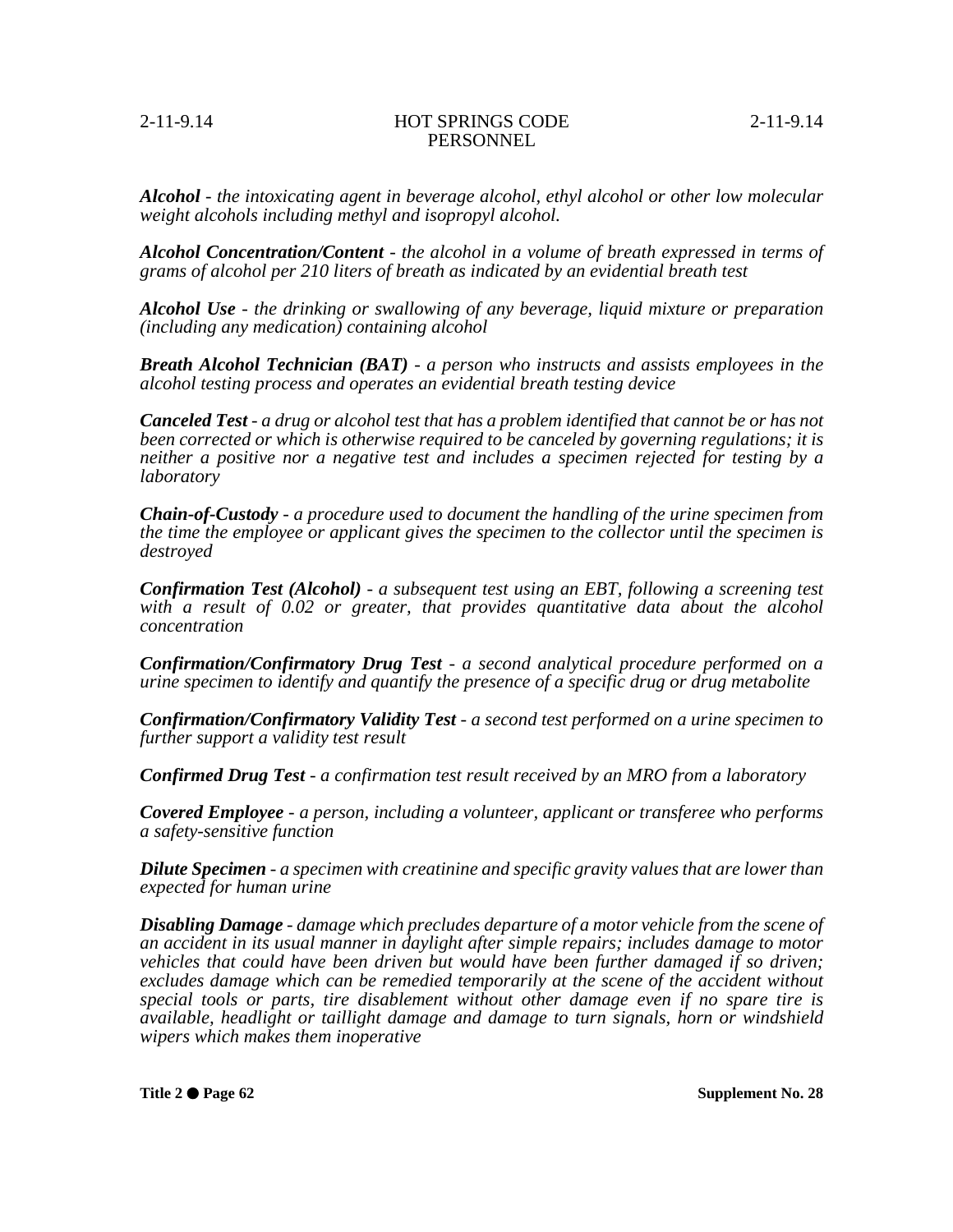## 2-11-9.14 HOT SPRINGS CODE 2-11-9.14 PERSONNEL

*DOT Agency - an agency (or operating administration) of the United States Department of Transportation administering regulations requiring alcohol and/or drug testing*

*Evidential Breath Testing (EBT) Device - a device approved by the National Highway Traffic Safety Administration (NHTSA) for the evidential testing of breath at the 0.02 and 0.04 alcohol concentrations*

*Licensed Medical Practitioner - a person who is licensed, certified and/or registered, in accordance with applicable federal, state, local or foreign laws and regulations, to prescribe controlled substances and other drugs*

*Medical Review Officer (MRO) - a licensed physician responsible for receiving and reviewing laboratory results generated by a drug testing program and evaluating medical explanations for certain drug test results*

*On Call - when an employee has specifically been placed on call for a designated period of time; any use of drugs or alcohol while specifically on call is strictly prohibited*

*On Duty - includes all time from the time an employee begins to work or is required to be in readiness to work until the time s/he is relieved from work and all responsibility for performing work*

*Performing a Safety-Sensitive Function - any period in which an employee is actually performing, ready to perform or immediately available to perform any safety-sensitive function*

*Refusal to Submit (to an alcohol or controlled substances test) - when an employee:*

- *(a) fails to appear for any test (except a pre-employment test) within a reasonable time, as determined by the City, consistent with applicable DOT agency regulations and this policy, after being directed to do so by the City;*
- *(b) fails to remain at the testing site until the testing process is complete; provided, that an applicant who leaves the testing site before the pre-employment testing process begins is not deemed to have refused to test;*
- *(c) fails to provide a urine specimen for any required drug test; provided, that an applicant who does not provide a urine specimen because s/he has left the testing site before the pre-employment testing process begins is not deemed to have refused to test;*
- *(d) fails to permit the observation or monitoring of his/her provision of a specimen in the case of a directly observed or monitored collection in a drug test;*
- *(e) fails to provide a sufficient amount of urine when directed and when it has been determined, through a required medical evaluation, that there was no adequate medical explanation for the failure;*

**Supplement No. 28 Title 2**  $\bullet$  **Page 63**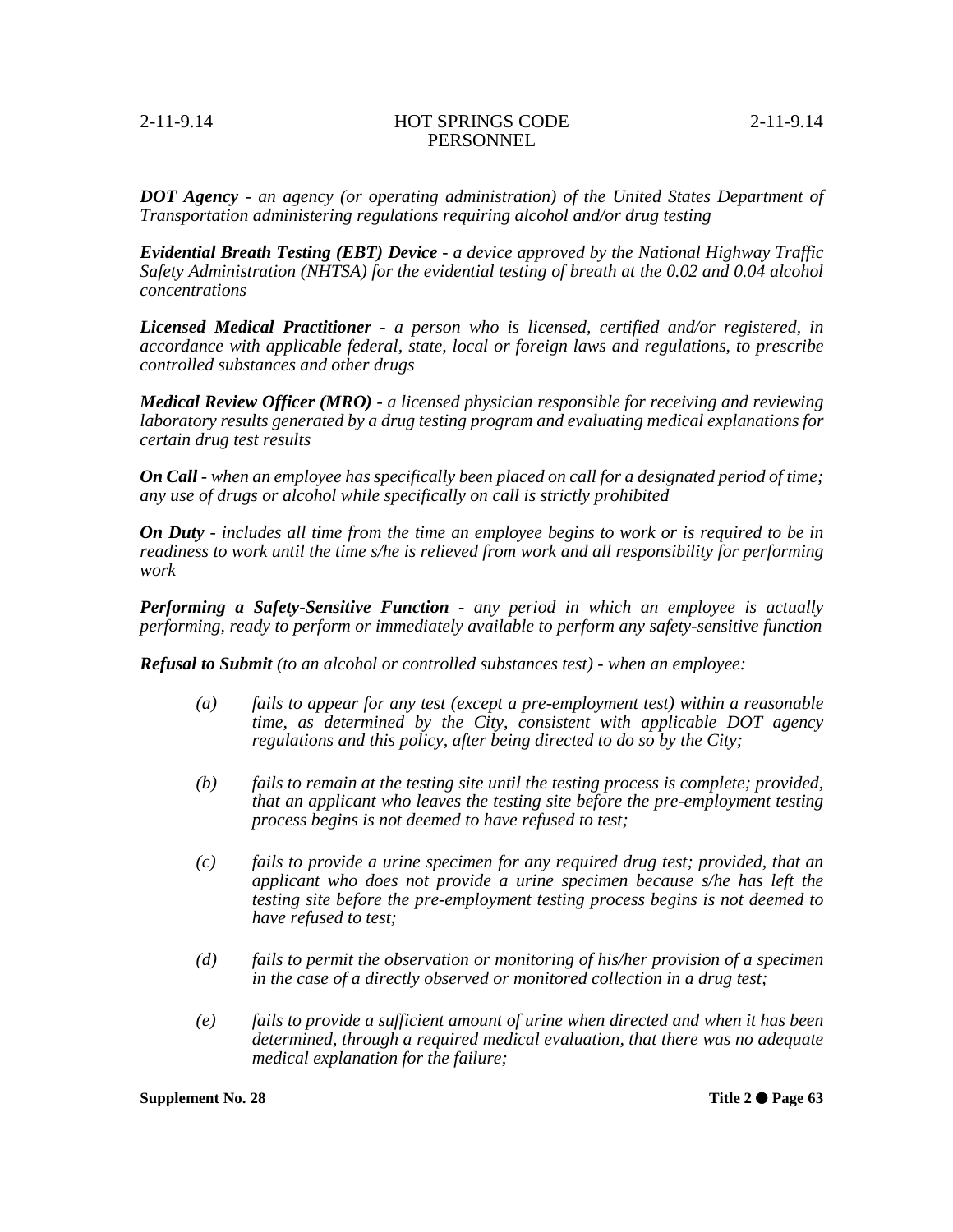## 2-11-9.14 HOT SPRINGS CODE 2-11-9.14 PERSONNEL

- *(f) fails to or declines to take a second test which the City or collector has directed him/her to take;*
- *(g) fails to undergo a medical examination or evaluation as directed by the MRO as part of the verification process or as directed by the DER (In the case of a pre-employment drug test, the applicant is deemed to have refused to test on this basis only if the pre-employment test is conducted following a contingent offer of employment.);*
- *(h) fails to cooperate with any part of the testing process (e.g., refuses to empty pockets when so directed by the collector, behaves in a confrontational way that disrupts the collection process); or*
- *(I) is reported by the MRO as having a verified adulterated or substituted test result.*

*Safety-Sensitive Function - includes all time a driver of City vehicles/equipment is at a City facility, or other property, or on any public property, waiting to be dispatched, unless the driver has been relieved from duty by the City; all time inspecting, servicing or conditioning any City vehicle/equipment; all time spent at the driving controls of any City vehicle/equipment; all time, other than driving time, in or upon any City vehicle/equipment; all time loading or unloading any City vehicle/equipment, supervising or assisting in the loading or unloading, attending any vehicle/equipment being loaded or unloaded, remaining in readiness to operate the vehicle/equipment or in giving or receiving receipts for shipments loaded or unloaded; and all time spent repairing, obtaining assistance or remaining in attendance upon a disabled vehicle/equipment; any function which directly affects public health and safety (e.g., performance and dispatch of law enforcement and firefighting functions, operation and maintenance of water or wastewater treatment facilities and communication and contact with aircraft); and any other function which the City may determine to be safety sensitive*

*Screening/Initial Test (Alcohol) - an analytical procedure to determine whether an employee may have a prohibited concentration of alcohol in a breath or saliva specimen*

*Screening/Initial Test (Drugs) - a test to eliminate negative urine specimens from further analysis or to identify a specimen that requires additional testing for the presence of drugs*

*Split Specimen/Sample - a part of the urine specimen that is sent to a first laboratory and retained unopened and which is transported to a second laboratory in the event that the employee requests that it be tested following a verified positive test of the primary specimen or a verified adulterated or substituted test result*

*Subject to Call - when an employee is generally subject to call but not specifically "on call*"; *if called in to work while subject to call, an employee must inform his/her supervisor if s/he has been using drugs and/or alcohol which might impair his/her job performance; no disciplinary action will be taken against an employee in this situation; however, if the* 

**Title 2 Page 64 Supplement No. 28**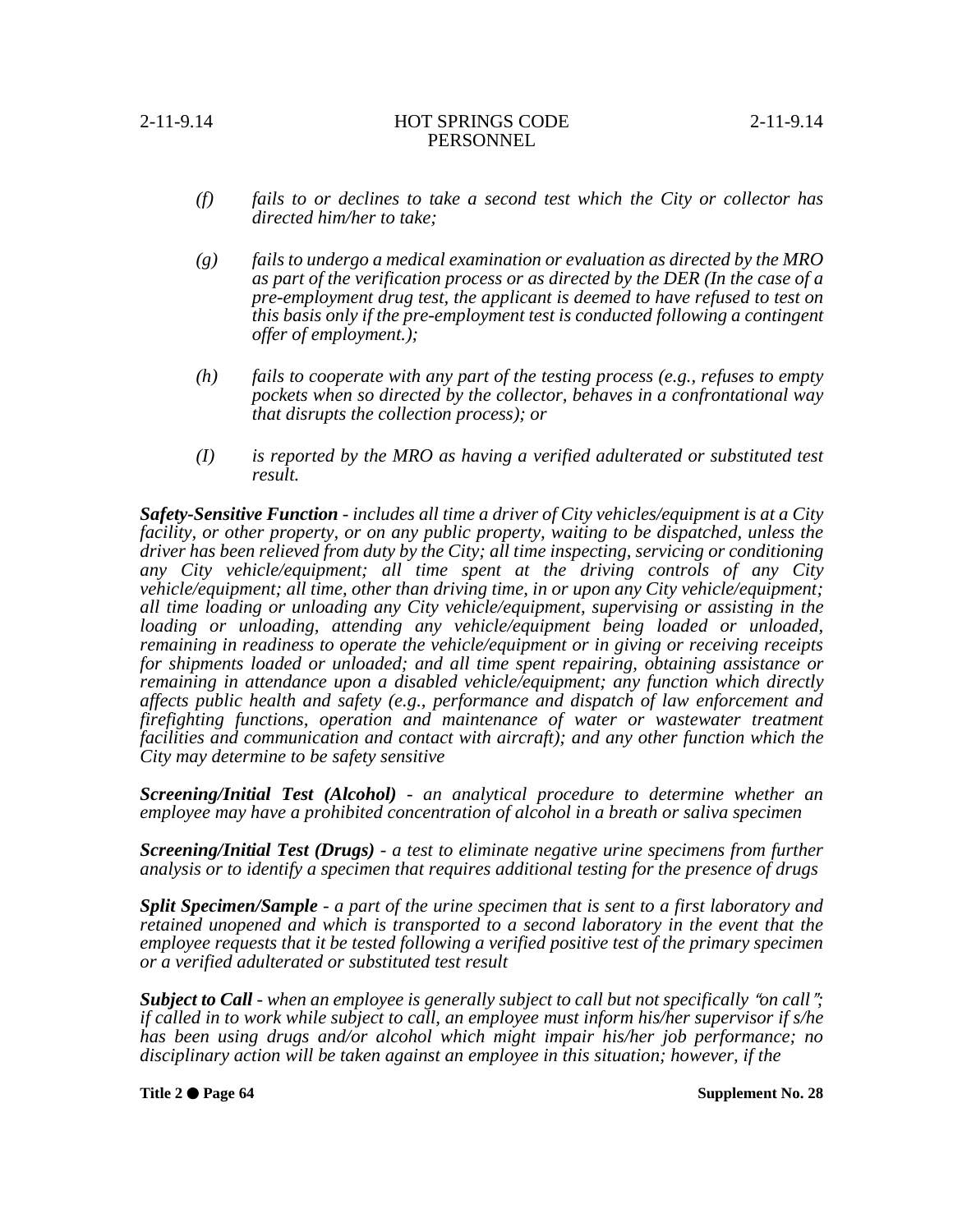## 2-11-9.14 HOT SPRINGS CODE 2-11-10.1 PERSONNEL

*employee fails to inform his/her supervisor of any such impairment and reports to work under the influence of drugs and/or alcohol, s/he will be subject to disciplinary action, up to and including termination of employment.*

*Substituted Specimen - a specimen with creatinine and specific gravity values that are so diminished that they are not consistent with human urine*

*Verified Test - a drug test result or validity testing result from an DHHS-certified laboratory that has undergone review and final determination by the MRO*

## *2-11-9.15. Substance abuse policy - Contacts.*

## *Designated Employer Rep (DER): Collection Site:*

*Hot Springs, AR 71901*<br>*501.321.6840 (Phone) 501.321.6769 (Fax) 501.525.9675 mlenox@cityhs.net*

## *Medical Review Officer (MRO): Testing Laboratory:*

*Dr. Stuart B. Hoffman Quest Diagnostics National Medical Review Offices, Inc. 506 East State Parkway 5900 Wilshire Boulevard*<br>*Los Angeles, CA 90036 800.733.6676 (Toll-Free)*

*ChoicePoint Services, Inc. Phillip Kellar 830 Chestnut, #105 Quapaw House Conway, AR 72032 812 Mountain Pine Road*

*Minnie Lenox, HR Director*<br>
133 Convention Boulevard<br>
133 Convention Boulevard<br>
133 Convention Boulevard *133 Convention Boulevard Tanya Tedder, Clinic Manager 501.321.6840 (Phone) Hot Springs, AR 71913*

*Los Angeles, CA 90036 800.877.7484 (Toll-Free)*

#### *Third Party Administrator (TPA): Substance Abuse Professional (SAP)*

*501.329.6975 Hot Springs, AR 71913 501.767.4456*

*(Res. No. 6612, 6-18-07)*

*Editor*=*s note-*'*2-11-9 was adopted by Resolution, but included in the Code of Ordinances due to its permanent nature.*

#### *2-11-10. Drug-free workplace policy.*

#### *2-11-10.1***.** *Policy statement.*

*In accordance with provisions established in the City of Hot Springs Substance Abuse Policy, any work area of city employees is declared a drug-free workplace. All city employees must abide by this policy as a condition of employment.*

**Supplement No. 30 Title 2 Page 65**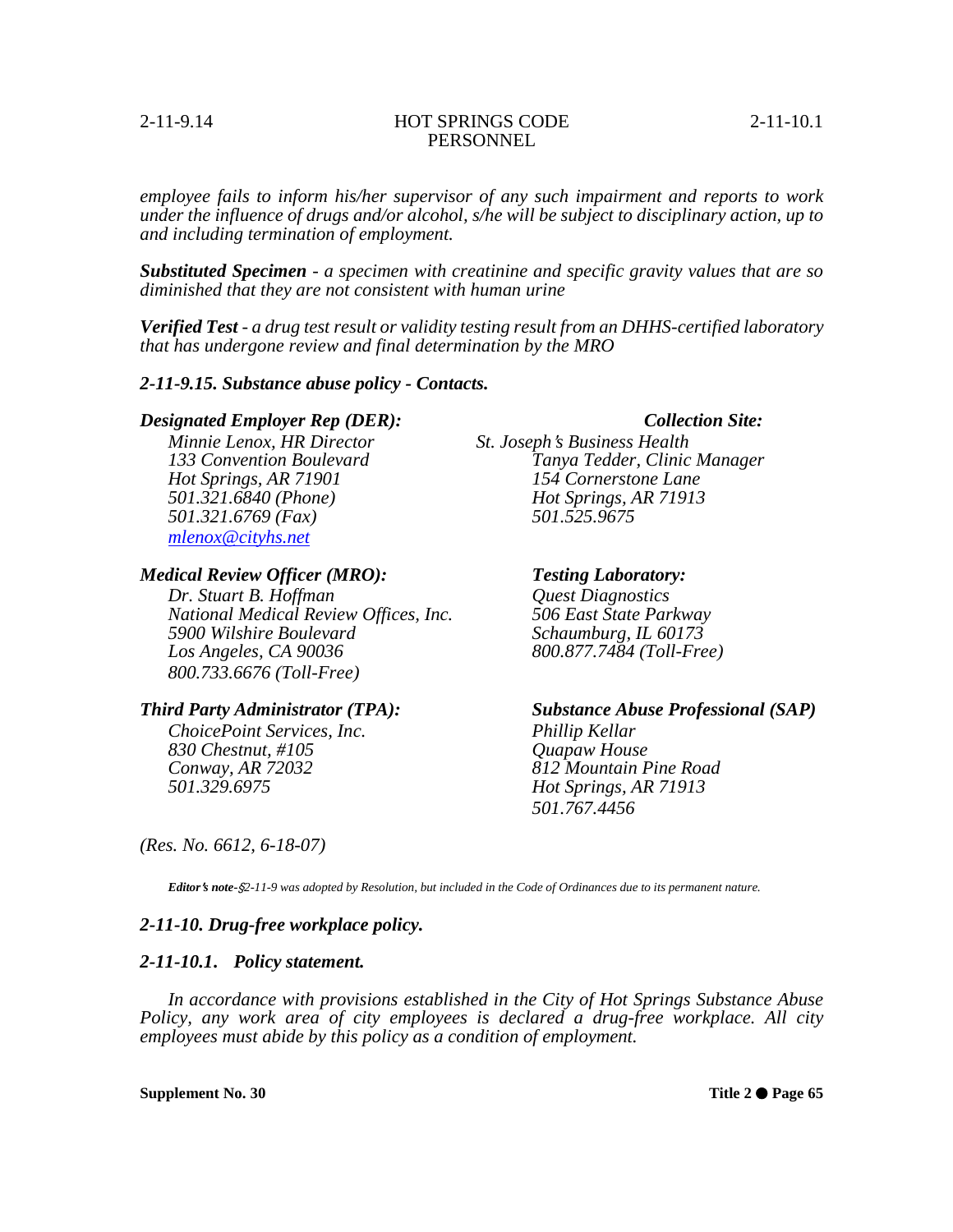## *2-11-10.2. Controlled substances - Prohibited.*

*Unlawful use, possession, distribution, dispensation, sale or manufacture of any controlled substance while at work for the city of Hot Springs is strictly prohibited. Any consumption of alcoholic beverage, or to be in possession of an open container of an alcoholic beverage while at work or on city property is prohibited. Reporting for work under the influence of any controlled substance or alcohol is prohibited. Any employee violating any of the above prohibitions may be subject to disciplinary action up to and including termination for the first offense.* 

#### *2-11-10.3. Notification.*

*If an employee is convicted of violating a criminal drug statute for a violation occurring in the workplace, he/she will be required to notify the Human Resources Department in writing within five (5) days of the conviction occurring. Failure to inform Human Resources subjects the employee to disciplinary action up to and including termination for the first offense.* 

*By law, Human Resources will notify any applicable federal granting agency within ten (10) days of receiving such notice from an employee or otherwise receiving notice of a conviction.*

## *2-11-10.4. Substance abuse assistance.*

*An employee may voluntarily report to his/her supervisor, or any management official, that he/she has a substance abuse problem without fear of immediate dismissal, as long as such report is made prior to the employee being requested to take a drug or alcohol test. Such a report will constitute mandatory referral to a rehabilitation center or drug alcohol abuse assistance program. If restriction of work activity is determined necessary while undergoing treatment, the employee may request sick leave, vacation leave or leave without pay during such period of rehabilitation. If an employee fails to avail him or herself of such help and violations of this policy do occur, the City will have little choice but to act severely against such violators in the interests of protecting all of our employees and the citizens.*

*(Res. No. 6004, 10-3-05)*

*Editor*=*s note-*'*2-11-10 was adopted by Resolution, but included in the Code of Ordinances due to its permanent nature.*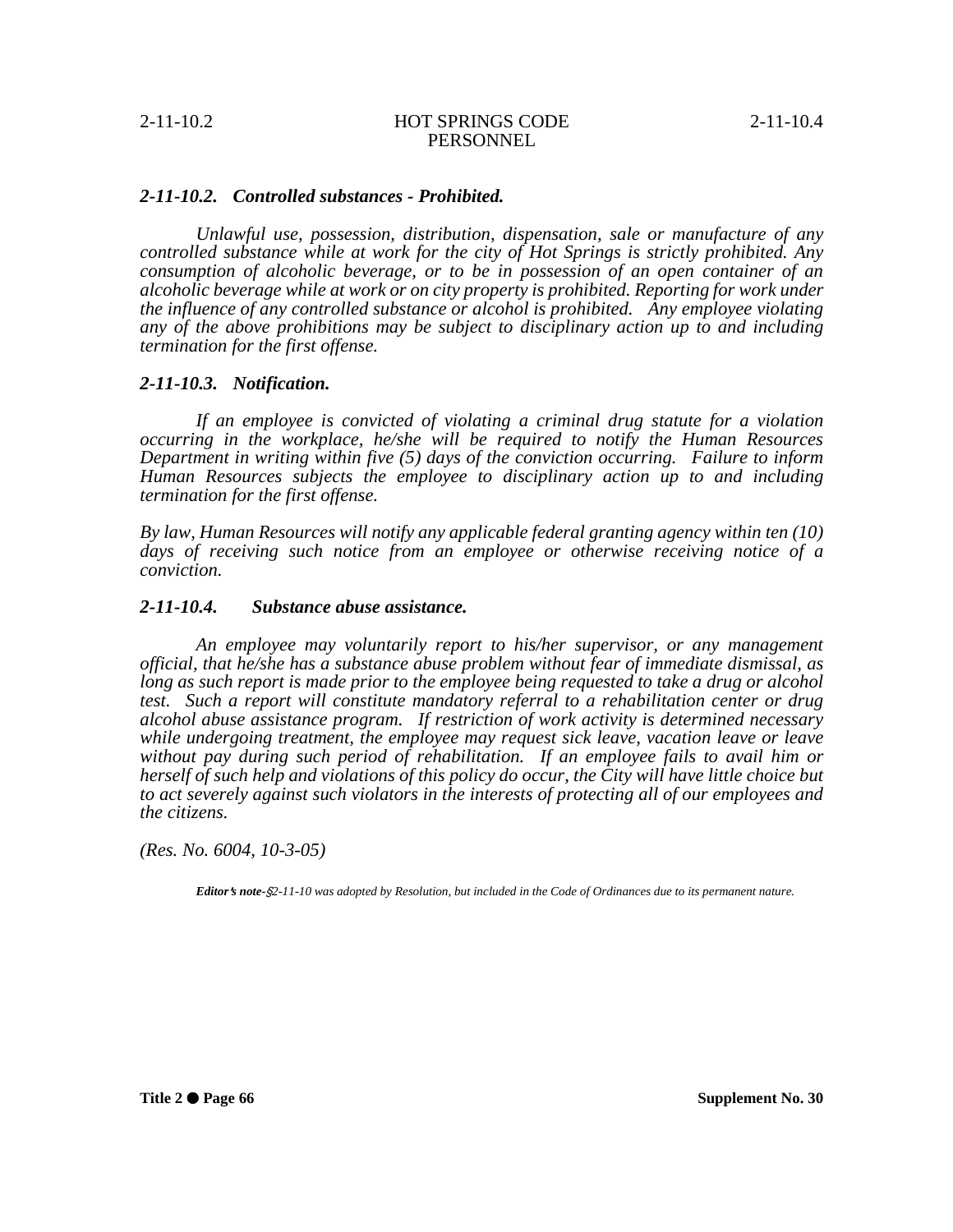# **CHAPTER 12**

# **[PUBLIC DOCUMENTS](#page-96-0)**

## <span id="page-96-0"></span>**2-12-1. Public document policy and fee schedule.**

## **2-12-1.1. Public record access and fee policy.**

All public records and documents shall be made available for inspection, copying, or receipt of copies by any person so requesting in accordance with the Arkansas Freedom of Information Act  $(A, C, A, \S 25-19-101$  et. seq.). Any person requesting a copy of any public record or document may be charged a per copy fee based on the actual costs of reproduction, including the costs of the medium of reproduction, supplies, equipment and maintenance, but not including existing personnel time associated with searching for, retrieving, reviewing or copying the requested record(s). In this regard, each department which is the custodian of any public records or documents shall annually prepare and post an itemized breakdown of charges for record reproduction by record type. Public records and documents may be provided to news media, city officials, other government officials and agencies at no cost. Certain public documents that are routinely reproduced (e.g., meeting agenda packets, reports, studies, ordinances, resolutions, budget and financial reports, policies, etc.) may be disseminated to interested parties at no cost. Special requests for electronic information shall be provided and fees charged in accordance with  $\overline{A}$ . C. A.  $\overline{S}$ 25-19-109. (Ord. No. 5057, §1, 2-4-02)

## **2-12-1.2. Code of Ordinances subscription service.**

Subscription to the Hot Springs Code of Ordinances may be offered by the Office of the City Clerk as follows: \$150.00 per initial copy including updates for the remainder of the year in which initial copy purchased. Code supplement subscriptions shall be \$75.00 per year. Code supplement subscriptions shall run January 1 through December 31 and shall be due between January 1 and January 31 of each year. (Ord. No.  $5057$ ,  $\S2$ , 2-4-02)

## **2-12-1.3. Fire and police services.**

The following fees may be charges for services provided by the fire and police departments:

| Fire Incident Reports                                                              | $$10.00$ per page;                                                         |  |  |
|------------------------------------------------------------------------------------|----------------------------------------------------------------------------|--|--|
| Police Incident/Offense/Arrest Reports                                             | $$5.00$ per report;                                                        |  |  |
| <b>Traffic Accident Reports</b>                                                    | $$10.00$ per report;                                                       |  |  |
| Criminal History/Warrant Checks                                                    | \$10.00 per check; and                                                     |  |  |
| Fingerprinting (non-arrest situations)                                             | $$10.00$ per person.                                                       |  |  |
|                                                                                    | Exceptions: Criminal History/Warrant Checks may be provided for charitable |  |  |
| organizations, news media and other government agencies at no charge upon request. |                                                                            |  |  |

 $(Ord. 5057, §3, 2-4-02, Ord. No. 5419, §1, 1-23-06)$ 

**Supplement No. 28 Title 2 Page 67**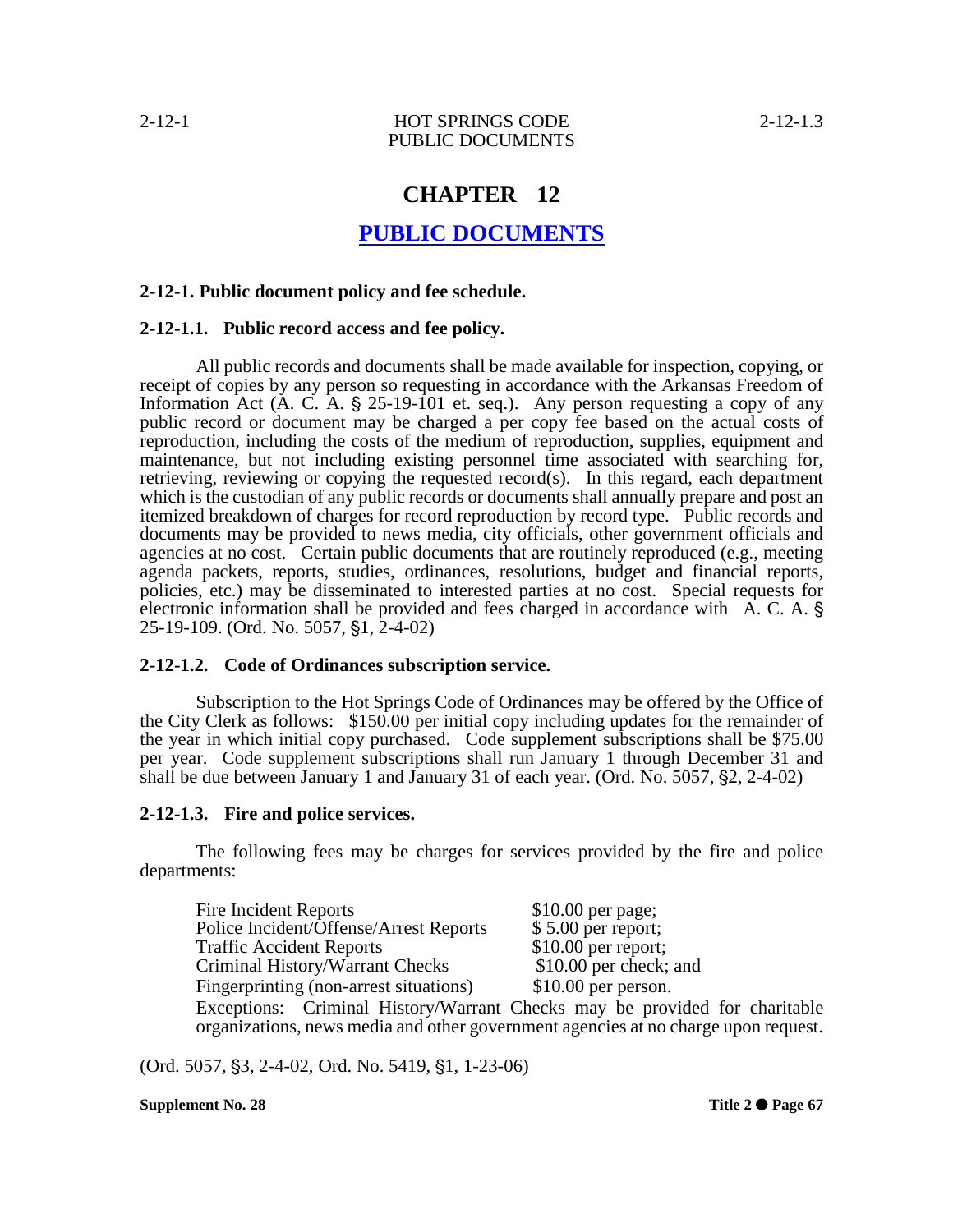# **CHAPTER 13**

# **[CODE OF ETHICS](#page-97-0)**

## <span id="page-97-0"></span>*2-13-1. Code of Ethics.*

## *2-13-1.1. General policy.*

*It is essential to the proper working of city government that:*

- *(a) There is a spirit of working together among city officials that reflects caring and concern for all those who depend on us, good stewardship for the taxpayer and respect for all the people we work with.*
- *(b) All city officials and employees be dedicated to the highest ideals of honesty and integrity.*
- *(c) Even the appearance of an impropriety in our decision making process must be avoided.*

#### *2-13-1.2. Purpose of Code.*

*The purpose of this Code is to provide a Code of Ethics for the city of Hot Springs. Working for government is a very special vocation. It involves a special kind of public trust. Those who are elected to public office and those who are appointed to positions of authority are expected by the public not only to follow the law but to go above that and set the standard for integrity, honesty, courtesy, and good stewardship.*

*If each city official will follow the suggestions in the Code of Ethics contained herein, he/she will have done his/her part to ensure objectivity and promote public confidence in city government. This Code is more stringent than what is required by law but it does not go beyond what is expected by the citizens of the city of Hot Springs. The only enforcement to anything mentioned in the Code which does not have force of law must rely on what is in the heart of each individual director or other official and ultimately with the voters at election time.*

## *2-13-1.3. Principles.*

- *(a) City officials must obey the laws of the State of Arkansas and the city of Hot Springs in spirit as well as by letter.*
- *(b) Decisions must be based on principles, the fundamental truths established by society.*
- *(c) Principle must never be sacrificed for expedience or for profit, whether that profit be monetary or for the inflation of the individual ego.*

*(d) No city office should be used for financial or gratuitous enrichment.* **Title 2 Page 68 Supplement No. 28**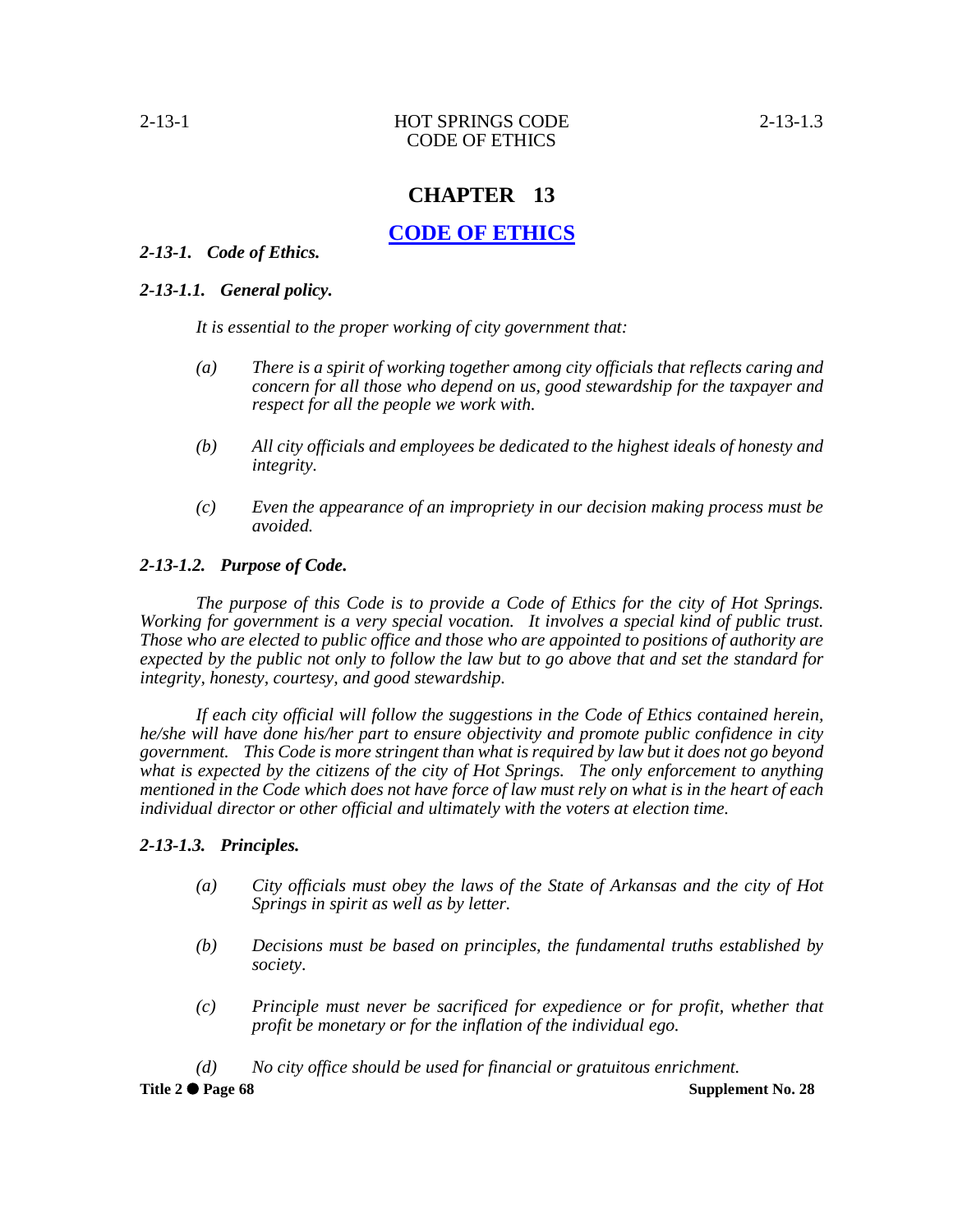- *(e) A spirit of cooperation and teamwork among city officials is essential to the effective management of government. Therefore, all city officials should:*
	- *(1) Seek to eliminate misunderstandings. Each individual should seek first to understand and then to be understood. Each official must learn to really "LISTEN"* to the concerns of both constituents and his/her peers;
	- *(2) Seek to eliminate that ingrained sense of competition among directors and other officials that is so detrimental to the win-win concept for the city as a whole;*
	- *(3) Ensure that support or opposition in the decision-making process is never based on the desire to improve one*=*s opportunity for reelection;*
	- *(4) Invest in workshops and other training that will serve to teach and foster the value of teamwork and courtesy to all city officials;*
	- *(5) Show respect and courtesy to all those who work in government and to the public which city governments seek to serve;*
- *(f) Officials should never seek to demean or embarrass a fellow official or employee but must always reserve the right and obligation to clearly state opinions on any issue.*
- *(g) A primary goal for all officials should be to timely and respectfully communicate to the citizens they serve and one another.*
- *(h) All officials must carry out the duties of office in an efficient and prudent manner.*
- *(I) All city officials must never violate the trust placed in them by the citizens of Hot Springs.*
- *(j) Officials should believe the best about others, listen with empathy, focus on the positive and provide constructive feedback.*
- *(k) Officials should not disclose to others, or use to further their personal interest, confidential information acquired by them in the course of their official duties. In this regard, purchases and sales of property or other investments which might be interpreted as a speculation for quick profit should be avoided.*
- *(l) No official should represent any outside interest before the board of directors without first disclosing such interest.*
- *(m) Officials should not seek or accept a gift of value which could be intended to influence them in the performance of official duties.*